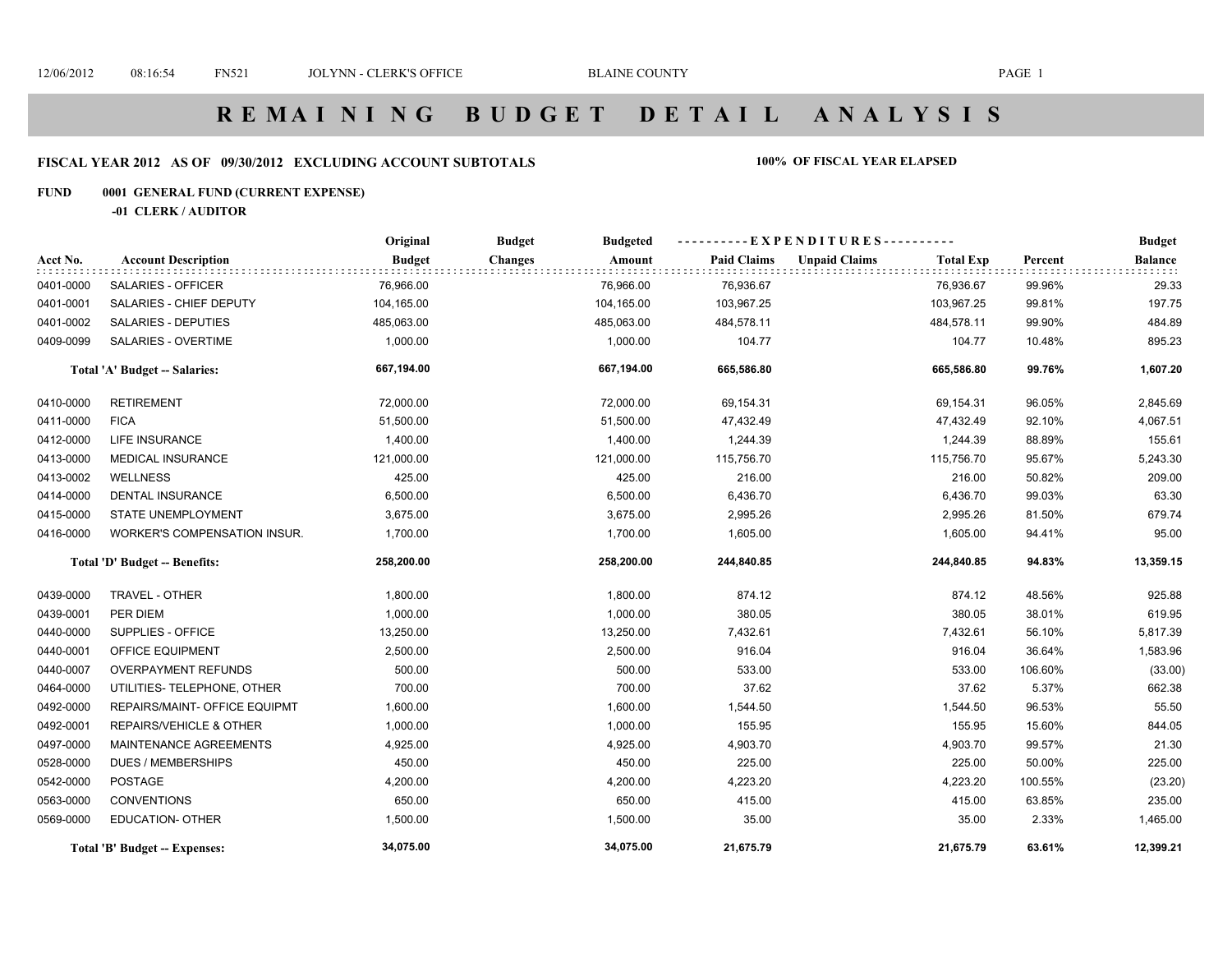### **FISCAL YEAR 2012 AS OF 09/30/2012 EXCLUDING ACCOUNT SUBTOTALS 100% OF FISCAL YEAR ELAPSED**

### **DEPARTMENT TOTALS:**

| <b>Total 'A' Expenses -- Salaries:</b> | 667.194.00        | 667.194.00 | 665,586.80           | 665.586.80 | 99.76% | 1.607.20  |
|----------------------------------------|-------------------|------------|----------------------|------------|--------|-----------|
| Total 'D' Expenses -- Benefits:        | 258,200.00        | 258.200.00 | 244,840.85           | 244.840.85 | 94.83% | 13,359.15 |
| Total 'B' Expenses -- Expenses:        | 34.075.00         | 34.075.00  | 21.675.79            | 21.675.79  | 63.61% | 12.399.21 |
| Total 'C' Expenses -- Capital Outlay:  | ----------------- |            | -------------------- |            |        |           |
|                                        | 959,469.00        | 959.469.00 | 932.103.44           | 932.103.44 | 97.15% | 27,365.56 |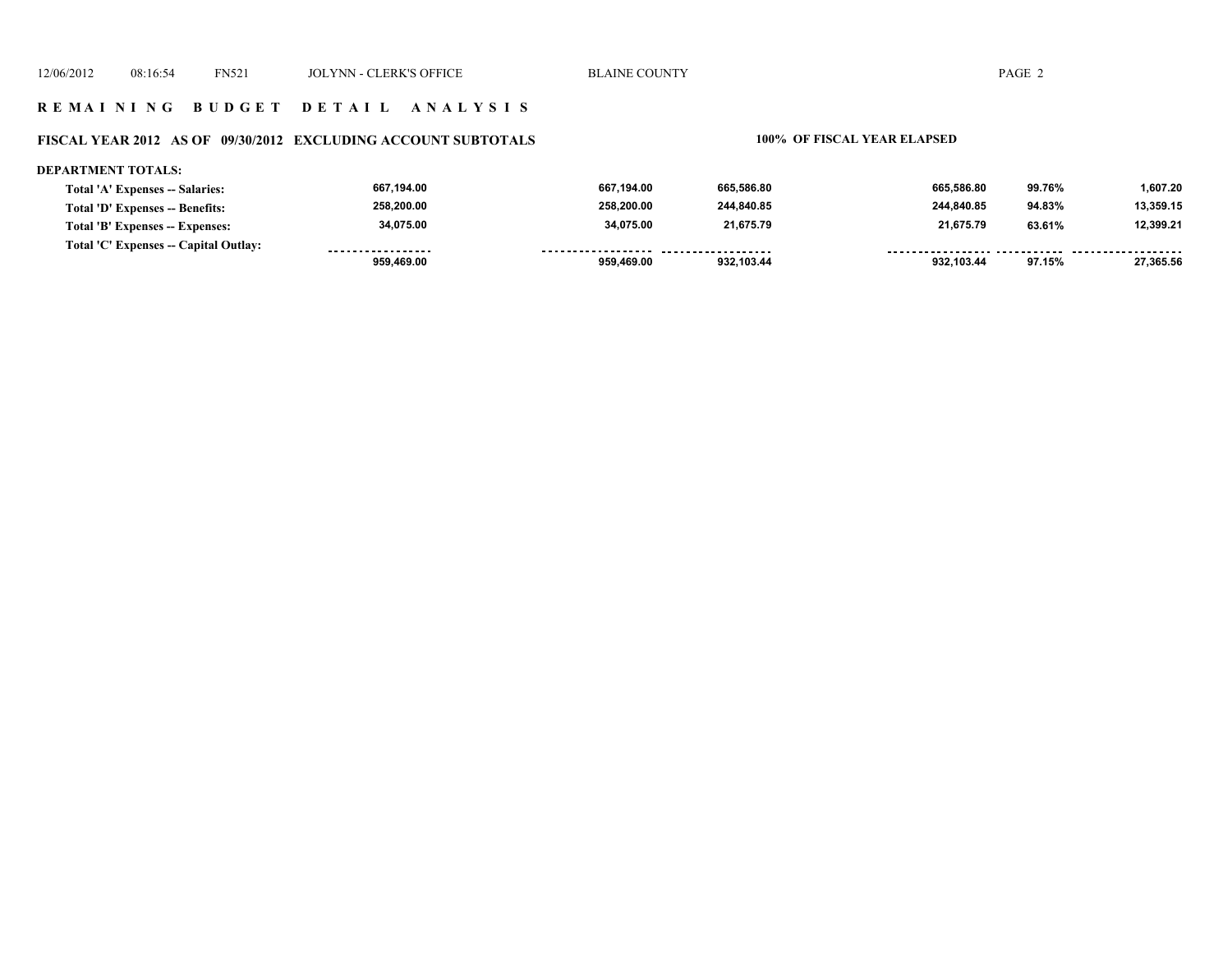### **R E M A I N I N G B U D G E T D E T A I L A N A L Y S I S**

# **FISCAL YEAR 2012 AS OF 09/30/2012 EXCLUDING ACCOUNT SUBTOTALS 100% OF FISCAL YEAR ELAPSED**

# **FUND 0001 GENERAL FUND (CURRENT EXPENSE)**

**-02 ASSESSOR**

|           |                                      | Original      | <b>Budget</b>  | <b>Budgeted</b> |                    | - EXPENDITURES---------- |                  | <b>Budget</b> |                |
|-----------|--------------------------------------|---------------|----------------|-----------------|--------------------|--------------------------|------------------|---------------|----------------|
| Acct No.  | <b>Account Description</b>           | <b>Budget</b> | <b>Changes</b> | Amount          | <b>Paid Claims</b> | <b>Unpaid Claims</b>     | <b>Total Exp</b> | Percent       | <b>Balance</b> |
| 0401-0000 | <b>SALARIES - OFFICER</b>            | 76,966.00     |                | 76,966.00       | 76,936.67          |                          | 76,936.67        | 99.96%        | 29.33          |
| 0402-0000 | SALARIES - CHIEF DEPUTIES            | 47,448.00     |                | 47,448.00       | 9,748.12           |                          | 9,748.12         | 20.54%        | 37,699.88      |
| 0402-0004 | SALARIES - MOTOR VEH. DEPUTIES       | 101,084.00    |                | 101,084.00      | 96,696.60          |                          | 96,696.60        | 95.66%        | 4,387.40       |
|           | <b>Total 'A' Budget -- Salaries:</b> | 225,498.00    |                | 225,498.00      | 183,381.39         |                          | 183,381.39       | 81.32%        | 42,116.61      |
| 0410-0000 | <b>RETIREMENT</b>                    | 24,200.00     |                | 24,200.00       | 19,053.25          |                          | 19,053.25        | 78.73%        | 5,146.75       |
| 0411-0000 | <b>FICA</b>                          | 17,400.00     |                | 17,400.00       | 13,473.72          |                          | 13,473.72        | 77.44%        | 3,926.28       |
| 0412-0000 | <b>LIFE INSURANCE</b>                | 385.00        |                | 385.00          | 282.66             |                          | 282.66           | 73.42%        | 102.34         |
| 0413-0000 | MEDICAL INSURANCE                    | 37,200.00     |                | 37,200.00       | 27,355.67          |                          | 27,355.67        | 73.54%        | 9,844.33       |
| 0413-0002 | <b>WELLNESS</b>                      | 125.00        |                | 125.00          | 72.00              |                          | 72.00            | 57.60%        | 53.00          |
| 0414-0000 | <b>DENTAL INSURANCE</b>              | 2,025.00      |                | 2,025.00        | 1,651.30           |                          | 1,651.30         | 81.55%        | 373.70         |
| 0415-0000 | <b>STATE UNEMPLOYMENT</b>            | 1,300.00      |                | 1,300.00        | 578.66             |                          | 578.66           | 44.51%        | 721.34         |
| 0416-0000 | WORKER'S COMPENSATION INSUR.         | 600.00        |                | 600.00          | 451.00             |                          | 451.00           | 75.17%        | 149.00         |
|           | Total 'D' Budget -- Benefits:        | 83,235.00     |                | 83,235.00       | 62,918.26          |                          | 62,918.26        | 75.59%        | 20,316.74      |
| 0426-0000 | <b>ADVERTISING</b>                   |               |                |                 | 398.19             |                          | 398.19           | 0.00%         | (398.19)       |
| 0439-0001 | PER DIEM                             | 500.00        |                | 500.00          | 287.50             |                          | 287.50           | 57.50%        | 212.50         |
| 0440-0001 | SUPPLIES - ASSESSOR & MTR VEH        | 7,500.00      |                | 7,500.00        | 7,298.41           |                          | 7,298.41         | 97.31%        | 201.59         |
| 0464-0000 | UTILITIES - TELEPHONE, OTHER         | 1,500.00      |                | 1,500.00        | 50.16              |                          | 50.16            | 3.34%         | 1,449.84       |
| 0490-0000 | <b>MAINT AGREE &amp; EQUIP</b>       | 2,840.00      |                | 2,840.00        | 2,359.95           |                          | 2,359.95         | 83.10%        | 480.05         |
| 0492-0001 | REPAIRS DMV/ASSESSOR                 | 200.00        |                | 200.00          | 20.89              |                          | 20.89            | 10.45%        | 179.11         |
| 0542-0001 | POSTAGE-ASSESSOR/MOTOR VEH           | 12,500.00     |                | 12,500.00       | 13,431.98          |                          | 13,431.98        | 107.46%       | (931.98)       |
| 0542-0003 | POSTAGE - RENEWAL - BOISE            | 5,100.00      |                | 5,100.00        | 5,168.07           |                          | 5,168.07         | 101.33%       | (68.07)        |
| 0563-0000 | <b>CONVENTIONS</b>                   | 800.00        |                | 800.00          | 445.00             |                          | 445.00           | 55.63%        | 355.00         |
| 0569-0000 | <b>EDUCATION- OTHER</b>              | 500.00        |                | 500.00          | 366.50             |                          | 366.50           | 73.30%        | 133.50         |
| 0741-0000 | GIS                                  | 1,000.00      |                | 1,000.00        | 63.52              |                          | 63.52            | 6.35%         | 936.48         |
|           | <b>Total 'B' Budget -- Expenses:</b> | 32,440.00     |                | 32,440.00       | 29,890.17          |                          | 29,890.17        | 92.14%        | 2,549.83       |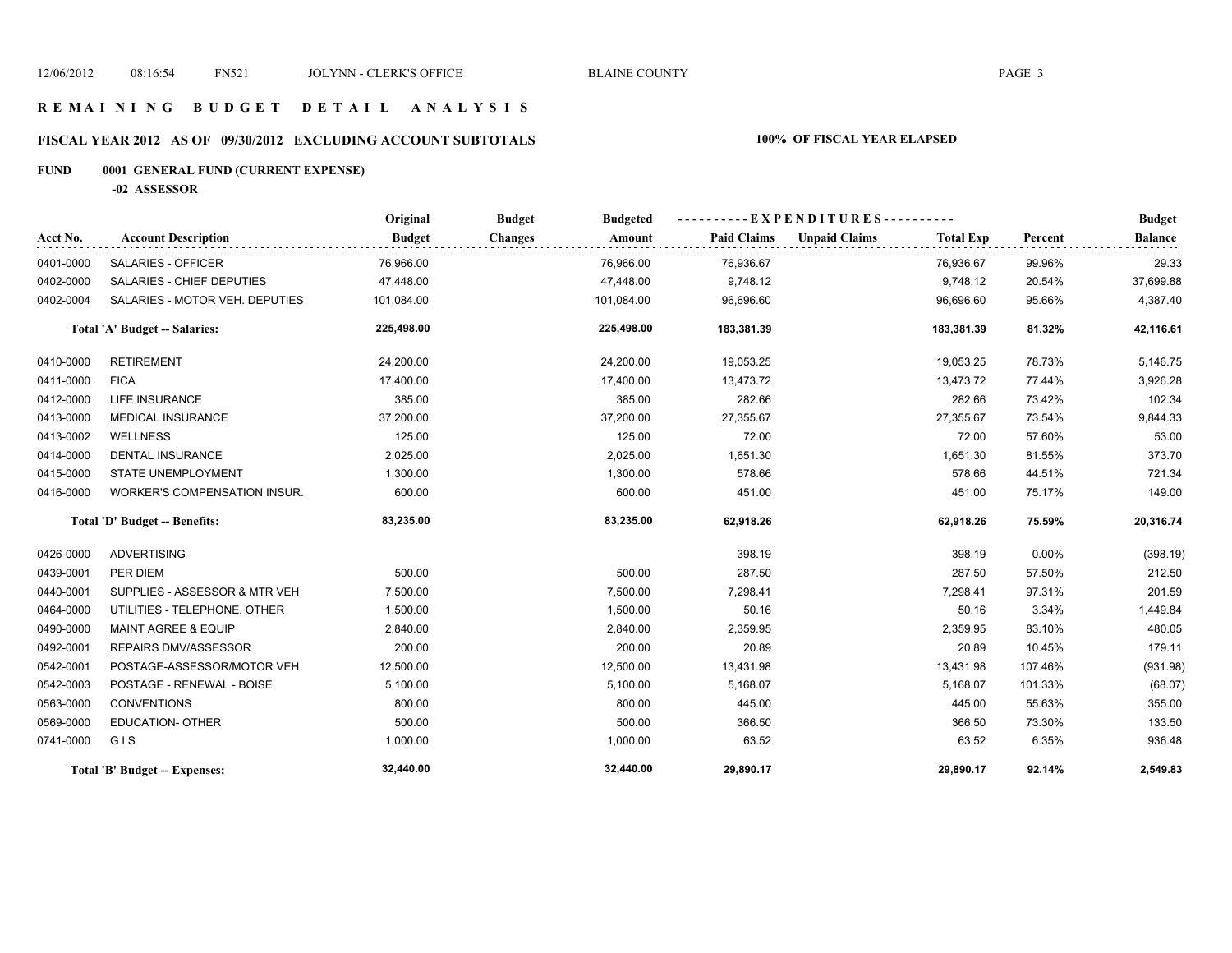### **FISCAL YEAR 2012 AS OF 09/30/2012 EXCLUDING ACCOUNT SUBTOTALS 100% OF FISCAL YEAR ELAPSED**

### **DEPARTMENT TOTALS:**

| Total 'A' Expenses -- Salaries:       | 225.498.00        | 225.498.00         | 183.381.39 | 183.381.39 | 81.32% | 42,116.61 |
|---------------------------------------|-------------------|--------------------|------------|------------|--------|-----------|
| Total 'D' Expenses -- Benefits:       | 83,235.00         | 83.235.00          | 62.918.26  | 62.918.26  | 75.59% | 20,316.74 |
| Total 'B' Expenses -- Expenses:       | 32,440.00         | 32.440.00          | 29,890.17  | 29.890.17  | 92.14% | 2,549.83  |
| Total 'C' Expenses -- Capital Outlay: | ----------------- | ------------------ | .          |            |        |           |
|                                       | 341,173.00        | 341.173.00         | 276.189.82 | 276.189.82 | 80.95% | 64.983.18 |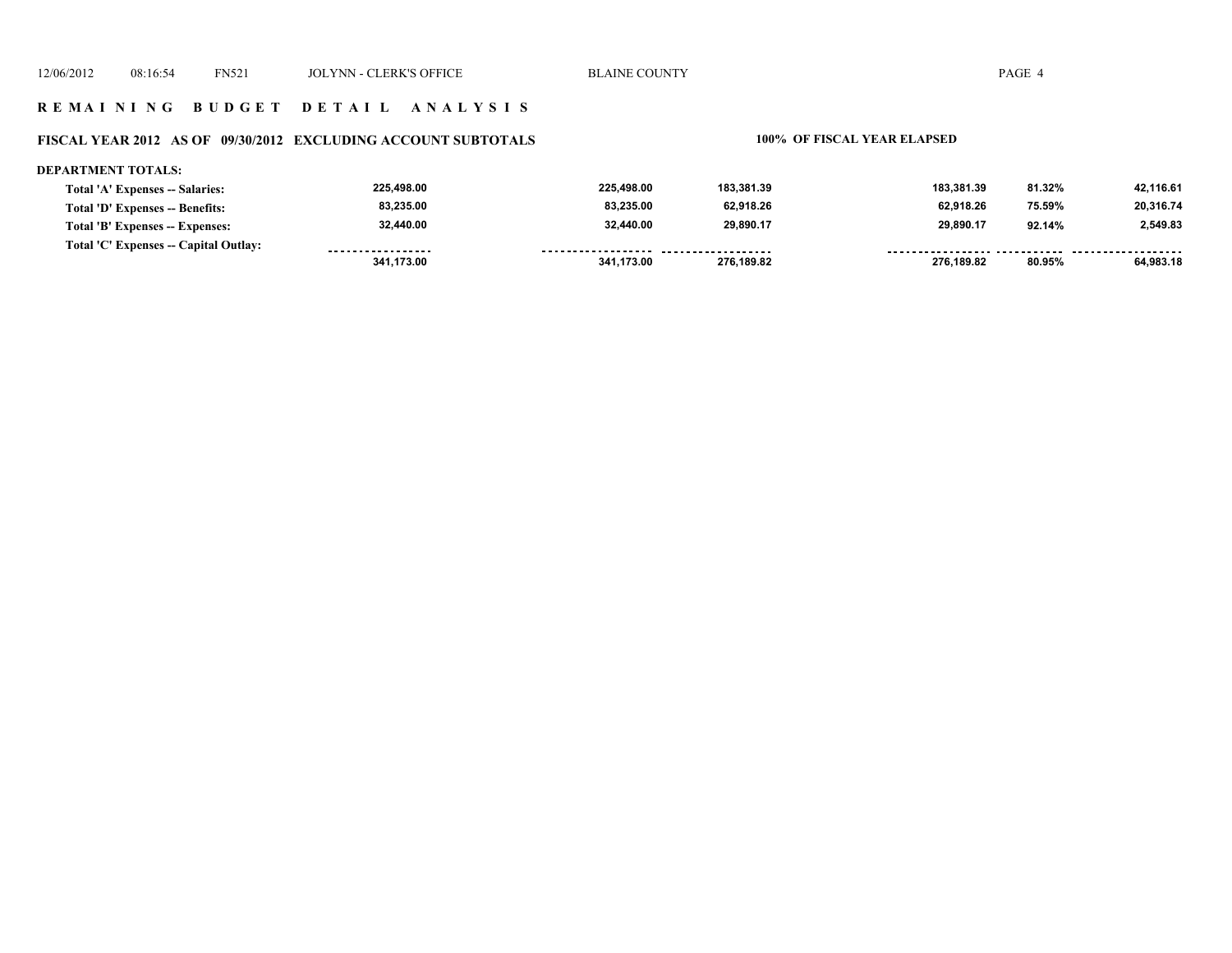# **FISCAL YEAR 2012 AS OF 09/30/2012 EXCLUDING ACCOUNT SUBTOTALS 100% OF FISCAL YEAR ELAPSED**

### **FUND 0001 GENERAL FUND (CURRENT EXPENSE)**

### **-03 TREASURER / TAX COLLECTOR**

|           |                                      | Original      | <b>Budget</b>  | <b>Budgeted</b> |                    | ----------EXPENDITURES---------- |                  | Percent<br>99.96%<br>97.16%<br>99.94%<br>0.00%<br>99.38%<br>97.04%<br>87.30%<br>85.82%<br>96.49%<br>32.00%<br>94.36%<br>38.26%<br>100.25%<br>93.76%<br>67.14%<br>56.45%<br>20.12%<br>68.79%<br>63.00%<br>4.18%<br>19.19%<br>54.74% | <b>Budget</b> |
|-----------|--------------------------------------|---------------|----------------|-----------------|--------------------|----------------------------------|------------------|------------------------------------------------------------------------------------------------------------------------------------------------------------------------------------------------------------------------------------|---------------|
| Acct No.  | <b>Account Description</b>           | <b>Budget</b> | <b>Changes</b> | Amount          | <b>Paid Claims</b> | <b>Unpaid Claims</b>             | <b>Total Exp</b> |                                                                                                                                                                                                                                    | Balance       |
| 0401-0000 | SALARIES - OFFICER                   | 76,966.00     |                | 76,966.00       | 76,936.67          |                                  | 76,936.67        |                                                                                                                                                                                                                                    | 29.33         |
| 0402-0000 | SALARIES - DEPUTIES                  | 32,578.00     |                | 32,578.00       | 31,654.00          |                                  | 31,654.00        |                                                                                                                                                                                                                                    | 924.00        |
| 0402-0001 | SALARIES - CHIEF DEPUTY              | 47,878.00     |                | 47,878.00       | 47,848.23          |                                  | 47,848.23        |                                                                                                                                                                                                                                    | 29.77         |
| 0409-0099 | SALARIES - OVERTIME                  |               |                |                 | 8.20               |                                  | 8.20             |                                                                                                                                                                                                                                    | (8.20)        |
|           | Total 'A' Budget -- Salaries:        | 157,422.00    |                | 157,422.00      | 156,447.10         |                                  | 156,447.10       |                                                                                                                                                                                                                                    | 974.90        |
| 0410-0000 | <b>RETIREMENT</b>                    | 16,750.00     |                | 16,750.00       | 16,254.80          |                                  | 16,254.80        |                                                                                                                                                                                                                                    | 495.20        |
| 0411-0000 | <b>FICA</b>                          | 12,050.00     |                | 12,050.00       | 10,519.67          |                                  | 10,519.67        |                                                                                                                                                                                                                                    | 1,530.33      |
| 0412-0000 | <b>LIFE INSURANCE</b>                | 250.00        |                | 250.00          | 214.55             |                                  | 214.55           |                                                                                                                                                                                                                                    | 35.45         |
| 0413-0000 | <b>MEDICAL INSURANCE</b>             | 27,300.00     |                | 27,300.00       | 26,343.05          |                                  | 26,343.05        |                                                                                                                                                                                                                                    | 956.95        |
| 0413-0002 | <b>WELLNESS</b>                      | 75.00         |                | 75.00           | 24.00              |                                  | 24.00            |                                                                                                                                                                                                                                    | 51.00         |
| 0414-0000 | <b>DENTAL INSURANCE</b>              | 1,250.00      |                | 1,250.00        | 1,179.50           |                                  | 1,179.50         |                                                                                                                                                                                                                                    | 70.50         |
| 0415-0000 | STATE UNEMPLOYMENT                   | 875.00        |                | 875.00          | 334.81             |                                  | 334.81           |                                                                                                                                                                                                                                    | 540.19        |
| 0416-0000 | <b>WORKER'S COMPENSATION INSUR.</b>  | 400.00        |                | 400.00          | 401.00             |                                  | 401.00           |                                                                                                                                                                                                                                    | (1.00)        |
|           | Total 'D' Budget -- Benefits:        | 58,950.00     |                | 58,950.00       | 55,271.38          |                                  | 55,271.38        |                                                                                                                                                                                                                                    | 3,678.62      |
| 0434-0000 | TRAVEL - REGISTRATION, FEES          | 1,400.00      |                | 1,400.00        | 940.00             |                                  | 940.00           |                                                                                                                                                                                                                                    | 460.00        |
| 0439-0000 | TRAVEL - OTHER                       | 3,000.00      |                | 3,000.00        | 1,693.39           |                                  | 1,693.39         |                                                                                                                                                                                                                                    | 1,306.61      |
| 0439-0001 | PER DIEM                             | 750.00        |                | 750.00          | 150.89             |                                  | 150.89           |                                                                                                                                                                                                                                    | 599.11        |
| 0440-0000 | SUPPLIES - OFFICE                    | 5,500.00      |                | 5,500.00        | 3,783.55           |                                  | 3,783.55         |                                                                                                                                                                                                                                    | 1,716.45      |
| 0440-0002 | PROP TAX SHORT PAYMENTS              | 75.00         |                | 75.00           | 47.25              |                                  | 47.25            |                                                                                                                                                                                                                                    | 27.75         |
| 0464-0000 | UTILITIES- TELEPHONE, OTHER          | 600.00        |                | 600.00          | 25.08              |                                  | 25.08            |                                                                                                                                                                                                                                    | 574.92        |
| 0499-0000 | REPAIRS/MAINT- OTHER                 | 1,800.00      |                | 1,800.00        | 345.40             |                                  | 345.40           |                                                                                                                                                                                                                                    | 1,454.60      |
| 0521-0000 | EXPENSES-PUBLIC ADMINISTRATOR        | 1,000.00      |                | 1,000.00        | 547.44             |                                  | 547.44           |                                                                                                                                                                                                                                    | 452.56        |
| 0528-0000 | <b>DUES / MEMBERSHIPS</b>            | 260.00        |                | 260.00          | 160.00             |                                  | 160.00           | 61.54%                                                                                                                                                                                                                             | 100.00        |
| 0542-0000 | POSTAGE/OUTSOURCE BILLING            | 11,000.00     |                | 11,000.00       | 15,036.72          |                                  | 15,036.72        | 136.70%                                                                                                                                                                                                                            | (4,036.72)    |
| 0546-0000 | <b>PUBLICATIONS</b>                  | 1,200.00      |                | 1,200.00        | 1,993.60           |                                  | 1,993.60         | 166.13%                                                                                                                                                                                                                            | (793.60)      |
| 0559-0001 | MISC-BANK FEES (LOCKBOX)             | 5,000.00      |                | 5,000.00        | 844.17             |                                  | 844.17           | 16.88%                                                                                                                                                                                                                             | 4,155.83      |
| 0569-0000 | <b>EDUCATION- OTHER</b>              | 1,000.00      |                | 1,000.00        | 3,222.34           |                                  | 3,222.34         | 322.23%                                                                                                                                                                                                                            | (2,222.34)    |
| 0569-0001 | <b>EDUCATION - DEPUTIES</b>          | 300.00        |                | 300.00          |                    |                                  |                  | 0.00%                                                                                                                                                                                                                              | 300.00        |
| 0701-0000 | <b>LIEN SEARCHES</b>                 | 2,000.00      |                | 2,000.00        | 3,750.00           |                                  | 3,750.00         | 187.50%                                                                                                                                                                                                                            | (1,750.00)    |
|           | <b>Total 'B' Budget -- Expenses:</b> | 34,885.00     |                | 34,885.00       | 32,539.83          |                                  | 32,539.83        | 93.28%                                                                                                                                                                                                                             | 2,345.17      |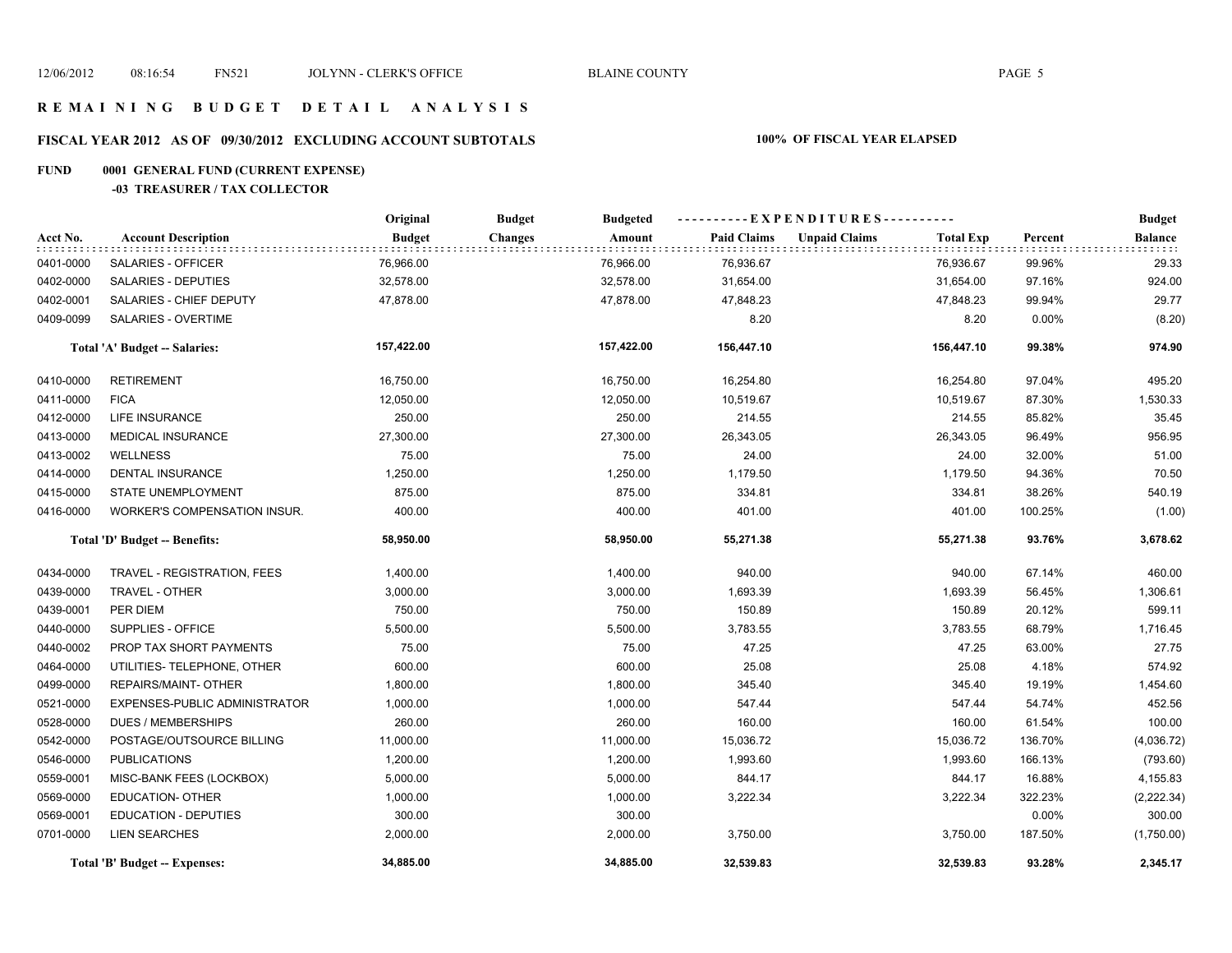### **FISCAL YEAR 2012 AS OF 09/30/2012 EXCLUDING ACCOUNT SUBTOTALS 100% OF FISCAL YEAR ELAPSED**

### **DEPARTMENT TOTALS:**

| <b>Total 'A' Expenses -- Salaries:</b> | 157.422.00        | 157.422.00          | 156.447.10          | 156.447.10 | 99.38% | 974.90   |
|----------------------------------------|-------------------|---------------------|---------------------|------------|--------|----------|
| Total 'D' Expenses -- Benefits:        | 58,950.00         | 58,950.00           | 55,271.38           | 55.271.38  | 93.76% | 3,678.62 |
| Total 'B' Expenses -- Expenses:        | 34,885.00         | 34,885.00           | 32,539.83           | 32,539.83  | 93.28% | 2,345.17 |
| Total 'C' Expenses -- Capital Outlay:  | ----------------- | ------------------- | ------------------- |            |        |          |
|                                        | 251,257.00        | 251.257.00          | 244,258.31          | 244,258.31 | 97.21% | 6,998.69 |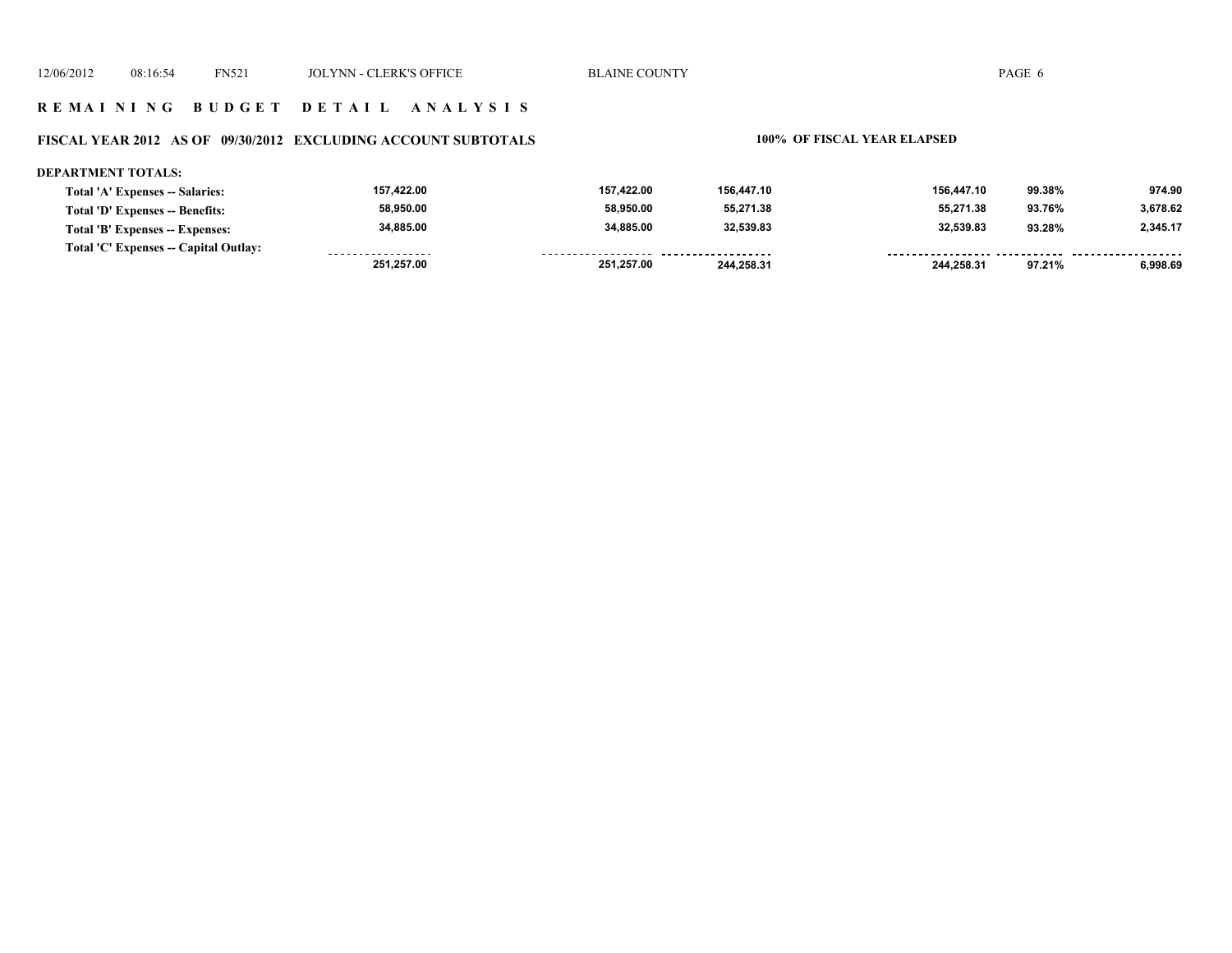# **FISCAL YEAR 2012 AS OF 09/30/2012 EXCLUDING ACCOUNT SUBTOTALS 100% OF FISCAL YEAR ELAPSED**

# **FUND 0001 GENERAL FUND (CURRENT EXPENSE)**

**-04 SHERIFF**

|           |                                       | Original      | <b>Budget</b>  | <b>Budgeted</b> |                    | ----------EXPENDITURES----------         |         | <b>Budget</b>  |
|-----------|---------------------------------------|---------------|----------------|-----------------|--------------------|------------------------------------------|---------|----------------|
| Acct No.  | <b>Account Description</b>            | <b>Budget</b> | <b>Changes</b> | Amount          | <b>Paid Claims</b> | <b>Unpaid Claims</b><br><b>Total Exp</b> | Percent | <b>Balance</b> |
| 0401-0000 | SALARIES-OFFICER                      | 89,041.00     |                | 89,041.00       | 88,845.22          | 88,845.22                                | 99.78%  | 195.78         |
| 0401-0001 | SALARIES-CHIEF DEPUTY                 | 82,665.00     |                | 82,665.00       | 82,633.63          | 82,633.63                                | 99.96%  | 31.37          |
| 0402-0000 | SALARIES-DEPUTIES                     | 851,025.00    | 9,000.00       | 860,025.00 C    | 850,694.98         | 850,694.98                               | 98.92%  | 9,330.02       |
| 0402-0001 | SALARIES-ANIMAL CONTROL               | 19,532.00     |                | 19,532.00       | 19,544.80          | 19,544.80                                | 100.07% | (12.80)        |
| 0402-0002 | SALARIES - OFFICE ADMIN               | 139,661.00    | 5,000.00       | 144,661.00 C    | 149,060.29         | 149,060.29                               | 103.04% | (4,399.29)     |
| 0402-0003 | SALARIES - PHONE REIMBURSEMENT        | 3,876.00      |                | 3,876.00        | 1,330.00           | 1,330.00                                 | 34.31%  | 2,546.00       |
| 0402-0007 | SALARIES-DISASTER SVCS                | 32,682.00     |                | 32,682.00       | 32,455.80          | 32,455.80                                | 99.31%  | 226.20         |
| 0402-0008 | SALARIES - PROTECTIVE CUSTODY         | 8,500.00      |                | 8,500.00        | 2,932.50           | 2,932.50                                 | 34.50%  | 5,567.50       |
| 0402-0009 | *SALARIES-RMS ADMIN                   |               | 36,309.00      | 36,309.00 C     | 36,295.82          | 36,295.82                                | 99.96%  | 13.18          |
| 0409-0099 | SALARIES-OVERTIME                     | 55,000.00     |                | 55,000.00       | 47,604.49          | 47,604.49                                | 86.55%  | 7,395.51       |
|           | Total 'A' Budget -- Salaries:         | 1,281,982.00  | 50,309.00      | 1,332,291.00    | 1,311,397.53       | 1,311,397.53                             | 98.43%  | 20,893.47      |
| 0410-0000 | <b>RETIREMENT</b>                     | 140,000.00    | 3,772.51       | 143,772.51 C    | 136,101.50         | 136,101.50                               | 94.66%  | 7,671.01       |
| 0411-0000 | <b>FICA</b>                           | 102,000.00    | 2,777.64       | 104,777.64 C    | 95.222.83          | 95,222.83                                | 90.88%  | 9,554.81       |
| 0412-0000 | LIFE INSURANCE                        | 2,100.00      | 73.56          | 2,173.56 C      | 1,820.61           | 1,820.61                                 | 83.76%  | 352.95         |
| 0413-0000 | <b>MEDICAL INSURANCE</b>              | 195,500.00    | 6,863.28       | 202,363.28 C    | 182,202.01         | 182,202.01                               | 90.04%  | 20,161.27      |
| 0413-0002 | <b>WELLNESS</b>                       | 675.00        | 25.00          | 700.00 C        | 216.00             | 216.00                                   | 30.86%  | 484.00         |
| 0414-0000 | DENTAL INSURANCE                      | 10,550.00     | 404.40         | 10,954.40 C     | 10,008.90          | 10,008.90                                | 91.37%  | 945.50         |
| 0415-0000 | STATE UNEMPLOYMENT                    | 7,050.00      | 199.70         | 7,249.70 C      | 6,380.51           | 6,380.51                                 | 88.01%  | 869.19         |
| 0416-0000 | WORKER'S COMPENSATION INSUR.          | 35,250.00     | 90.77          | 35,340.77 C     | 38,019.11          | 38,019.11                                | 107.58% | (2,678.34)     |
|           | Total 'D' Budget -- Benefits:         | 493,125.00    | 14,206.86      | 507,331.86      | 469,971.47         | 469,971.47                               | 92.64%  | 37,360.39      |
| 0439-0000 | <b>TRAVEL - SHERIFF</b>               | 3,000.00      |                | 3,000.00        | 1,147.87           | 1,147.87                                 | 38.26%  | 1,852.13       |
| 0439-0001 | PER DIEM                              | 6,000.00      |                | 6,000.00        | 3,094.00           | 3,094.00                                 | 51.57%  | 2,906.00       |
| 0439-0002 | TRAVEL EXPENSES FOR TRAINING          | 6,000.00      |                | 6,000.00        | 4,265.54           | 4,265.54                                 | 71.09%  | 1,734.46       |
| 0440-0000 | SUPPLIES - OFFICE                     | 14,000.00     |                | 14,000.00       | 8,914.68           | 8,914.68                                 | 63.68%  | 5,085.32       |
| 0440-0001 | *SUPPLIES-JUSTICE FORFEITURE          |               | 13.27          | 13.27 C         | 13.27              | 13.27                                    | 100.00% |                |
| 0464-0000 | UTILITIES- TELEPHONE, OTHER           | 20,800.00     |                | 20,800.00       | 11,893.39          | 11,893.39                                | 57.18%  | 8,906.61       |
| 0479-0000 | <b>VEHICLES - OTHER OPERATING EXP</b> | 100,000.00    |                | 100,000.00      | 118,876.46         | 118,876.46                               | 118.88% | (18, 876.46)   |
| 0479-0002 | OPERATING EXP - DISASTER SVCS         | 2,500.00      |                | 2,500.00        | 996.95             | 996.95                                   | 39.88%  | 1,503.05       |
| 0479-0003 | OPERATING EXP-SEARCH RESCUE           | 4,000.00      |                | 4,000.00        | 1,692.63           | 1,692.63                                 | 42.32%  | 2,307.37       |
| 0479-0004 | *OPERATING EXP-JUSTICE FORF           |               | 3,900.00       | 3,900.00 C      | 3,900.00           | 3,900.00                                 | 100.00% |                |
| 0479-0007 | <b>GENERATOR FUEL</b>                 | 2,500.00      |                | 2,500.00        |                    |                                          | 0.00%   | 2,500.00       |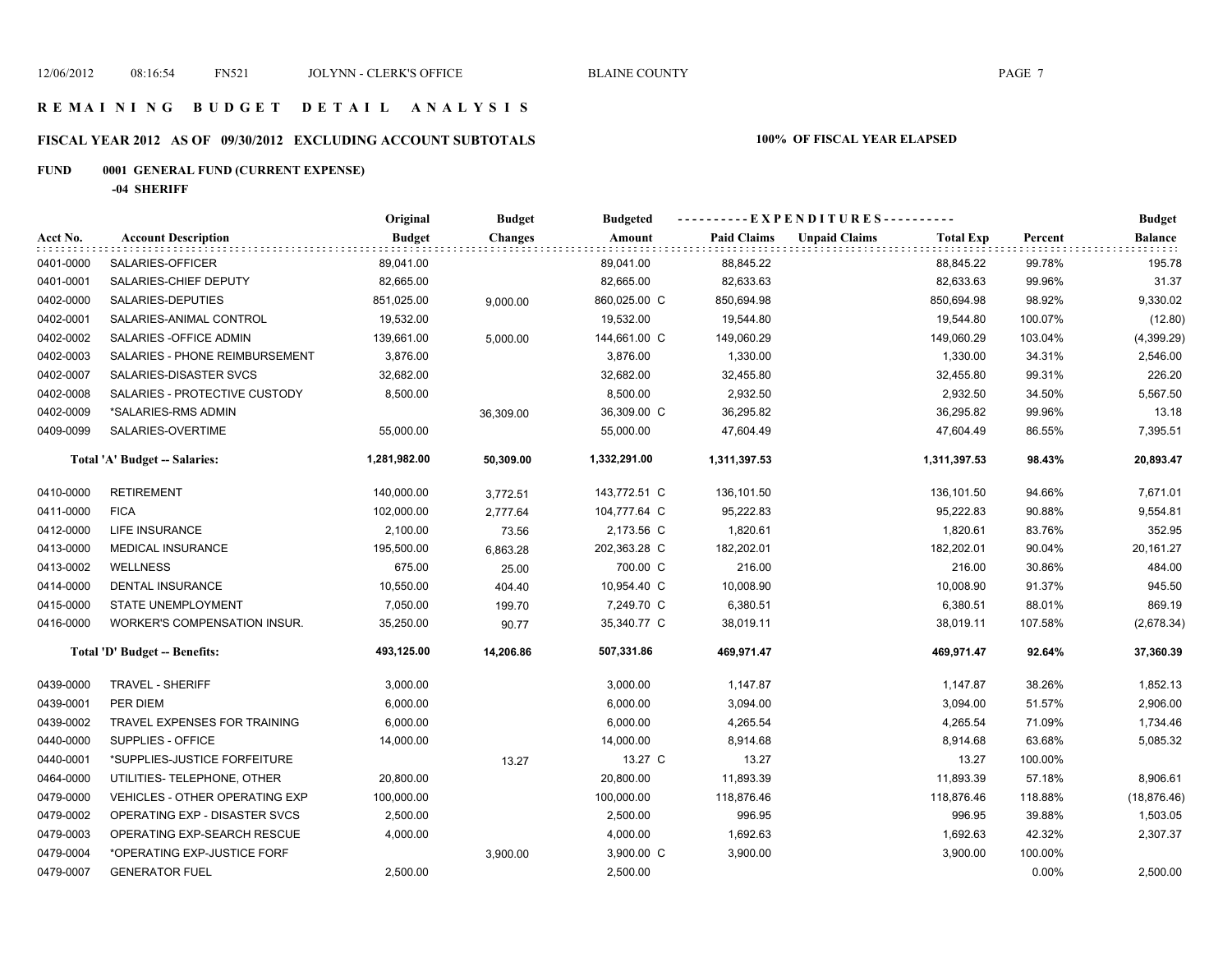# **FISCAL YEAR 2012 AS OF 09/30/2012 EXCLUDING ACCOUNT SUBTOTALS 100% OF FISCAL YEAR ELAPSED**

# **FUND 0001 GENERAL FUND (CURRENT EXPENSE)**

**-04 SHERIFF**

|           |                                        | Original      | <b>Budget</b>  | <b>Budgeted</b> |                    | ----------EXPENDITURES----------         |         | <b>Budget</b>  |
|-----------|----------------------------------------|---------------|----------------|-----------------|--------------------|------------------------------------------|---------|----------------|
| Acct No.  | <b>Account Description</b>             | <b>Budget</b> | <b>Changes</b> | Amount          | <b>Paid Claims</b> | <b>Unpaid Claims</b><br><b>Total Exp</b> | Percent | <b>Balance</b> |
| 0479-0009 | *TREASURY FORFEITURE EXPENSES          |               | 7,497.50       | 7,497.50 C      | 7,497.50           | 7,497.50                                 | 100.00% |                |
| 0489-0000 | PROFESSIONAL SVC- OTHER                | 500.00        |                | 500.00          | 212.50             | 212.50                                   | 42.50%  | 287.50         |
| 0495-0000 | REPAIRS/MAINT- COMMUNICATIONS          | 7,000.00      | 20,354.00      | 27,354.00 C     | 21,427.39          | 21,427.39                                | 78.33%  | 5,926.61       |
| 0495-0001 | 700 MHZ MASTER MAINTENANCE             | 6,720.00      |                | 6,720.00        | 8,690.85           | 8,690.85                                 | 129.33% | (1,970.85)     |
| 0499-0000 | REPAIRS/MAINT- OTHER                   | 5,000.00      |                | 5,000.00        | 392.50             | 392.50                                   | 7.85%   | 4,607.50       |
| 0503-0002 | PROTECTIVE CUSTODY/MENTAL HOLD         | 2,700.00      |                | 2,700.00        | 765.00             | 765.00                                   | 28.33%  | 1,935.00       |
| 0528-0000 | <b>DUES / MEMBERSHIPS</b>              | 1,700.00      |                | 1,700.00        | 1,685.00           | 1,685.00                                 | 99.12%  | 15.00          |
| 0533-0000 | <b>INVESTIGATION</b>                   | 3,000.00      |                | 3,000.00        | 3,115.35           | 3,115.35                                 | 103.85% | (115.35)       |
| 0542-0000 | <b>POSTAGE</b>                         | 4,000.00      |                | 4,000.00        | 3,003.67           | 3,003.67                                 | 75.09%  | 996.33         |
| 0554-0000 | <b>UNIFORMS</b>                        | 15,000.00     |                | 15,000.00       | 11,392.48          | 11,392.48                                | 75.95%  | 3,607.52       |
| 0556-0000 | WEAPONS / AMMUNITION, ETC              | 5,000.00      |                | 5,000.00        | 5,060.58           | 5,060.58                                 | 101.21% | (60.58)        |
| 0556-0001 | SUPPLIES - EQUIPMENT                   | 5,000.00      |                | 5,000.00        | 2,420.08           | 2,420.08                                 | 48.40%  | 2,579.92       |
| 0556-0002 | *RMS LOGISYS/MOTOROLA NON-CAP          |               | 49,535.50      | 49,535.50 C     | 49,535.50          | 49,535.50                                | 100.00% |                |
| 0556-0003 | *SERT TRAINING-TREASURY FORF           |               | 854.55         | 854.55 C        | 1,086.49           | 1,086.49                                 | 127.14% | (231.94)       |
| 0556-0004 | BLAINE COUNTY RMS CONTRIBUTION         | 30,665.00     |                | 30,665.00       | 30,665.00          | 30,665.00                                | 100.00% |                |
| 0569-0000 | <b>EDUCATION -OTHER</b>                | 15,000.00     |                | 15,000.00       | 8,403.17           | 8,403.17                                 | 56.02%  | 6,596.83       |
| 0591-0002 | <b>RECRUITMENT/JOB FAIRS</b>           | 2,500.00      |                | 2,500.00        | 675.20             | 675.20                                   | 27.01%  | 1,824.80       |
| 0671-0015 | *HOMELAND SECURITY GRANT EXP           |               | 12,344.15      | 12,344.15 C     | 12,344.15          | 12,344.15                                | 100.00% |                |
| 0714-0005 | <b>TELEPHONE ALLOWANCE</b>             |               |                |                 | 2,004.50           | 2,004.50                                 | 0.00%   | (2,004.50)     |
| 0780-0000 | <b>CRIME PREVENTION</b>                | 1,000.00      |                | 1,000.00        | 307.99             | 307.99                                   | 30.80%  | 692.01         |
| 0780-0002 | * PAL OPERATING BUDGET                 |               | 21,012.00      | 21,012.00 C     | 21,012.00          | 21,012.00                                | 100.00% |                |
|           | Total 'B' Budget -- Expenses:          | 263,585.00    | 115,510.97     | 379,095.97      | 346,491.69         | 346,491.69                               | 91.40%  | 32,604.28      |
| 0801-0000 | CAPITAL-VEHICLES                       | 90,000.00     |                | 90,000.00       | 88,044.37          | 88,044.37                                | 97.83%  | 1,955.63       |
|           | Total 'C' Budget -- Capital Outlay:    | 90,000.00     |                | 90,000.00       | 88,044.37          | 88,044.37                                | 97.83%  | 1,955.63       |
|           | <b>DEPARTMENT TOTALS:</b>              |               |                |                 |                    |                                          |         |                |
|           | Total 'A' Expenses -- Salaries:        | 1,281,982.00  | 50,309.00      | 1,332,291.00    | 1,311,397.53       | 1,311,397.53                             | 98.43%  | 20,893.47      |
|           | <b>Total 'D' Expenses -- Benefits:</b> | 493,125.00    | 14,206.86      | 507,331.86      | 469,971.47         | 469,971.47                               | 92.64%  | 37,360.39      |
|           | Total 'B' Expenses -- Expenses:        | 263,585.00    | 115,510.97     | 379,095.97      | 346,491.69         | 346,491.69                               | 91.40%  | 32,604.28      |
|           | Total 'C' Expenses -- Capital Outlay:  | 90,000.00     |                | 90,000.00       | 88,044.37          | 88,044.37                                | 97.83%  | 1,955.63       |
|           |                                        | 2,128,692.00  | 180,026.83     | 2,308,718.83    | 2,215,905.06       | 2,215,905.06                             | 95.98%  | 92,813.77      |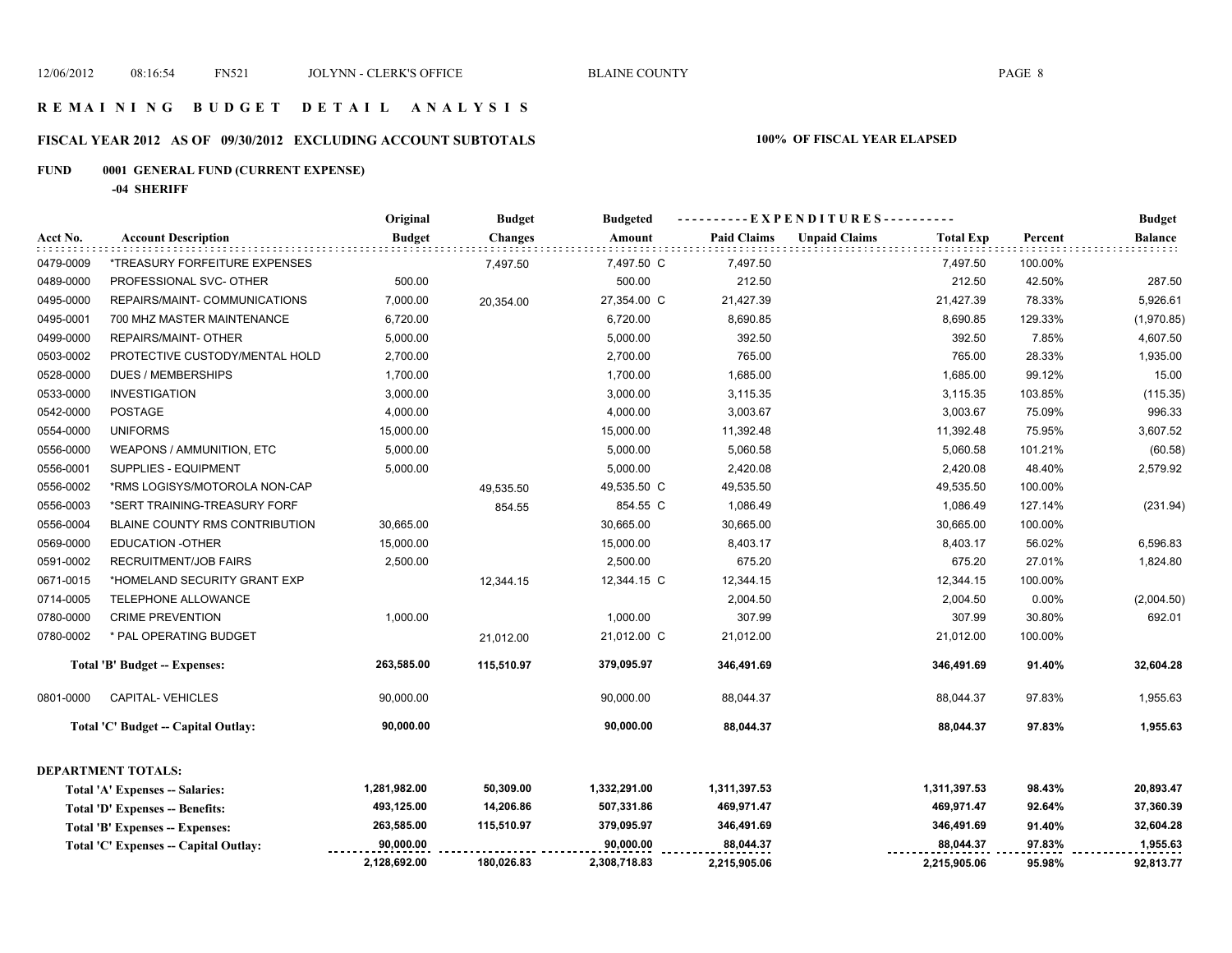### **R E M A I N I N G B U D G E T D E T A I L A N A L Y S I S**

# **FISCAL YEAR 2012 AS OF 09/30/2012 EXCLUDING ACCOUNT SUBTOTALS 100% OF FISCAL YEAR ELAPSED**

# **FUND 0001 GENERAL FUND (CURRENT EXPENSE)**

**-05 COMMISSIONERS**

|           |                                | Original      | <b>Budget</b>  | <b>Budgeted</b> |                    | ----------EXPENDITURES---------- |                  |         | <b>Budget</b>  |
|-----------|--------------------------------|---------------|----------------|-----------------|--------------------|----------------------------------|------------------|---------|----------------|
| Acct No.  | <b>Account Description</b>     | <b>Budget</b> | <b>Changes</b> | Amount          | <b>Paid Claims</b> | <b>Unpaid Claims</b>             | <b>Total Exp</b> | Percent | <b>Balance</b> |
| 0401-0000 | SALARIES - OFFICER             | 166,302.00    |                | 166,302.00      | 166,238.13         |                                  | 166,238.13       | 99.96%  | 63.87          |
| 0401-0001 | SALARIES - ADMINISTRATOR       | 96,955.00     | 21,275.00      | 118,230.00 C    | 118,230.69         |                                  | 118,230.69       | 100.00% | (0.69)         |
| 0402-0003 | SALARIES - PHONE REIMBURSEMENT | 250.00        |                | 250.00          | 95.00              |                                  | 95.00            | 38.00%  | 155.00         |
| 0409-0003 | SALARIES - ASSISTANT           | 36,650.00     |                | 36,650.00       | 36,636.01          |                                  | 36,636.01        | 99.96%  | 13.99          |
| 0409-0099 | <b>SALARIES - OVERTIME</b>     | 25.00         |                | 25.00           |                    |                                  |                  | 0.00%   | 25.00          |
|           | Total 'A' Budget -- Salaries:  | 300,182.00    | 21,275.00      | 321,457.00      | 321,199.83         |                                  | 321,199.83       | 99.92%  | 257.17         |
| 0410-0000 | <b>RETIREMENT</b>              | 31,875.00     |                | 31,875.00       | 33,372.73          |                                  | 33,372.73        | 104.70% | (1,497.73)     |
| 0411-0000 | <b>FICA</b>                    | 22,950.00     |                | 22,950.00       | 22,328.61          |                                  | 22,328.61        | 97.29%  | 621.39         |
| 0412-0000 | <b>LIFE INSURANCE</b>          | 410.00        |                | 410.00          | 367.80             |                                  | 367.80           | 89.71%  | 42.20          |
| 0413-0000 | <b>MEDICAL INSURANCE</b>       | 41,350.00     |                | 41,350.00       | 41,334.36          |                                  | 41,334.36        | 99.96%  | 15.64          |
| 0413-0002 | <b>WELLNESS</b>                | 125.00        |                | 125.00          | 54.00              |                                  | 54.00            | 43.20%  | 71.00          |
| 0414-0000 | DENTAL INSURANCE               | 2,025.00      |                | 2,025.00        | 2,022.00           |                                  | 2,022.00         | 99.85%  | 3.00           |
| 0415-0000 | <b>STATE UNEMPLOYMENT</b>      | 1,650.00      |                | 1,650.00        | 813.17             |                                  | 813.17           | 49.28%  | 836.83         |
| 0416-0000 | WORKER'S COMPENSATION INSUR.   | 750.00        |                | 750.00          | 808.00             |                                  | 808.00           | 107.73% | (58.00)        |
|           | Total 'D' Budget -- Benefits:  | 101,135.00    |                | 101,135.00      | 101,100.67         |                                  | 101,100.67       | 99.97%  | 34.33          |
| 0439-0000 | TRAVEL - OTHER (OUT OF TOWN)   | 6,500.00      |                | 6,500.00        | 3,537.62           |                                  | 3,537.62         | 54.42%  | 2,962.38       |
| 0439-0001 | PER DIEM                       | 1,800.00      |                | 1,800.00        | 856.00             |                                  | 856.00           | 47.56%  | 944.00         |
| 0439-0002 | MEALS (IN TOWN)                | 200.00        |                | 200.00          | 270.90             |                                  | 270.90           | 135.45% | (70.90)        |
| 0439-0003 | CONFERENCE-EDUCATION           | 3,500.00      |                | 3,500.00        | 2,870.00           |                                  | 2,870.00         | 82.00%  | 630.00         |
| 0439-0005 | <b>NACO TRAVEL</b>             |               |                |                 | 1,665.22           |                                  | 1,665.22         | 0.00%   | (1,665.22)     |
| 0440-0000 | SUPPLIES - OFFICE              | 3,200.00      |                | 3,200.00        | 3,318.74           |                                  | 3,318.74         | 103.71% | (118.74)       |
| 0440-0001 | SUPPLIES/MEETINGS              | 500.00        |                | 500.00          | 348.37             |                                  | 348.37           | 69.67%  | 151.63         |
| 0464-0000 | UTILITIES- TELEPHONE, OTHER    | 2,100.00      |                | 2,100.00        | 50.16              |                                  | 50.16            | 2.39%   | 2,049.84       |
| 0492-0001 | REPAIRS/MAINT-VEHICLE          | 150.00        |                | 150.00          | 42.00              |                                  | 42.00            | 28.00%  | 108.00         |
| 0497-0000 | MAINTENANCE AGREEMENTS         | 2,000.00      |                | 2,000.00        | 2,427.80           |                                  | 2,427.80         | 121.39% | (427.80)       |
| 0528-0000 | <b>DUES / MEMBERSHIPS</b>      | 2,000.00      |                | 2,000.00        | 1,719.34           |                                  | 1,719.34         | 85.97%  | 280.66         |
| 0542-0000 | <b>POSTAGE</b>                 | 500.00        |                | 500.00          | 217.65             |                                  | 217.65           | 43.53%  | 282.35         |
| 0714-0005 | TELEPHONE ALLOWANCE            |               |                |                 | 133.00             |                                  | 133.00           | 0.00%   | (133.00)       |
|           | Total 'B' Budget -- Expenses:  | 22,450.00     |                | 22,450.00       | 17,456.80          |                                  | 17,456.80        | 77.76%  | 4,993.20       |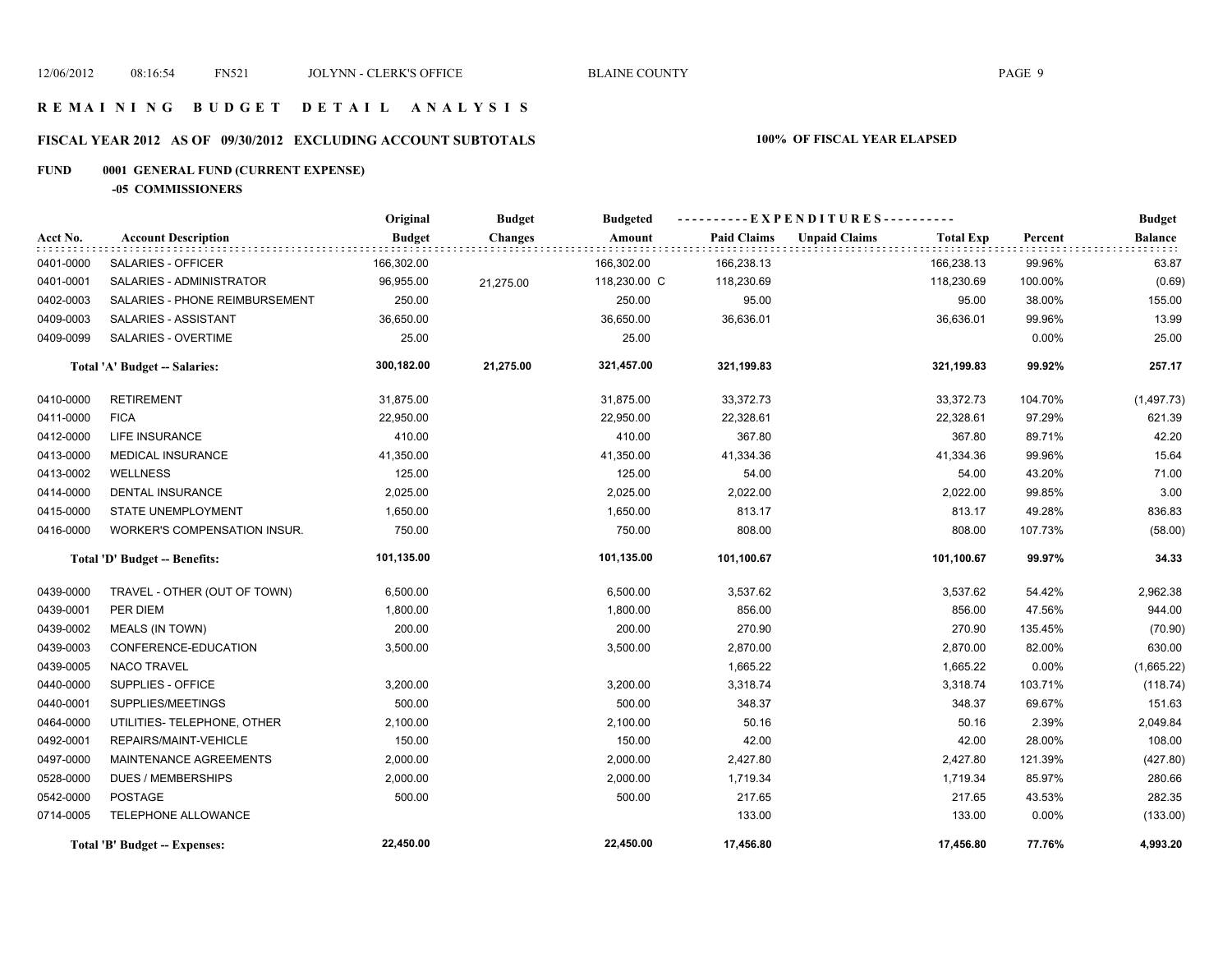### **FISCAL YEAR 2012 AS OF 09/30/2012 EXCLUDING ACCOUNT SUBTOTALS 100% OF FISCAL YEAR ELAPSED**

### **DEPARTMENT TOTALS: 300,182.00 21,275.00 321,457.00 321,199.83 321,199.83 99.92% 257.17 Total 'A' Expenses -- Salaries: 101,135.00 101,135.00 101,100.67 101,100.67 99.97% 34.33 Total 'D' Expenses -- Benefits: 22,450.00 22,450.00 17,456.80 17,456.80 77.76% 4,993.20 Total 'B' Expenses -- Expenses: Total 'C' Expenses -- Capital Outlay:** -----------------.......... ................... <u>.......... ......</u> ........ ........ <u>. . . . . . .</u>  **423,767.00 21,275.00 445,042.00 439,757.30 439,757.30 98.81% 5,284.70**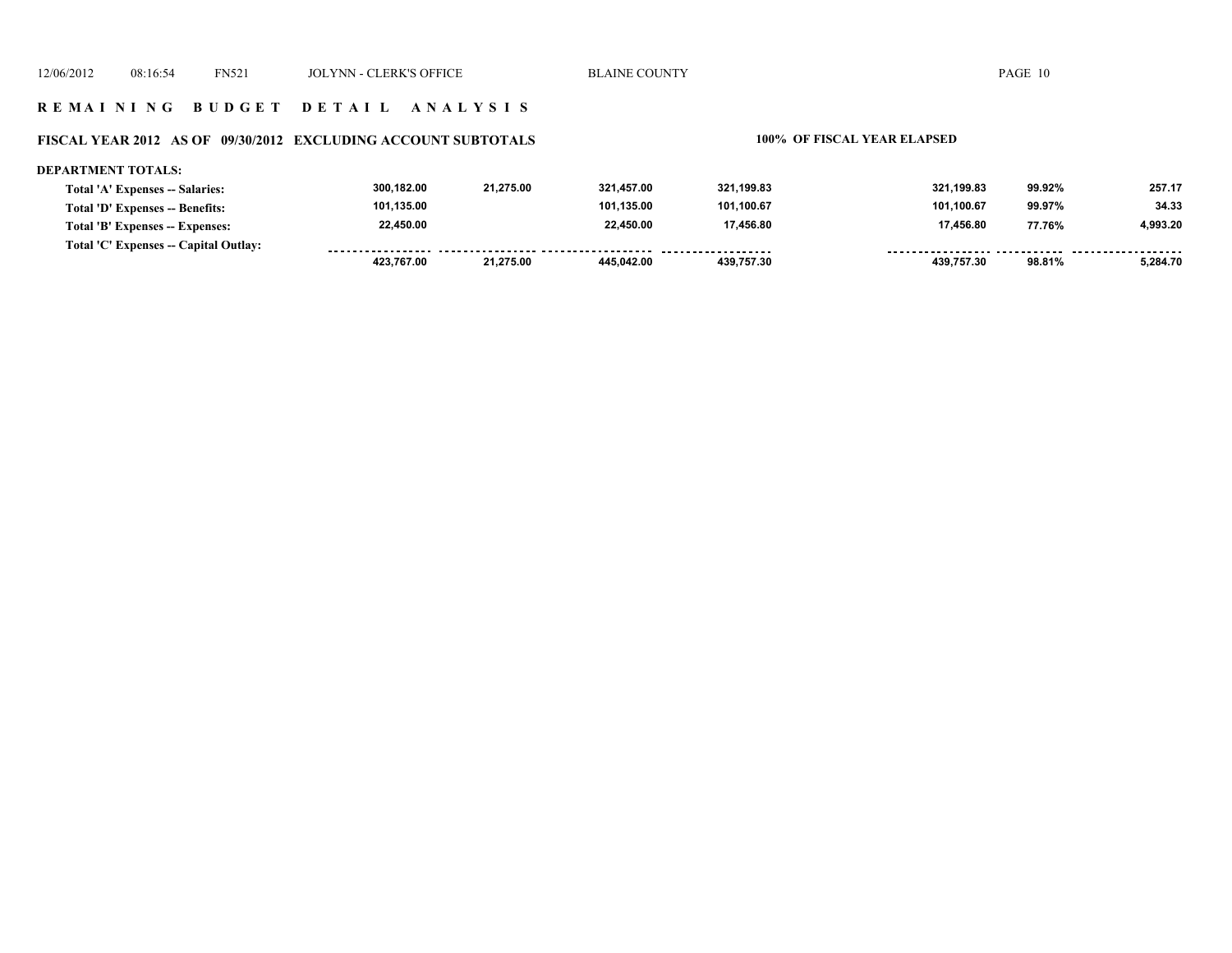### **R E M A I N I N G B U D G E T D E T A I L A N A L Y S I S**

# **FISCAL YEAR 2012 AS OF 09/30/2012 EXCLUDING ACCOUNT SUBTOTALS 100% OF FISCAL YEAR ELAPSED**

# **FUND 0001 GENERAL FUND (CURRENT EXPENSE)**

**-06 CORONER**

|           |                                       | Original      | <b>Budget</b><br><b>Budgeted</b> |                    | ----------EXPENDITURES----------         |         | <b>Budget</b>  |
|-----------|---------------------------------------|---------------|----------------------------------|--------------------|------------------------------------------|---------|----------------|
| Acct No.  | <b>Account Description</b>            | <b>Budget</b> | <b>Changes</b><br>Amount         | <b>Paid Claims</b> | <b>Unpaid Claims</b><br><b>Total Exp</b> | Percent | <b>Balance</b> |
| 0401-0000 | SALARIES - OFFICER                    | 23,192.00     | 23,192.00                        | 23,182.90          | 23,182.90                                | 99.96%  | 9.10           |
| 0401-0002 | SALARIES - DEPUTY CORONER             | 20,000.00     | 20,000.00                        | 7,264.80           | 7,264.80                                 | 36.32%  | 12,735.20      |
|           | Total 'A' Budget -- Salaries:         | 43,192.00     | 43,192.00                        | 30,447.70          | 30,447.70                                | 70.49%  | 12,744.30      |
| 0410-0000 | <b>RETIREMENT</b>                     | 4,480.00      | 4,480.00                         | 3,163.59           | 3,163.59                                 | 70.62%  | 1,316.41       |
| 0411-0000 | <b>FICA</b>                           | 3,250.00      | 3,250.00                         | 2,329.26           | 2,329.26                                 | 71.67%  | 920.74         |
| 0412-0000 | LIFE INSURANCE                        | 140.00        | 140.00                           | 78.76              | 78.76                                    | 56.26%  | 61.24          |
| 0413-0000 | <b>MEDICAL INSURANCE</b>              | 5,850.00      | 5,850.00                         | 1,948.60           | 1,948.60                                 | 33.31%  | 3,901.40       |
| 0413-0002 | <b>WELLNESS</b>                       | 50.00         | 50.00                            |                    |                                          | 0.00%   | 50.00          |
| 0414-0000 | <b>DENTAL INSURANCE</b>               | 405.00        | 405.00                           | 134.80             | 134.80                                   | 33.28%  | 270.20         |
| 0415-0000 | <b>STATE UNEMPLOYMENT</b>             | 250.00        | 250.00                           | 39.96              | 39.96                                    | 15.98%  | 210.04         |
| 0416-0000 | WORKER'S COMPENSATION INSUR.          | 510.00        | 510.00                           | 473.00             | 473.00                                   | 92.75%  | 37.00          |
|           | Total 'D' Budget -- Benefits:         | 14,935.00     | 14,935.00                        | 8,167.97           | 8,167.97                                 | 54.69%  | 6,767.03       |
| 0430-0000 | TRAVEL - MILEAGE - AUTOPSIES          | 2,000.00      | 2,000.00                         | 1,050.00           | 1,050.00                                 | 52.50%  | 950.00         |
| 0439-0000 | TRAVEL - OTHER                        | 600.00        | 600.00                           |                    |                                          | 0.00%   | 600.00         |
| 0439-0001 | PER DIEM                              | 300.00        | 300.00                           |                    |                                          | 0.00%   | 300.00         |
| 0440-0000 | SUPPLIES - OFFICE                     | 1,500.00      | 1,500.00                         | 1,230.00           | 1,230.00                                 | 82.00%  | 270.00         |
| 0464-0000 | UTILITIES- TELEPHONE, OTHER           | 600.00        | 600.00                           | 433.66             | 433.66                                   | 72.28%  | 166.34         |
| 0509-0000 | <b>TRAINING</b>                       | 2,500.00      | 2,500.00                         |                    |                                          | 0.00%   | 2,500.00       |
| 0610-0000 | CORONER-LABORATORY                    | 1,500.00      | 1,500.00                         | 1,877.04           | 1,877.04                                 | 125.14% | (377.04)       |
| 0611-0000 | CORONER-AUTOPSIES / INQUESTS          | 9,000.00      | 9,000.00                         | 11,252.00          | 11,252.00                                | 125.02% | (2,252.00)     |
| 0611-0001 | FORENSIC INVESTIGATION                | 2,000.00      | 2,000.00                         |                    |                                          | 0.00%   | 2,000.00       |
| 0679-0000 | CONTRACT-OFFICE ASSISTANT             | 4,500.00      | 4,500.00                         | 4,500.00           | 4,500.00                                 | 100.00% |                |
|           | Total 'B' Budget -- Expenses:         | 24,500.00     | 24,500.00                        | 20,342.70          | 20,342.70                                | 83.03%  | 4,157.30       |
|           | <b>DEPARTMENT TOTALS:</b>             |               |                                  |                    |                                          |         |                |
|           | Total 'A' Expenses -- Salaries:       | 43,192.00     | 43,192.00                        | 30,447.70          | 30,447.70                                | 70.49%  | 12,744.30      |
|           | Total 'D' Expenses -- Benefits:       | 14,935.00     | 14,935.00                        | 8,167.97           | 8,167.97                                 | 54.69%  | 6,767.03       |
|           | Total 'B' Expenses -- Expenses:       | 24,500.00     | 24,500.00                        | 20,342.70          | 20,342.70                                | 83.03%  | 4,157.30       |
|           | Total 'C' Expenses -- Capital Outlay: |               |                                  |                    |                                          |         |                |
|           |                                       | 82,627.00     | 82,627.00                        | 58,958.37          | 58,958.37                                | 71.35%  | 23,668.63      |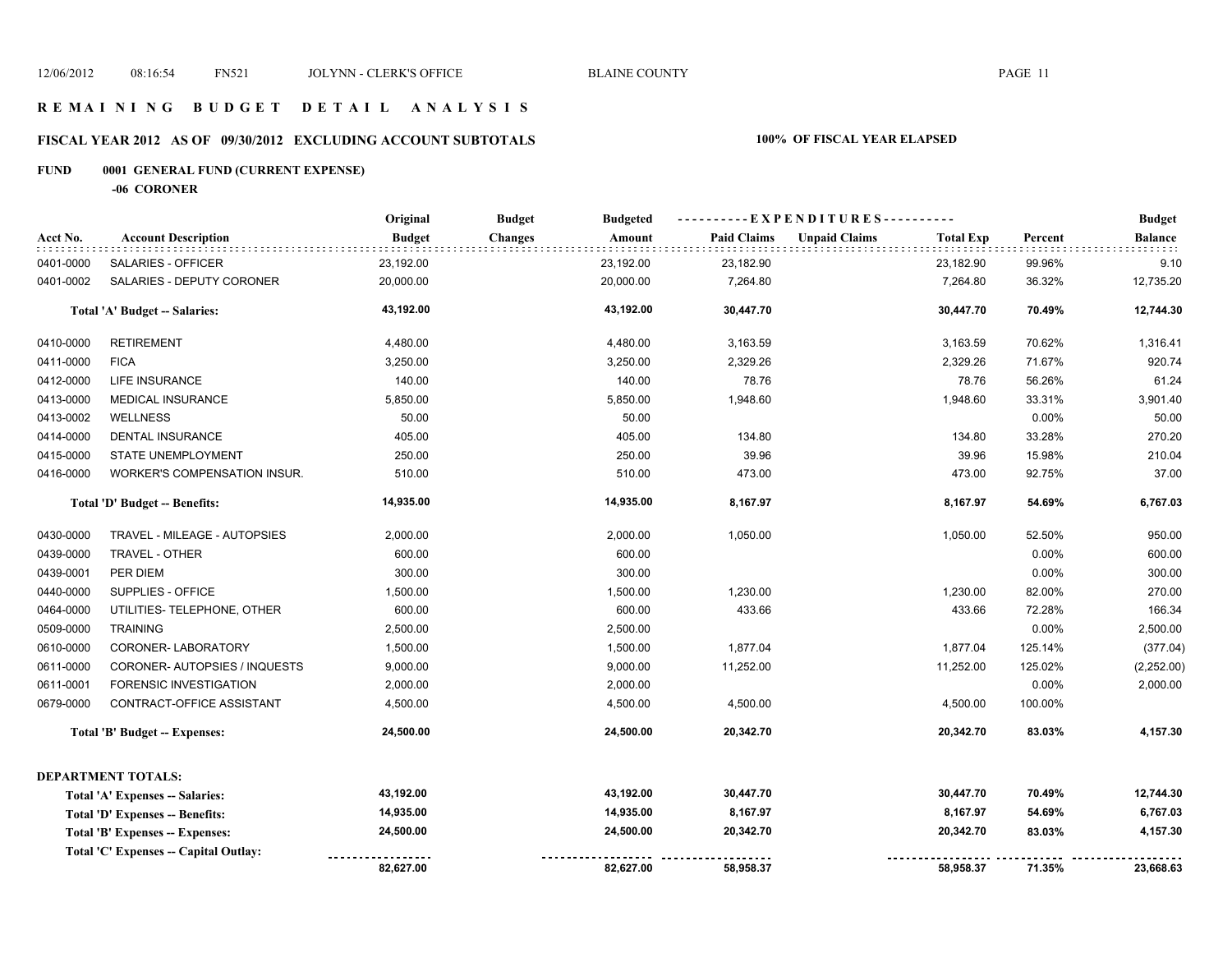# **FISCAL YEAR 2012 AS OF 09/30/2012 EXCLUDING ACCOUNT SUBTOTALS 100% OF FISCAL YEAR ELAPSED**

# **FUND 0001 GENERAL FUND (CURRENT EXPENSE)**

**-07 PROSECUTING ATTORNEY**

|           |                                | Original      | <b>Budget</b>  | <b>Budgeted</b> |                    | ----------EXPENDITURES---------- |                  | Percent<br>99.96%<br>99.99%<br>103.34%<br>96.12%<br>0.00%<br>99.99%<br>99.29%<br>94.49%<br>89.59%<br>100.97%<br>24.00%<br>98.51%<br>72.29%<br>91.78%<br>98.28%<br>32.99%<br>84.88%<br>81.91%<br>17.84%<br>196.47%<br>98.56%<br>97.33%<br>95.85%<br>27.79%<br>0.25% | <b>Budget</b>  |
|-----------|--------------------------------|---------------|----------------|-----------------|--------------------|----------------------------------|------------------|--------------------------------------------------------------------------------------------------------------------------------------------------------------------------------------------------------------------------------------------------------------------|----------------|
| Acct No.  | <b>Account Description</b>     | <b>Budget</b> | <b>Changes</b> | Amount          | <b>Paid Claims</b> | <b>Unpaid Claims</b>             | <b>Total Exp</b> |                                                                                                                                                                                                                                                                    | <b>Balance</b> |
| 0401-0000 | SALARIES - OFFICER             | 116,025.00    |                | 116,025.00      | 115,980.56         |                                  | 115,980.56       |                                                                                                                                                                                                                                                                    | 44.44          |
| 0402-0000 | SALARIES - CHIEF DEPUTY        | 104,345.00    |                | 104,345.00      | 104,334.77         |                                  | 104,334.77       |                                                                                                                                                                                                                                                                    | 10.23          |
| 0405-0000 | SALARIES - DEPUTIES            | 135,174.00    | 7,500.00       | 142,674.00 C    | 147,437.00         |                                  | 147,437.00       |                                                                                                                                                                                                                                                                    | (4,763.00)     |
| 0405-0008 | SALARIES - LEGAL SEC/CRIM PARA | 134,735.00    |                | 134,735.00      | 129,505.80         |                                  | 129,505.80       |                                                                                                                                                                                                                                                                    | 5,229.20       |
| 0409-0099 | SALARIES - OVERTIME            |               |                |                 | 458.82             |                                  | 458.82           |                                                                                                                                                                                                                                                                    | (458.82)       |
|           | Total 'A' Budget -- Salaries:  | 490,279.00    | 7,500.00       | 497,779.00      | 497,716.95         |                                  | 497,716.95       |                                                                                                                                                                                                                                                                    | 62.05          |
| 0410-0000 | <b>RETIREMENT</b>              | 52,080.00     |                | 52,080.00       | 51,712.82          |                                  | 51,712.82        |                                                                                                                                                                                                                                                                    | 367.18         |
| 0411-0000 | <b>FICA</b>                    | 37,510.00     |                | 37,510.00       | 35,444.77          |                                  | 35,444.77        |                                                                                                                                                                                                                                                                    | 2,065.23       |
| 0412-0000 | LIFE INSURANCE                 | 650.00        |                | 650.00          | 582.35             |                                  | 582.35           |                                                                                                                                                                                                                                                                    | 67.65          |
| 0413-0000 | MEDICAL INSURANCE              | 69,900.00     |                | 69,900.00       | 70,581.35          |                                  | 70,581.35        |                                                                                                                                                                                                                                                                    | (681.35)       |
| 0413-0002 | <b>WELLNESS</b>                | 200.00        |                | 200.00          | 48.00              |                                  | 48.00            |                                                                                                                                                                                                                                                                    | 152.00         |
| 0414-0000 | DENTAL INSURANCE               | 3,250.00      |                | 3,250.00        | 3,201.50           |                                  | 3,201.50         |                                                                                                                                                                                                                                                                    | 48.50          |
| 0415-0000 | <b>STATE UNEMPLOYMENT</b>      | 2,700.00      |                | 2,700.00        | 1,951.96           |                                  | 1,951.96         |                                                                                                                                                                                                                                                                    | 748.04         |
| 0416-0000 | WORKER'S COMPENSATION INSUR.   | 1,350.00      |                | 1,350.00        | 1,239.00           |                                  | 1,239.00         |                                                                                                                                                                                                                                                                    | 111.00         |
|           | Total 'D' Budget -- Benefits:  | 167,640.00    |                | 167,640.00      | 164,761.75         |                                  | 164,761.75       |                                                                                                                                                                                                                                                                    | 2,878.25       |
| 0439-0000 | TRAVEL - OTHER                 | 4,500.00      |                | 4,500.00        | 1,484.72           |                                  | 1,484.72         |                                                                                                                                                                                                                                                                    | 3,015.28       |
| 0439-0001 | PER DIEM (MEALS)               | 1,250.00      |                | 1,250.00        | 1,060.99           |                                  | 1,060.99         |                                                                                                                                                                                                                                                                    | 189.01         |
| 0440-0000 | SUPPLIES - OFFICE              | 9,500.00      |                | 9,500.00        | 7,781.69           |                                  | 7,781.69         |                                                                                                                                                                                                                                                                    | 1,718.31       |
| 0464-0000 | UTILITIES- TELEPHONE, OTHER    | 3,500.00      |                | 3,500.00        | 624.56             |                                  | 624.56           |                                                                                                                                                                                                                                                                    | 2,875.44       |
| 0489-0002 | PROF SVC - INTERPRETING        | 4,000.00      |                | 4,000.00        | 7,858.72           |                                  | 7,858.72         |                                                                                                                                                                                                                                                                    | (3,858.72)     |
| 0492-0000 | REPAIRS/MAINT - OFFICE EQUIP   | 1,900.00      |                | 1,900.00        | 1,872.64           |                                  | 1,872.64         |                                                                                                                                                                                                                                                                    | 27.36          |
| 0528-0000 | <b>DUES / MEMBERSHIPS</b>      | 4,500.00      |                | 4,500.00        | 4,380.00           |                                  | 4,380.00         |                                                                                                                                                                                                                                                                    | 120.00         |
| 0536-0000 | <b>LAW LIBRARY</b>             | 10,000.00     |                | 10,000.00       | 9,584.58           |                                  | 9,584.58         |                                                                                                                                                                                                                                                                    | 415.42         |
| 0542-0000 | POSTAGE                        | 2,500.00      |                | 2,500.00        | 694.71             |                                  | 694.71           |                                                                                                                                                                                                                                                                    | 1,805.29       |
| 0560-0000 | EDUCATION- TUITION, REGISTR.   | 2,000.00      |                | 2,000.00        | 5.00               |                                  | 5.00             |                                                                                                                                                                                                                                                                    | 1,995.00       |
| 0704-0000 | PROFESSIONAL & WITNESS FEES    | 12,000.00     |                | 12,000.00       | 2,755.43           |                                  | 2,755.43         | 22.96%                                                                                                                                                                                                                                                             | 9,244.57       |
| 0704-0001 | <b>DESIGNATED EXAMINATIONS</b> | 30,000.00     |                | 30,000.00       | 17,471.25          |                                  | 17,471.25        | 58.24%                                                                                                                                                                                                                                                             | 12,528.75      |
| 0704-0003 | CONTRACT/LEGAL                 | 30,000.00     |                | 30,000.00       |                    |                                  |                  | 0.00%                                                                                                                                                                                                                                                              | 30,000.00      |
| 0706-0001 | <b>TRANSCRIPTS</b>             | 3,000.00      |                | 3,000.00        | 2,382.73           |                                  | 2,382.73         | 79.42%                                                                                                                                                                                                                                                             | 617.27         |
|           | Total 'B' Budget -- Expenses:  | 118,650.00    |                | 118,650.00      | 57,957.02          |                                  | 57,957.02        | 48.85%                                                                                                                                                                                                                                                             | 60,692.98      |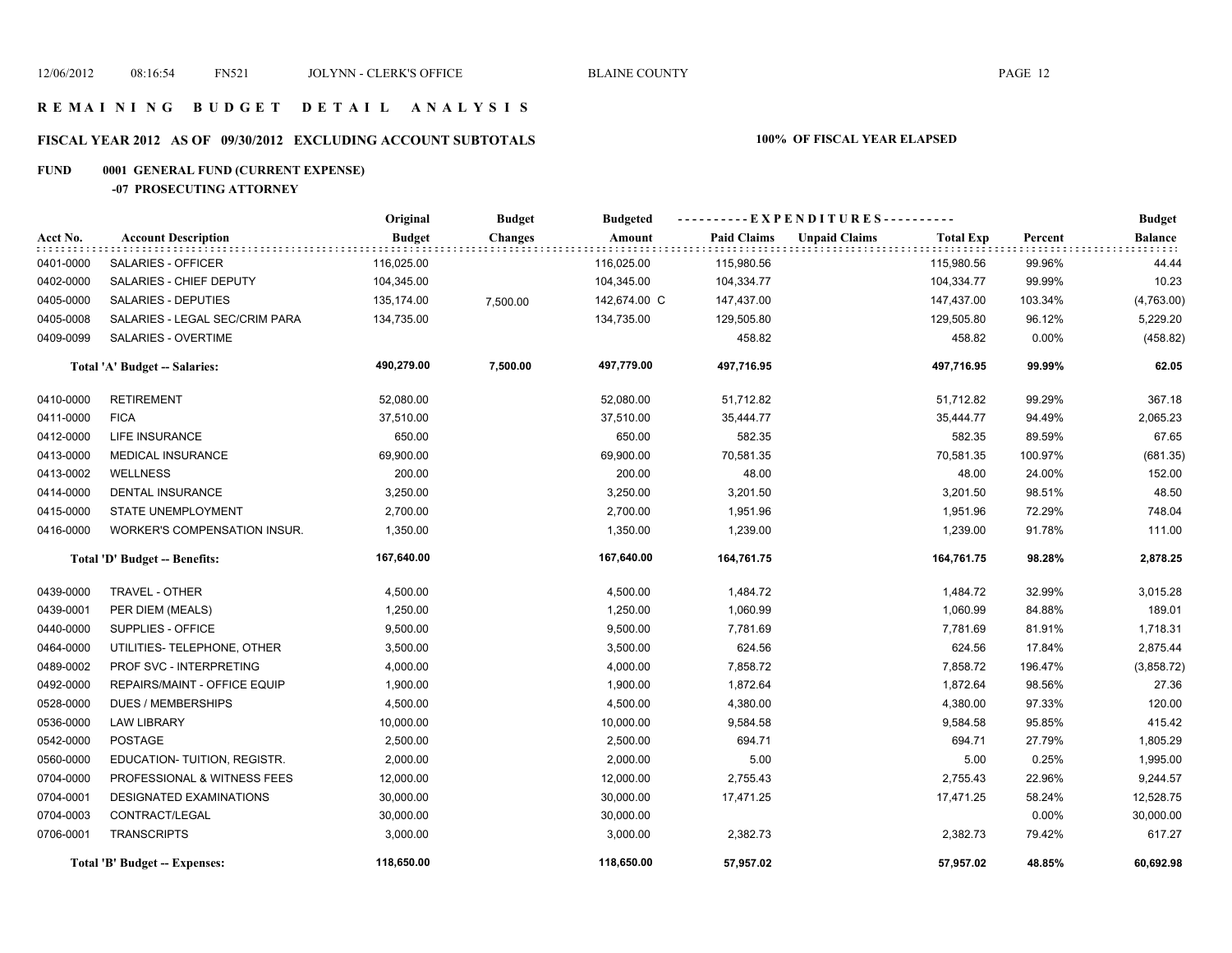### **R E M A I N I N G B U D G E T D E T A I L A N A L Y S I S**

### **FISCAL YEAR 2012 AS OF 09/30/2012 EXCLUDING ACCOUNT SUBTOTALS 100% OF FISCAL YEAR ELAPSED**

### **DEPARTMENT TOTALS: 490,279.00 7,500.00 497,779.00 497,716.95 497,716.95 99.99% 62.05 Total 'A' Expenses -- Salaries: 167,640.00 167,640.00 164,761.75 164,761.75 98.28% 2,878.25 Total 'D' Expenses -- Benefits: 118,650.00 118,650.00 57,957.02 57,957.02 48.85% 60,692.98 Total 'B' Expenses -- Expenses: Total 'C' Expenses -- Capital Outlay:** ................. .... ....... ........ . . . . . . . . .  **776,569.00 7,500.00 784,069.00 720,435.72 720,435.72 91.88% 63,633.28**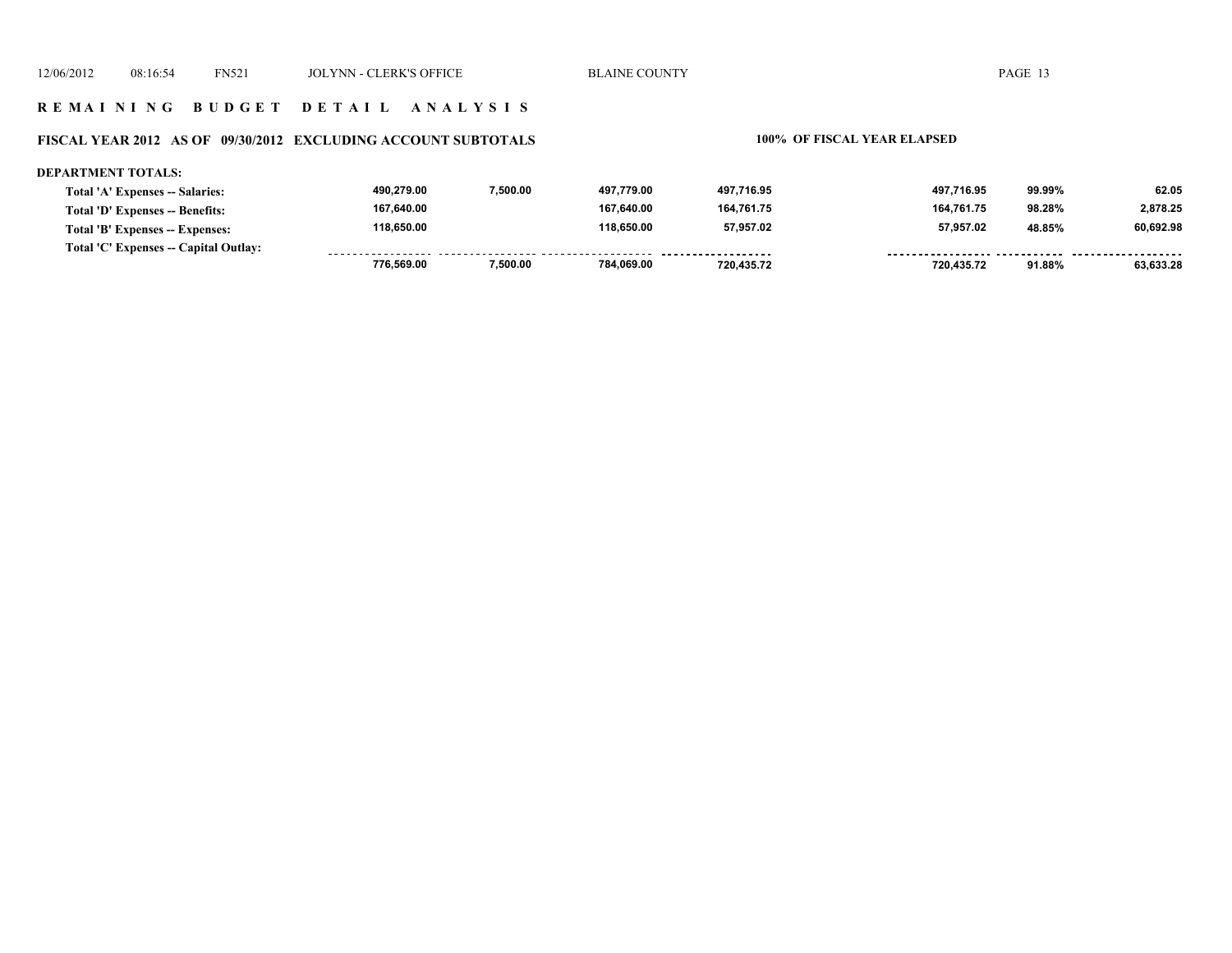### **R E M A I N I N G B U D G E T D E T A I L A N A L Y S I S**

# **FISCAL YEAR 2012 AS OF 09/30/2012 EXCLUDING ACCOUNT SUBTOTALS 100% OF FISCAL YEAR ELAPSED**

# **FUND 0001 GENERAL FUND (CURRENT EXPENSE)**

**-08 PROBATION DEPARTMENT**

|           |                                         | Original      | <b>Budget</b> | <b>Budgeted</b> |                    | ----------EXPENDITURES---------- |                  |         | <b>Budget</b> |
|-----------|-----------------------------------------|---------------|---------------|-----------------|--------------------|----------------------------------|------------------|---------|---------------|
| Acct No.  | <b>Account Description</b>              | <b>Budget</b> | Changes       | Amount          | <b>Paid Claims</b> | <b>Unpaid Claims</b>             | <b>Total Exp</b> | Percent | Balance       |
| 0405-0007 | SALARIES - PROBATION OF FICER           | 73,154.00     | 2,420.00      | 75,574.00 C     | 75,566.58          |                                  | 75,566.58        | 99.99%  | 7.42          |
| 0405-0008 | SALARIES - PROBATION                    | 177,404.00    | 3,380.00      | 180,784.00 C    | 180,771.74         |                                  | 180,771.74       | 99.99%  | 12.26         |
|           | Total 'A' Budget -- Salaries:           | 250,558.00    | 5,800.00      | 256,358.00      | 256,338.32         |                                  | 256,338.32       | 99.99%  | 19.68         |
| 0410-0000 | <b>RETIREMENT</b>                       | 26,625.00     |               | 26,625.00       | 26,633.42          |                                  | 26,633.42        | 100.03% | (8.42)        |
| 0411-0000 | <b>FICA</b>                             | 19,175.00     |               | 19,175.00       | 17,977.29          |                                  | 17,977.29        | 93.75%  | 1,197.71      |
| 0412-0000 | <b>LIFE INSURANCE</b>                   | 405.00        |               | 405.00          | 367.80             |                                  | 367.80           | 90.81%  | 37.20         |
| 0413-0000 | <b>MEDICAL INSURANCE</b>                | 42,350.00     |               | 42,350.00       | 42,554.28          |                                  | 42,554.28        | 100.48% | (204.28)      |
| 0413-0002 | <b>WELLNESS</b>                         | 125.00        |               | 125.00          | 48.00              |                                  | 48.00            | 38.40%  | 77.00         |
| 0414-0000 | <b>DENTAL INSURANCE</b>                 | 2,025.00      |               | 2,025.00        | 2,022.00           |                                  | 2,022.00         | 99.85%  | 3.00          |
| 0415-0000 | <b>STATE UNEMPLOYMENT</b>               | 1,400.00      |               | 1,400.00        | 1,292.50           |                                  | 1,292.50         | 92.32%  | 107.50        |
| 0416-0000 | <b>WORKER'S COMPENSATION INSUR.</b>     | 8,800.00      |               | 8,800.00        | 8,780.00           |                                  | 8,780.00         | 99.77%  | 20.00         |
|           | Total 'D' Budget -- Benefits:           | 100,905.00    |               | 100,905.00      | 99,675.29          |                                  | 99,675.29        | 98.78%  | 1,229.71      |
| 0439-0000 | <b>TRAVEL-OTHER</b>                     | 2,900.00      |               | 2,900.00        | 1,015.90           |                                  | 1,015.90         | 35.03%  | 1,884.10      |
| 0439-0001 | PER DIEM                                | 1,500.00      |               | 1,500.00        | 691.50             |                                  | 691.50           | 46.10%  | 808.50        |
| 0440-0001 | <b>SUPPLIES</b>                         | 3,400.00      |               | 3,400.00        | 3,732.34           |                                  | 3,732.34         | 109.77% | (332.34)      |
| 0440-0003 | <b>DRUG TESTS</b>                       | 5,000.00      |               | 5,000.00        | 14,496.61          |                                  | 14,496.61        | 289.93% | (9,496.61)    |
| 0464-0000 | UTILITIES- TELEPHONE, OTHER             | 1,300.00      |               | 1,300.00        | 253.73             |                                  | 253.73           | 19.52%  | 1,046.27      |
| 0479-0001 | *OPERATING EXPENSE-TOBACCO TAX          |               | 41,976.41     | 41,976.41 C     | 46,140.41          |                                  | 46,140.41        | 109.92% | (4, 164.00)   |
| 0479-0002 | <b>JUVENILE PROGRAMS &amp; SERVICES</b> | 10,000.00     |               | 10,000.00       |                    |                                  |                  | 0.00%   | 10,000.00     |
| 0479-0003 | *SCRAM EXPENSES                         |               | 21,488.57     | 21,488.57 C     | 21,488.57          |                                  | 21,488.57        | 100.00% |               |
| 0479-0007 | * SUBSTANCE ABUSE                       |               | 14,400.00     | 14,400.00 C     | 14,400.00          |                                  | 14,400.00        | 100.00% |               |
| 0479-0010 | *VICTIM IMPACT PANEL EXPENSES           |               | 3,021.50      | 3,021.50 C      | 3,021.50           |                                  | 3,021.50         | 100.00% |               |
| 0489-0000 | PROFESSIONAL SVC                        | 8,224.00      |               | 8,224.00        | 44.20              |                                  | 44.20            | 0.54%   | 8,179.80      |
| 0492-0001 | <b>VEHICLE REPAIR/MAINT</b>             | 150.00        |               | 150.00          |                    |                                  |                  | 0.00%   | 150.00        |
| 0528-0000 | <b>DUES / MEMBERSHIPS</b>               | 200.00        |               | 200.00          | 265.00             |                                  | 265.00           | 132.50% | (65.00)       |
| 0542-0000 | POSTAGE                                 | 100.00        |               | 100.00          | 50.08              |                                  | 50.08            | 50.08%  | 49.92         |
| 0569-0001 | EDUCATION - PROBATION                   | 600.00        |               | 600.00          | 737.77             |                                  | 737.77           | 122.96% | (137.77)      |
| 0707-0000 | <b>JAIBG MATCHING FUNDS</b>             | 500.00        |               | 500.00          |                    |                                  |                  | 0.00%   | 500.00        |
| 0707-0002 | ADULT PROGRAMMING                       | 10,000.00     |               | 10,000.00       | 7,801.25           |                                  | 7,801.25         | 78.01%  | 2,198.75      |
|           | Total 'B' Budget -- Expenses:           | 43,874.00     | 80,886.48     | 124,760.48      | 114,138.86         |                                  | 114,138.86       | 91.49%  | 10,621.62     |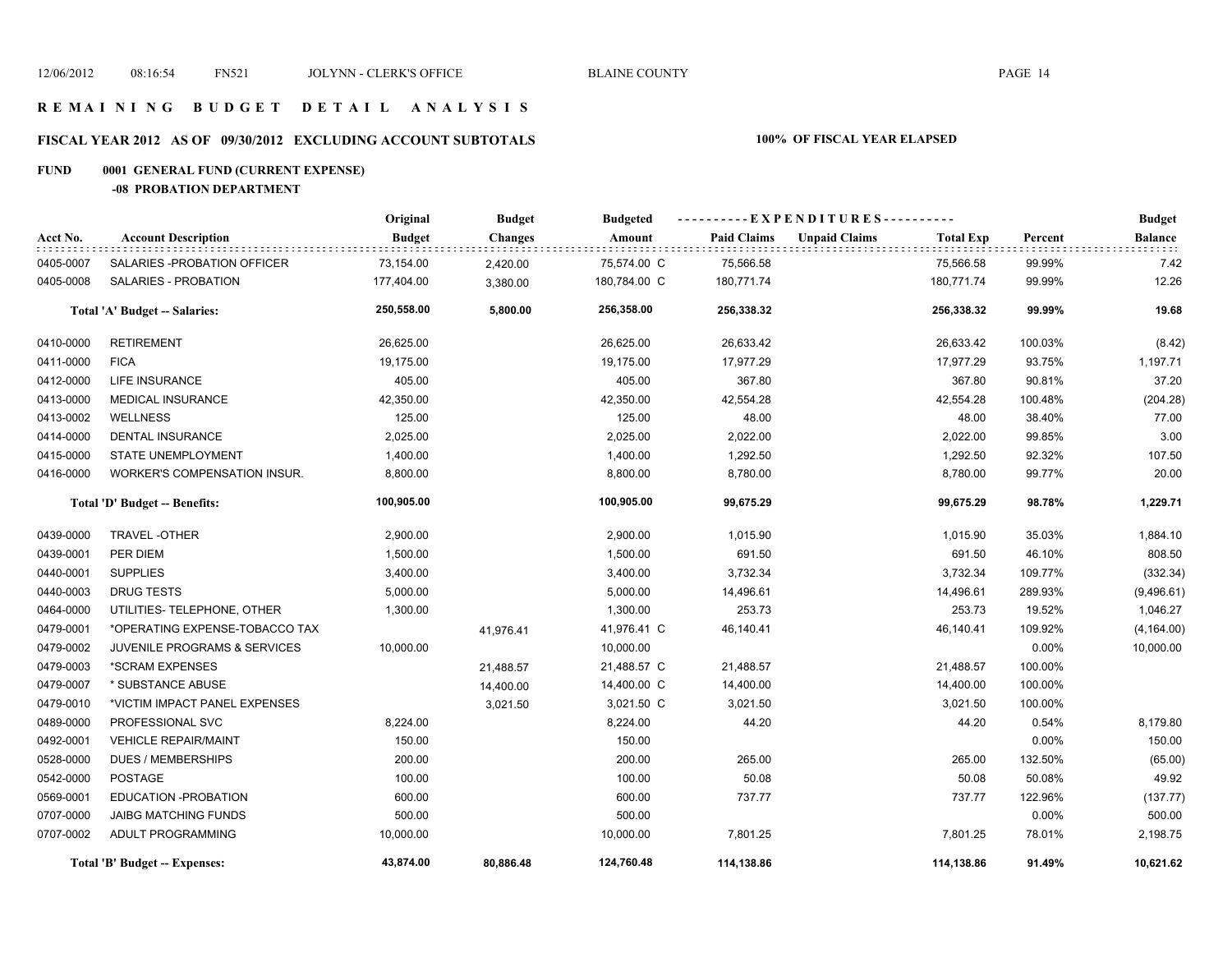### **R E M A I N I N G B U D G E T D E T A I L A N A L Y S I S**

### **FISCAL YEAR 2012 AS OF 09/30/2012 EXCLUDING ACCOUNT SUBTOTALS 100% OF FISCAL YEAR ELAPSED**

| DEPARTMENT TOTALS:                     |            |           |            |            |            |        |           |
|----------------------------------------|------------|-----------|------------|------------|------------|--------|-----------|
| <b>Total 'A' Expenses -- Salaries:</b> | 250.558.00 | 5.800.00  | 256.358.00 | 256,338.32 | 256,338.32 | 99.99% | 19.68     |
| Total 'D' Expenses -- Benefits:        | 100.905.00 |           | 100.905.00 | 99.675.29  | 99.675.29  | 98.78% | 1.229.71  |
| Total 'B' Expenses -- Expenses:        | 43,874.00  | 80.886.48 | 124.760.48 | 114,138.86 | 114.138.86 | 91.49% | 10,621.62 |
| Total 'C' Expenses -- Capital Outlay:  |            |           |            |            |            |        |           |
|                                        | 395.337.00 | 86.686.48 | 482.023.48 | 470.152.47 | 470.152.47 | 97.54% | 11.871.01 |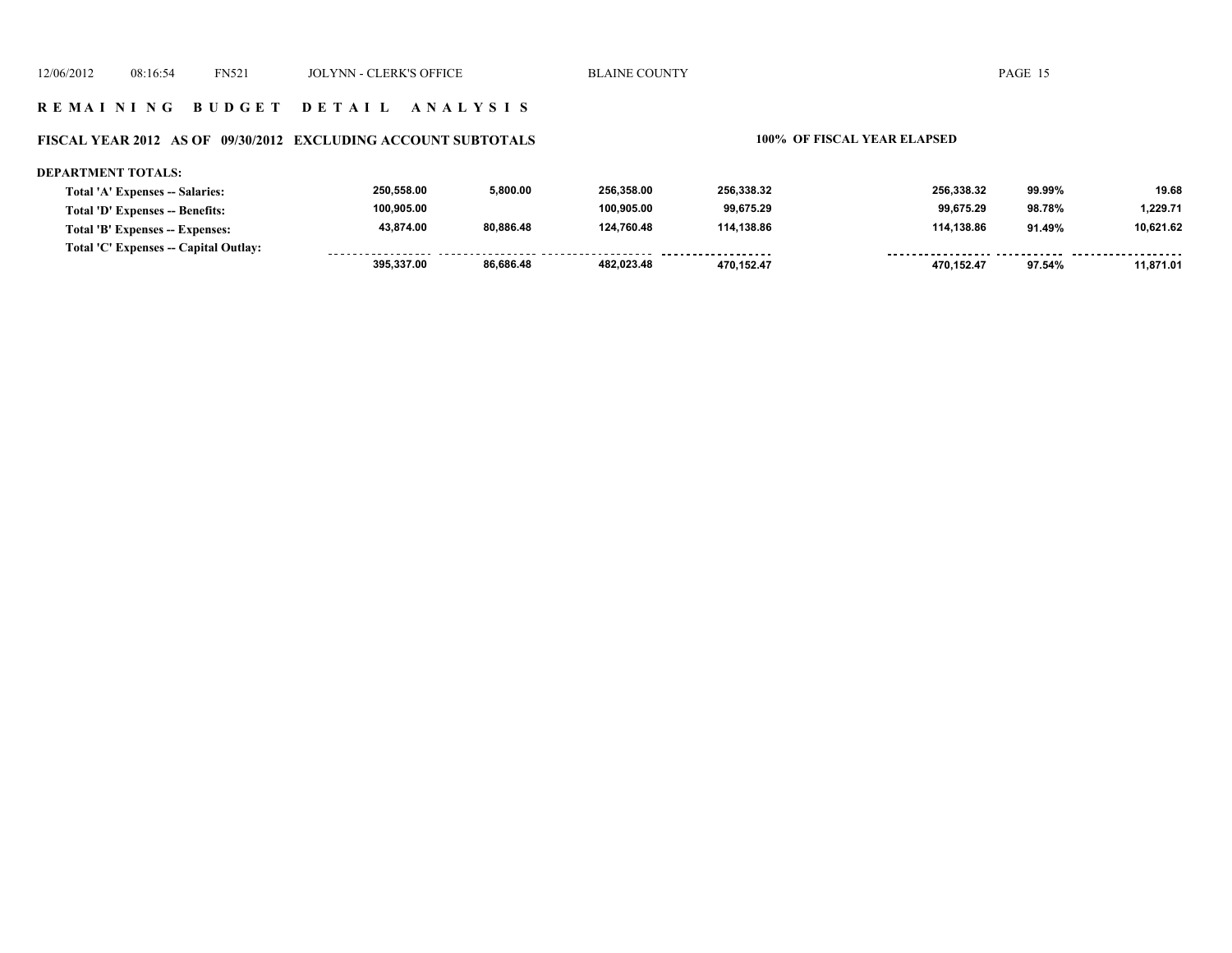# **FISCAL YEAR 2012 AS OF 09/30/2012 EXCLUDING ACCOUNT SUBTOTALS 100% OF FISCAL YEAR ELAPSED**

# **FUND 0001 GENERAL FUND (CURRENT EXPENSE)**

**-11 BUILDING AND GROUNDS**

|           |                                     | Original      | <b>Budget</b>  | <b>Budgeted</b> |                    | ----------EXPENDITURES---------- |                  |         | <b>Budget</b> |
|-----------|-------------------------------------|---------------|----------------|-----------------|--------------------|----------------------------------|------------------|---------|---------------|
| Acct No.  | <b>Account Description</b>          | <b>Budget</b> | <b>Changes</b> | Amount          | <b>Paid Claims</b> | <b>Unpaid Claims</b>             | <b>Total Exp</b> | Percent | Balance       |
| 0402-0000 | SALARIES-MAINTENANCE                | 83,379.00     |                | 83,379.00       | 83,091.20          |                                  | 83,091.20        | 99.65%  | 287.80        |
| 0402-0001 | SALARIES-CUSTODIAL                  | 55,704.00     |                | 55,704.00       | 56,974.40          |                                  | 56,974.40        | 102.28% | (1,270.40)    |
| 0402-0003 | SALARIES - OPERATIONS DIRECTOR      | 68,016.00     | 3,000.00       | 71,016.00 C     | 71,690.77          |                                  | 71,690.77        | 100.95% | (674.77)      |
| 0405-0014 | SALARIES - PHONE REIMBURSEMENT      | 228.00        |                | 228.00          |                    |                                  |                  | 0.00%   | 228.00        |
| 0409-0099 | SALARIES - OVERTIME                 | 2,000.00      |                | 2,000.00        | 301.85             |                                  | 301.85           | 15.09%  | 1,698.15      |
|           | Total 'A' Budget -- Salaries:       | 209,327.00    | 3,000.00       | 212,327.00      | 212,058.22         |                                  | 212,058.22       | 99.87%  | 268.78        |
| 0410-0000 | <b>RETIREMENT</b>                   | 22,150.00     |                | 22,150.00       | 22,032.72          |                                  | 22,032.72        | 99.47%  | 117.28        |
| 0411-0000 | <b>FICA</b>                         | 15,850.00     |                | 15,850.00       | 15,425.53          |                                  | 15,425.53        | 97.32%  | 424.47        |
| 0412-0000 | LIFE INSURANCE                      | 405.00        |                | 405.00          | 367.80             |                                  | 367.80           | 90.81%  | 37.20         |
| 0413-0000 | <b>MEDICAL INSURANCE</b>            | 36,200.00     |                | 36,200.00       | 34,484.04          |                                  | 34,484.04        | 95.26%  | 1,715.96      |
| 0413-0002 | <b>WELLNESS</b>                     | 125.00        |                | 125.00          | 72.00              |                                  | 72.00            | 57.60%  | 53.00         |
| 0414-0000 | <b>DENTAL INSURANCE</b>             | 2,025.00      |                | 2,025.00        | 2,022.00           |                                  | 2,022.00         | 99.85%  | 3.00          |
| 0415-0000 | STATE UNEMPLOYMENT                  | 1,175.00      |                | 1,175.00        | 1,108.99           |                                  | 1,108.99         | 94.38%  | 66.01         |
| 0416-0000 | <b>WORKER'S COMPENSATION INSUR.</b> | 5,400.00      |                | 5,400.00        | 5,364.00           |                                  | 5,364.00         | 99.33%  | 36.00         |
|           | Total 'D' Budget -- Benefits:       | 83,330.00     |                | 83,330.00       | 80,877.08          |                                  | 80,877.08        | 97.06%  | 2,452.92      |
| 0439-0000 | <b>TRAVEL - OTHER</b>               | 1,000.00      |                | 1,000.00        | 47.99              |                                  | 47.99            | 4.80%   | 952.01        |
| 0439-0001 | PER DIEM                            | 500.00        |                | 500.00          | 12.06              |                                  | 12.06            | 2.41%   | 487.94        |
| 0440-0000 | SUPPLIES - OFFICE                   | 600.00        |                | 600.00          | 1,384.88           |                                  | 1,384.88         | 230.81% | (784.88)      |
| 0449-0000 | SUPPLIES - COURTHOUSE               | 4,000.00      |                | 4,000.00        | 4,467.58           |                                  | 4,467.58         | 111.69% | (467.58)      |
| 0449-0001 | SUPPLIES - JUDICIAL                 | 4,000.00      |                | 4,000.00        | 2,190.42           |                                  | 2,190.42         | 54.76%  | 1,809.58      |
| 0449-0002 | SUPPLIES - MCBRIDE BLDG             | 500.00        |                | 500.00          | 115.21             |                                  | 115.21           | 23.04%  | 384.79        |
| 0449-0003 | TOOLS/EQUIPMENT                     | 2,000.00      |                | 2,000.00        | 1,217.74           |                                  | 1,217.74         | 60.89%  | 782.26        |
| 0449-0004 | SUPPLIES - ANNEX                    | 6,000.00      |                | 6,000.00        | 4,477.82           |                                  | 4,477.82         | 74.63%  | 1,522.18      |
| 0449-0005 | SUPPLIES - PSF                      | 3,000.00      |                | 3,000.00        | 941.88             |                                  | 941.88           | 31.40%  | 2,058.12      |
| 0460-0000 | UTILITIES-GAS HTNG-COURT HOUSE      | 3,500.00      |                | 3,500.00        | 1,147.25           |                                  | 1,147.25         | 32.78%  | 2,352.75      |
| 0460-0001 | UTILITIES-GAS ANNEX                 | 8,500.00      |                | 8,500.00        | 5,360.12           |                                  | 5,360.12         | 63.06%  | 3,139.88      |
| 0460-0002 | UTILITIES-GAS-JUDICIAL              | 5,500.00      |                | 5,500.00        | 3,793.77           |                                  | 3,793.77         | 68.98%  | 1,706.23      |
| 0460-0003 | UTILITIES-GAS-MCBRIDE               | 1,000.00      |                | 1,000.00        | 737.90             |                                  | 737.90           | 73.79%  | 262.10        |
| 0460-0004 | UTILITIES-GAS-PSF                   | 25,000.00     |                | 25,000.00       | 23,439.54          |                                  | 23,439.54        | 93.76%  | 1,560.46      |
| 0464-0000 | UTILITIES - TELEPHONE, OTHER        | 3,600.00      |                | 3,600.00        | 1,085.57           |                                  | 1,085.57         | 30.15%  | 2,514.43      |
| 0465-0000 | UTILITIES- ELECT -JDCL              | 10,000.00     |                | 10,000.00       | 8,866.73           |                                  | 8,866.73         | 88.67%  | 1,133.27      |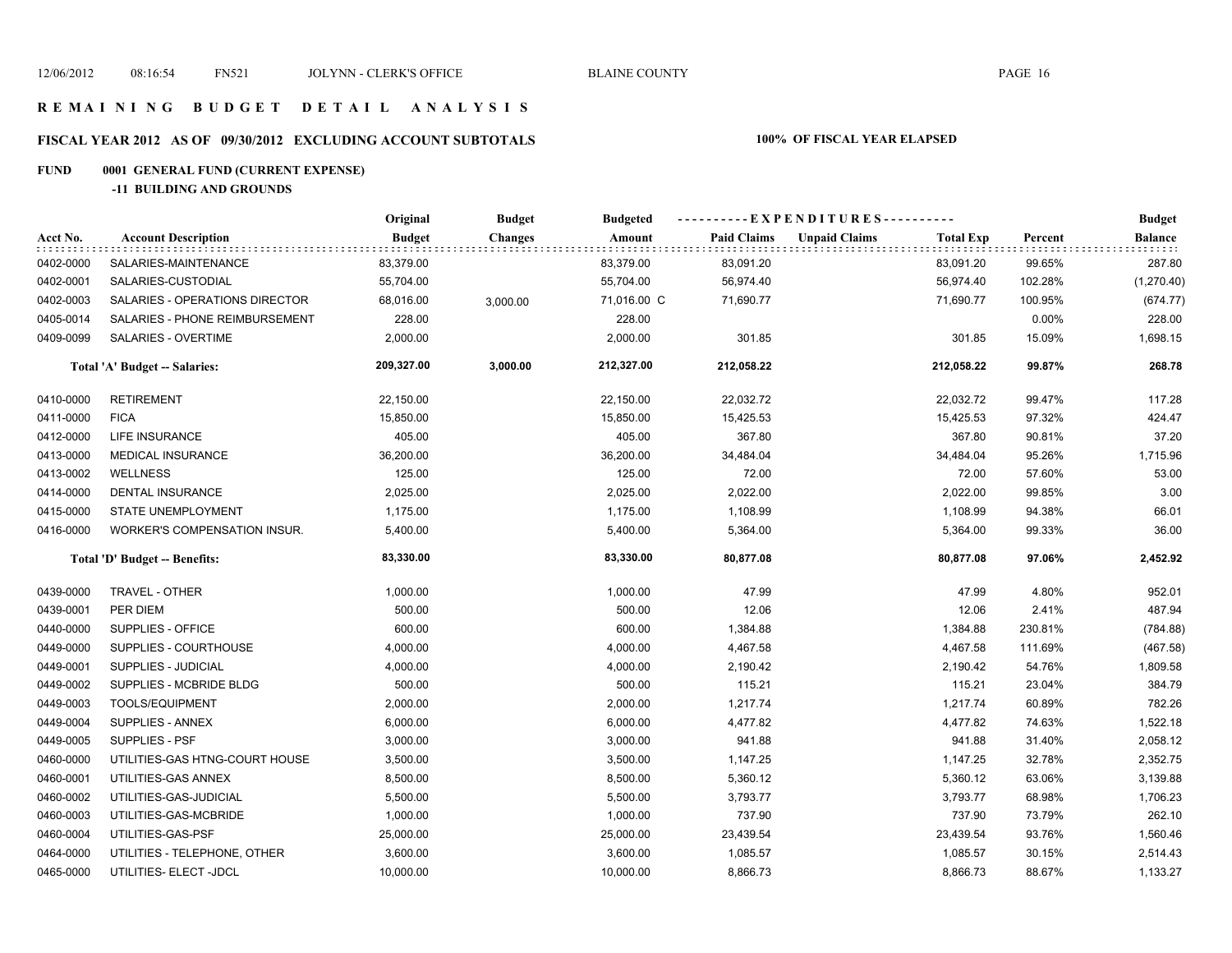# **FISCAL YEAR 2012 AS OF 09/30/2012 EXCLUDING ACCOUNT SUBTOTALS 100% OF FISCAL YEAR ELAPSED**

# **FUND 0001 GENERAL FUND (CURRENT EXPENSE)**

**-11 BUILDING AND GROUNDS**

|           |                                     | Original      | <b>Budget</b><br><b>Budgeted</b> |                    | ----------EXPENDITURES---------- |                  |         | <b>Budget</b>  |
|-----------|-------------------------------------|---------------|----------------------------------|--------------------|----------------------------------|------------------|---------|----------------|
| Acct No.  | <b>Account Description</b>          | <b>Budget</b> | <b>Changes</b><br>Amount         | <b>Paid Claims</b> | <b>Unpaid Claims</b>             | <b>Total Exp</b> | Percent | <b>Balance</b> |
| 0465-0001 | UTILITIES-ELECT COURTHOUSE          | 8,000.00      | 8,000.00                         | 7,647.24           |                                  | 7,647.24         | 95.59%  | 352.76         |
| 0465-0002 | UTILITIES-ELECTRICITY MCBRIDE       | 700.00        | 700.00                           | 615.65             |                                  | 615.65           | 87.95%  | 84.35          |
| 0465-0003 | UTILITIES-ELECTRICITY ANNEX         | 15,500.00     | 15,500.00                        | 15,400.63          |                                  | 15,400.63        | 99.36%  | 99.37          |
| 0465-0004 | UTILITIES-ELECTRICITY PSF           | 38,000.00     | 38,000.00                        | 37,235.85          |                                  | 37,235.85        | 97.99%  | 764.15         |
| 0494-0000 | REPAIRS/MAINT - CRTHSE              | 8,000.00      | 8,000.00                         | 8,054.95           |                                  | 8,054.95         | 100.69% | (54.95)        |
| 0494-0001 | REPAIRS/MAINT - JDCL BLDG           | 6,000.00      | 6,000.00                         | 4,751.27           |                                  | 4,751.27         | 79.19%  | 1,248.73       |
| 0494-0002 | REPAIRS/MAINT - MCBRIDE BLDG        | 1,500.00      | 1,500.00                         | 7,114.54           |                                  | 7,114.54         | 474.30% | (5,614.54)     |
| 0494-0003 | <b>REPAIRS/MAINT - ANNEX</b>        | 10,000.00     | 10,000.00                        | 10,778.11          |                                  | 10,778.11        | 107.78% | (778.11)       |
| 0494-0004 | <b>REPAIRS/MAINT - PSF</b>          | 18,000.00     | 18,000.00                        | 19,425.57          |                                  | 19,425.57        | 107.92% | (1,425.57)     |
| 0495-0000 | LANDSCAPE/MAINT                     | 14,000.00     | 14,000.00                        | 12,678.35          |                                  | 12,678.35        | 90.56%  | 1,321.65       |
| 0499-0004 | FUEL/REPAIRS/MAINT - VEHICLES       | 1,200.00      | 1,200.00                         | 9,876.29           |                                  | 9,876.29         | 823.02% | (8,676.29)     |
| 0528-0000 | <b>DUES/AIRPORT WEST</b>            | 2,900.00      | 2,900.00                         | 2,705.00           |                                  | 2,705.00         | 93.28%  | 195.00         |
| 0569-0000 | <b>EDUCATION- OTHER</b>             | 1,000.00      | 1,000.00                         | 572.00             |                                  | 572.00           | 57.20%  | 428.00         |
| 0571-0000 | <b>SUSTAINABILITY</b>               | 1,000.00      | 1,000.00                         | 600.00             |                                  | 600.00           | 60.00%  | 400.00         |
| 0679-0000 | CONTRACT SERVICES - JANITORIAL      | 86,178.00     | 86,178.00                        | 78,864.54          |                                  | 78,864.54        | 91.51%  | 7,313.46       |
| 0679-0001 | CONTRACT - MAINTENANCE              | 35,496.00     | 35,496.00                        | 22,038.50          |                                  | 22,038.50        | 62.09%  | 13,457.50      |
| 0705-0000 | WATER & SEWER- CRTHSE BLDG          | 9,500.00      | 9,500.00                         | 10,005.58          |                                  | 10,005.58        | 105.32% | (505.58)       |
| 0705-0001 | WATER & SEWER- JDCL BLDG            | 1,000.00      | 1,000.00                         | 643.80             |                                  | 643.80           | 64.38%  | 356.20         |
| 0705-0002 | WATER & SEWER - ANNEX               | 2,000.00      | 2,000.00                         | 2,245.79           |                                  | 2,245.79         | 112.29% | (245.79)       |
| 0705-0003 | <b>WATER &amp; SEWER - MCBRIDE</b>  | 750.00        | 750.00                           | 867.26             |                                  | 867.26           | 115.63% | (117.26)       |
| 0705-0004 | WATER & SEWER - PSF                 | 10,000.00     | 10,000.00                        | 15,928.33          |                                  | 15,928.33        | 159.28% | (5,928.33)     |
| 0705-0005 | WATER & SEWER - OLD JAIL            | 135.00        | 135.00                           | 129.36             |                                  | 129.36           | 95.82%  | 5.64           |
| 0786-0000 | REPAIRS/MNTNNC-ELEVATOR             | 500.00        | 500.00                           | 250.00             |                                  | 250.00           | 50.00%  | 250.00         |
|           | Total 'B' Budget -- Expenses:       | 350,059.00    | 350,059.00                       | 327,715.07         |                                  | 327,715.07       | 93.62%  | 22,343.93      |
| 0807-0004 | CAPITAL-CRTHSE ANNEX                | 55,500.00     | 55,500.00                        | 65,261.88          |                                  | 65,261.88        | 117.59% | (9,761.88)     |
| 0807-0007 | CAPITAL-BLAINE MANOR                |               |                                  | 552.60             |                                  | 552.60           | 0.00%   | (552.60)       |
| 0807-0008 | CAPITAL-COURTHOUSE                  | 200,000.00    | 200,000.00                       | 106,555.70         |                                  | 106,555.70       | 53.28%  | 93,444.30      |
|           | Total 'C' Budget -- Capital Outlay: | 255,500.00    | 255,500.00                       | 172,370.18         |                                  | 172,370.18       | 67.46%  | 83,129.82      |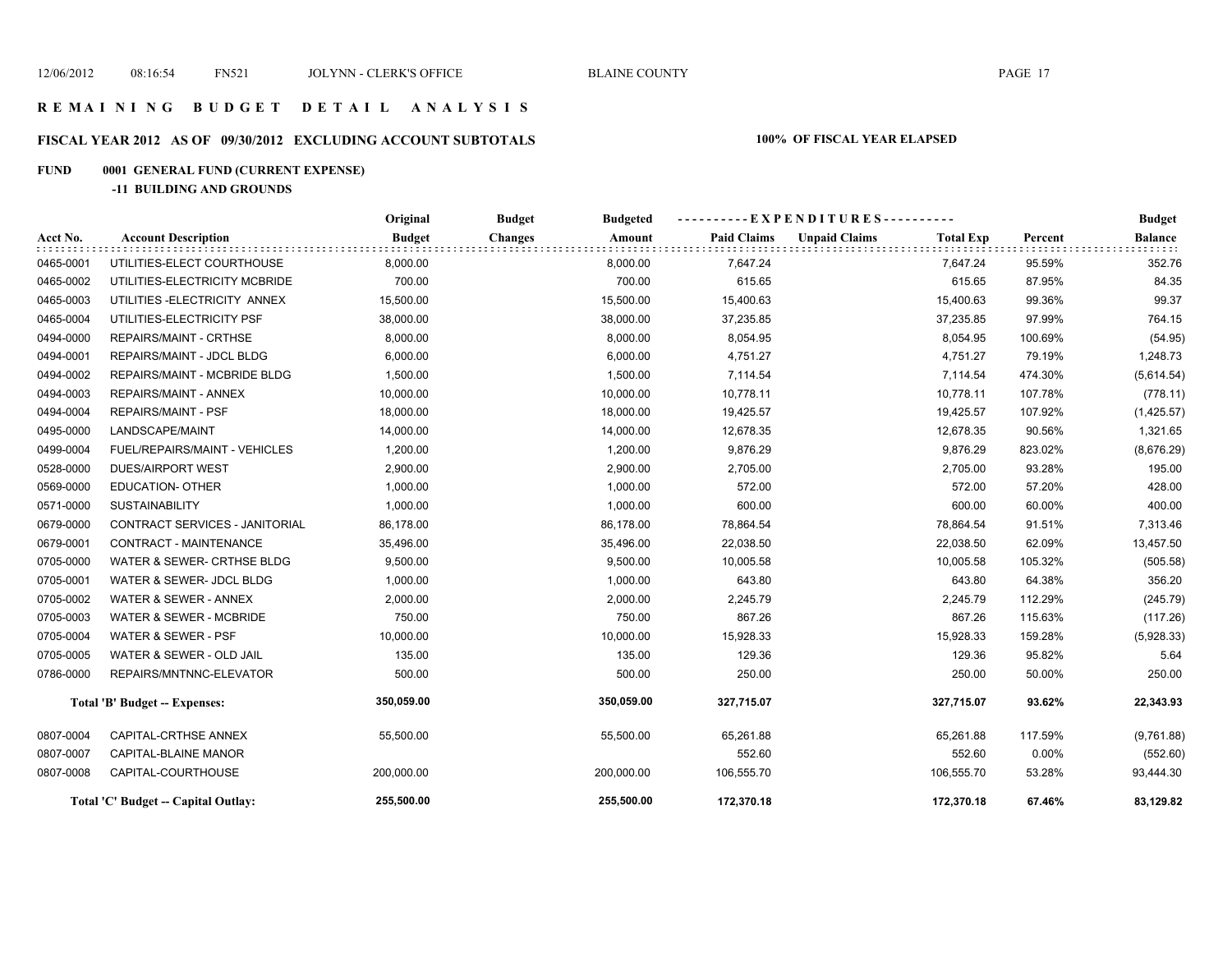### **R E M A I N I N G B U D G E T D E T A I L A N A L Y S I S**

### **FISCAL YEAR 2012 AS OF 09/30/2012 EXCLUDING ACCOUNT SUBTOTALS 100% OF FISCAL YEAR ELAPSED**

### **DEPARTMENT TOTALS:**

| <b>Total 'A' Expenses -- Salaries:</b> | 209.327.00 | 3.000.00 | 212.327.00 | 212.058.22 | 212.058.22 | 99.87% | 268.78                 |
|----------------------------------------|------------|----------|------------|------------|------------|--------|------------------------|
| Total 'D' Expenses -- Benefits:        | 83,330.00  |          | 83.330.00  | 80.877.08  | 80,877.08  | 97.06% | 2.452.92               |
| Total 'B' Expenses -- Expenses:        | 350.059.00 |          | 350.059.00 | 327.715.07 | 327.715.07 | 93.62% | 22.343.93              |
| Total 'C' Expenses -- Capital Outlay:  | 255.500.00 |          | 255.500.00 | 172.370.18 | 172.370.18 | 67.46% | 83.129.82<br>--------- |
|                                        | 898.216.00 | 3.000.00 | 901.216.00 | 793.020.55 | 793.020.55 | 87.99% | 108.195.45             |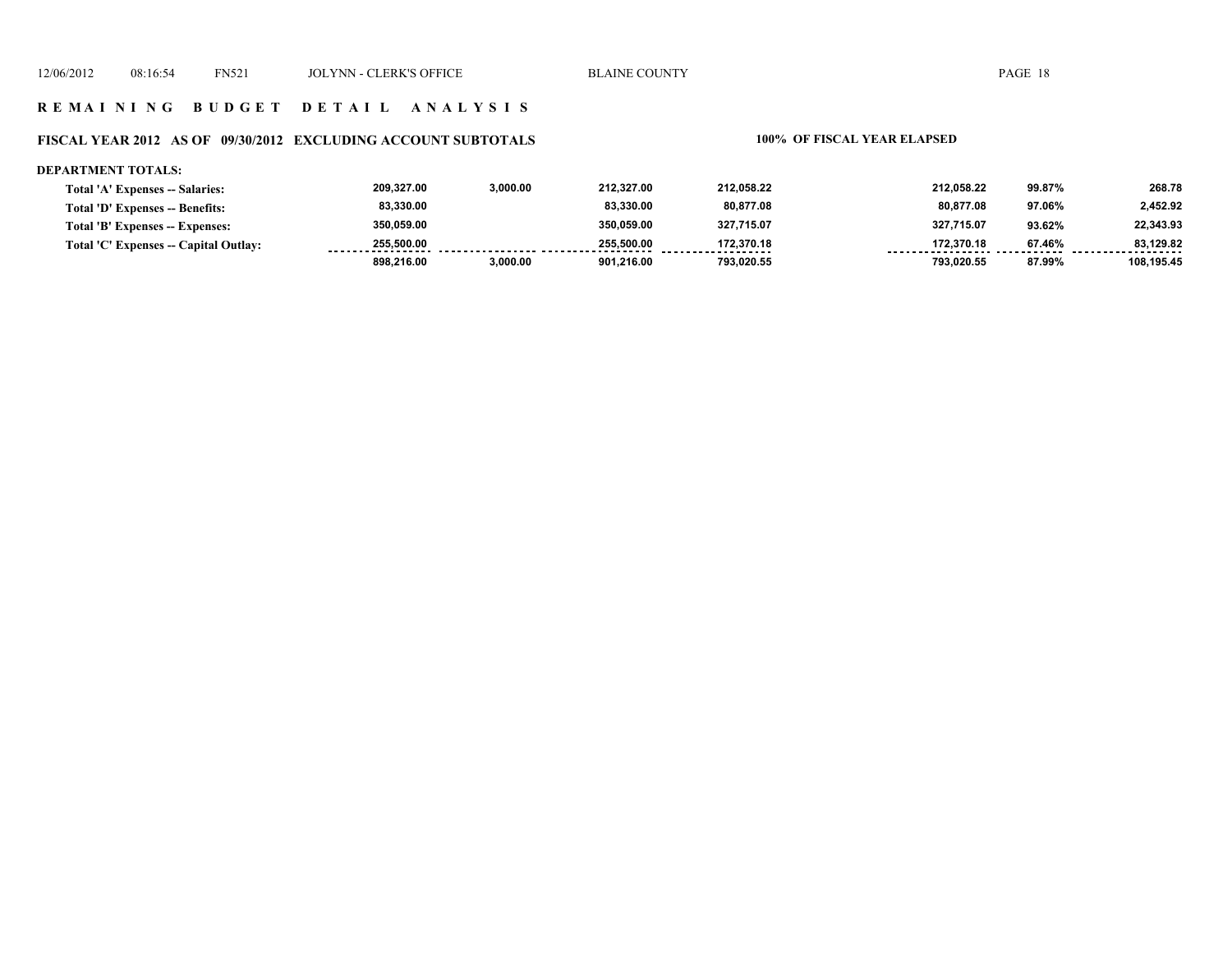### **R E M A I N I N G B U D G E T D E T A I L A N A L Y S I S**

# **FISCAL YEAR 2012 AS OF 09/30/2012 EXCLUDING ACCOUNT SUBTOTALS 100% OF FISCAL YEAR ELAPSED**

# **FUND 0001 GENERAL FUND (CURRENT EXPENSE)**

**-12 HUMAN RESOURCES**

|           |                                       | Original      | <b>Budget</b><br><b>Budgeted</b> |                    | - EXPENDITURES----------                 |         | <b>Budget</b>  |
|-----------|---------------------------------------|---------------|----------------------------------|--------------------|------------------------------------------|---------|----------------|
| Acct No.  | <b>Account Description</b>            | <b>Budget</b> | <b>Changes</b><br>Amount         | <b>Paid Claims</b> | <b>Unpaid Claims</b><br><b>Total Exp</b> | Percent | <b>Balance</b> |
| 0401-0005 | SALARIES - HR GENERALIST              | 40,768.00     | 40,768.00                        | 40,710.67          | 40,710.67                                | 99.86%  | 57.33          |
|           | Total 'A' Budget -- Salaries:         | 40,768.00     | 40,768.00                        | 40,710.67          | 40,710.67                                | 99.86%  | 57.33          |
| 0410-0000 | <b>RETIREMENT</b>                     | 4,335.00      | 4,335.00                         | 4,229.96           | 4,229.96                                 | 97.58%  | 105.04         |
| 0411-0000 | <b>FICA</b>                           | 3,120.00      | 3,120.00                         | 3,114.55           | 3,114.55                                 | 99.83%  | 5.45           |
| 0412-0000 | <b>LIFE INSURANCE</b>                 | 81.00         | 81.00                            | 73.56              | 73.56                                    | 90.81%  | 7.44           |
| 0413-0000 | MEDICAL INSURANCE                     | 5,850.00      | 5,850.00                         | 5,845.80           | 5,845.80                                 | 99.93%  | 4.20           |
| 0413-0002 | <b>WELLNESS</b>                       | 25.00         | 25.00                            |                    |                                          | 0.00%   | 25.00          |
| 0414-0000 | <b>DENTAL INSURANCE</b>               | 405.00        | 405.00                           | 404.40             | 404.40                                   | 99.85%  | 0.60           |
| 0415-0000 | STATE UNEMPLOYMENT                    | 225.00        | 225.00                           | 223.90             | 223.90                                   | 99.51%  | 1.10           |
| 0416-0000 | WORKER'S COMPENSATION INSUR.          | 110.00        | 110.00                           | 25.00              | 25.00                                    | 22.73%  | 85.00          |
|           | Total 'D' Budget -- Benefits:         | 14,151.00     | 14,151.00                        | 13,917.17          | 13,917.17                                | 98.35%  | 233.83         |
| 0440-0000 | SUPPLIES - OFFICE                     |               |                                  | 407.13             | 407.13                                   | 0.00%   | (407.13)       |
| 0440-0003 | SUPPLIES/EQUIPMENT                    | 400.00        | 400.00                           |                    |                                          | 0.00%   | 400.00         |
| 0464-0000 | UTILITIES - TELEPHONE, OTHER          |               |                                  | 12.54              | 12.54                                    | 0.00%   | (12.54)        |
| 0528-0000 | <b>DUES / MEMBERSHIPS</b>             | 75.00         | 75.00                            | 75.00              | 75.00                                    | 100.00% |                |
| 0569-0000 | <b>EMPL RECOGNITION</b>               | 2,000.00      | 2,000.00                         | 1,978.86           | 1,978.86                                 | 98.94%  | 21.14          |
|           | <b>Total 'B' Budget -- Expenses:</b>  | 2,475.00      | 2,475.00                         | 2,473.53           | 2,473.53                                 | 99.94%  | 1.47           |
|           | <b>DEPARTMENT TOTALS:</b>             |               |                                  |                    |                                          |         |                |
|           | Total 'A' Expenses -- Salaries:       | 40,768.00     | 40,768.00                        | 40,710.67          | 40,710.67                                | 99.86%  | 57.33          |
|           | Total 'D' Expenses -- Benefits:       | 14,151.00     | 14,151.00                        | 13,917.17          | 13,917.17                                | 98.35%  | 233.83         |
|           | Total 'B' Expenses -- Expenses:       | 2,475.00      | 2,475.00                         | 2,473.53           | 2,473.53                                 | 99.94%  | 1.47           |
|           | Total 'C' Expenses -- Capital Outlay: |               |                                  |                    |                                          |         |                |
|           |                                       | 57,394.00     | 57,394.00                        | 57,101.37          | 57,101.37                                | 99.49%  | 292.63         |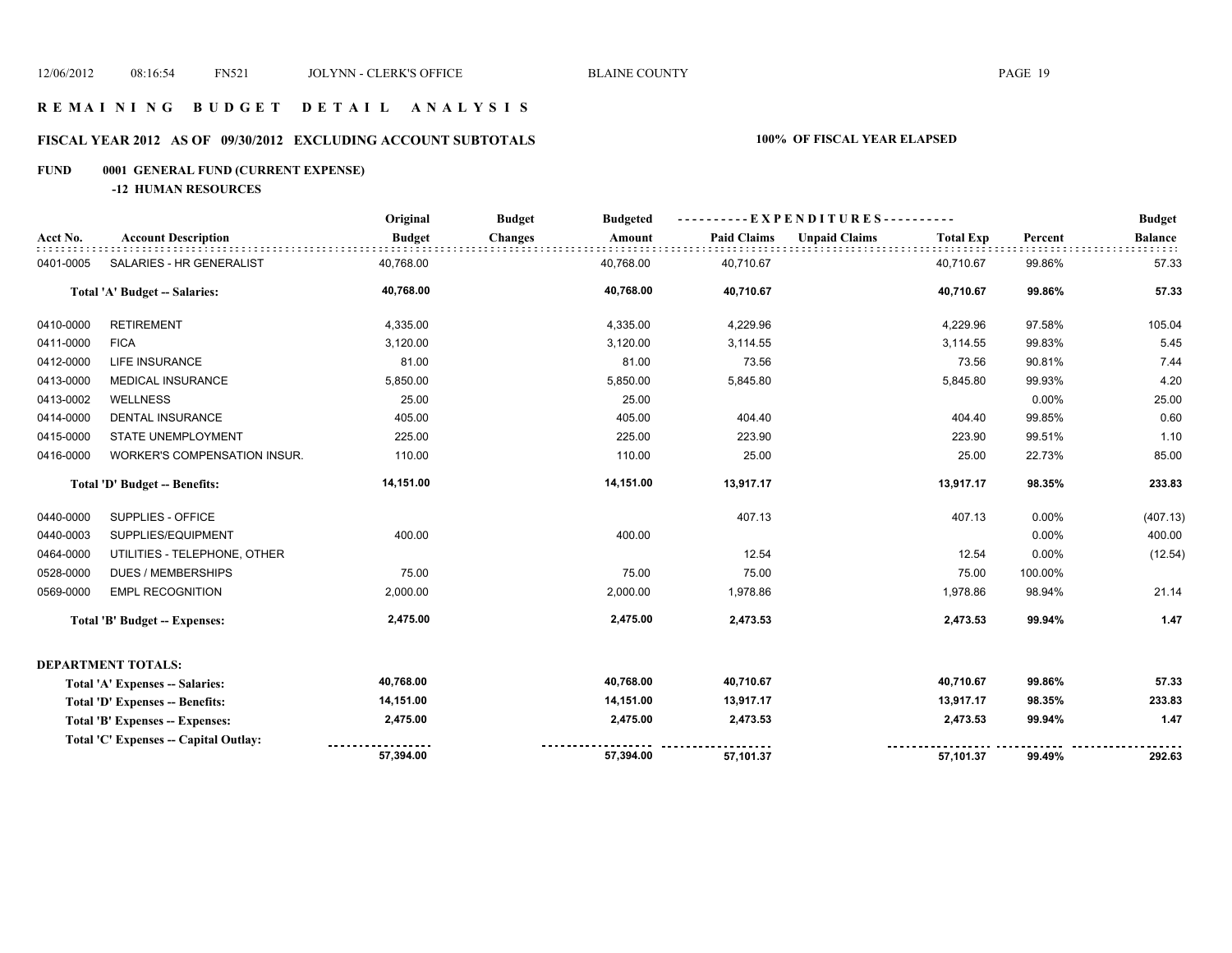# **FISCAL YEAR 2012 AS OF 09/30/2012 EXCLUDING ACCOUNT SUBTOTALS 100% OF FISCAL YEAR ELAPSED**

# **FUND 0001 GENERAL FUND (CURRENT EXPENSE)**

**-13 EXTENSION OFFICE**

|           |                                      | Original      | <b>Budget</b>  | <b>Budgeted</b> |                    | - EXPENDITURES---------- |                  |         | <b>Budget</b>  |
|-----------|--------------------------------------|---------------|----------------|-----------------|--------------------|--------------------------|------------------|---------|----------------|
| Acct No.  | <b>Account Description</b>           | <b>Budget</b> | <b>Changes</b> | Amount          | <b>Paid Claims</b> | <b>Unpaid Claims</b>     | <b>Total Exp</b> | Percent | <b>Balance</b> |
| 0439-0000 | TRAVEL - AGENT                       | 3,500.00      | 352.36         | 3,852.36 C      | 3,494.25           |                          | 3,494.25         | 90.70%  | 358.11         |
| 0439-0001 | TRAVEL - PROGRAM LEADER              | 1,600.00      |                | 1,600.00        | 1,677.40           |                          | 1,677.40         | 104.84% | (77.40)        |
| 0439-0002 | TRAVEL - ASSOC EDUCATOR              | 700.00        |                | 700.00          | 449.96             |                          | 449.96           | 64.28%  | 250.04         |
| 0440-0000 | <b>SUPPLIES</b>                      | 3,274.00      | 356.72         | 3,630.72 C      | 3,595.82           |                          | 3,595.82         | 99.04%  | 34.90          |
| 0440-0003 | SUPPLIES/EQUIPMENT                   | 1,000.00      |                | 1,000.00        | 166.44             |                          | 166.44           | 16.64%  | 833.56         |
| 0449-0001 | 4-H EXPENSES                         |               | 7,502.88       | 7,502.88 C      | 7,502.88           |                          | 7,502.88         | 100.00% |                |
| 0449-0002 | <b>CHEMICALS - TREATED BAIT</b>      |               |                |                 | 120.00             |                          | 120.00           | 0.00%   | (120.00)       |
| 0449-0003 | HAY INSPECTION/TWINE                 |               | 125.90         | 125.90 C        | 125.90             |                          | 125.90           | 100.00% |                |
| 0464-0000 | <b>TELEPHONE &amp; FAX</b>           | 1,700.00      |                | 1,700.00        | 675.94             |                          | 675.94           | 39.76%  | 1,024.06       |
| 0475-0000 | <b>VEHICLES - MAINTENANCE</b>        | 850.00        |                | 850.00          | 1,558.36           |                          | 1,558.36         | 183.34% | (708.36)       |
| 0542-0000 | POSTAGE-PUB & NEWS LETTER            | 200.00        |                | 200.00          | 100.55             |                          | 100.55           | 50.28%  | 99.45          |
| 0569-0000 | EDUCATION/REGISTRATION               | 1,150.00      |                | 1,150.00        | 429.00             |                          | 429.00           | 37.30%  | 721.00         |
| 0580-0000 | CONTRACT - EXTENSION AGENT           | 1,500.00      |                | 1,500.00        | 1,500.00           |                          | 1,500.00         | 100.00% |                |
| 0689-0002 | CONTRACTS-U OF ID                    | 90,636.00     |                | 90,636.00       | 90,636.00          |                          | 90,636.00        | 100.00% |                |
|           | <b>Total 'B' Budget -- Expenses:</b> | 106,110.00    | 8,337.86       | 114,447.86      | 112,032.50         |                          | 112,032.50       | 97.89%  | 2,415.36       |
|           | <b>DEPARTMENT TOTALS:</b>            |               |                |                 |                    |                          |                  |         |                |
|           | Total ! A! Expanses Ralaxies         |               |                |                 |                    |                          |                  |         |                |

**Total 'A' Expenses -- Salaries:**

| Total 'D' Expenses -- Benefits:       |            |          |            |            |            |        |          |
|---------------------------------------|------------|----------|------------|------------|------------|--------|----------|
| Total 'B' Expenses -- Expenses:       | 106,110.00 | 8,337.86 | 114.447.86 | 112.032.50 | 112,032.50 | 97.89% | 2,415.36 |
| Total 'C' Expenses -- Capital Outlay: |            |          |            |            |            |        |          |
|                                       | 106.110.00 | 3.337.86 | 114.447.86 | 112.032.50 | 112.032.50 | 97.89% | 2.415.36 |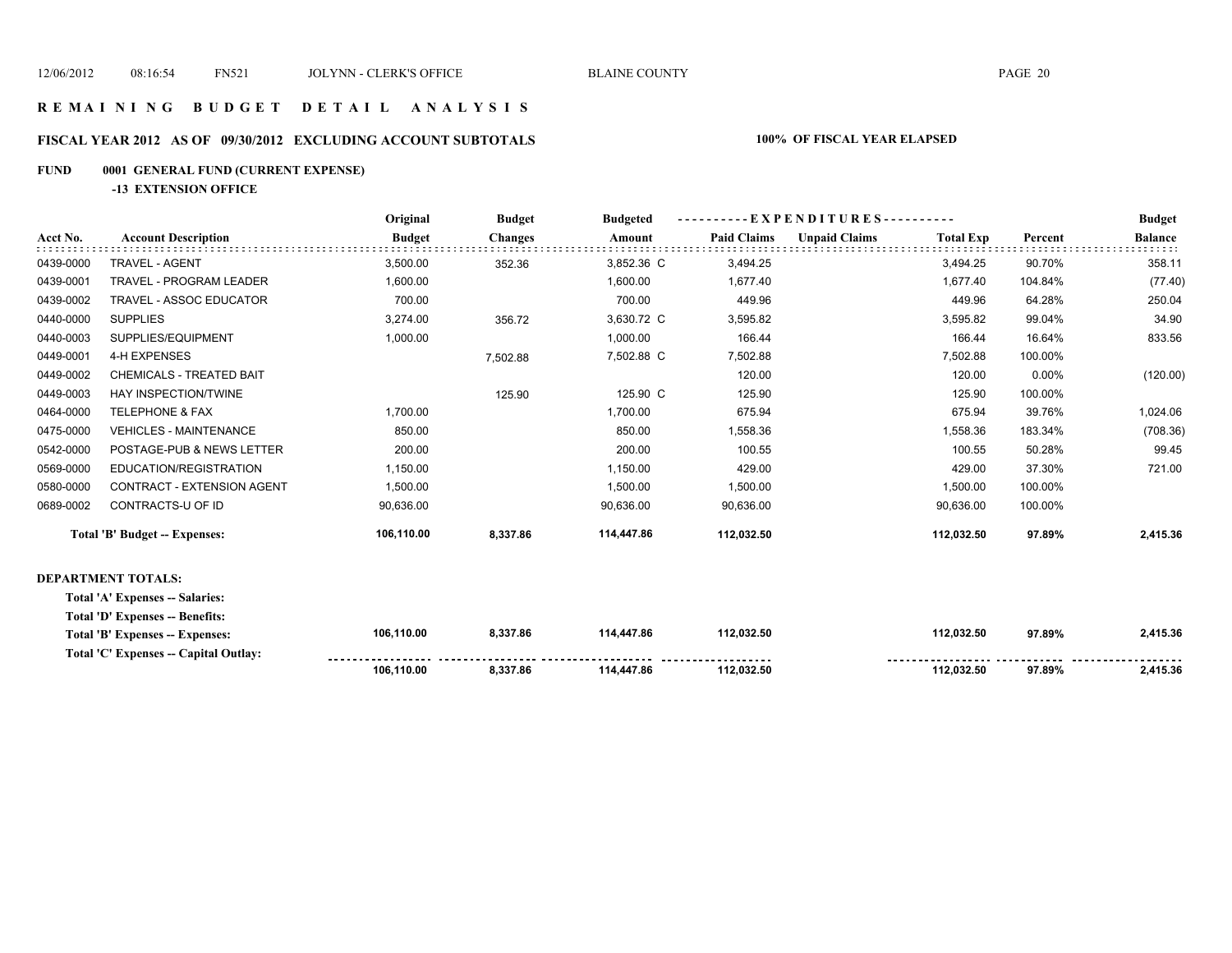### **R E M A I N I N G B U D G E T D E T A I L A N A L Y S I S**

# **FISCAL YEAR 2012 AS OF 09/30/2012 EXCLUDING ACCOUNT SUBTOTALS 100% OF FISCAL YEAR ELAPSED**

# **FUND 0001 GENERAL FUND (CURRENT EXPENSE)**

**-14 IT**

|           |                               | Original      | <b>Budget</b>  | <b>Budgeted</b> |                    | ----------EXPENDITURES---------- |                  |         | <b>Budget</b>  |
|-----------|-------------------------------|---------------|----------------|-----------------|--------------------|----------------------------------|------------------|---------|----------------|
| Acct No.  | <b>Account Description</b>    | <b>Budget</b> | <b>Changes</b> | Amount          | <b>Paid Claims</b> | <b>Unpaid Claims</b>             | <b>Total Exp</b> | Percent | <b>Balance</b> |
| 0404-0000 | SALARIES - MANAGER            | 61,300.00     |                | 61,300.00       | 61,012.25          |                                  | 61,012.25        | 99.53%  | 287.75         |
| 0408-0002 | SALARIES-IT ANALYST           | 45,460.00     | 2,600.00       | 48,060.00 C     | 48,290.41          |                                  | 48,290.41        | 100.48% | (230.41)       |
|           | Total 'A' Budget -- Salaries: | 106,760.00    | 2,600.00       | 109,360.00      | 109,302.66         |                                  | 109,302.66       | 99.95%  | 57.34          |
| 0410-0000 | <b>RETIREMENT</b>             | 11,350.00     |                | 11,350.00       | 11,356.39          |                                  | 11,356.39        | 100.06% | (6.39)         |
| 0411-0000 | <b>FICA</b>                   | 8,175.00      |                | 8,175.00        | 7,472.97           |                                  | 7,472.97         | 91.41%  | 702.03         |
| 0412-0000 | LIFE INSURANCE                | 165.00        |                | 165.00          | 147.12             |                                  | 147.12           | 89.16%  | 17.88          |
| 0413-0000 | MEDICAL INSURANCE             | 18,950.00     |                | 18,950.00       | 18,946.80          |                                  | 18,946.80        | 99.98%  | 3.20           |
| 0413-0002 | <b>WELLNESS</b>               | 50.00         |                | 50.00           | 24.00              |                                  | 24.00            | 48.00%  | 26.00          |
| 0414-0000 | DENTAL INSURANCE              | 810.00        |                | 810.00          | 808.80             |                                  | 808.80           | 99.85%  | 1.20           |
| 0415-0000 | STATE UNEMPLOYMENT            | 600.00        |                | 600.00          | 537.27             |                                  | 537.27           | 89.55%  | 62.73          |
| 0416-0000 | WORKER'S COMPENSATION INSUR.  | 285.00        |                | 285.00          | 251.00             |                                  | 251.00           | 88.07%  | 34.00          |
|           | Total 'D' Budget -- Benefits: | 40,385.00     |                | 40,385.00       | 39,544.35          |                                  | 39,544.35        | 97.92%  | 840.65         |
| 0439-0000 | TRAVEL - TRAVEL/MEALS/MISC    | 2,500.00      |                | 2,500.00        | 902.35             |                                  | 902.35           | 36.09%  | 1,597.65       |
| 0439-0001 | PER DIEM                      | 500.00        |                | 500.00          | 425.00             |                                  | 425.00           | 85.00%  | 75.00          |
| 0440-0000 | SUPPLIES - OFFICE             | 980.00        |                | 980.00          | 1,271.77           |                                  | 1,271.77         | 129.77% | (291.77)       |
| 0440-0001 | OFFICE EQUIPMENT              | 28,690.00     |                | 28,690.00       | 30,899.96          |                                  | 30,899.96        | 107.70% | (2,209.96)     |
| 0440-0002 | <b>COMPUTER SOFTWARE</b>      | 5,215.00      |                | 5,215.00        | 16,536.43          |                                  | 16,536.43        | 317.09% | (11, 321.43)   |
| 0464-0000 | UTILITIES- TELEPHONE, OTHER   | 2,370.00      |                | 2,370.00        | 1,220.04           |                                  | 1,220.04         | 51.48%  | 1,149.96       |
| 0464-0001 | UTIL - TELECOMMUNICATIONS     | 31,740.00     |                | 31,740.00       | 28,888.67          |                                  | 28,888.67        | 91.02%  | 2,851.33       |
| 0497-0000 | MAINTENANCE AGREEMENTS        | 41,042.00     |                | 41,042.00       | 37,459.83          |                                  | 37,459.83        | 91.27%  | 3,582.17       |
| 0499-0001 | <b>COMPUTER MAINTENANCE</b>   | 2,000.00      |                | 2,000.00        | 843.67             |                                  | 843.67           | 42.18%  | 1,156.33       |
| 0499-0002 | PRINTER/SCANNER MAINT         | 1,000.00      |                | 1,000.00        | 996.60             |                                  | 996.60           | 99.66%  | 3.40           |
| 0542-0000 | <b>POSTAGE</b>                | 50.00         |                | 50.00           | 13.33              |                                  | 13.33            | 26.66%  | 36.67          |
| 0569-0000 | <b>EDUCATION- OTHER</b>       | 5,000.00      |                | 5,000.00        | 1,969.00           |                                  | 1,969.00         | 39.38%  | 3,031.00       |
| 0677-0000 | CONTRACTS- COMPUTER SERVICES  | 65,647.00     |                | 65,647.00       | 64,275.01          |                                  | 64,275.01        | 97.91%  | 1,371.99       |
| 0677-0001 | <b>WEB SITE</b>               | 970.00        |                | 970.00          | 1,209.90           |                                  | 1,209.90         | 124.73% | (239.90)       |
| 0677-0002 | COMPUTER SERVICES-OTHER       | 3,750.00      |                | 3,750.00        | 972.64             |                                  | 972.64           | 25.94%  | 2,777.36       |
|           | Total 'B' Budget -- Expenses: | 191,454.00    |                | 191,454.00      | 187,884.20         |                                  | 187,884.20       | 98.14%  | 3,569.80       |
| 0899-0000 | CAPITAL- OTHER                | 18,500.00     |                | 18,500.00       | 14,924.72          |                                  | 14,924.72        | 80.67%  | 3,575.28       |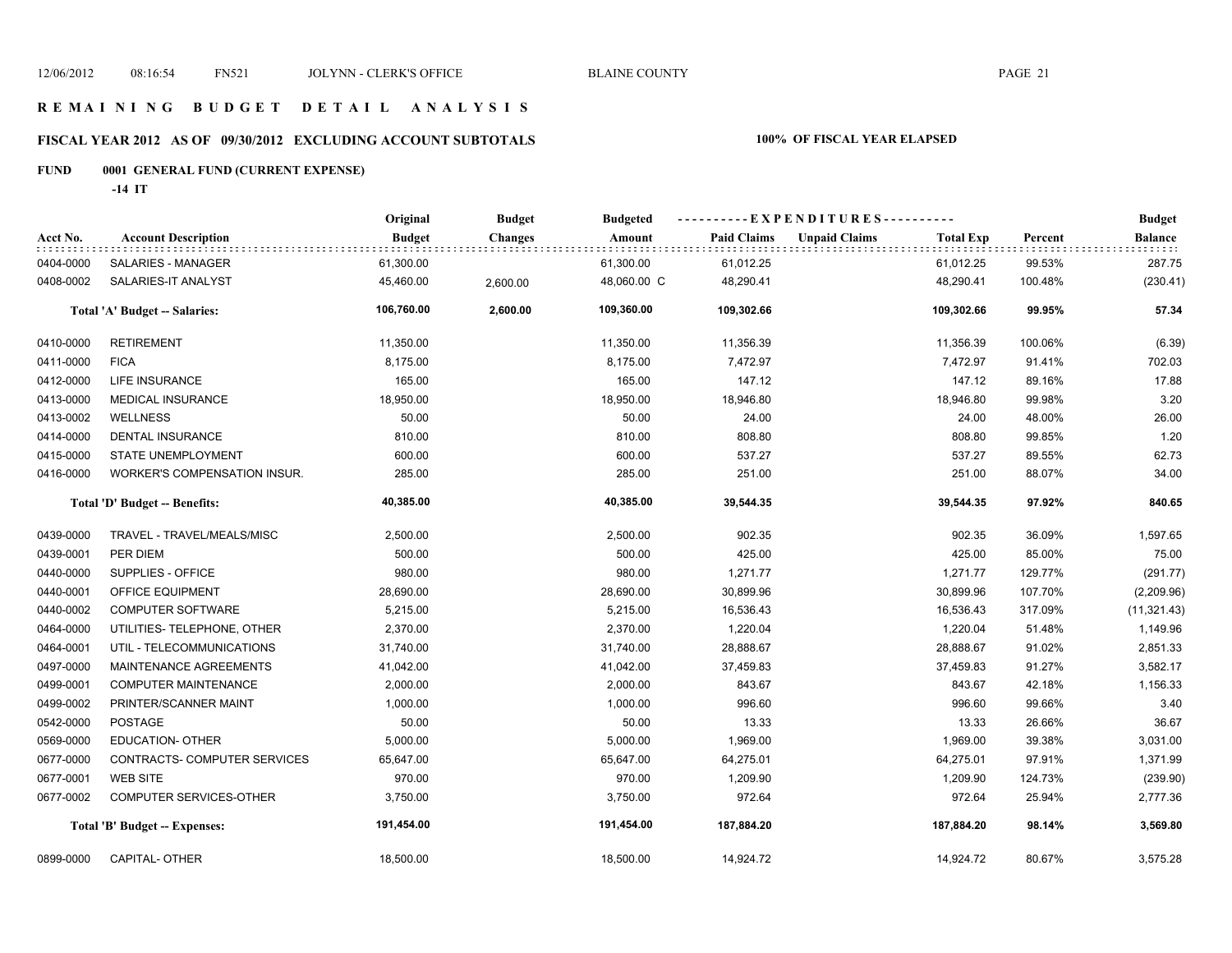### **R E M A I N I N G B U D G E T D E T A I L A N A L Y S I S**

# **FISCAL YEAR 2012 AS OF 09/30/2012 EXCLUDING ACCOUNT SUBTOTALS 100% OF FISCAL YEAR ELAPSED**

# **FUND 0001 GENERAL FUND (CURRENT EXPENSE)**

**-14 IT**

|          |                                       | Original      | - - E X P E N D I T U R E S - - - - - - - - - -<br><b>Budget</b><br><b>Budgeted</b> |            |                    |                      |                  | <b>Budget</b> |                |  |
|----------|---------------------------------------|---------------|-------------------------------------------------------------------------------------|------------|--------------------|----------------------|------------------|---------------|----------------|--|
| Acct No. | <b>Account Description</b>            | <b>Budget</b> | <b>Changes</b>                                                                      | Amount     | <b>Paid Claims</b> | <b>Unpaid Claims</b> | <b>Total Exp</b> | Percent       | <b>Balance</b> |  |
|          | Total 'C' Budget -- Capital Outlay:   | 18.500.00     |                                                                                     | 18.500.00  | 14.924.72          |                      | 14.924.72        | 80.67%        | 3.575.28       |  |
|          | DEPARTMENT TOTALS:                    |               |                                                                                     |            |                    |                      |                  |               |                |  |
|          | Total 'A' Expenses -- Salaries:       | 106.760.00    | 2.600.00                                                                            | 109.360.00 | 109.302.66         |                      | 109.302.66       | 99.95%        | 57.34          |  |
|          | Total 'D' Expenses -- Benefits:       | 40,385.00     |                                                                                     | 40.385.00  | 39.544.35          |                      | 39.544.35        | 97.92%        | 840.65         |  |
|          | Total 'B' Expenses -- Expenses:       | 191,454.00    |                                                                                     | 191,454.00 | 187,884.20         |                      | 187,884.20       | 98.14%        | 3,569.80       |  |
|          | Total 'C' Expenses -- Capital Outlay: | 18.500.00     |                                                                                     | 18.500.00  | 14.924.72          |                      | 14.924.72        | 80.67%        | 3.575.28       |  |
|          |                                       | 357.099.00    | 2.600.00                                                                            | 359.699.00 | 351.655.93         |                      | 351.655.93       | 97.76%        | 8,043.07       |  |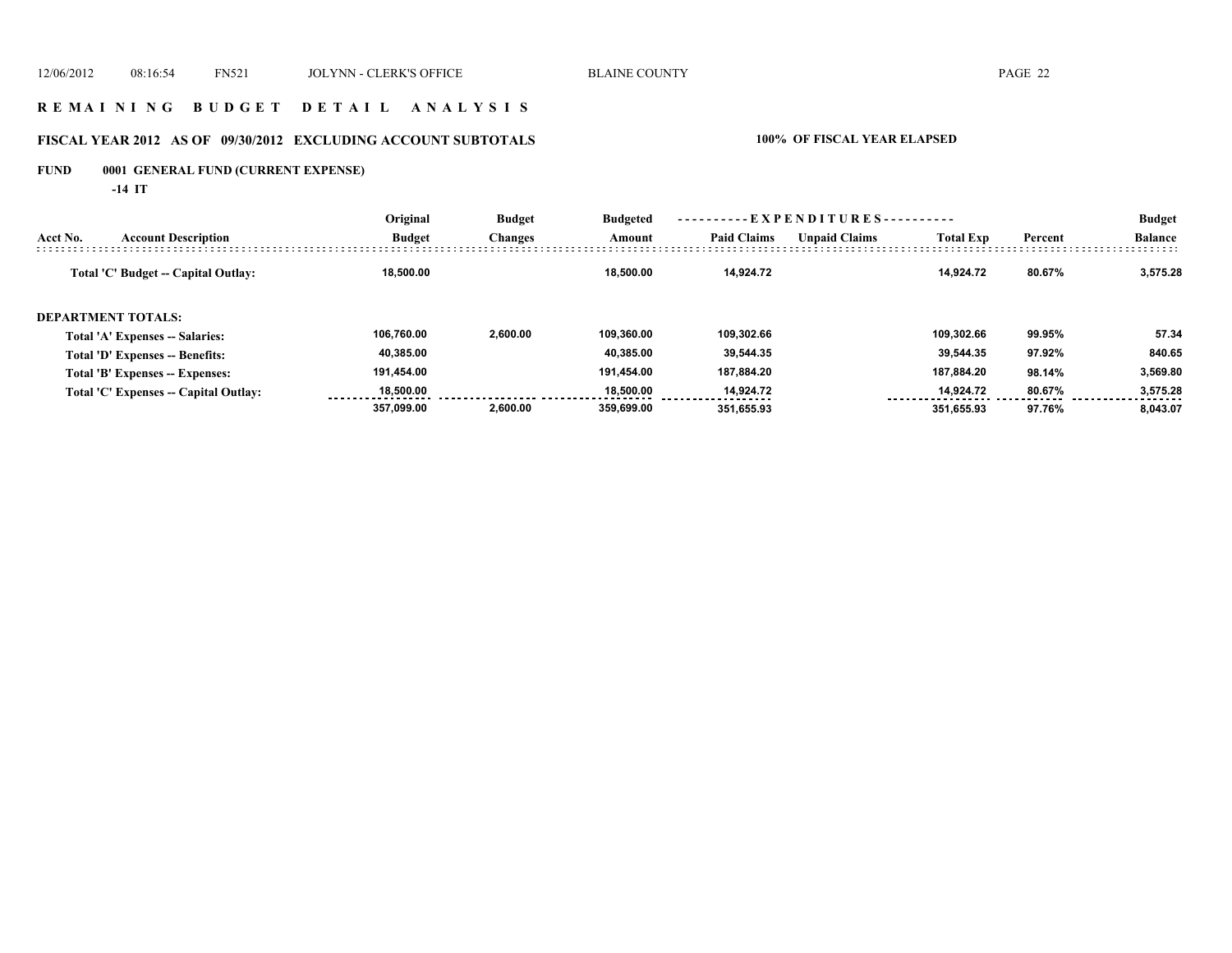# **FISCAL YEAR 2012 AS OF 09/30/2012 EXCLUDING ACCOUNT SUBTOTALS 100% OF FISCAL YEAR ELAPSED**

# **FUND 0001 GENERAL FUND (CURRENT EXPENSE)**

**-15 ELECTIONS**

|           |                                      | Original      | <b>Budget</b>  | <b>Budgeted</b> |                    |                      | - - E X P E N D I T U R E S - - - - - - - - - - |          |                |  |
|-----------|--------------------------------------|---------------|----------------|-----------------|--------------------|----------------------|-------------------------------------------------|----------|----------------|--|
| Acct No.  | <b>Account Description</b>           | <b>Budget</b> | <b>Changes</b> | Amount          | <b>Paid Claims</b> | <b>Unpaid Claims</b> | <b>Total Exp</b>                                | Percent  | <b>Balance</b> |  |
| 0402-0000 | SALARIES - DEPUTIES                  | 26,827.00     |                | 26,827.00       | 18,506.67          |                      | 18,506.67                                       | 68.99%   | 8,320.33       |  |
| 0402-0006 | <b>SALARIES - OTHER</b>              | 6,000.00      |                | 6,000.00        | 4,305.77           |                      | 4,305.77                                        | 71.76%   | 1,694.23       |  |
| 0403-0000 | <b>SALARIES - MERIT</b>              | 300.00        | (300.00)       | С               |                    |                      |                                                 | $0.00\%$ |                |  |
| 0409-0099 | <b>SALARIES - OVERTIME</b>           |               | 300.00         | 300.00 C        | 172.90             |                      | 172.90                                          | 57.63%   | 127.10         |  |
|           | Total 'A' Budget -- Salaries:        | 33,127.00     |                | 33,127.00       | 22,985.34          |                      | 22,985.34                                       | 69.39%   | 10,141.66      |  |
| 0410-0000 | <b>RETIREMENT</b>                    | 3,100.00      |                | 3,100.00        | 1,967.20           |                      | 1,967.20                                        | 63.46%   | 1,132.80       |  |
| 0411-0000 | <b>FICA</b>                          | 2,500.00      |                | 2,500.00        | 1,742.19           |                      | 1,742.19                                        | 69.69%   | 757.81         |  |
| 0412-0000 | <b>LIFE INSURANCE</b>                | 85.00         |                | 85.00           | 49.04              |                      | 49.04                                           | 57.69%   | 35.96          |  |
| 0413-0000 | <b>MEDICAL INSURANCE</b>             | 5,850.00      |                | 5,850.00        | 3,897.20           |                      | 3,897.20                                        | 66.62%   | 1,952.80       |  |
| 0413-0002 | <b>WELLNESS</b>                      | 25.00         |                | 25.00           |                    |                      |                                                 | $0.00\%$ | 25.00          |  |
| 0414-0000 | <b>DENTAL INSURANCE</b>              | 405.00        |                | 405.00          | 269.60             |                      | 269.60                                          | 66.57%   | 135.40         |  |
| 0415-0000 | <b>STATE UNEMPLOYMENT</b>            | 200.00        |                | 200.00          | 125.26             |                      | 125.26                                          | 62.63%   | 74.74          |  |
| 0416-0000 | <b>WORKER'S COMPENSATION INSUR.</b>  | 180.00        |                | 180.00          | 100.00             |                      | 100.00                                          | 55.56%   | 80.00          |  |
|           | Total 'D' Budget -- Benefits:        | 12,345.00     |                | 12,345.00       | 8,150.49           |                      | 8,150.49                                        | 66.02%   | 4,194.51       |  |
| 0439-0000 | TRAVEL - OTHER                       | 1,500.00      |                | 1,500.00        | 718.74             |                      | 718.74                                          | 47.92%   | 781.26         |  |
| 0439-0001 | <b>MEALS/ELECTION WORKERS</b>        | 2,000.00      |                | 2,000.00        | 1,443.17           |                      | 1,443.17                                        | 72.16%   | 556.83         |  |
| 0442-0000 | SUPPLIES - ELECTION                  | 15,000.00     |                | 15,000.00       | 27,106.15          |                      | 27,106.15                                       | 180.71%  | (12, 106.15)   |  |
| 0464-0000 | UTILITIES- TELEPHONE, OTHER          | 200.00        |                | 200.00          |                    |                      |                                                 | 0.00%    | 200.00         |  |
| 0490-0001 | <b>MAINTENANCE</b>                   | 6,500.00      |                | 6,500.00        | 6,993.48           |                      | 6,993.48                                        | 107.59%  | (493.48)       |  |
| 0511-0000 | RENT/LEASE- BUILDINGS                | 600.00        |                | 600.00          | 75.00              |                      | 75.00                                           | 12.50%   | 525.00         |  |
| 0522-0000 | <b>ADVERTISING</b>                   | 3,000.00      |                | 3,000.00        | 4,020.52           |                      | 4,020.52                                        | 134.02%  | (1,020.52)     |  |
| 0542-0000 | <b>POSTAGE</b>                       | 1,750.00      |                | 1,750.00        | 4,000.00           |                      | 4,000.00                                        | 228.57%  | (2,250.00)     |  |
| 0712-0001 | POLL WORKERS                         | 14,000.00     |                | 14,000.00       | 11,440.00          |                      | 11,440.00                                       | 81.71%   | 2,560.00       |  |
| 0712-0002 | MILEAGE-POLL WORKERS                 | 750.00        |                | 750.00          | 597.26             |                      | 597.26                                          | 79.63%   | 152.74         |  |
| 0712-0003 | DEMOCRACY FUND - MATCH               | 1,000.00      |                | 1,000.00        |                    |                      |                                                 | 0.00%    | 1,000.00       |  |
|           | <b>Total 'B' Budget -- Expenses:</b> | 46,300.00     |                | 46,300.00       | 56,394.32          |                      | 56,394.32                                       | 121.80%  | (10, 094.32)   |  |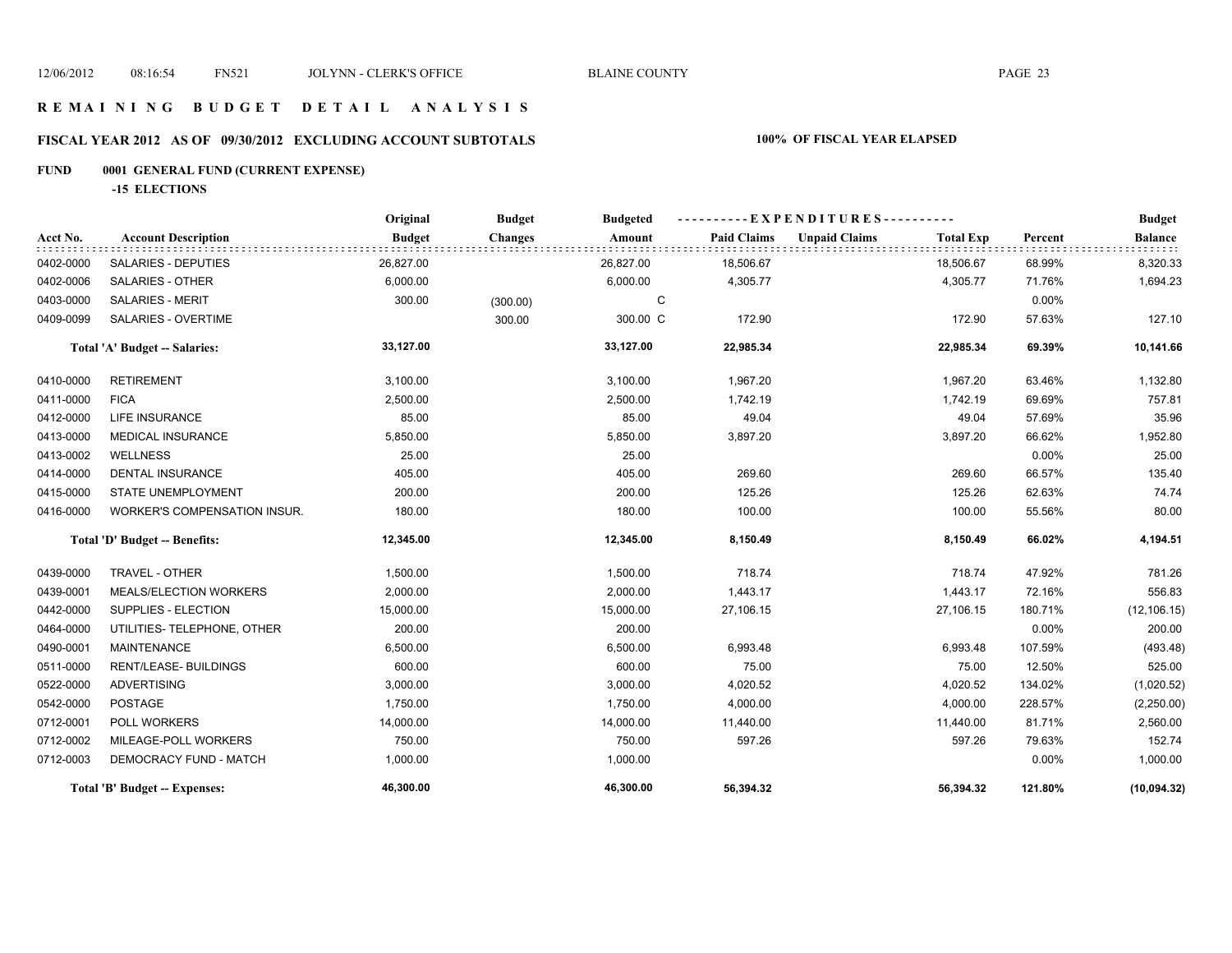### **FISCAL YEAR 2012 AS OF 09/30/2012 EXCLUDING ACCOUNT SUBTOTALS 100% OF FISCAL YEAR ELAPSED**

# **DEPARTMENT TOTALS:**

|                                        | 91,772.00         | 91,772.00           | 87.530.15 | 87.530.15 | 95.38%  | 4.241.85    |
|----------------------------------------|-------------------|---------------------|-----------|-----------|---------|-------------|
| Total 'C' Expenses -- Capital Outlay:  | ----------------- | ------------------- | .         |           |         |             |
| Total 'B' Expenses -- Expenses:        | 46,300.00         | 46,300.00           | 56.394.32 | 56.394.32 | 121.80% | (10,094.32) |
| Total 'D' Expenses -- Benefits:        | 12.345.00         | 12.345.00           | 8.150.49  | 8.150.49  | 66.02%  | 4.194.51    |
| <b>Total 'A' Expenses -- Salaries:</b> | 33.127.00         | 33,127.00           | 22.985.34 | 22,985.34 | 69.39%  | 10,141.66   |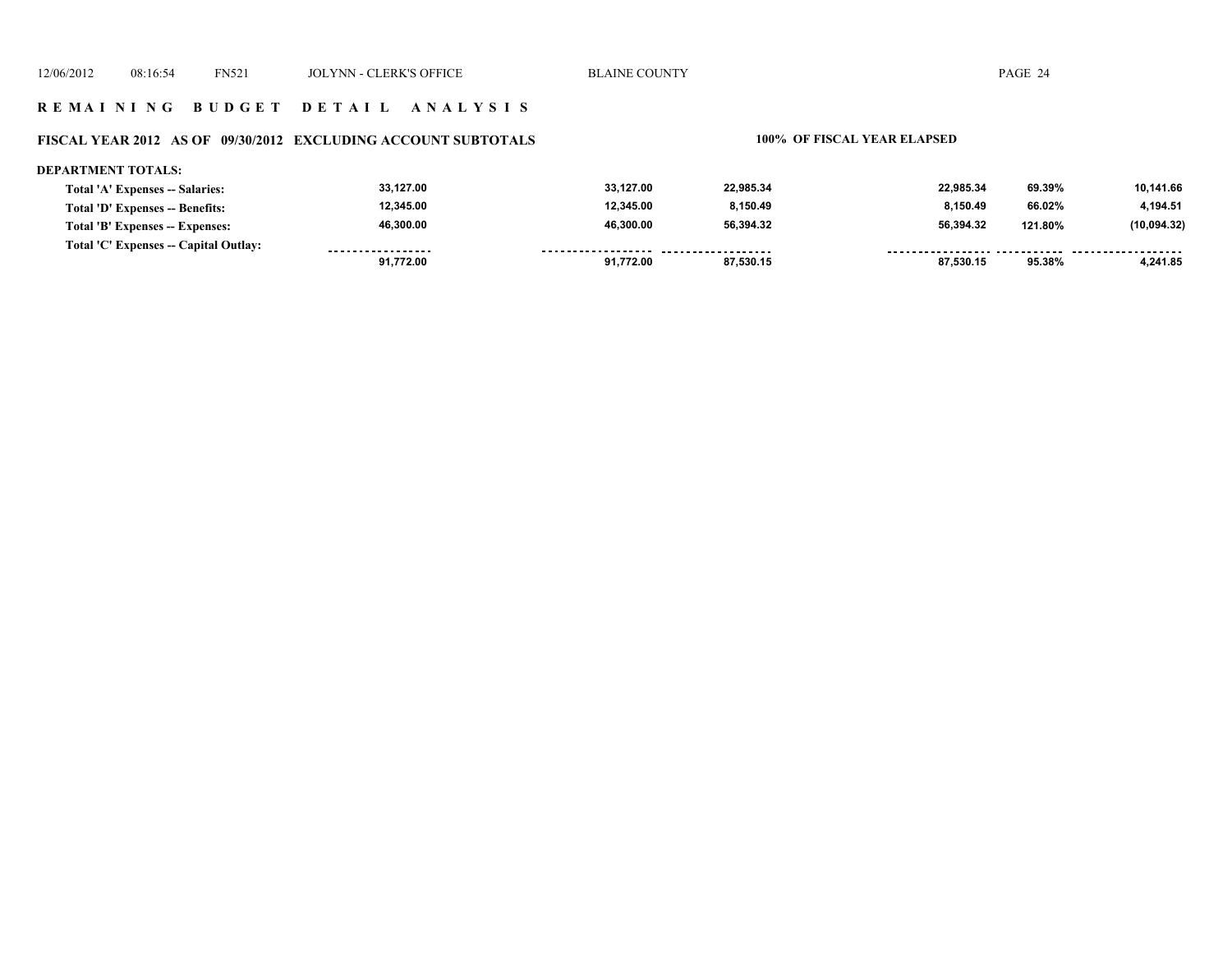### **R E M A I N I N G B U D G E T D E T A I L A N A L Y S I S**

# **FISCAL YEAR 2012 AS OF 09/30/2012 EXCLUDING ACCOUNT SUBTOTALS 100% OF FISCAL YEAR ELAPSED**

| 0401-0000 | SALARIES - MARSHALL                  |           |             | 2,365.60  | 2,365.60  | 0.00%    | (2,365.60)  |
|-----------|--------------------------------------|-----------|-------------|-----------|-----------|----------|-------------|
| 0401-0002 | SALARIES - DEPUTIES                  | 18,410.00 | 18,410.00 C | 6,217.00  | 6,217.00  | 33.77%   | 12,193.00   |
| 0402-0001 | SALARIES - ANIMAL CONTROL            |           |             | 280.20    | 280.20    | $0.00\%$ | (280.20)    |
| 0402-0002 | SALARIES - OFFICE ADMIN              |           |             | 2,232.00  | 2,232.00  | 0.00%    | (2,232.00)  |
| 0402-0003 | SALARIES - PHONE REIMBURSEMENT       |           |             | 38.00     | 38.00     | $0.00\%$ | (38.00)     |
| 0409-0099 | SALARIES - OVERTIME                  |           |             | 52.18     | 52.18     | $0.00\%$ | (52.18)     |
|           | <b>Total 'A' Budget -- Salaries:</b> | 18,410.00 | 18,410.00   | 11,184.98 | 11,184.98 | 60.75%   | 7,225.02    |
| 0410-0000 | <b>RETIREMENT</b>                    |           |             | 1,191.60  | 1,191.60  | $0.00\%$ | (1, 191.60) |
| 0411-0000 | <b>FICA</b>                          |           |             | 821.78    | 821.78    | $0.00\%$ | (821.78)    |
| 0412-0000 | LIFE INSURANCE                       |           |             | 24.52     | 24.52     | 0.00%    | (24.52)     |
| 0413-0000 | <b>MEDICAL INSURANCE</b>             |           |             | 1,948.60  | 1,948.60  | $0.00\%$ | (1,948.60)  |
| 0414-0000 | DENTAL INSURANCE                     |           |             | 134.80    | 134.80    | $0.00\%$ | (134.80)    |
| 0415-0000 | <b>STATE UNEMPLOYMENT</b>            |           |             | 59.08     | 59.08     | 0.00%    | (59.08)     |
|           | Total 'D' Budget -- Benefits:        |           |             | 4,180.38  | 4,180.38  |          | (4, 180.38) |
|           |                                      |           |             |           |           |          |             |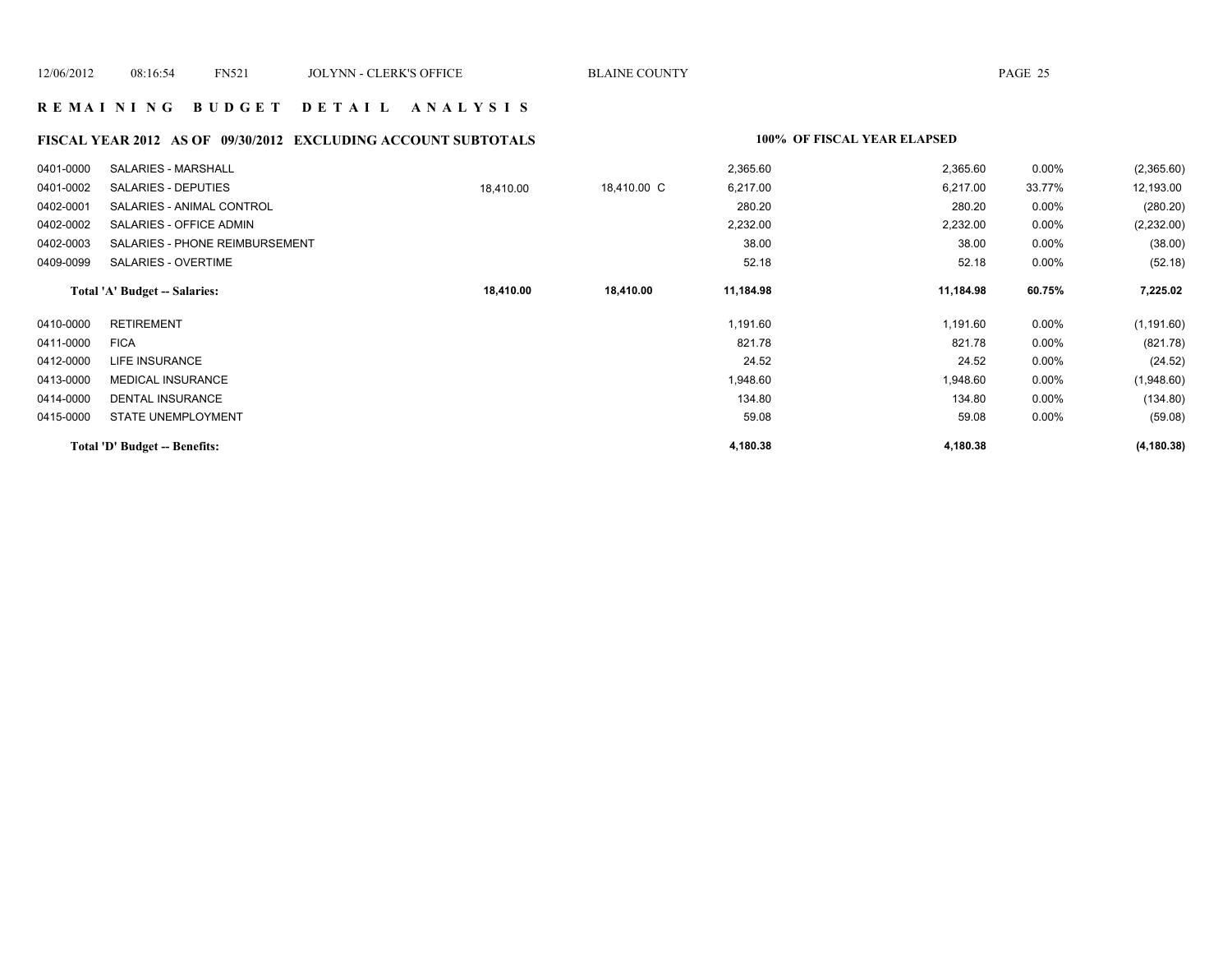# **FISCAL YEAR 2012 AS OF 09/30/2012 EXCLUDING ACCOUNT SUBTOTALS 100% OF FISCAL YEAR ELAPSED**

# **FUND 0001 GENERAL FUND (CURRENT EXPENSE)**

**-17 KETCHUM POLICE**

|           |                                       | Original      | <b>Budget</b>  | <b>Budgeted</b> | ----------EXPENDITURES---------- |                      |                  |         | <b>Budget</b>  |
|-----------|---------------------------------------|---------------|----------------|-----------------|----------------------------------|----------------------|------------------|---------|----------------|
| Acct No.  | <b>Account Description</b>            | <b>Budget</b> | <b>Changes</b> | Amount          | <b>Paid Claims</b>               | <b>Unpaid Claims</b> | <b>Total Exp</b> | Percent | <b>Balance</b> |
| 0401-0001 | SALARIES - CHIEF / CPT                | 74,978.00     |                | 74,978.00       | 74,752.00                        |                      | 74,752.00        | 99.70%  | 226.00         |
| 0401-0002 | SALARIES - DEPUTIES                   | 446,208.00    |                | 446,208.00      | 445,458.58                       |                      | 445,458.58       | 99.83%  | 749.42         |
| 0402-0001 | SALARIES - OFFICE                     | 82,764.00     |                | 82,764.00       | 82,732.02                        |                      | 82,732.02        | 99.96%  | 31.98          |
| 0402-0002 | SALARIES - MGMT FEE                   |               | 20,745.73      | 20,745.73 C     | 20,745.73                        |                      | 20,745.73        | 100.00% |                |
| 0402-0003 | SALARIES - PHONE REIMBURSEMENT        | 2,736.00      |                | 2,736.00        | 1,035.50                         |                      | 1,035.50         | 37.85%  | 1,700.50       |
| 0402-0004 | SALARIES - COMM SERV OFFICERS         | 64,602.00     |                | 64,602.00       | 64,241.04                        |                      | 64,241.04        | 99.44%  | 360.96         |
| 0409-0092 | SALARIES-OT-SPECIAL EVENTS KPD        |               |                |                 | 220.00                           |                      | 220.00           | 0.00%   | (220.00)       |
| 0409-0099 | SALARIES - OVERTIME                   | 54,000.00     |                | 54,000.00       | 43,271.66                        |                      | 43,271.66        | 80.13%  | 10,728.34      |
|           | Total 'A' Budget -- Salaries:         | 725,288.00    | 20,745.73      | 746,033.73      | 732,456.53                       |                      | 732,456.53       | 98.18%  | 13,577.20      |
| 0410-0000 | <b>RETIREMENT</b>                     | 79,000.00     |                | 79,000.00       | 75,900.96                        |                      | 75,900.96        | 96.08%  | 3,099.04       |
| 0411-0000 | <b>FICA</b>                           | 52,000.00     |                | 52,000.00       | 50,441.01                        |                      | 50,441.01        | 97.00%  | 1,558.99       |
| 0412-0000 | LIFE INSURANCE                        | 1,150.00      |                | 1,150.00        | 1,023.71                         |                      | 1,023.71         | 89.02%  | 126.29         |
| 0413-0000 | <b>MEDICAL INSURANCE</b>              | 122,500.00    |                | 122,500.00      | 116,941.97                       |                      | 116,941.97       | 95.46%  | 5,558.03       |
| 0413-0002 | <b>WELLNESS</b>                       | 350.00        |                | 350.00          | 24.00                            |                      | 24.00            | 6.86%   | 326.00         |
| 0414-0000 | DENTAL INSURANCE                      | 5,675.00      |                | 5,675.00        | 5,627.90                         |                      | 5,627.90         | 99.17%  | 47.10          |
| 0415-0000 | STATE UNEMPLOYMENT                    | 3,700.00      |                | 3,700.00        | 3,626.48                         |                      | 3,626.48         | 98.01%  | 73.52          |
| 0416-0000 | WORKER'S COMPENSATION INSUR.          | 24,000.00     |                | 24,000.00       | 20,878.00                        |                      | 20,878.00        | 86.99%  | 3,122.00       |
| 0419-0000 | BENEFITS-MGMT FEE                     |               | 4,647.04       | 4,647.04 C      | 4,647.04                         |                      | 4,647.04         | 100.00% |                |
|           | Total 'D' Budget -- Benefits:         | 288,375.00    | 4,647.04       | 293,022.04      | 279,111.07                       |                      | 279,111.07       | 95.25%  | 13,910.97      |
| 0439-0000 | <b>TRAVEL - OTHER</b>                 | 3,100.00      |                | 3,100.00        | 2,358.50                         |                      | 2,358.50         | 76.08%  | 741.50         |
| 0439-0001 | PER DIEM                              | 2,500.00      |                | 2,500.00        | 1,985.00                         |                      | 1,985.00         | 79.40%  | 515.00         |
| 0440-0000 | SUPPLIES - OFFICE                     | 8,500.00      |                | 8,500.00        | 6,134.21                         |                      | 6,134.21         | 72.17%  | 2,365.79       |
| 0450-0000 | <b>INSURANCE- LIABILITY</b>           | 14,443.00     |                | 14,443.00       |                                  |                      |                  | 0.00%   | 14,443.00      |
| 0464-0000 | TELEPHONE, COMMUNICATIONS             | 13,000.00     |                | 13,000.00       | 10,889.57                        |                      | 10,889.57        | 83.77%  | 2,110.43       |
| 0479-0000 | <b>VEHICLES - OTHER OPERATING EXP</b> | 40,296.00     | 1,415.50       | 41,711.50 C     | 36,067.93                        |                      | 36,067.93        | 86.47%  | 5,643.57       |
| 0489-0000 | PROFESSIONAL SVC- OTHER               | 9,000.00      |                | 9,000.00        | 7,277.71                         |                      | 7,277.71         | 80.86%  | 1,722.29       |
| 0489-0001 | PARKING ENFORCEMENT                   | 5,000.00      |                | 5,000.00        | 4,200.00                         |                      | 4,200.00         | 84.00%  | 800.00         |
| 0528-0000 | DUES/MEMBERSHIPS/SUBSCRIPTIONS        | 2,500.00      |                | 2,500.00        | 2,339.00                         |                      | 2,339.00         | 93.56%  | 161.00         |
| 0550-0000 | <b>COMMUNITY POLICING</b>             | 8,000.00      |                | 8,000.00        | 4,061.54                         |                      | 4,061.54         | 50.77%  | 3,938.46       |
| 0554-0000 | UNIFORMS-NEW                          | 5,000.00      |                | 5,000.00        | 3,528.00                         |                      | 3,528.00         | 70.56%  | 1,472.00       |
| 0556-0001 | SUPPLIES - EQUIPMENT                  | 25,000.00     |                | 25,000.00       | 13,480.97                        |                      | 13,480.97        | 53.92%  | 11,519.03      |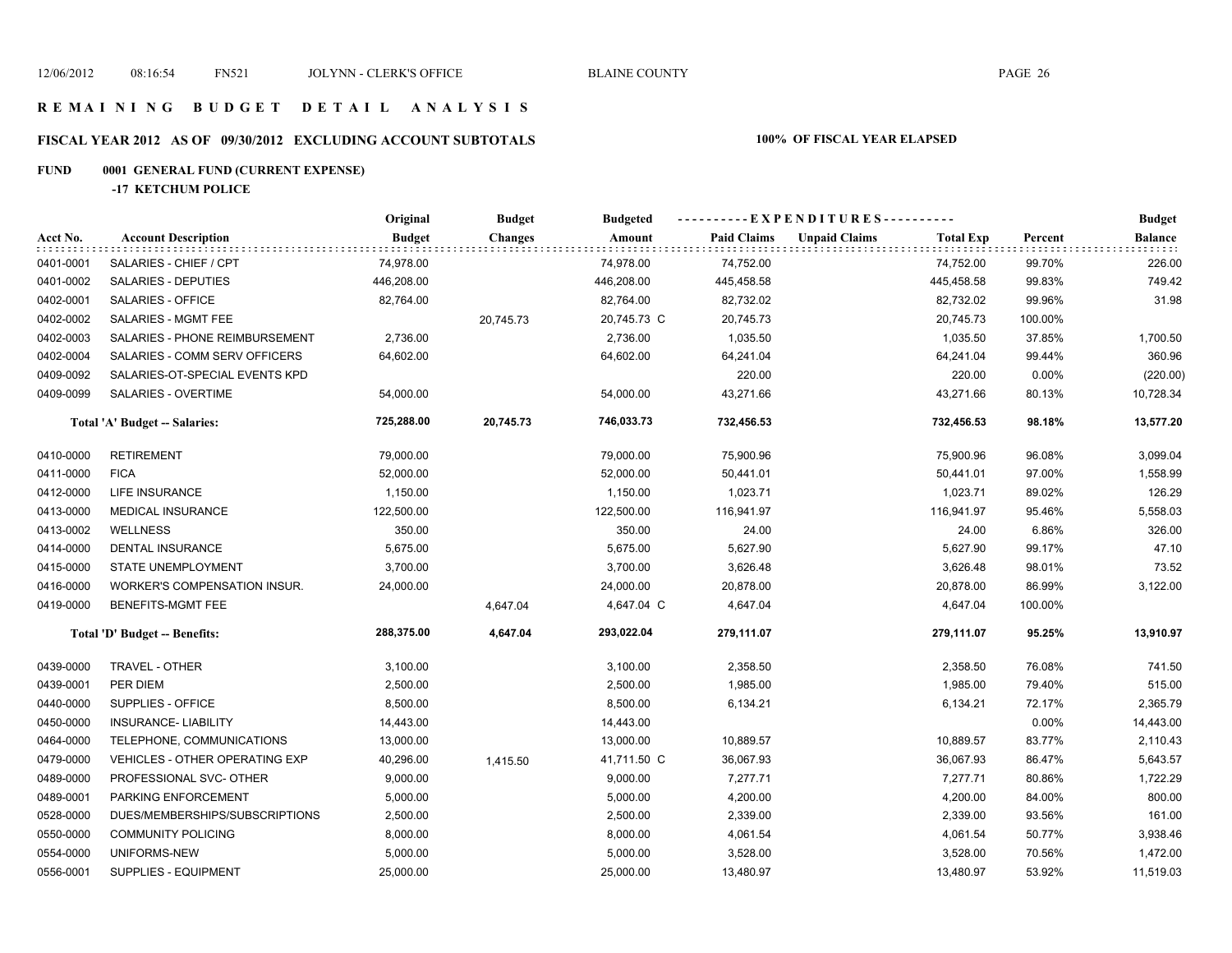# **FISCAL YEAR 2012 AS OF 09/30/2012 EXCLUDING ACCOUNT SUBTOTALS 100% OF FISCAL YEAR ELAPSED**

# **FUND 0001 GENERAL FUND (CURRENT EXPENSE)**

**-17 KETCHUM POLICE**

|                            | Original                                                                                                                                                                                              | <b>Budget</b>  | <b>Budgeted</b> | $-EXPENDITURES$ --------- |                      |                  |         | <b>Budget</b>  |
|----------------------------|-------------------------------------------------------------------------------------------------------------------------------------------------------------------------------------------------------|----------------|-----------------|---------------------------|----------------------|------------------|---------|----------------|
| <b>Account Description</b> | <b>Budget</b>                                                                                                                                                                                         | <b>Changes</b> | Amount          | <b>Paid Claims</b>        | <b>Unpaid Claims</b> | <b>Total Exp</b> | Percent | <b>Balance</b> |
| <b>RMS CONTRIBUTION</b>    | 20,443.00                                                                                                                                                                                             |                | 20,443.00       | 20,443.00                 |                      | 20,443.00        | 100.00% |                |
| EDUCATION- OTHER           | 8,000.00                                                                                                                                                                                              |                | 8,000.00        | 2,055.00                  |                      | 2,055.00         | 25.69%  | 5,945.00       |
| MGMT FEE                   | 54,855.00                                                                                                                                                                                             | (25, 392.77)   | 29,462.23 C     | 12,443.00                 |                      | 12,443.00        | 42.23%  | 17,019.23      |
| COMPUTER SERVICES          | 9,000.00                                                                                                                                                                                              |                | 9,000.00        | 9,615.00                  |                      | 9,615.00         | 106.83% | (615.00)       |
| <b>TELEPHONE ALLOWANCE</b> |                                                                                                                                                                                                       |                |                 | 1,463.00                  |                      | 1,463.00         | 0.00%   | (1,463.00)     |
| <b>ANIMAL SHELTER</b>      | 2,000.00                                                                                                                                                                                              |                | 2,000.00        | 2,110.00                  |                      | 2,110.00         | 105.50% | (110.00)       |
|                            | 230,637.00                                                                                                                                                                                            | (23, 977.27)   | 206,659.73      | 140,451.43                |                      | 140,451.43       | 67.96%  | 66,208.30      |
|                            |                                                                                                                                                                                                       |                |                 |                           |                      |                  |         |                |
|                            | 725,288.00                                                                                                                                                                                            | 20,745.73      | 746,033.73      | 732,456.53                |                      | 732,456.53       | 98.18%  | 13,577.20      |
|                            | 288,375.00                                                                                                                                                                                            | 4,647.04       | 293,022.04      | 279,111.07                |                      | 279,111.07       | 95.25%  | 13,910.97      |
|                            | 230,637.00                                                                                                                                                                                            | (23, 977.27)   | 206,659.73      | 140,451.43                |                      | 140,451.43       | 67.96%  | 66,208.30      |
|                            |                                                                                                                                                                                                       |                |                 |                           |                      |                  |         |                |
|                            | 1,244,300.00                                                                                                                                                                                          | 1,415.50       | 1,245,715.50    | 1,152,019.03              |                      | 1,152,019.03     | 92.48%  | 93,696.47      |
|                            | Total 'B' Budget -- Expenses:<br>DEPARTMENT TOTALS:<br>Total 'A' Expenses -- Salaries:<br>Total 'D' Expenses -- Benefits:<br>Total 'B' Expenses -- Expenses:<br>Total 'C' Expenses -- Capital Outlay: |                |                 |                           |                      |                  |         |                |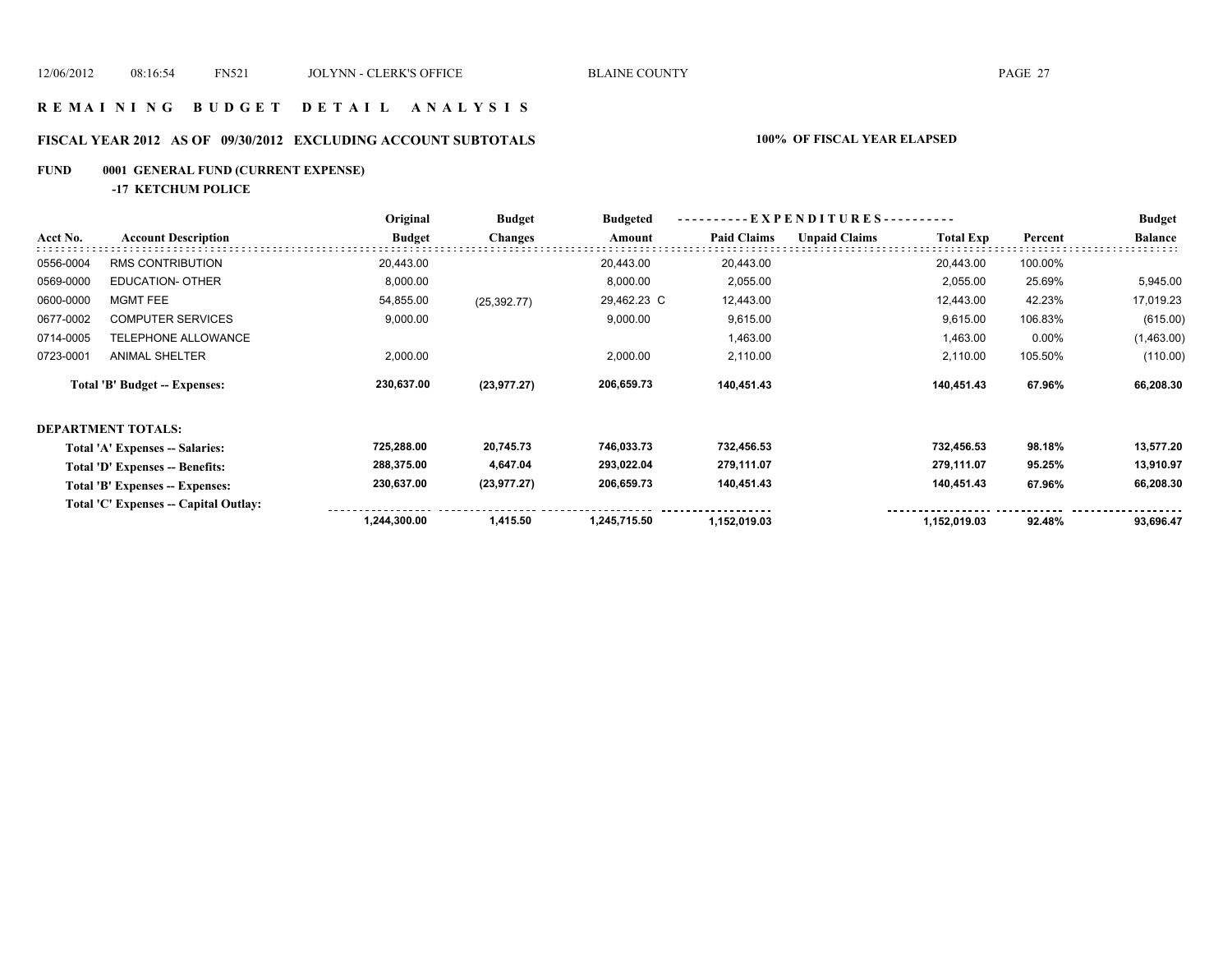### **R E M A I N I N G B U D G E T D E T A I L A N A L Y S I S**

# **FISCAL YEAR 2012 AS OF 09/30/2012 EXCLUDING ACCOUNT SUBTOTALS 100% OF FISCAL YEAR ELAPSED**

# **FUND 0001 GENERAL FUND (CURRENT EXPENSE)**

**-18 GENERAL**

|           |                                         | Original      | <b>Budget</b>  | <b>Budgeted</b> | ----------EXPENDITURES---------- |                      |                  |         | <b>Budget</b> |
|-----------|-----------------------------------------|---------------|----------------|-----------------|----------------------------------|----------------------|------------------|---------|---------------|
| Acct No.  | <b>Account Description</b>              | <b>Budget</b> | <b>Changes</b> | Amount          | <b>Paid Claims</b>               | <b>Unpaid Claims</b> | <b>Total Exp</b> | Percent | Balance       |
| 0403-0000 | SALARIES - MERIT/FLEX                   | 92,000.00     | (63, 675.00)   | 28,325.00 C     |                                  |                      |                  | 0.00%   | 28,325.00     |
| 0408-0001 | SALARIES-TERMINATION/LEAVE/OT           | 65,000.00     |                | 65,000.00       | 52,157.93                        |                      | 52,157.93        | 80.24%  | 12,842.07     |
| 0408-0003 | SALARIES - ADJUSTMENTS                  | 51,677.00     |                | 51,677.00       |                                  |                      |                  | 0.00%   | 51,677.00     |
|           | Total 'A' Budget -- Salaries:           | 208,677.00    | (63, 675.00)   | 145,002.00      | 52,157.93                        |                      | 52,157.93        | 35.97%  | 92,844.07     |
| 0410-0000 | <b>RETIREMENT</b>                       | 7,800.00      |                | 7,800.00        | 702.44                           |                      | 702.44           | 9.01%   | 7,097.56      |
| 0411-0000 | <b>FICA</b>                             | 5,000.00      |                | 5,000.00        | 3,990.02                         |                      | 3,990.02         | 79.80%  | 1,009.98      |
| 0415-0000 | STATE UNEMPLOYMENT                      | 400.00        |                | 400.00          | 286.88                           |                      | 286.88           | 71.72%  | 113.12        |
| 0416-0000 | <b>WORKER'S COMPENSATION INSUR.</b>     | 1,800.00      |                | 1,800.00        | 9,202.00                         |                      | 9,202.00         | 511.22% | (7,402.00)    |
|           | Total 'D' Budget -- Benefits:           | 15,000.00     |                | 15,000.00       | 14,181.34                        |                      | 14,181.34        | 94.54%  | 818.66        |
| 0464-0000 | UTILITIES - TELEPHONE-PS/ALI            |               |                |                 | 34,675.46                        |                      | 34,675.46        | 0.00%   | (34, 675.46)  |
| 0481-0000 | PROFESSIONAL SVC- AUDITING              | 25,000.00     |                | 25,000.00       | 22,203.75                        |                      | 22,203.75        | 88.82%  | 2,796.25      |
| 0484-0001 | PROFESSIONAL SVC-CO ENGNR               | 45,000.00     |                | 45,000.00       | 40,017.25                        |                      | 40,017.25        | 88.93%  | 4,982.75      |
| 0489-0000 | PROFESSIONAL SVC                        | 6,000.00      |                | 6,000.00        | 400.00                           |                      | 400.00           | 6.67%   | 5,600.00      |
| 0492-0001 | <b>VEHICLE EXPENSES</b>                 |               |                |                 | 1,502.11                         |                      | 1,502.11         | 0.00%   | (1,502.11)    |
| 0526-0000 | CONTINGENCY ACCOUNT                     | 100,000.00    |                | 100,000.00      |                                  |                      |                  | 0.00%   | 100,000.00    |
| 0528-0000 | DUES / MEMBERSHIPS                      | 9,500.00      |                | 9,500.00        | 9,639.00                         |                      | 9,639.00         | 101.46% | (139.00)      |
| 0542-0000 | <b>POSTAGE</b>                          | 250.00        |                | 250.00          | 102.15                           |                      | 102.15           | 40.86%  | 147.85        |
| 0546-0000 | <b>PUBLICATIONS</b>                     | 5,000.00      |                | 5,000.00        | 5,364.21                         |                      | 5,364.21         | 107.28% | (364.21)      |
| 0630-0001 | *GRANT EDUCATION/TRAINING               |               | 832.49         | 832.49 C        | 832.49                           |                      | 832.49           | 100.00% |               |
| 0635-0001 | *PARTNER PAYMENTS - EECBG               |               | 403,292.18     | 403,292.18 C    | 403,292.18                       |                      | 403,292.18       | 100.00% |               |
| 0670-0008 | *SUSTAIN BLAINE                         | 5,000.00      | 27,500.00      | 32,500.00 C     | 32,500.00                        |                      | 32,500.00        | 100.00% |               |
| 0671-0001 | BLAINE COUNTY HOUSING AUTH              | 63,650.00     |                | 63,650.00       | 63,650.00                        |                      | 63,650.00        | 100.00% |               |
| 0671-0010 | <b>MOUNTAIN RIDES-OPERATIONS</b>        | 122,000.00    |                | 122,000.00      | 122,000.00                       |                      | 122,000.00       | 100.00% |               |
| 0689-0001 | CONTRACTS - DEFENSE LITIGATION          | 9,117.00      |                | 9,117.00        | 9,117.00                         |                      | 9,117.00         | 100.00% |               |
| 0713-0000 | PITNEY BOWES-MAINT & SUPPLIES           | 6,500.00      |                | 6,500.00        | 4,283.97                         |                      | 4,283.97         | 65.91%  | 2,216.03      |
| 0716-0000 | SOIL CONSERVATION                       | 13,600.00     |                | 13,600.00       | 13,600.00                        |                      | 13,600.00        | 100.00% |               |
| 0717-0000 | <b>WOOD RIVER RESOURCE</b>              | 510.00        |                | 510.00          | 509.92                           |                      | 509.92           | 99.98%  | 0.08          |
| 0718-0002 | <b>EMPLOYEE APPREC &amp; GIFT CERTS</b> | 2,500.00      |                | 2,500.00        | 3,188.43                         |                      | 3,188.43         | 127.54% | (688.43)      |
| 0721-0000 | REGION IV DEVELOPMENT                   | 2,127.00      |                | 2,127.00        | 2,127.00                         |                      | 2,127.00         | 100.00% |               |
| 0723-0001 | ANIMAL SHELTER                          | 24,000.00     |                | 24,000.00       | 24,030.00                        |                      | 24,030.00        | 100.13% | (30.00)       |
| 0769-0000 | <b>OUTSIDE AGENCIES</b>                 | 41,500.00     |                | 41,500.00       | 41,500.00                        |                      | 41,500.00        | 100.00% |               |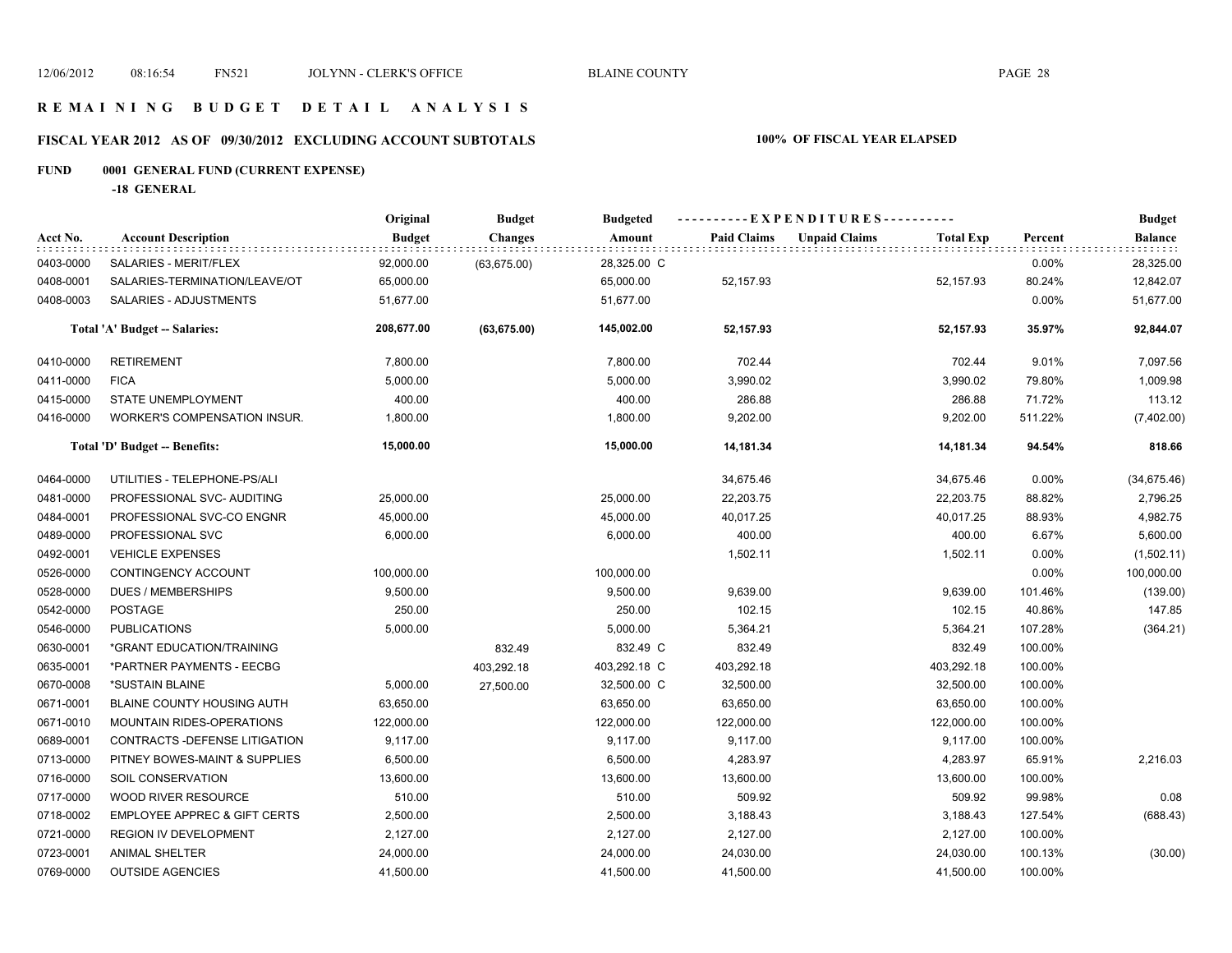### **R E M A I N I N G B U D G E T D E T A I L A N A L Y S I S**

# **FISCAL YEAR 2012 AS OF 09/30/2012 EXCLUDING ACCOUNT SUBTOTALS 100% OF FISCAL YEAR ELAPSED**

# **FUND 0001 GENERAL FUND (CURRENT EXPENSE)**

**-18 GENERAL**

|           |                                       | Original      | <b>Budget</b>  | <b>Budgeted</b> | $-EXPENDITURES---$ |                      |                  |         |                |
|-----------|---------------------------------------|---------------|----------------|-----------------|--------------------|----------------------|------------------|---------|----------------|
| Acct No.  | <b>Account Description</b>            | <b>Budget</b> | <b>Changes</b> | Amount          | <b>Paid Claims</b> | <b>Unpaid Claims</b> | <b>Total Exp</b> | Percent | <b>Balance</b> |
| 0769-0001 | <b>SENIOR</b>                         | 69,500.00     |                | 69,500.00       | 69,500.00          |                      | 69,500.00        | 100.00% |                |
| 0769-0002 | <b>WILDLIFE SERVICES</b>              | 1,800.00      |                | 1,800.00        | 1,800.00           |                      | 1,800.00         | 100.00% |                |
| 0790-0000 | <b>CODIFICATION</b>                   | 3,000.00      |                | 3,000.00        | 2,045.00           |                      | 2,045.00         | 68.17%  | 955.00         |
|           | <b>Total 'B' Budget -- Expenses:</b>  | 555,554.00    | 431,624.67     | 987,178.67      | 907,879.92         |                      | 907,879.92       | 91.97%  | 79,298.75      |
|           | <b>DEPARTMENT TOTALS:</b>             |               |                |                 |                    |                      |                  |         |                |
|           | Total 'A' Expenses -- Salaries:       | 208,677.00    | (63, 675.00)   | 145,002.00      | 52,157.93          |                      | 52,157.93        | 35.97%  | 92,844.07      |
|           | Total 'D' Expenses -- Benefits:       | 15,000.00     |                | 15,000.00       | 14,181.34          |                      | 14,181.34        | 94.54%  | 818.66         |
|           | Total 'B' Expenses -- Expenses:       | 555,554.00    | 431,624.67     | 987,178.67      | 907,879.92         |                      | 907,879.92       | 91.97%  | 79,298.75      |
|           | Total 'C' Expenses -- Capital Outlay: |               |                |                 |                    |                      |                  |         |                |
|           |                                       | 779.231.00    | 367,949.67     | 1,147,180.67    | 974.219.19         |                      | 974.219.19       | 84.92%  | 172,961.48     |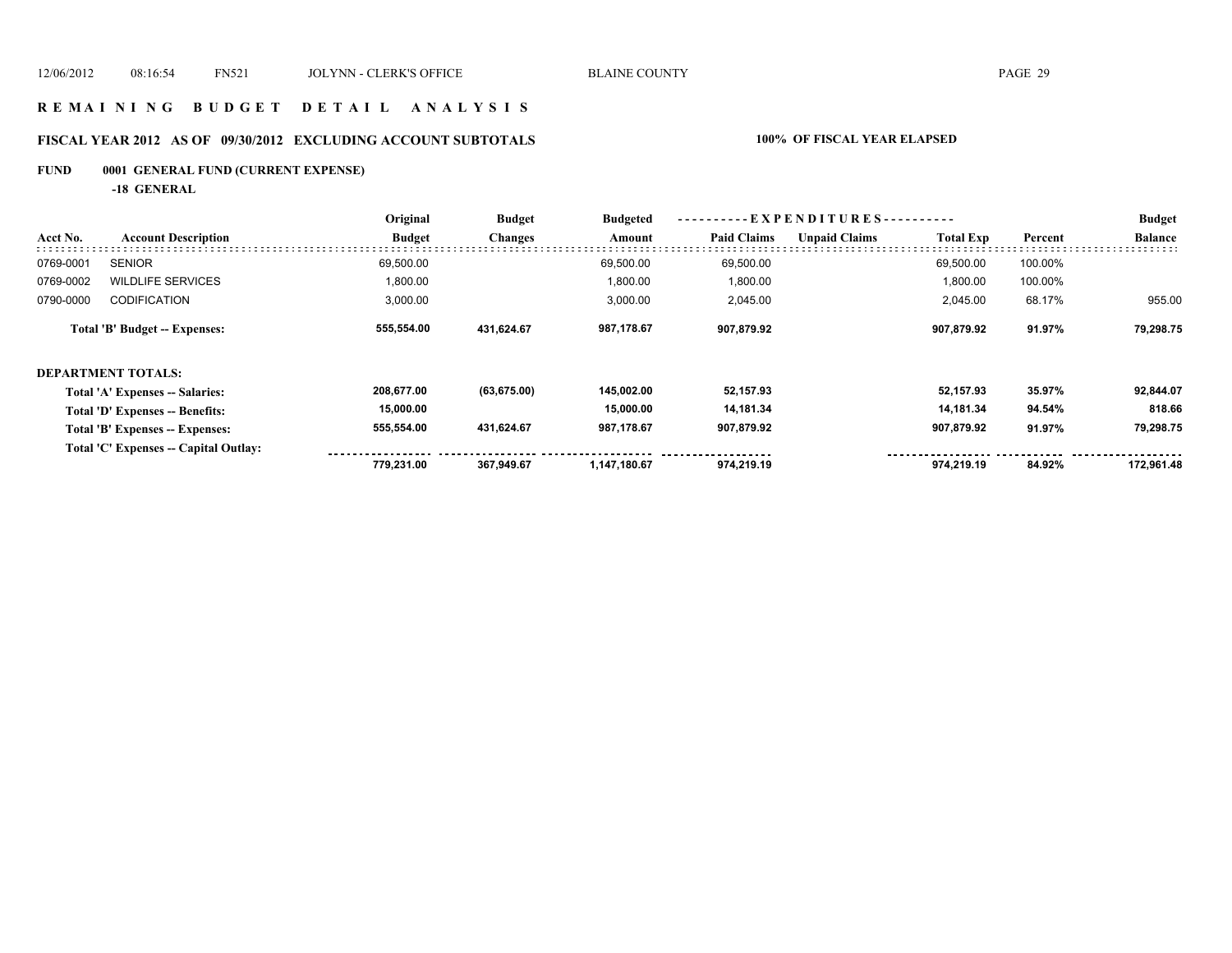### **R E M A I N I N G B U D G E T D E T A I L A N A L Y S I S**

# **FISCAL YEAR 2012 AS OF 09/30/2012 EXCLUDING ACCOUNT SUBTOTALS 100% OF FISCAL YEAR ELAPSED**

# **FUND 0001 GENERAL FUND (CURRENT EXPENSE)**

**-19 DISPATCH**

|           |                                      | Original      | <b>Budget</b>  | <b>Budgeted</b> |                    | - EXPENDITURES---------- |                  |         | <b>Budget</b>  |
|-----------|--------------------------------------|---------------|----------------|-----------------|--------------------|--------------------------|------------------|---------|----------------|
| Acct No.  | <b>Account Description</b>           | <b>Budget</b> | <b>Changes</b> | Amount          | <b>Paid Claims</b> | <b>Unpaid Claims</b>     | <b>Total Exp</b> | Percent | <b>Balance</b> |
| 0402-0005 | SALARIES-DISPATCH                    | 505,000.00    |                | 505,000.00      | 467,784.17         |                          | 467,784.17       | 92.63%  | 37,215.83      |
| 0409-0099 | <b>SALARIES - OVERTIME</b>           | 76,089.00     |                | 76,089.00       | 61,205.18          |                          | 61,205.18        | 80.44%  | 14,883.82      |
|           | Total 'A' Budget -- Salaries:        | 581,089.00    |                | 581,089.00      | 528,989.35         |                          | 528,989.35       | 91.03%  | 52,099.65      |
| 0410-0000 | <b>RETIREMENT</b>                    | 61,255.00     |                | 61,255.00       | 54,962.00          |                          | 54,962.00        | 89.73%  | 6,293.00       |
| 0411-0000 | <b>FICA</b>                          | 44,300.00     |                | 44,300.00       | 39,456.22          |                          | 39,456.22        | 89.07%  | 4,843.78       |
| 0412-0000 | LIFE INSURANCE                       | 1,050.00      |                | 1,050.00        | 845.94             |                          | 845.94           | 80.57%  | 204.06         |
| 0413-0000 | <b>MEDICAL INSURANCE</b>             | 85,000.00     |                | 85,000.00       | 76,348.71          |                          | 76,348.71        | 89.82%  | 8,651.29       |
| 0413-0002 | <b>WELLNESS</b>                      | 325.00        |                | 325.00          | 24.00              |                          | 24.00            | 7.38%   | 301.00         |
| 0414-0000 | <b>DENTAL INSURANCE</b>              | 5,275.00      |                | 5,275.00        | 4,650.60           |                          | 4,650.60         | 88.16%  | 624.40         |
| 0415-0000 | <b>STATE UNEMPLOYMENT</b>            | 3,166.00      |                | 3,166.00        | 2,836.70           |                          | 2,836.70         | 89.60%  | 329.30         |
| 0416-0000 | WORKER'S COMPENSATION INSUR.         | 21,917.00     |                | 21,917.00       | 17,029.00          |                          | 17,029.00        | 77.70%  | 4,888.00       |
|           | Total 'D' Budget -- Benefits:        | 222,288.00    |                | 222,288.00      | 196,153.17         |                          | 196,153.17       | 88.24%  | 26,134.83      |
| 0439-0000 | <b>TRAVEL EXPENSES</b>               | 17,200.00     |                | 17,200.00       | 12,657.76          |                          | 12,657.76        | 73.59%  | 4,542.24       |
| 0439-0001 | PER DIEM                             | 5,605.00      |                | 5,605.00        | 3,269.75           |                          | 3,269.75         | 58.34%  | 2,335.25       |
| 0440-0001 | OFFICE EQUIPMENT                     | 50.00         |                | 50.00           |                    |                          |                  | 0.00%   | 50.00          |
| 0440-0004 | SUPPLIES-DISPATCH                    | 3,000.00      |                | 3,000.00        | 2,565.76           |                          | 2,565.76         | 85.53%  | 434.24         |
| 0465-0000 | UTILITIES FOR REPEATERS              | 6,944.00      |                | 6,944.00        | 3,331.18           |                          | 3,331.18         | 47.97%  | 3,612.82       |
| 0495-0000 | <b>COMPUTER MAINTENANCE</b>          | 6,500.00      |                | 6,500.00        | 5,325.80           |                          | 5,325.80         | 81.94%  | 1,174.20       |
| 0495-0001 | <b>REPAIRS COMMUNICATIONS</b>        | 750.00        |                | 750.00          | 433.23             |                          | 433.23           | 57.76%  | 316.77         |
| 0495-0002 | SOFTWARE/SOFTWARE MAINTENANCE        | 17,444.00     |                | 17,444.00       | 22,503.61          |                          | 22,503.61        | 129.00% | (5,059.61)     |
| 0510-0000 | RENT/LEASE-TELETYPE                  | 16,735.00     |                | 16,735.00       | 16,426.00          |                          | 16,426.00        | 98.15%  | 309.00         |
| 0528-0000 | <b>DUES / MEMBERSHIPS</b>            | 1,504.00      |                | 1,504.00        | 1,571.00           |                          | 1,571.00         | 104.45% | (67.00)        |
| 0569-0001 | <b>EDUCATION -DISPATCH</b>           | 12,047.00     |                | 12,047.00       | 11,975.70          |                          | 11,975.70        | 99.41%  | 71.30          |
| 0576-0000 | <b>INTEROPERABILITY EXPENSES</b>     |               | 17,979.35      | 17,979.35 C     | 18,634.55          |                          | 18,634.55        | 103.64% | (655.20)       |
| 0591-0002 | <b>RECRUITMENT</b>                   | 200.00        |                | 200.00          | 1,689.39           |                          | 1,689.39         | 844.70% | (1,489.39)     |
|           | <b>Total 'B' Budget -- Expenses:</b> | 87,979.00     | 17,979.35      | 105,958.35      | 100,383.73         |                          | 100,383.73       | 94.74%  | 5,574.62       |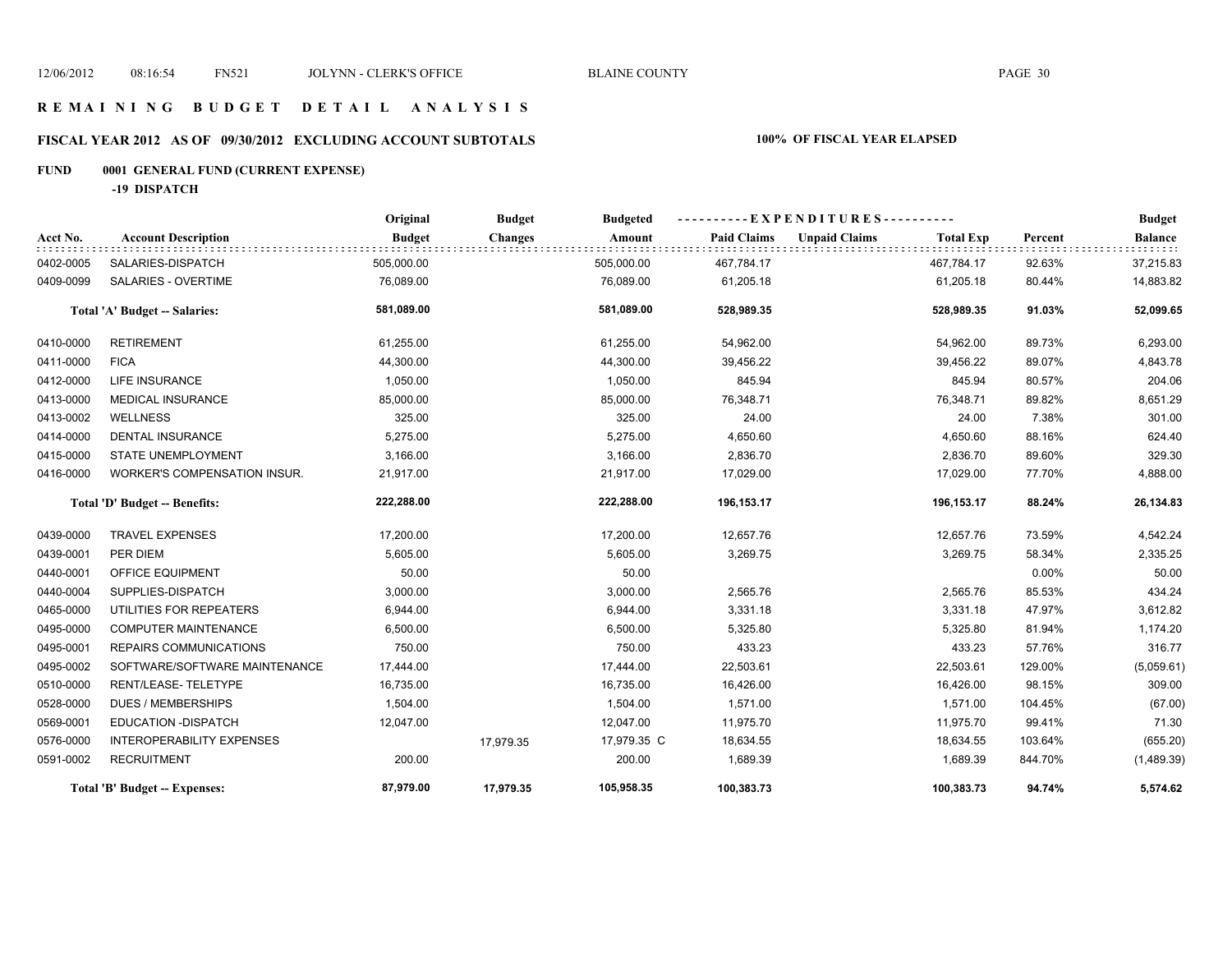### **FISCAL YEAR 2012 AS OF 09/30/2012 EXCLUDING ACCOUNT SUBTOTALS 100% OF FISCAL YEAR ELAPSED**

### **DEPARTMENT TOTALS: 581,089.00 581,089.00 528,989.35 528,989.35 91.03% 52,099.65 Total 'A' Expenses -- Salaries: 222,288.00 222,288.00 196,153.17 196,153.17 26,134.83 Total 'D' Expenses -- Benefits: 88.24% 5,574.62 87,979.00 17,979.35 105,958.35 100,383.73 100,383.73 94.74% Total 'B' Expenses -- Expenses: Total 'C' Expenses -- Capital Outlay:** ------------------. . . . . . . . . . . . . . . . . . ......... ------- -------- **891,356.00 17,979.35 909,335.35 825,526.25 825,526.25 90.78% 83,809.10**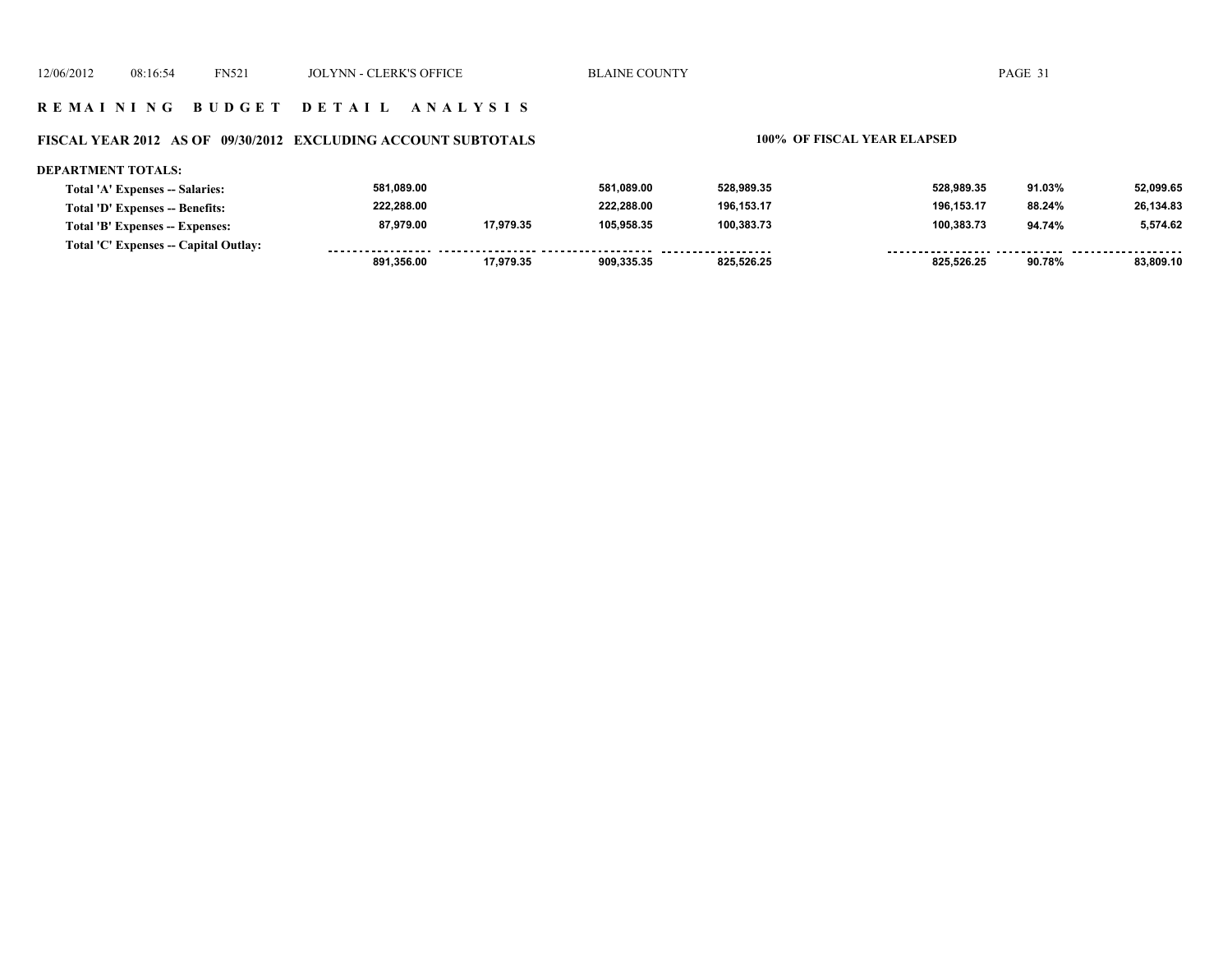# **FISCAL YEAR 2012 AS OF 09/30/2012 EXCLUDING ACCOUNT SUBTOTALS 100% OF FISCAL YEAR ELAPSED**

# **FUND 0001 GENERAL FUND (CURRENT EXPENSE)**

**-20 JAIL**

|           |                                | Original      | <b>Budget</b>  | <b>Budgeted</b> | ----------EXPENDITURES---------- |                      |                  |         | <b>Budget</b> |
|-----------|--------------------------------|---------------|----------------|-----------------|----------------------------------|----------------------|------------------|---------|---------------|
| Acct No.  | <b>Account Description</b>     | <b>Budget</b> | <b>Changes</b> | Amount          | <b>Paid Claims</b>               | <b>Unpaid Claims</b> | <b>Total Exp</b> | Percent | Balance       |
| 0401-0002 | SALARIES - JAIL CAPTAIN        | 68,024.00     |                | 68,024.00       | 67,919.20                        |                      | 67,919.20        | 99.85%  | 104.80        |
| 0402-0000 | SALARIES-JAIL-DEPUTIES         | 723,332.00    | 2,000.00       | 725,332.00 C    | 723,387.38                       |                      | 723,387.38       | 99.73%  | 1,944.62      |
| 0402-0001 | SALARIES-OFFICE                | 39,708.00     |                | 39,708.00       | 36,652.84                        |                      | 36,652.84        | 92.31%  | 3,055.16      |
| 0402-0012 | SALARIES-CENTRAL CONTROL       | 124,884.00    |                | 124,884.00      | 124,936.58                       |                      | 124,936.58       | 100.04% | (52.58)       |
| 0409-0099 | SALARIES-OVERTIME              | 25,000.00     |                | 25,000.00       | 28,409.35                        |                      | 28,409.35        | 113.64% | (3,409.35)    |
|           | Total 'A' Budget -- Salaries:  | 980,948.00    | 2,000.00       | 982,948.00      | 981,305.35                       |                      | 981,305.35       | 99.83%  | 1,642.65      |
| 0410-0000 | <b>RETIREMENT</b>              | 108,000.00    |                | 108,000.00      | 100,840.38                       |                      | 100,840.38       | 93.37%  | 7,159.62      |
| 0411-0000 | <b>FICA</b>                    | 75,349.00     |                | 75,349.00       | 72,231.97                        |                      | 72,231.97        | 95.86%  | 3,117.03      |
| 0412-0000 | LIFE INSURANCE                 | 1,900.00      |                | 1,900.00        | 1,624.45                         |                      | 1,624.45         | 85.50%  | 275.55        |
| 0413-0000 | <b>MEDICAL INSURANCE</b>       | 155,000.00    |                | 155,000.00      | 157,127.49                       |                      | 157, 127.49      | 101.37% | (2, 127.49)   |
| 0413-0002 | <b>WELLNESS</b>                | 575.00        |                | 575.00          | 168.00                           |                      | 168.00           | 29.22%  | 407.00        |
| 0414-0000 | <b>DENTAL INSURANCE</b>        | 9,310.00      |                | 9,310.00        | 8,930.50                         |                      | 8,930.50         | 95.92%  | 379.50        |
| 0415-0000 | STATE UNEMPLOYMENT             | 5,275.00      |                | 5,275.00        | 5,193.10                         |                      | 5,193.10         | 98.45%  | 81.90         |
| 0416-0000 | WORKER'S COMPENSATION INSUR.   | 31,500.00     |                | 31,500.00       | 31,725.00                        |                      | 31,725.00        | 100.71% | (225.00)      |
|           | Total 'D' Budget -- Benefits:  | 386,909.00    |                | 386,909.00      | 377,840.89                       |                      | 377,840.89       | 97.66%  | 9,068.11      |
| 0439-0000 | <b>TRAVEL EXPENSES</b>         | 3,000.00      |                | 3,000.00        | 3,038.76                         |                      | 3,038.76         | 101.29% | (38.76)       |
| 0439-0001 | PER DIEM                       | 2,500.00      |                | 2,500.00        | 1,762.50                         |                      | 1,762.50         | 70.50%  | 737.50        |
| 0439-0003 | <b>TRANSPORT PER DIEM</b>      | 1,200.00      |                | 1,200.00        | 283.00                           |                      | 283.00           | 23.58%  | 917.00        |
| 0439-0004 | <b>EXTRADITION EXPENSES</b>    | 3,000.00      |                | 3,000.00        | 375.00                           |                      | 375.00           | 12.50%  | 2,625.00      |
| 0440-0001 | SUPPLIES - JAIL                | 26,000.00     |                | 26,000.00       | 28,871.57                        |                      | 28,871.57        | 111.04% | (2,871.57)    |
| 0440-0002 | <b>INMATE SUPPLIES</b>         | 10,000.00     |                | 10,000.00       | 8,337.55                         |                      | 8,337.55         | 83.38%  | 1,662.45      |
| 0440-0004 | * SUPPLIES-COMMISSARY          |               | 11,767.04      | 11,767.04 C     | 11,767.04                        |                      | 11,767.04        | 100.00% |               |
| 0449-0003 | *SUPPLIES/EQUIP-TEL COMMISSION |               | 10,797.31      | 10,797.31 C     | 10,797.31                        |                      | 10,797.31        | 100.00% |               |
| 0479-0001 | <b>JAIL PROGRAMS</b>           |               | 39,654.00      | 39,654.00 C     | 36,836.73                        |                      | 36,836.73        | 92.90%  | 2,817.27      |
| 0499-0000 | REPAIRS/MAINTENANCE            | 3,000.00      |                | 3,000.00        | 1,947.58                         |                      | 1,947.58         | 64.92%  | 1,052.42      |
| 0499-0001 | <b>SYSTEM MAINTENANCE</b>      | 56,840.00     |                | 56,840.00       | 15,210.27                        |                      | 15,210.27        | 26.76%  | 41,629.73     |
| 0501-0000 | <b>JAIL-FOOD</b>               | 168,116.00    |                | 168,116.00      | 165,815.90                       |                      | 165,815.90       | 98.63%  | 2,300.10      |
| 0503-0000 | <b>JAIL- MEDICAL SUPPLIES</b>  | 2,000.00      |                | 2,000.00        | 2,116.39                         |                      | 2,116.39         | 105.82% | (116.39)      |
| 0503-0001 | JAIL- MEDICAL CONTRACT         | 193,971.00    |                | 193,971.00      | 193,971.00                       |                      | 193,971.00       | 100.00% |               |
| 0503-0002 | JAIL - MEDICAL/MENTAL          | 10,000.00     |                | 10,000.00       |                                  |                      |                  | 0.00%   | 10,000.00     |
| 0504-0001 | <b>INMATE ASSISTANCE</b>       | 500.00        |                | 500.00          |                                  |                      |                  | 0.00%   | 500.00        |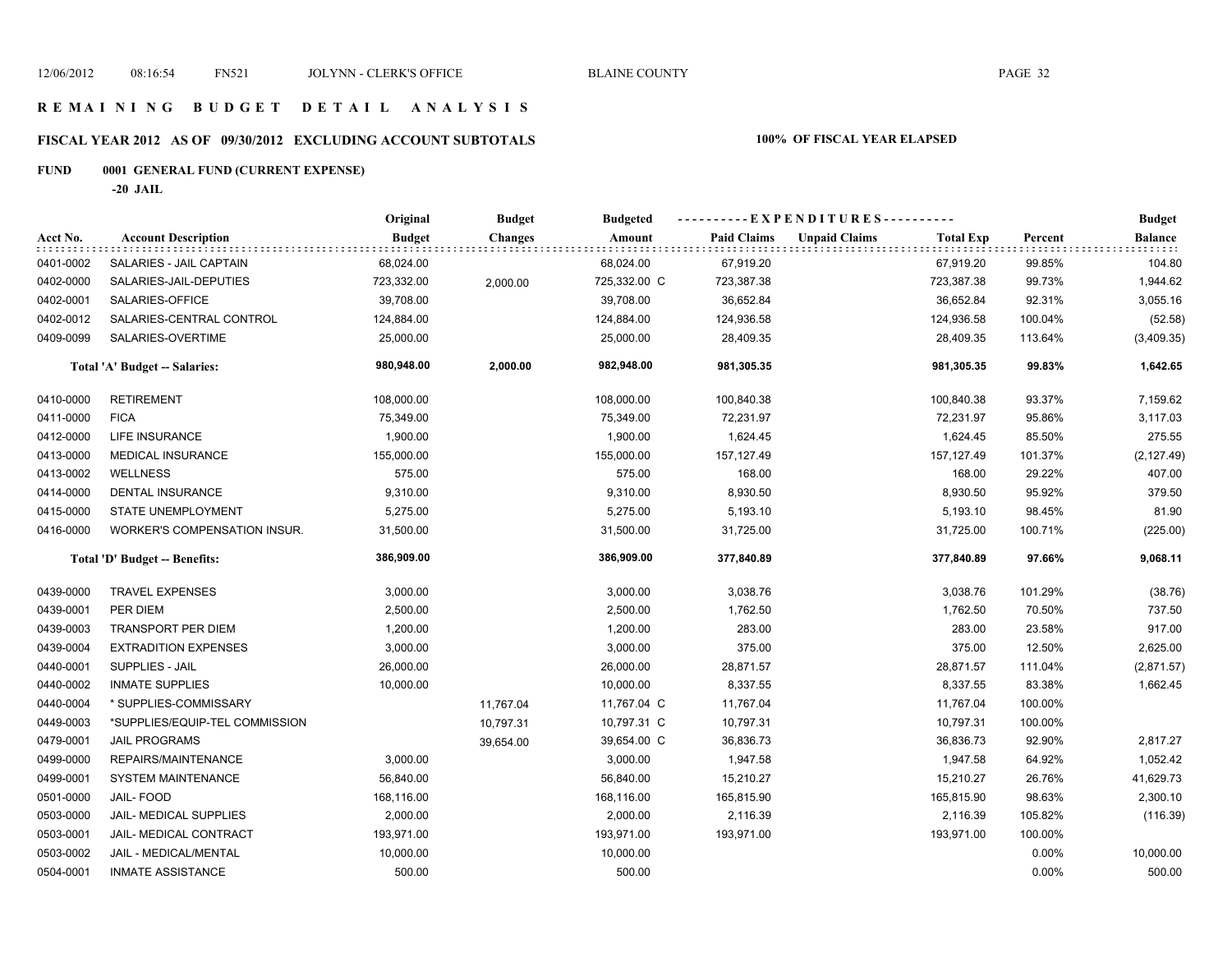### **R E M A I N I N G B U D G E T D E T A I L A N A L Y S I S**

# **FISCAL YEAR 2012 AS OF 09/30/2012 EXCLUDING ACCOUNT SUBTOTALS 100% OF FISCAL YEAR ELAPSED**

# **FUND 0001 GENERAL FUND (CURRENT EXPENSE)**

**-20 JAIL**

|           |                                       | Original      | <b>Budget</b>  | <b>Budgeted</b> | EXPENDITURES--     |                      |                  |         | <b>Budget</b>  |
|-----------|---------------------------------------|---------------|----------------|-----------------|--------------------|----------------------|------------------|---------|----------------|
| Acct No.  | <b>Account Description</b>            | <b>Budget</b> | <b>Changes</b> | Amount          | <b>Paid Claims</b> | <b>Unpaid Claims</b> | <b>Total Exp</b> | Percent | <b>Balance</b> |
| 0509-0000 | <b>JAIL - TRAINING</b>                | 7,500.00      |                | 7,500.00        | 4,716.52           |                      | 4,716.52         | 62.89%  | 2,783.48       |
| 0529-0000 | DUES - MEMBERSHIP                     | 3,400.00      |                | 3,400.00        | 3,255.00           |                      | 3,255.00         | 95.74%  | 145.00         |
| 0556-0001 | SUPPLIES - EQUIPMENT                  | 5,000.00      |                | 5,000.00        | 1,569.98           |                      | 1,569.98         | 31.40%  | 3,430.02       |
| 0559-0000 | OTHER MISCELLANEOUS EXPENSES          | 500.00        |                | 500.00          |                    |                      |                  | 0.00%   | 500.00         |
| 0660-0000 | *SCAAP AWARD COMMISSION               |               | 5,483.94       | 5,483.94 C      | 5,483.94           |                      | 5,483.94         | 100.00% |                |
| 0670-0003 | <b>INMATE HOUSING</b>                 | 5,000.00      |                | 5,000.00        |                    |                      |                  | 0.00%   | 5,000.00       |
| 0725-0000 | SERVICES CARE - JUVENILE              | 43,000.00     |                | 43,000.00       | 50,250.00          |                      | 50,250.00        | 116.86% | (7,250.00)     |
| 0750-0007 | <b>CHERRY EXPENSES</b>                |               |                |                 | 18.83              |                      | 18.83            | 0.00%   | (18.83)        |
|           | <b>Total 'B' Budget -- Expenses:</b>  | 544,527.00    | 67,702.29      | 612,229.29      | 546,424.87         |                      | 546,424.87       | 89.25%  | 65,804.42      |
|           | <b>DEPARTMENT TOTALS:</b>             |               |                |                 |                    |                      |                  |         |                |
|           | Total 'A' Expenses -- Salaries:       | 980,948.00    | 2,000.00       | 982,948.00      | 981,305.35         |                      | 981,305.35       | 99.83%  | 1,642.65       |
|           | Total 'D' Expenses -- Benefits:       | 386,909.00    |                | 386,909.00      | 377,840.89         |                      | 377,840.89       | 97.66%  | 9,068.11       |
|           | Total 'B' Expenses -- Expenses:       | 544,527.00    | 67,702.29      | 612,229.29      | 546,424.87         |                      | 546,424.87       | 89.25%  | 65,804.42      |
|           | Total 'C' Expenses -- Capital Outlay: |               |                |                 |                    |                      |                  |         |                |
|           |                                       | 1,912,384.00  | 69,702.29      | 1,982,086.29    | 1,905,571.11       |                      | 1,905,571.11     | 96.14%  | 76,515.18      |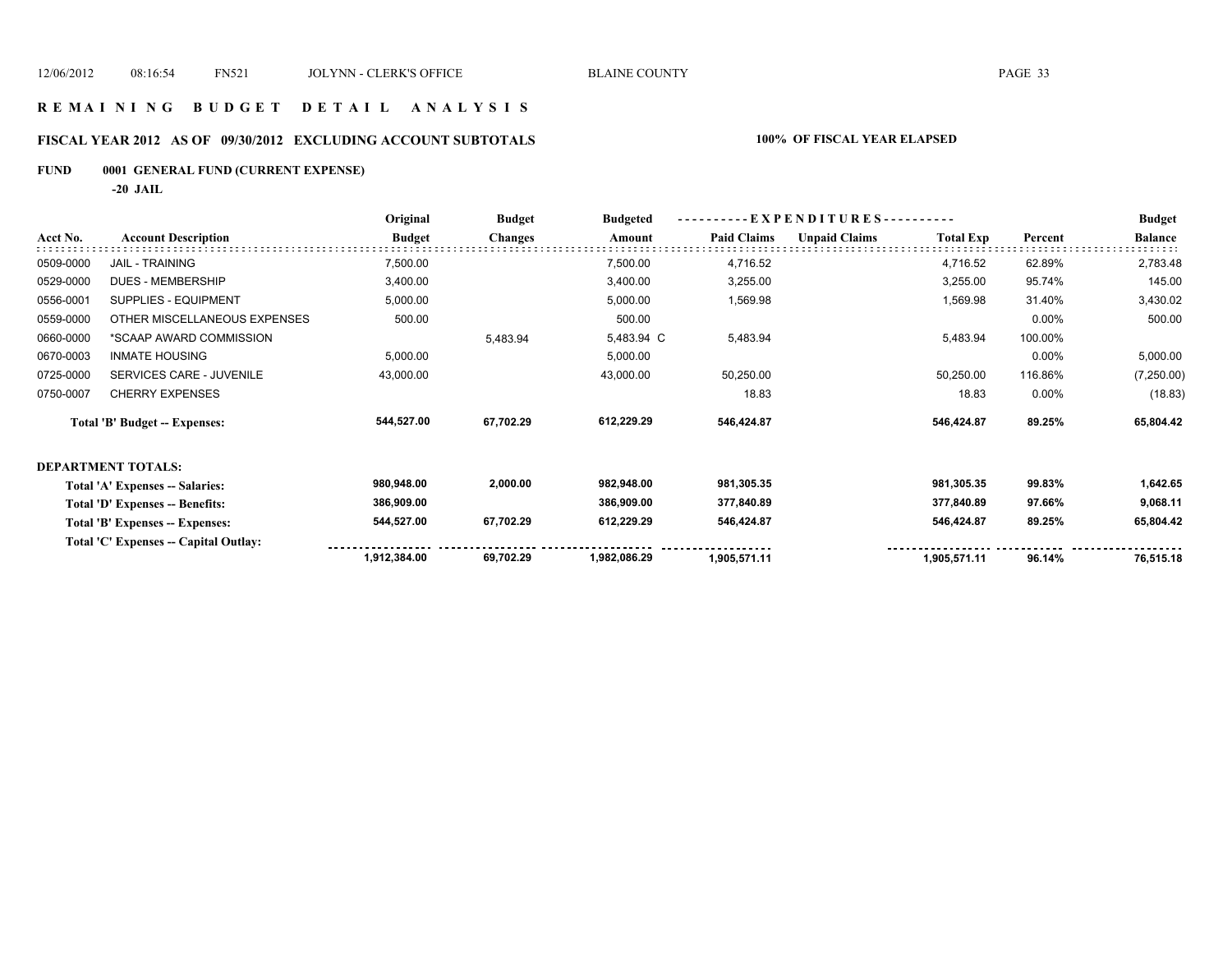# **FISCAL YEAR 2012 AS OF 09/30/2012 EXCLUDING ACCOUNT SUBTOTALS 100% OF FISCAL YEAR ELAPSED**

# **FUND 0001 GENERAL FUND (CURRENT EXPENSE)**

### **-21 LAND USE & BLDG SERVICES**

|           |                                     | Original      | <b>Budget</b>  | <b>Budgeted</b> | ----------EXPENDITURES---------- |                      |                  |         | <b>Budget</b>          |
|-----------|-------------------------------------|---------------|----------------|-----------------|----------------------------------|----------------------|------------------|---------|------------------------|
| Acct No.  | <b>Account Description</b>          | <b>Budget</b> | <b>Changes</b> | Amount          | <b>Paid Claims</b>               | <b>Unpaid Claims</b> | <b>Total Exp</b> | Percent | Balance<br>: : : : : : |
| 0401-0000 | SALARIES - OFFICER                  | 72,093.00     |                | 72,093.00       | 71,910.38                        |                      | 71,910.38        | 99.75%  | 182.62                 |
| 0401-0002 | SALARIES - DEPUTIES                 | 280,350.00    | 3,000.00       | 283,350.00 C    | 284,385.02                       |                      | 284,385.02       | 100.37% | (1,035.02)             |
| 0409-0099 | SALARIES - OVERTIME                 | 2,000.00      |                | 2,000.00        | 26.53                            |                      | 26.53            | 1.33%   | 1,973.47               |
|           | Total 'A' Budget -- Salaries:       | 354,443.00    | 3,000.00       | 357,443.00      | 356,321.93                       |                      | 356,321.93       | 99.69%  | 1,121.07               |
| 0410-0000 | <b>RETIREMENT</b>                   | 37,500.00     |                | 37,500.00       | 37,021.75                        |                      | 37,021.75        | 98.72%  | 478.25                 |
| 0411-0000 | <b>FICA</b>                         | 26,975.00     |                | 26,975.00       | 25,671.12                        |                      | 25,671.12        | 95.17%  | 1,303.88               |
| 0412-0000 | LIFE INSURANCE                      | 650.00        |                | 650.00          | 588.48                           |                      | 588.48           | 90.54%  | 61.52                  |
| 0413-0000 | <b>MEDICAL INSURANCE</b>            | 67,000.00     |                | 67,000.00       | 60,425.55                        |                      | 60,425.55        | 90.19%  | 6,574.45               |
| 0413-0002 | <b>WELLNESS</b>                     | 200.00        |                | 200.00          | 168.00                           |                      | 168.00           | 84.00%  | 32.00                  |
| 0414-0000 | <b>DENTAL INSURANCE</b>             | 3,300.00      |                | 3,300.00        | 3,201.50                         |                      | 3,201.50         | 97.02%  | 98.50                  |
| 0415-0000 | <b>STATE UNEMPLOYMENT</b>           | 2,000.00      |                | 2,000.00        | 1,845.66                         |                      | 1,845.66         | 92.28%  | 154.34                 |
| 0416-0000 | <b>WORKER'S COMPENSATION INSUR.</b> | 2,650.00      |                | 2,650.00        | 3,200.00                         |                      | 3,200.00         | 120.75% | (550.00)               |
|           | Total 'D' Budget -- Benefits:       | 140,275.00    |                | 140,275.00      | 132,122.06                       |                      | 132,122.06       | 94.19%  | 8,152.94               |
| 0439-0000 | <b>TRAVEL - OTHER</b>               | 4,000.00      |                | 4,000.00        | 812.40                           |                      | 812.40           | 20.31%  | 3,187.60               |
| 0439-0001 | PER DIEM                            | 2,000.00      |                | 2,000.00        | 762.06                           |                      | 762.06           | 38.10%  | 1,237.94               |
| 0440-0000 | SUPPLIES - OFFICE                   | 7,500.00      |                | 7,500.00        | 5,075.37                         |                      | 5,075.37         | 67.67%  | 2,424.63               |
| 0464-0000 | UTILITIES - TELEPHONE, OTHER        | 3,800.00      |                | 3,800.00        | 62.70                            |                      | 62.70            | 1.65%   | 3,737.30               |
| 0470-0000 | <b>VEHICLES - FUEL, GASOLINE</b>    | 4,600.00      |                | 4,600.00        | 2,162.47                         |                      | 2,162.47         | 47.01%  | 2,437.53               |
| 0475-0000 | <b>VEHICLES - REPAIRS</b>           | 2,800.00      |                | 2,800.00        | 1,681.62                         |                      | 1,681.62         | 60.06%  | 1,118.38               |
| 0482-0003 | *CONSULTING EXPENSES                | 1,000.00      |                | 1,000.00        | 25.00                            |                      | 25.00            | 2.50%   | 975.00                 |
| 0490-0001 | COMPUTER WATER QUALITY EXP          | 1,800.00      |                | 1,800.00        | 1,800.00                         |                      | 1,800.00         | 100.00% |                        |
| 0492-0000 | REPAIRS/MAINT- OFFICE EQUIPMT       | 3,500.00      |                | 3,500.00        | 4,150.89                         |                      | 4,150.89         | 118.60% | (650.89)               |
| 0528-0000 | DUES / MEMBERSHIPS                  | 2,400.00      |                | 2,400.00        | 1,930.00                         |                      | 1,930.00         | 80.42%  | 470.00                 |
| 0542-0000 | <b>POSTAGE</b>                      | 2,800.00      |                | 2,800.00        | 2,121.49                         |                      | 2,121.49         | 75.77%  | 678.51                 |
| 0546-0000 | PUBLICATIONS, LEGAL                 | 6,500.00      |                | 6,500.00        | 6,049.75                         |                      | 6,049.75         | 93.07%  | 450.25                 |
| 0670-0001 | CONTRACTS-LABOR P&Z                 | 22,500.00     |                | 22,500.00       | 19,175.30                        |                      | 19,175.30        | 85.22%  | 3,324.70               |
| 0670-0002 | CONTRACTS - PLANNING PROJECT        | 10,000.00     |                | 10,000.00       | 5,515.45                         |                      | 5,515.45         | 55.15%  | 4,484.55               |
| 0670-0003 | CONTRACT - HRNG EXAMIN              | 11,500.00     |                | 11,500.00       | 5,198.50                         |                      | 5,198.50         | 45.20%  | 6,301.50               |
| 0670-0005 | CONTRACT-BLDG INSPECTOR             | 1,000.00      |                | 1,000.00        | 1,670.00                         |                      | 1,670.00         | 167.00% | (670.00)               |
| 0670-0006 | CONTRACT-CLERICAL                   | 300.00        |                | 300.00          |                                  |                      |                  | 0.00%   | 300.00                 |
| 0689-0004 | <b>USGS WATER STUDY</b>             | 15,000.00     | 12.345.00      | 27,345.00 C     | 36,345.00                        |                      | 36,345.00        | 132.91% | (9,000.00)             |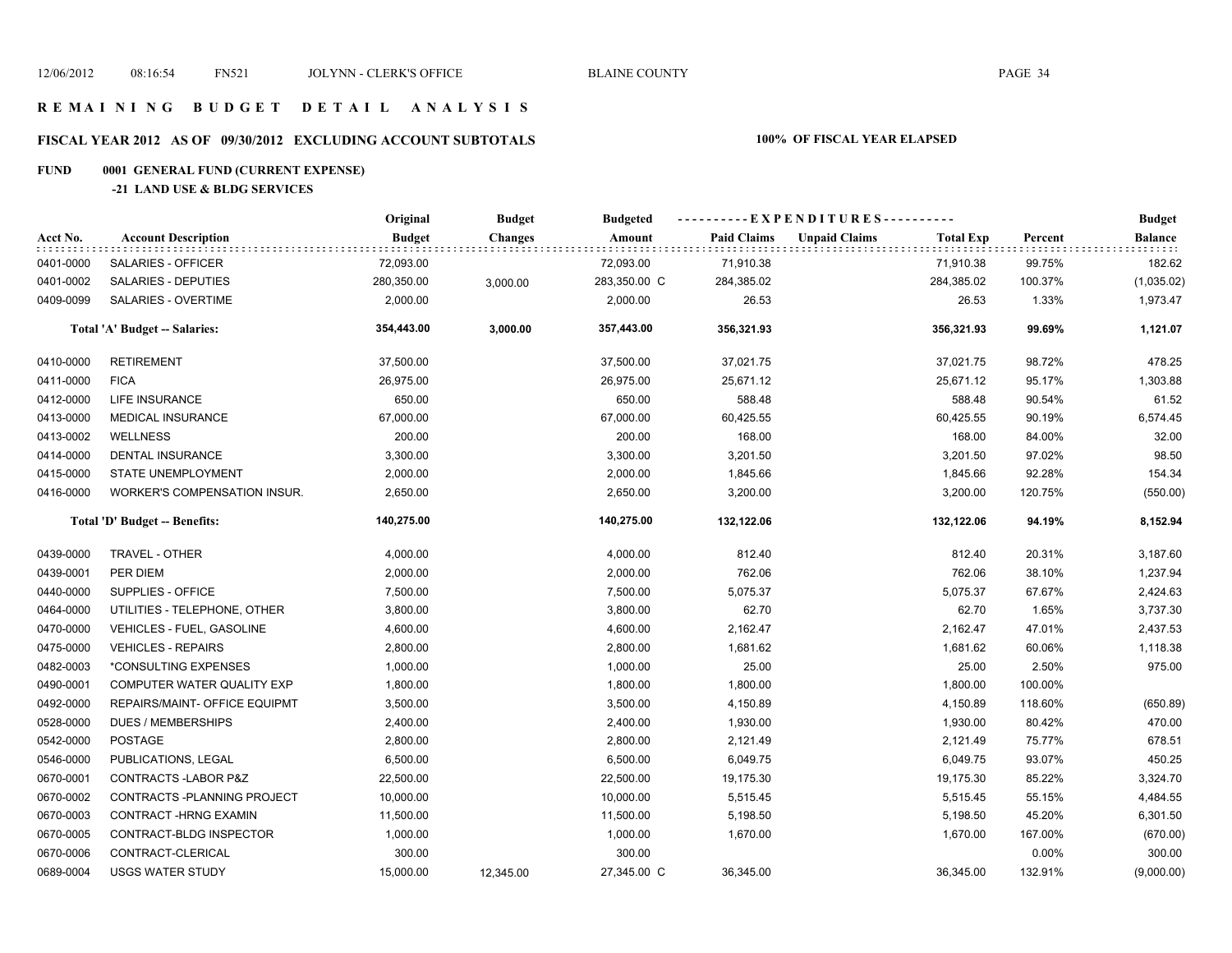### **R E M A I N I N G B U D G E T D E T A I L A N A L Y S I S**

# **FISCAL YEAR 2012 AS OF 09/30/2012 EXCLUDING ACCOUNT SUBTOTALS 100% OF FISCAL YEAR ELAPSED**

# **FUND 0001 GENERAL FUND (CURRENT EXPENSE)**

**-21 LAND USE & BLDG SERVICES**

|           |                                       | Original<br>----------EXPENDITURES----------<br><b>Budget</b><br><b>Budgeted</b> |                |            |                    |                      |                  |         | <b>Budget</b>  |
|-----------|---------------------------------------|----------------------------------------------------------------------------------|----------------|------------|--------------------|----------------------|------------------|---------|----------------|
| Acct No.  | <b>Account Description</b>            | <b>Budget</b>                                                                    | <b>Changes</b> | Amount     | <b>Paid Claims</b> | <b>Unpaid Claims</b> | <b>Total Exp</b> | Percent | <b>Balance</b> |
| 0727-0000 | PLANNING-WORK/CONFERENCE              | 3,500.00                                                                         |                | 3,500.00   | 1,568.00           |                      | 1,568.00         | 44.80%  | 1,932.00       |
| 0728-0000 | REBATE/REFUNDS ON PERMITS             | 4,000.00                                                                         |                | 4,000.00   | 3,028.20           |                      | 3,028.20         | 75.71%  | 971.80         |
| 0729-0000 | COMP PL/ZONE & SUB ORD REPRINT        | 200.00                                                                           |                | 200.00     | 115.00             |                      | 115.00           | 57.50%  | 85.00          |
|           | <b>Total 'B' Budget -- Expenses:</b>  | 110,700.00                                                                       | 12,345.00      | 123,045.00 | 99,249.20          |                      | 99,249.20        | 80.66%  | 23,795.80      |
|           | <b>DEPARTMENT TOTALS:</b>             |                                                                                  |                |            |                    |                      |                  |         |                |
|           | Total 'A' Expenses -- Salaries:       | 354,443.00                                                                       | 3,000.00       | 357,443.00 | 356,321.93         |                      | 356,321.93       | 99.69%  | 1,121.07       |
|           | Total 'D' Expenses -- Benefits:       | 140,275.00                                                                       |                | 140.275.00 | 132.122.06         |                      | 132.122.06       | 94.19%  | 8,152.94       |
|           | Total 'B' Expenses -- Expenses:       | 110,700.00                                                                       | 12,345.00      | 123,045.00 | 99,249.20          |                      | 99,249.20        | 80.66%  | 23,795.80      |
|           | Total 'C' Expenses -- Capital Outlay: |                                                                                  |                |            |                    |                      |                  |         |                |
|           |                                       | 605,418.00                                                                       | 15,345.00      | 620.763.00 | 587,693.19         |                      | 587.693.19       | 94.67%  | 33,069.81      |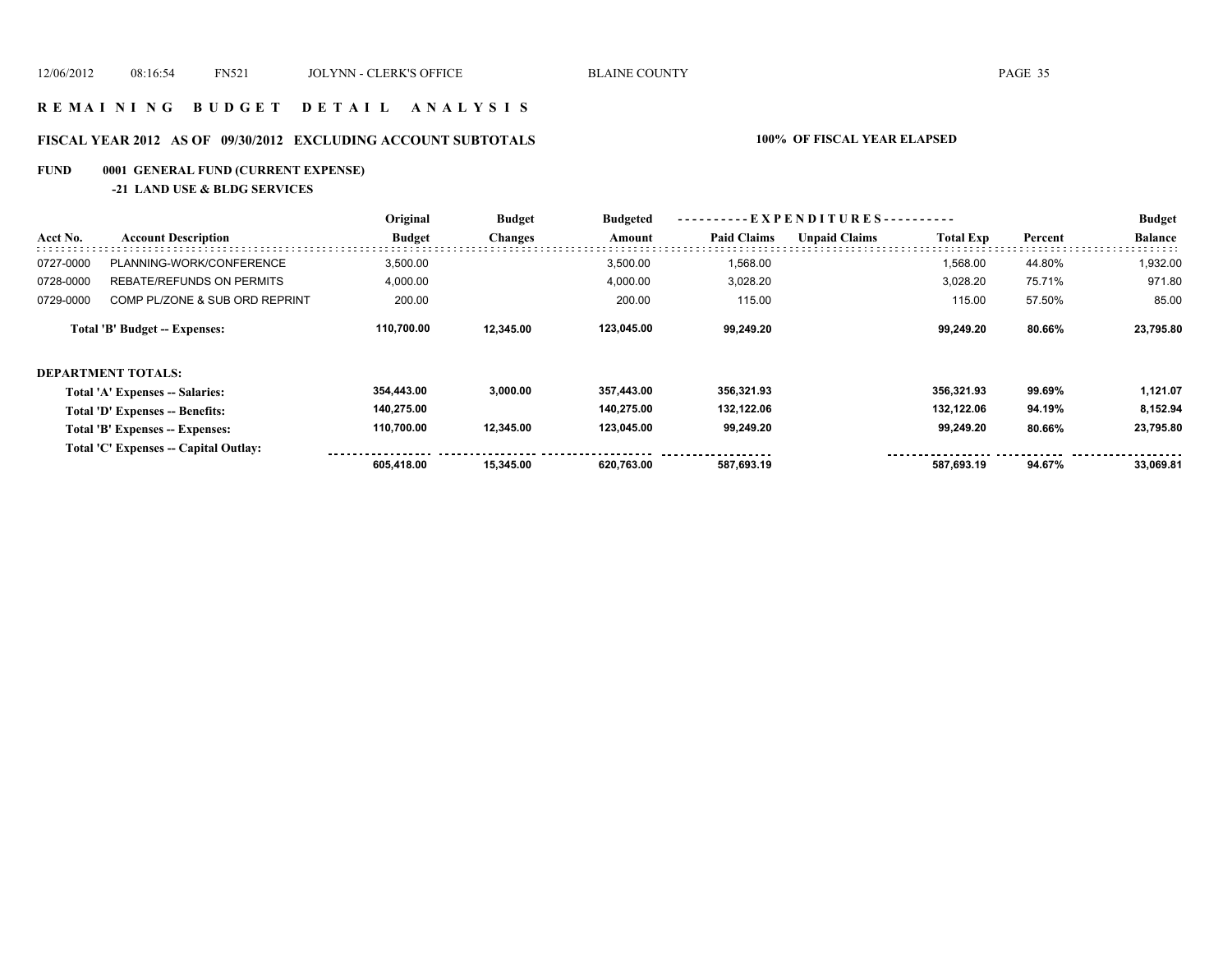### **R E M A I N I N G B U D G E T D E T A I L A N A L Y S I S**

# **FISCAL YEAR 2012 AS OF 09/30/2012 EXCLUDING ACCOUNT SUBTOTALS 100% OF FISCAL YEAR ELAPSED**

# **FUND 0001 GENERAL FUND (CURRENT EXPENSE)**

**-26 GEOGRAPHIC INFO SYSTEM**

|           |                                        | Original      | <b>Budget</b>  | <b>Budgeted</b> |                    | ----------EXPENDITURES---------- |                  |         | <b>Budget</b>  |
|-----------|----------------------------------------|---------------|----------------|-----------------|--------------------|----------------------------------|------------------|---------|----------------|
| Acct No.  | <b>Account Description</b>             | <b>Budget</b> | <b>Changes</b> | Amount          | <b>Paid Claims</b> | <b>Unpaid Claims</b>             | <b>Total Exp</b> | Percent | <b>Balance</b> |
| 0401-0000 | <b>SALARIES</b>                        | 71,016.00     |                | 71,016.00       | 70,953.12          |                                  | 70,953.12        | 99.91%  | 62.88          |
| 0401-0001 | SALARIES - ANALYST                     | 52,063.00     | 2,000.00       | 54,063.00 C     | 54,123.20          |                                  | 54,123.20        | 100.11% | (60.20)        |
|           | Total 'A' Budget -- Salaries:          | 123,079.00    | 2,000.00       | 125,079.00      | 125,076.32         |                                  | 125,076.32       | 100.00% | 2.68           |
| 0410-0000 | <b>RETIREMENT</b>                      | 13,100.00     |                | 13,100.00       | 12,995.40          |                                  | 12,995.40        | 99.20%  | 104.60         |
| 0411-0000 | <b>FICA</b>                            | 9,425.00      |                | 9,425.00        | 9,568.51           |                                  | 9,568.51         | 101.52% | (143.51)       |
| 0412-0000 | LIFE INSURANCE                         | 175.00        |                | 175.00          | 147.12             |                                  | 147.12           | 84.07%  | 27.88          |
| 0413-0000 | MEDICAL INSURANCE                      | 11,700.00     |                | 11,700.00       | 11,691.60          |                                  | 11,691.60        | 99.93%  | 8.40           |
| 0413-0002 | <b>WELLNESS</b>                        | 50.00         |                | 50.00           |                    |                                  |                  | 0.00%   | 50.00          |
| 0414-0000 | <b>DENTAL INSURANCE</b>                | 810.00        |                | 810.00          | 808.80             |                                  | 808.80           | 99.85%  | 1.20           |
| 0415-0000 | <b>STATE UNEMPLOYMENT</b>              | 680.00        |                | 680.00          | 687.92             |                                  | 687.92           | 101.16% | (7.92)         |
| 0416-0000 | WORKER'S COMPENSATION INSUR.           | 325.00        |                | 325.00          | 301.00             |                                  | 301.00           | 92.62%  | 24.00          |
|           | Total 'D' Budget -- Benefits:          | 36,265.00     |                | 36,265.00       | 36,200.35          |                                  | 36,200.35        | 99.82%  | 64.65          |
| 0439-0000 | TRAVEL - OTHER                         | 4,000.00      |                | 4,000.00        | 2,309.28           |                                  | 2,309.28         | 57.73%  | 1,690.72       |
| 0439-0001 | PER DIEM                               | 1,000.00      |                | 1,000.00        | 265.75             |                                  | 265.75           | 26.58%  | 734.25         |
| 0440-0000 | SUPPLIES - OFFICE                      | 2,750.00      |                | 2,750.00        | 2,463.41           |                                  | 2,463.41         | 89.58%  | 286.59         |
| 0464-0000 | UTILITIES - TELEPHONE, OTHER           | 400.00        |                | 400.00          | 12.54              |                                  | 12.54            | 3.14%   | 387.46         |
| 0490-0000 | MAINTENANCE                            | 20,000.00     |                | 20,000.00       | 19,568.77          |                                  | 19,568.77        | 97.84%  | 431.23         |
| 0542-0000 | POSTAGE                                | 50.00         |                | 50.00           |                    |                                  |                  | 0.00%   | 50.00          |
| 0569-0000 | <b>EDUCATION- OTHER</b>                | 5,000.00      |                | 5,000.00        | 4,644.66           |                                  | 4,644.66         | 92.89%  | 355.34         |
|           | Total 'B' Budget -- Expenses:          | 33,200.00     |                | 33,200.00       | 29,264.41          |                                  | 29,264.41        | 88.15%  | 3,935.59       |
|           | <b>DEPARTMENT TOTALS:</b>              |               |                |                 |                    |                                  |                  |         |                |
|           | Total 'A' Expenses -- Salaries:        | 123,079.00    | 2,000.00       | 125,079.00      | 125,076.32         |                                  | 125,076.32       | 100.00% | 2.68           |
|           | <b>Total 'D' Expenses -- Benefits:</b> | 36,265.00     |                | 36,265.00       | 36,200.35          |                                  | 36,200.35        | 99.82%  | 64.65          |
|           | Total 'B' Expenses -- Expenses:        | 33,200.00     |                | 33,200.00       | 29,264.41          |                                  | 29,264.41        | 88.15%  | 3,935.59       |
|           | Total 'C' Expenses -- Capital Outlay:  |               |                |                 |                    |                                  |                  |         |                |
|           |                                        | 192,544.00    | 2,000.00       | 194,544.00      | 190,541.08         |                                  | 190,541.08       | 97.94%  | 4,002.92       |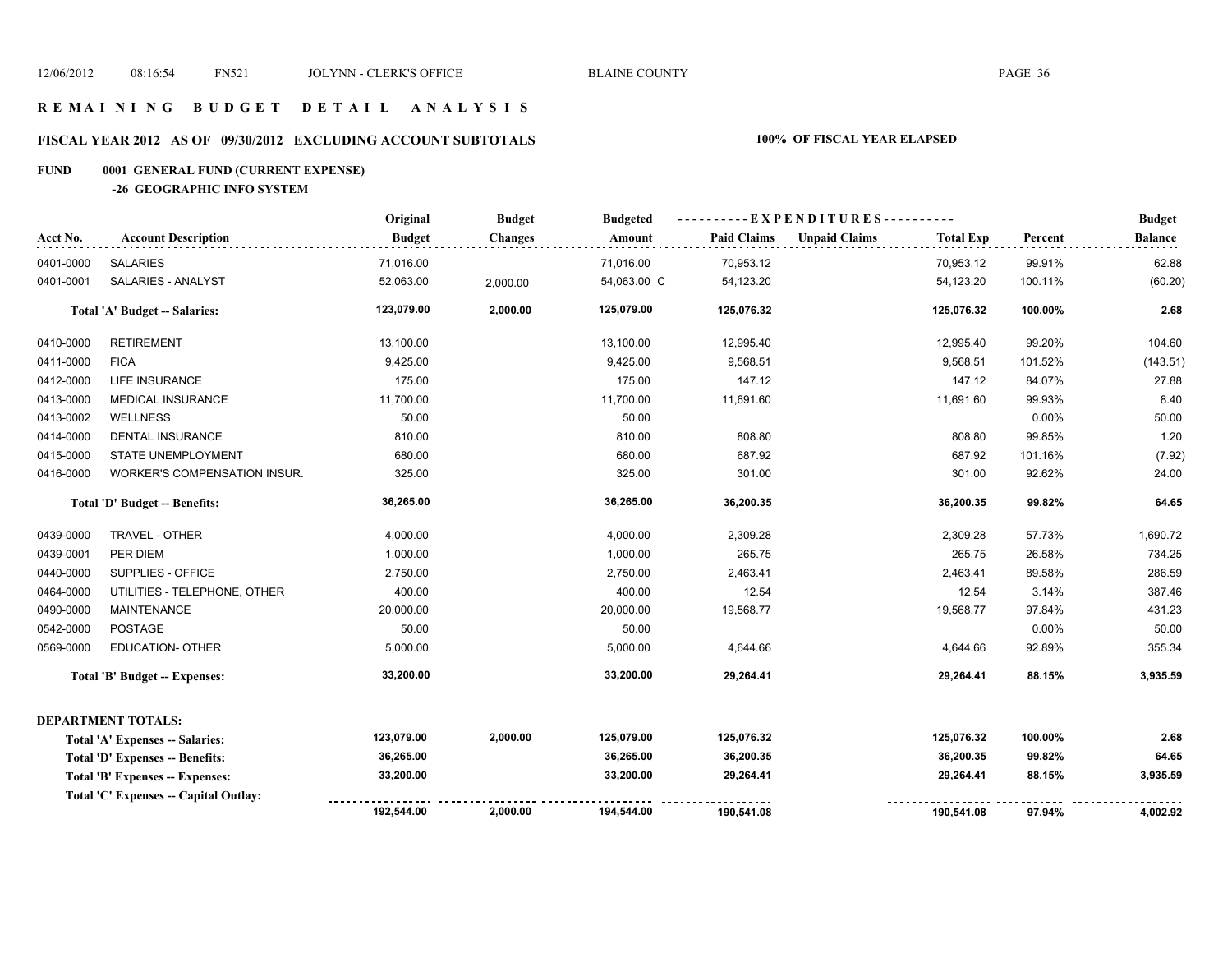### **R E M A I N I N G B U D G E T D E T A I L A N A L Y S I S**

### **FISCAL YEAR 2012 AS OF 09/30/2012 EXCLUDING ACCOUNT SUBTOTALS 100% OF FISCAL YEAR ELAPSED**

### **FUND 0001 GENERAL FUND (CURRENT EXPENSE)**

**-30 PUBLIC DEFENDER**

|                     |                                       | Original      | <b>Budget</b>  | <b>Budgeted</b> | - EXPENDITURES---------- |                      |                  |         | <b>Budget</b>  |
|---------------------|---------------------------------------|---------------|----------------|-----------------|--------------------------|----------------------|------------------|---------|----------------|
| Acct No.            | <b>Account Description</b>            | <b>Budget</b> | <b>Changes</b> | Amount          | <b>Paid Claims</b>       | <b>Unpaid Claims</b> | <b>Total Exp</b> | Percent | <b>Balance</b> |
| 0488-0000           | PROFESSIONAL SVC- PUB DEFENDER        | 314,280.00    |                | 314,280.00      | 314,280.00               |                      | 314,280.00       | 100.00% |                |
| 0489-0000           | PROFESSIONAL SVC- OTHER               | 10,000.00     |                | 10,000.00       | 3,805.00                 |                      | 3,805.00         | 38.05%  | 6,195.00       |
| 0750-0001           | CR03-18200/CV04-269 JOHNSON           | 10,000.00     |                | 10,000.00       |                          |                      |                  | 0.00%   | 10,000.00      |
| 0782-0000           | <b>WITNESS FEES - EXPENSES</b>        | 5,000.00      |                | 5,000.00        |                          |                      |                  | 0.00%   | 5,000.00       |
|                     | Total 'B' Budget -- Expenses:         | 339,280.00    |                | 339,280.00      | 318,085.00               |                      | 318,085.00       | 93.75%  | 21,195.00      |
|                     | <b>DEPARTMENT TOTALS:</b>             |               |                |                 |                          |                      |                  |         |                |
|                     | Total 'A' Expenses -- Salaries:       |               |                |                 |                          |                      |                  |         |                |
|                     | Total 'D' Expenses -- Benefits:       |               |                |                 |                          |                      |                  |         |                |
|                     | Total 'B' Expenses -- Expenses:       | 339,280.00    |                | 339,280.00      | 318,085.00               |                      | 318,085.00       | 93.75%  | 21,195.00      |
|                     | Total 'C' Expenses -- Capital Outlay: |               |                |                 |                          |                      |                  |         |                |
|                     |                                       | 339,280.00    |                | 339,280.00      | 318,085.00               |                      | 318,085.00       | 93.75%  | 21,195.00      |
| <b>FUND TOTALS:</b> | 0001 GENERAL FUND (CURRENT EXPENSE)   |               |                |                 |                          |                      |                  |         |                |
|                     | Total 'A' Expenses -- Salaries:       | 6,779,813.00  | 72,964.73      | 6,852,777.73    | 6,595,064.90             |                      | 6,595,064.90     | 96.24%  | 257,712.83     |
|                     | Total 'D' Expenses -- Benefits:       | 2,517,448.00  | 18,853.90      | 2,536,301.90    | 2,388,985.99             |                      | 2,388,985.99     | 94      | 147,315.91     |
|                     | Total 'B' Expenses -- Expenses:       | 3,172,734.00  | 710,409.35     | 3,883,143.35    | 3,468,731.04             |                      | 3,468,731.04     | 89.33%  | 414,412.31     |
|                     | Total 'C' Expenses -- Capital Outlay: | 364,000.00    |                | 364,000.00      | 275,339.27               |                      | 275,339.27       | 75.64%  | 88,660.73      |
|                     |                                       | 12,833,995.00 | 802.227.98     | 13,636,222.98   | 12,728,121.20            |                      | 12,728,121.20    | 93.34%  | 908,101.78     |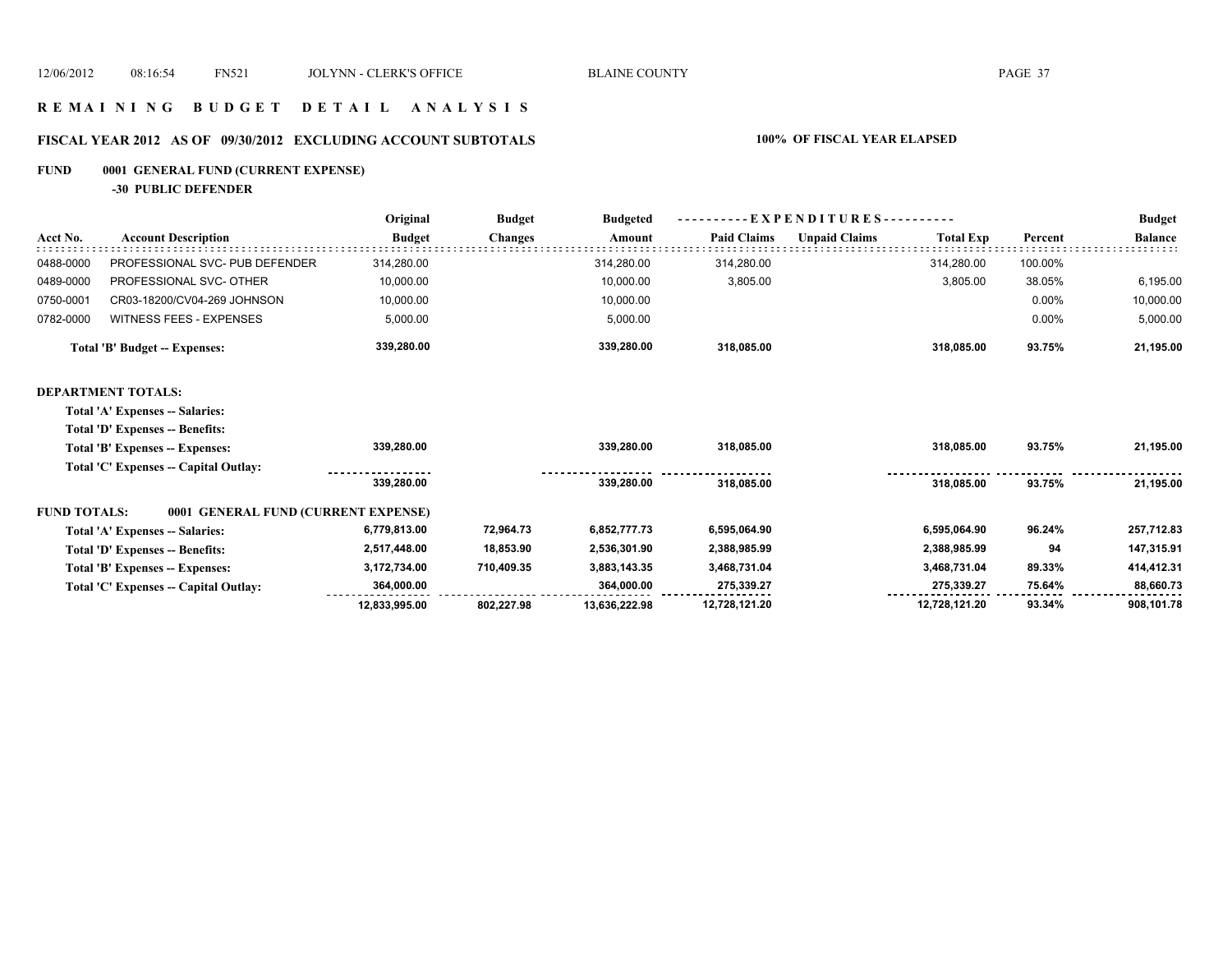# **FISCAL YEAR 2012 AS OF 09/30/2012 EXCLUDING ACCOUNT SUBTOTALS 100% OF FISCAL YEAR ELAPSED**

### **FUND 0002 ROAD AND BRIDGE**

**-00 ROAD AND BRIDGE**

|           |                                | Original      | <b>Budget</b>  | <b>Budgeted</b> | ----------EXPENDITURES---------- |                      |                  |         | <b>Budget</b>  |
|-----------|--------------------------------|---------------|----------------|-----------------|----------------------------------|----------------------|------------------|---------|----------------|
| Acct No.  | <b>Account Description</b>     | <b>Budget</b> | <b>Changes</b> | Amount          | <b>Paid Claims</b>               | <b>Unpaid Claims</b> | <b>Total Exp</b> | Percent | <b>Balance</b> |
| 0403-0000 | <b>SALARIES - MERIT</b>        | 6,240.00      |                | 6,240.00        |                                  |                      |                  | 0.00%   | 6,240.00       |
| 0404-0001 | SALARIES-MANAGER               | 61,090.00     |                | 61,090.00       | 61,466.92                        |                      | 61,466.92        | 100.62% | (376.92)       |
| 0404-0002 | SALARIES- FOREMAN              | 114,942.00    |                | 114,942.00      | 114,985.60                       |                      | 114,985.60       | 100.04% | (43.60)        |
| 0404-0003 | SALARIES-LEADMAN               | 102,628.00    |                | 102,628.00      | 102,768.04                       |                      | 102,768.04       | 100.14% | (140.04)       |
| 0405-0001 | SALARIES- EQUIPMENT OPERATOR   | 298,920.00    | 2,500.00       | 301,420.00 C    | 311,696.19                       |                      | 311,696.19       | 103.41% | (10, 276.19)   |
| 0405-0003 | SALARIES - ADMIN ASST          | 19,469.00     |                | 19,469.00       | 11,050.81                        |                      | 11,050.81        | 56.76%  | 8,418.19       |
| 0405-0014 | SALARIES - PHONE REIMBURSEMENT | 456.00        |                | 456.00          | 190.00                           |                      | 190.00           | 41.67%  | 266.00         |
| 0409-0001 | SALARIES - TERMINATION         |               |                |                 | 2,660.96                         |                      | 2,660.96         | 0.00%   | (2,660.96)     |
| 0409-0098 | SALARIES- EXTRA HELP           |               |                |                 | 1,386.40                         |                      | 1,386.40         | 0.00%   | (1,386.40)     |
| 0409-0099 | SALARIES- OVERTIME             | 12,000.00     |                | 12,000.00       | 10,167.26                        |                      | 10,167.26        | 84.73%  | 1,832.74       |
|           | Total 'A' Budget -- Salaries:  | 615,745.00    | 2,500.00       | 618,245.00      | 616,372.18                       |                      | 616,372.18       | 99.70%  | 1,872.82       |
| 0410-0000 | <b>RETIREMENT</b>              | 62,539.00     |                | 62,539.00       | 63,327.89                        |                      | 63,327.89        | 101.26% | (788.89)       |
| 0411-0000 | <b>FICA</b>                    | 50,750.00     |                | 50,750.00       | 43,914.73                        |                      | 43,914.73        | 86.53%  | 6,835.27       |
| 0412-0000 | <b>LIFE INSURANCE</b>          | 1,091.00      |                | 1,091.00        | 937.89                           |                      | 937.89           | 85.97%  | 153.11         |
| 0413-0000 | <b>MEDICAL INSURANCE</b>       | 113,750.00    |                | 113,750.00      | 108,844.00                       |                      | 108,844.00       | 95.69%  | 4,906.00       |
| 0413-0002 | <b>WELLNESS</b>                | 350.00        |                | 350.00          | 48.00                            |                      | 48.00            | 13.71%  | 302.00         |
| 0414-0000 | DENTAL INSURANCE               | 5,480.00      |                | 5,480.00        | 5,156.10                         |                      | 5,156.10         | 94.09%  | 323.90         |
| 0415-0000 | STATE UNEMPLOYMENT             | 3,575.00      |                | 3,575.00        | 3,157.25                         |                      | 3,157.25         | 88.31%  | 417.75         |
| 0416-0000 | WORKER'S COMPENSATION INSUR.   | 38,500.00     |                | 38,500.00       | 33,880.00                        |                      | 33,880.00        | 88.00%  | 4,620.00       |
|           | Total 'D' Budget -- Benefits:  | 276,035.00    |                | 276,035.00      | 259,265.86                       |                      | 259,265.86       | 93.92%  | 16,769.14      |
| 0439-0000 | <b>TRAVEL - OTHER</b>          | 200.00        |                | 200.00          | 45.53                            |                      | 45.53            | 22.77%  | 154.47         |
| 0439-0001 | <b>MEALS FOR OVERTIME</b>      | 1,250.00      |                | 1,250.00        | 1,097.87                         |                      | 1,097.87         | 87.83%  | 152.13         |
| 0449-0000 | <b>SUPPLIES</b>                | 55,000.00     |                | 55,000.00       | 42,927.64                        |                      | 42,927.64        | 78.05%  | 12,072.36      |
| 0464-0000 | UTILITIES - TELEPHONE, OTHER   | 5,300.00      |                | 5,300.00        | 3,917.59                         |                      | 3,917.59         | 73.92%  | 1,382.41       |
| 0465-0000 | UTILITIES - ELECTRICITY        | 12,000.00     |                | 12,000.00       | 9,147.76                         |                      | 9,147.76         | 76.23%  | 2,852.24       |
| 0467-0000 | UTILITIES-WATER & SEWER-CAREY  | 534.00        |                | 534.00          | 534.00                           |                      | 534.00           | 100.00% |                |
| 0467-0001 | UTILITIES - GARBAGE            | 325.00        |                | 325.00          | 664.95                           |                      | 664.95           | 204.60% | (339.95)       |
| 0469-0000 | UTILITIES- OTHER-PROPANE       | 2,000.00      |                | 2,000.00        | 1,812.64                         |                      | 1,812.64         | 90.63%  | 187.36         |
| 0470-0000 | VEHICLES - FUEL, GASOLINE      | 150,000.00    |                | 150,000.00      | 127,233.09                       |                      | 127,233.09       | 84.82%  | 22,766.91      |
| 0473-0000 | <b>VEHICLES - TIRES</b>        | 35,000.00     |                | 35,000.00       | 28,348.89                        |                      | 28,348.89        | 81.00%  | 6,651.11       |
| 0484-0000 | PROFESSIONAL SVC - ENGINEERING | 15,000.00     |                | 15,000.00       | 705.10                           |                      | 705.10           | 4.70%   | 14,294.90      |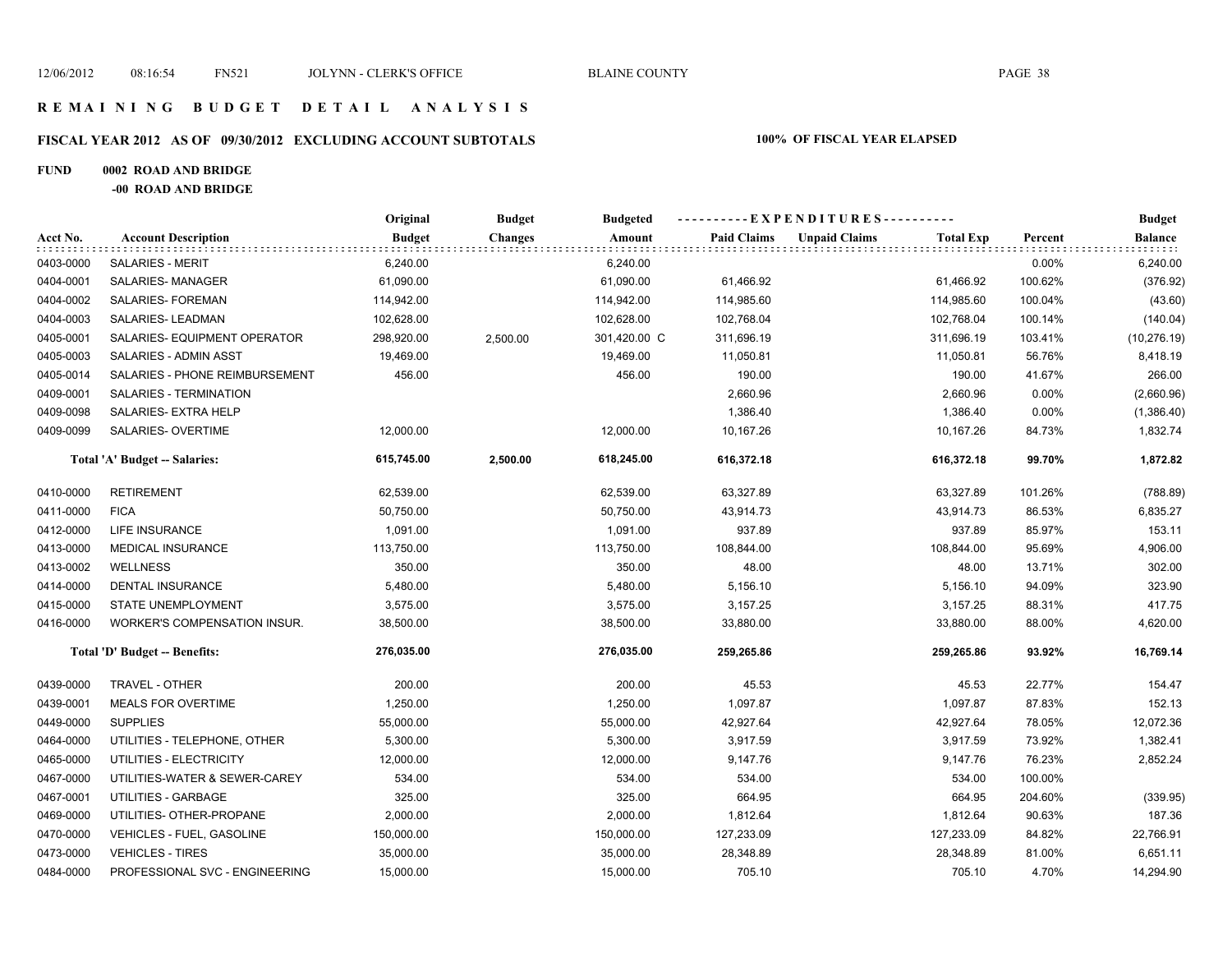# **FISCAL YEAR 2012 AS OF 09/30/2012 EXCLUDING ACCOUNT SUBTOTALS 100% OF FISCAL YEAR ELAPSED**

### **FUND 0002 ROAD AND BRIDGE**

**-00 ROAD AND BRIDGE**

|           |                                        | Original      | <b>Budget</b>  | <b>Budgeted</b> | ----------EXPENDITURES---------- |                      |                  | <b>Budget</b> |                |
|-----------|----------------------------------------|---------------|----------------|-----------------|----------------------------------|----------------------|------------------|---------------|----------------|
| Acct No.  | <b>Account Description</b>             | <b>Budget</b> | <b>Changes</b> | Amount          | <b>Paid Claims</b>               | <b>Unpaid Claims</b> | <b>Total Exp</b> | Percent       | <b>Balance</b> |
| 0491-0000 | <b>REPAIRS/MAINT - HEAVY EQUIP</b>     | 80,000.00     |                | 80,000.00       | 117,445.23                       |                      | 117,445.23       | 146.81%       | (37, 445.23)   |
| 0491-0001 | REPAIRS/MAINT-BLDG                     | 1,000.00      |                | 1,000.00        | 3,685.11                         |                      | 3,685.11         | 368.51%       | (2,685.11)     |
| 0495-0000 | REPAIRS/MAINT - COMMUNICATION          | 25,000.00     |                | 25,000.00       | 29,183.48                        |                      | 29,183.48        | 116.73%       | (4, 183.48)    |
| 0513-0000 | RENT/LEASE - HEAVY EQUIPMENT           | 7,000.00      |                | 7,000.00        |                                  |                      |                  | 0.00%         | 7,000.00       |
| 0532-0000 | <b>FREIGHT</b>                         | 3,000.00      |                | 3,000.00        | 16,157.42                        |                      | 16,157.42        | 538.58%       | (13, 157.42)   |
| 0560-0002 | EDUCATION - TRAINING/SEMINARS          | 4,000.00      |                | 4,000.00        | 5,004.70                         |                      | 5,004.70         | 125.12%       | (1,004.70)     |
| 0640-0000 | <b>CRUSHED ROCK / GRAVEL</b>           | 120,000.00    |                | 120,000.00      | 100,961.15                       |                      | 100,961.15       | 84.13%        | 19,038.85      |
| 0640-0001 | <b>CAREY GRAVEL PIT</b>                | 15,000.00     |                | 15,000.00       | 13,013.00                        |                      | 13,013.00        | 86.75%        | 1,987.00       |
| 0641-0000 | ROAD OIL                               | 200,000.00    | 78,528.00      | 278,528.00 C    | 249,218.01                       |                      | 249,218.01       | 89.48%        | 29,309.99      |
| 0643-0000 | <b>SIGNS</b>                           | 20,000.00     |                | 20,000.00       | 44,641.88                        |                      | 44,641.88        | 223.21%       | (24, 641.88)   |
| 0645-0000 | <b>CULVERTS/BRIDGES</b>                | 30,000.00     |                | 30,000.00       | 18,946.64                        |                      | 18,946.64        | 63.16%        | 11,053.36      |
| 0670-0001 | <b>CONTRACTS - DRUG TESTING</b>        | 1,800.00      |                | 1,800.00        | 1,029.17                         |                      | 1,029.17         | 57.18%        | 770.83         |
| 0671-0000 | <b>CONTRACTS - SNOW REMOVAL</b>        | 8,000.00      |                | 8,000.00        | 8,047.50                         |                      | 8,047.50         | 100.59%       | (47.50)        |
| 0671-0017 | *TRANSPORTATION PLAN DEVELOP           |               | 45,000.00      | 45,000.00 C     | 50,000.00                        |                      | 50,000.00        | 111.11%       | (5,000.00)     |
| 0714-0005 | TELEPHONE ALLOWANCE                    |               |                |                 | 266.00                           |                      | 266.00           | 0.00%         | (266.00)       |
| 0736-0000 | CONSTR PROJECT/EMERGENCY FLOOD         | 2,000.00      |                | 2,000.00        | 2,649.92                         |                      | 2,649.92         | 132.50%       | (649.92)       |
|           | Total 'B' Budget -- Expenses:          | 793,409.00    | 123,528.00     | 916,937.00      | 876,684.27                       |                      | 876,684.27       | 95.61%        | 40,252.73      |
| 0803-0000 | CAPITAL - HEAVY EQUIPMENT              | 235,000.00    |                | 235,000.00      | 233,289.82                       |                      | 233,289.82       | 99.27%        | 1,710.18       |
| 0803-0004 | CAPITAL-CONSTRUCTION                   | 80,000.00     | (42, 616.00)   | 37,384.00 C     |                                  |                      |                  | 0.00%         | 37,384.00      |
| 0809-0014 | CAPITAL - ADAMS GULCH BRIDGE           |               | 22,616.00      | 22,616.00 C     | 42,018.85                        |                      | 42,018.85        | 185.79%       | (19, 402.85)   |
| 0809-0015 | CAPITAL - DEER CREEK BRIDGE            |               | 20,000.00      | 20,000.00 C     | 29,192.73                        |                      | 29,192.73        | 145.96%       | (9, 192.73)    |
|           | Total 'C' Budget -- Capital Outlay:    | 315,000.00    |                | 315,000.00      | 304,501.40                       |                      | 304,501.40       | 96.67%        | 10,498.60      |
|           | <b>DEPARTMENT TOTALS:</b>              |               |                |                 |                                  |                      |                  |               |                |
|           | Total 'A' Expenses -- Salaries:        | 615,745.00    | 2,500.00       | 618,245.00      | 616,372.18                       |                      | 616,372.18       | 99.70%        | 1,872.82       |
|           | <b>Total 'D' Expenses -- Benefits:</b> | 276,035.00    |                | 276,035.00      | 259,265.86                       |                      | 259,265.86       | 93.92%        | 16,769.14      |
|           | Total 'B' Expenses -- Expenses:        | 793,409.00    | 123,528.00     | 916,937.00      | 876,684.27                       |                      | 876,684.27       | 95.61%        | 40,252.73      |
|           | Total 'C' Expenses -- Capital Outlay:  | 315,000.00    |                | 315,000.00      | 304,501.40                       |                      | 304,501.40       | 96.67%        | 10,498.60      |
|           |                                        | 2,000,189.00  | 126,028.00     | 2,126,217.00    | 2,056,823.71                     |                      | 2,056,823.71     | 96.74%        | 69,393.29      |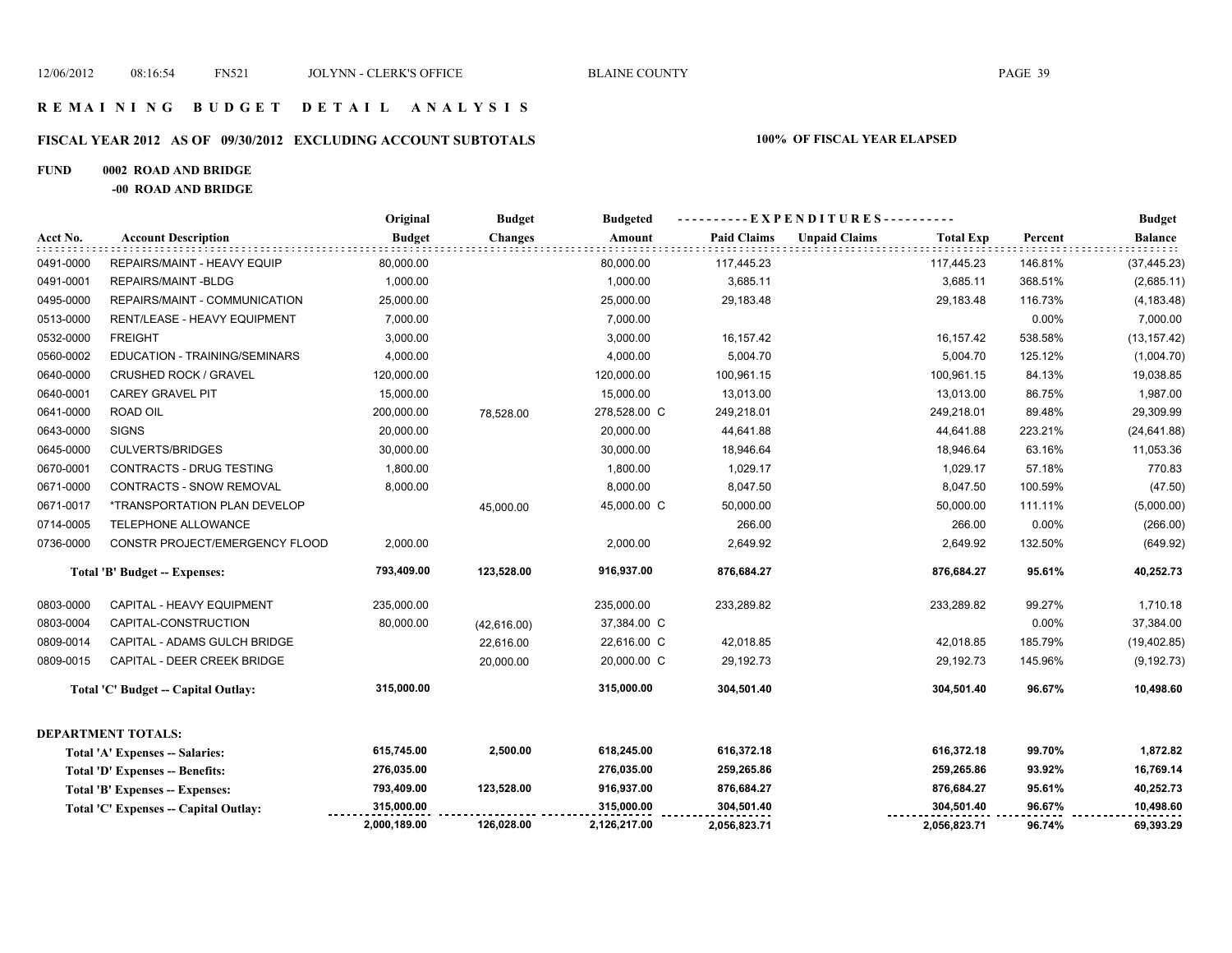# **R E M A I N I N G B U D G E T D E T A I L A N A L Y S I S**

# **FISCAL YEAR 2012 AS OF 09/30/2012 EXCLUDING ACCOUNT SUBTOTALS 100% OF FISCAL YEAR ELAPSED**

### **FUND TOTALS: 0002 ROAD AND BRIDGE**

| Total 'A' Expenses -- Salaries:       | 615.745.00   | 2,500.00   | 618.245.00   | 616.372.18      | 616.372.18   | 99.70% | 1.872.82       |
|---------------------------------------|--------------|------------|--------------|-----------------|--------------|--------|----------------|
| Total 'D' Expenses -- Benefits:       | 276.035.00   |            | 276.035.00   | 259.265.86      | 259.265.86   | 94     | 16.769.14      |
| Total 'B' Expenses -- Expenses:       | 793.409.00   | 123.528.00 | 916.937.00   | 876.684.27      | 876.684.27   | 95.61% | 40.252.73      |
| Total 'C' Expenses -- Capital Outlay: | 315,000,00   |            | 315.000.00   | 304.501.40<br>. | 304.501.40   | 96.67% | 10.498.60<br>. |
|                                       | 2,000,189.00 | 126.028.00 | 2.126.217.00 | 2,056,823.71    | 2,056,823.71 | 96.74% | 69,393.29      |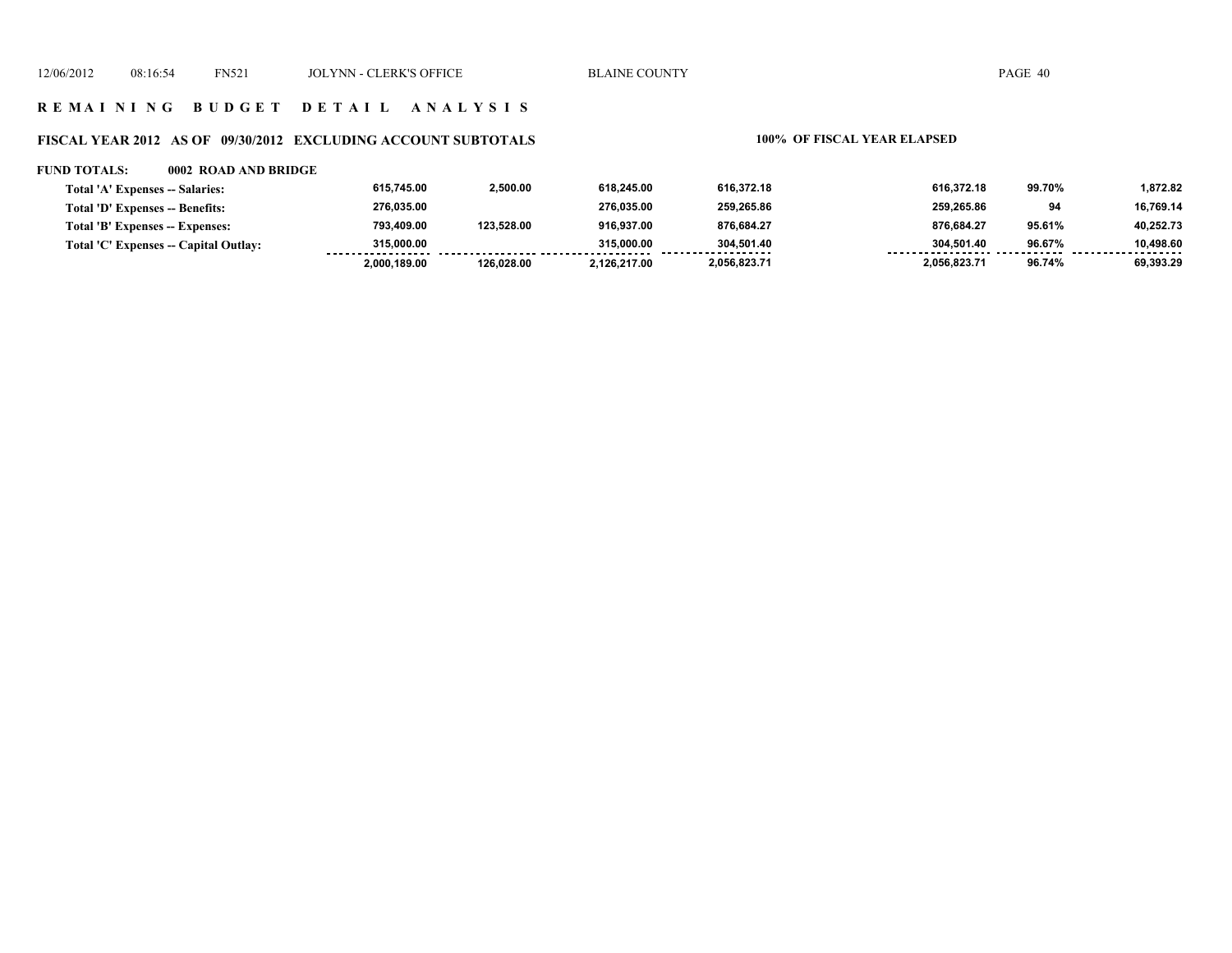### **R E M A I N I N G B U D G E T D E T A I L A N A L Y S I S**

# **FISCAL YEAR 2012 AS OF 09/30/2012 EXCLUDING ACCOUNT SUBTOTALS 100% OF FISCAL YEAR ELAPSED**

### **FUND 0003 ELECTION CONSOLIDATION FUND**

### **-00 ELECTION CONSOLIDATION FUND**

|           |                                        | Original      | <b>Budget</b>  | <b>Budgeted</b> |                    | ----------EXPENDITURES---------- |                  |         | <b>Budget</b>  |
|-----------|----------------------------------------|---------------|----------------|-----------------|--------------------|----------------------------------|------------------|---------|----------------|
| Acct No.  | <b>Account Description</b>             | <b>Budget</b> | <b>Changes</b> | Amount          | <b>Paid Claims</b> | <b>Unpaid Claims</b>             | <b>Total Exp</b> | Percent | <b>Balance</b> |
| 0402-0000 | <b>SALARIES - DEPUTIES</b>             | 26,827.00     |                | 26,827.00       | 12,596.75          |                                  | 12,596.75        | 46.96%  | 14,230.25      |
| 0409-0099 | SALARIES - OVERTIME                    | 300.00        |                | 300.00          |                    |                                  |                  | 0.00%   | 300.00         |
|           | Total 'A' Budget -- Salaries:          | 27,127.00     |                | 27,127.00       | 12,596.75          |                                  | 12,596.75        | 46.44%  | 14,530.25      |
| 0410-0000 | <b>RETIREMENT</b>                      | 2,842.00      |                | 2,842.00        | 974.78             |                                  | 974.78           | 34.30%  | 1,867.22       |
| 0411-0000 | <b>FICA</b>                            | 1,898.00      |                | 1,898.00        | 955.57             |                                  | 955.57           | 50.35%  | 942.43         |
| 0412-0000 | LIFE INSURANCE                         | 81.00         |                | 81.00           | 24.52              |                                  | 24.52            | 30.27%  | 56.48          |
| 0413-0000 | <b>MEDICAL INSURANCE</b>               | 8,468.00      |                | 8,468.00        | 1,948.60           |                                  | 1,948.60         | 23.01%  | 6,519.40       |
| 0413-0002 | <b>WELLNESS</b>                        | 25.00         |                | 25.00           | 48.00              |                                  | 48.00            | 192.00% | (23.00)        |
| 0414-0000 | <b>DENTAL INSURANCE</b>                | 364.00        |                | 364.00          | 134.80             |                                  | 134.80           | 37.03%  | 229.20         |
| 0415-0000 | <b>STATE UNEMPLOYMENT</b>              | 113.00        |                | 113.00          | 68.70              |                                  | 68.70            | 60.80%  | 44.30          |
| 0416-0000 | WORKER'S COMPENSATION INSUR.           | 66.00         |                | 66.00           |                    |                                  |                  | 0.00%   | 66.00          |
|           | Total 'D' Budget -- Benefits:          | 13,857.00     |                | 13,857.00       | 4,154.97           |                                  | 4,154.97         | 29.98%  | 9,702.03       |
| 0439-0000 | TRAVEL - OTHER                         | 500.00        |                | 500.00          |                    |                                  |                  | 0.00%   | 500.00         |
| 0439-0001 | MEALS/ELECTION WORKERS                 | 2,000.00      |                | 2,000.00        | 1,021.47           |                                  | 1,021.47         | 51.07%  | 978.53         |
| 0442-0000 | SUPPLIES - ELECTION                    | 12,000.00     |                | 12,000.00       | 5,604.30           |                                  | 5,604.30         | 46.70%  | 6,395.70       |
| 0464-0000 | UTILITIES - TELEPHONE, OTHER           | 100.00        |                | 100.00          | 12.54              |                                  | 12.54            | 12.54%  | 87.46          |
| 0490-0001 | <b>MAINTENANCE</b>                     | 400.00        |                | 400.00          |                    |                                  |                  | 0.00%   | 400.00         |
| 0511-0000 | RENT/LEASE- BUILDINGS                  | 3,000.00      |                | 3,000.00        |                    |                                  |                  | 0.00%   | 3,000.00       |
| 0522-0000 | <b>ADVERTISING</b>                     | 3,000.00      |                | 3,000.00        | 3,767.70           |                                  | 3,767.70         | 125.59% | (767.70)       |
| 0542-0000 | POSTAGE                                | 1,750.00      |                | 1,750.00        | 700.00             |                                  | 700.00           | 40.00%  | 1,050.00       |
| 0712-0001 | POLL WORKERS                           | 11,475.00     |                | 11,475.00       | 8,125.00           |                                  | 8,125.00         | 70.81%  | 3,350.00       |
| 0712-0002 | MILEAGE-POLL WORKERS                   | 700.00        |                | 700.00          | 359.69             |                                  | 359.69           | 51.38%  | 340.31         |
|           | Total 'B' Budget -- Expenses:          | 34,925.00     |                | 34,925.00       | 19,590.70          |                                  | 19,590.70        | 56.09%  | 15,334.30      |
|           | <b>DEPARTMENT TOTALS:</b>              |               |                |                 |                    |                                  |                  |         |                |
|           | Total 'A' Expenses -- Salaries:        | 27,127.00     |                | 27,127.00       | 12,596.75          |                                  | 12,596.75        | 46.44%  | 14,530.25      |
|           | <b>Total 'D' Expenses -- Benefits:</b> | 13,857.00     |                | 13,857.00       | 4,154.97           |                                  | 4,154.97         | 29.98%  | 9,702.03       |
|           | Total 'B' Expenses -- Expenses:        | 34,925.00     |                | 34,925.00       | 19,590.70          |                                  | 19,590.70        | 56.09%  | 15,334.30      |
|           | Total 'C' Expenses -- Capital Outlay:  |               |                |                 |                    |                                  |                  |         |                |
|           |                                        | 75,909.00     |                | 75,909.00       | 36,342.42          |                                  | 36,342.42        | 47.88%  | 39,566.58      |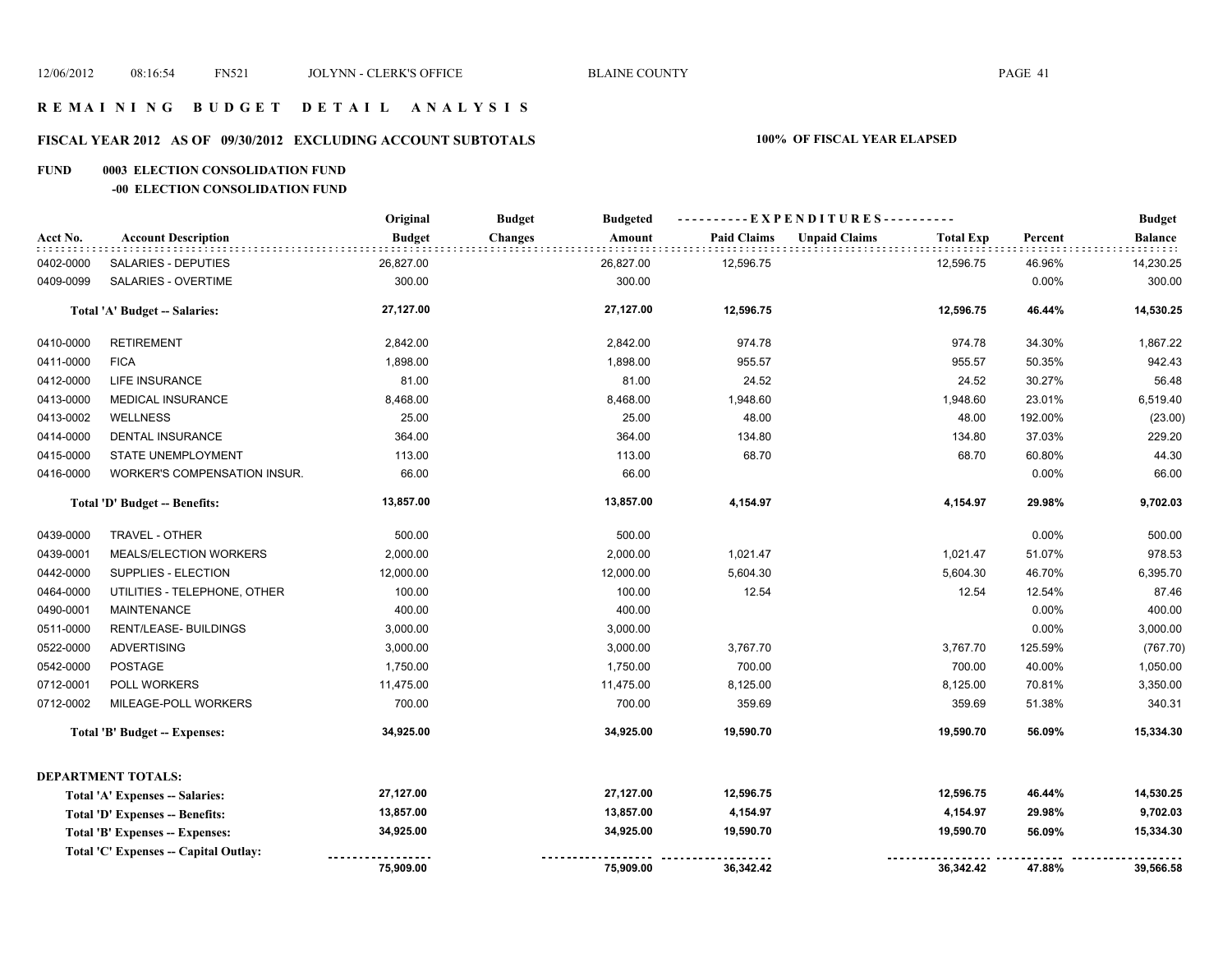### **R E M A I N I N G B U D G E T D E T A I L A N A L Y S I S**

# **FISCAL YEAR 2012 AS OF 09/30/2012 EXCLUDING ACCOUNT SUBTOTALS 100% OF FISCAL YEAR ELAPSED**

### **FUND TOTALS: 0003 ELECTION CONSOLIDATION FUND**

| Total 'A' Expenses -- Salaries:       | 27.127.00         | 27.127.00 | 12.596.75           | 12.596.75 | 46.44% | 14.530.25 |
|---------------------------------------|-------------------|-----------|---------------------|-----------|--------|-----------|
| Total 'D' Expenses -- Benefits:       | 13,857.00         | 13.857.00 | 4.154.97            | 4.154.97  | 30     | 9.702.03  |
| Total 'B' Expenses -- Expenses:       | 34.925.00         | 34.925.00 | 19,590.70           | 19.590.70 | 56.09% | 15,334.30 |
| Total 'C' Expenses -- Capital Outlay: | ----------------- |           | ------------------- |           |        |           |
|                                       | 75.909.00         | 75,909.00 | 36,342.42           | 36,342.42 | 47.88% | 39,566.58 |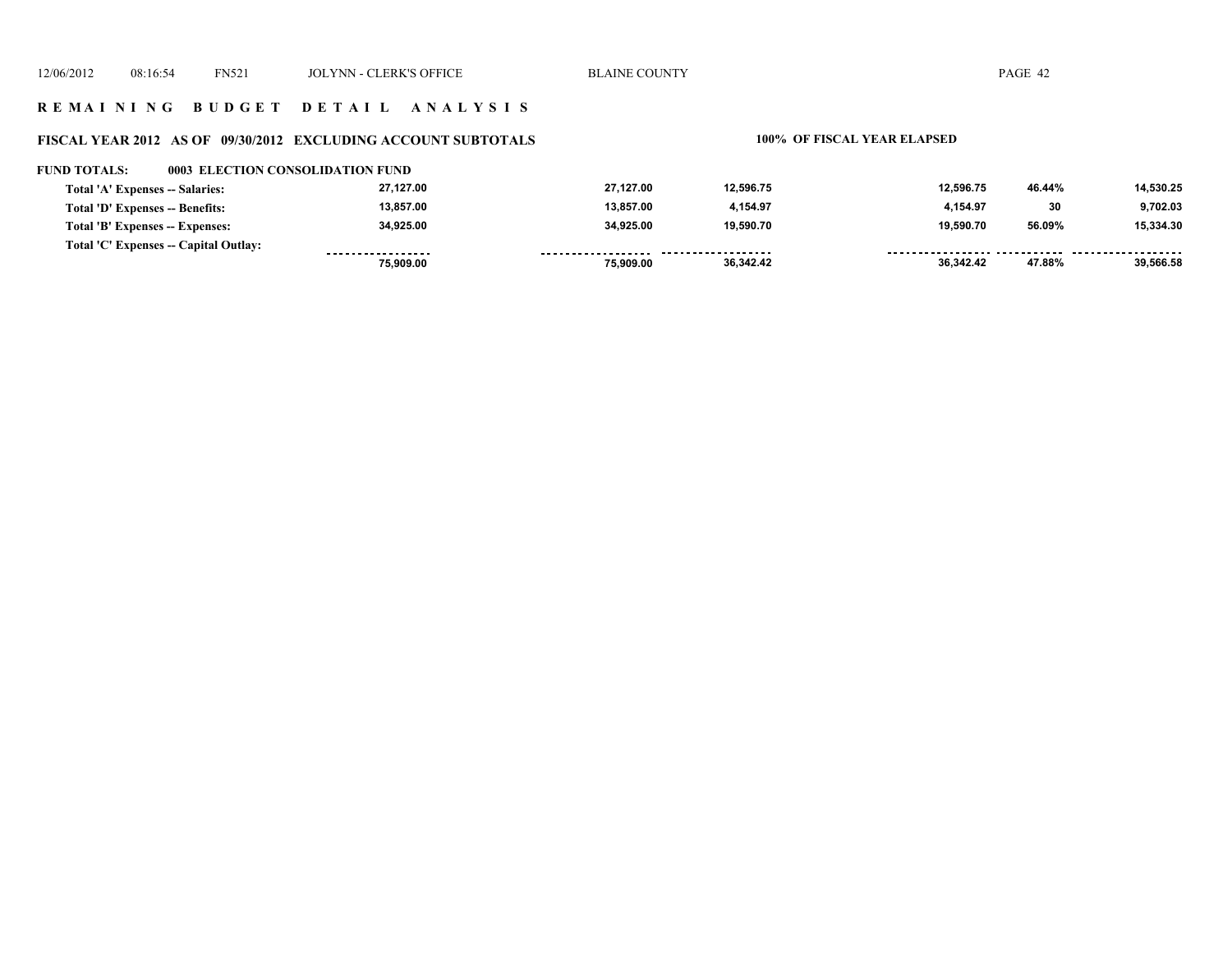### **FISCAL YEAR 2012 AS OF 09/30/2012 EXCLUDING ACCOUNT SUBTOTALS 100% OF FISCAL YEAR ELAPSED**

### **FUND 0004 AMBULANCE**

**-00 AMBULANCE**

|                     |                                       | Original      | <b>Budget</b><br><b>Budgeted</b> | - EXPENDITURES---------- |                                          |         | <b>Budget</b><br><b>Balance</b> |
|---------------------|---------------------------------------|---------------|----------------------------------|--------------------------|------------------------------------------|---------|---------------------------------|
| Acct No.            | <b>Account Description</b>            | <b>Budget</b> | <b>Changes</b><br>Amount         | <b>Paid Claims</b>       | <b>Unpaid Claims</b><br><b>Total Exp</b> | Percent |                                 |
| 0416-0000           | <b>WORKER'S COMP-MED DIRECTOR</b>     |               |                                  | 642.00                   | 642.00                                   | 0.00%   | (642.00)                        |
| 0526-0000           | CONTINGENCY ACCOUNT                   | 10,000.00     | 10,000.00                        |                          |                                          | 0.00%   | 10,000.00                       |
| 0670-0000           | CONTRACTS-BILLING                     | 39,000.00     | 39,000.00                        | 32,027.43                | 32,027.43                                | 82.12%  | 6,972.57                        |
| 0670-0001           | <b>POSTAGE</b>                        | 400.00        | 400.00                           | 400.00                   | 400.00                                   | 100.00% |                                 |
| 0751-0000           | AMBULANCE CONTRACT - CAREY            | 65,507.00     | 65,507.00                        | 65,507.00                | 65,507.00                                | 100.00% |                                 |
| 0752-0000           | AMB CONTRACT - KETCHUM                | 919,135.00    | 919,135.00                       | 919,135.00               | 919,135.00                               | 100.00% |                                 |
| 0752-0001           | AMB CONTRACT - W R FIRE               | 913,564.00    | 913,564.00                       | 913,564.00               | 913,564.00                               | 100.00% |                                 |
| 0752-0002           | <b>REFUNDS</b>                        | 11,000.00     | 11,000.00                        | 7,372.56                 | 7,372.56                                 | 67.02%  | 3,627.44                        |
| 0752-0003           | <b>MEDICAL DIRECTOR</b>               | 52,535.00     | 52,535.00                        | 52,535.00                | 52,535.00                                | 100.00% |                                 |
|                     | Total 'B' Budget -- Expenses:         | 2,011,141.00  | 2,011,141.00                     | 1,991,182.99             | 1,991,182.99                             | 99.01%  | 19,958.01                       |
| 0850-0000           | CAPITAL - IMPROVEMENT FUND            | 30,000.00     | 30,000.00                        |                          |                                          | 0.00%   | 30,000.00                       |
| 0850-0001           | CAPITAL - EQUIPMENT                   | 116,000.00    | 116,000.00                       | 141,786.59               | 141,786.59                               | 122.23% | (25,786.59)                     |
|                     | Total 'C' Budget -- Capital Outlay:   | 146,000.00    | 146,000.00                       | 141,786.59               | 141,786.59                               | 97.11%  | 4,213.41                        |
|                     | <b>DEPARTMENT TOTALS:</b>             |               |                                  |                          |                                          |         |                                 |
|                     | Total 'A' Expenses -- Salaries:       |               |                                  |                          |                                          |         |                                 |
|                     | Total 'D' Expenses -- Benefits:       |               |                                  |                          |                                          |         |                                 |
|                     | Total 'B' Expenses -- Expenses:       | 2,011,141.00  | 2,011,141.00                     | 1,991,182.99             | 1,991,182.99                             | 99.01%  | 19,958.01                       |
|                     | Total 'C' Expenses -- Capital Outlay: | 146.000.00    | 146.000.00                       | 141,786.59               | 141,786.59                               | 97.11%  | 4,213.41                        |
|                     |                                       | 2,157,141.00  | 2,157,141.00                     | 2,132,969.58             | 2,132,969.58                             | 98.88%  | 24,171.42                       |
| <b>FUND TOTALS:</b> | 0004 AMBULANCE                        |               |                                  |                          |                                          |         |                                 |
|                     | Total 'A' Expenses -- Salaries:       |               |                                  |                          |                                          |         |                                 |
|                     | Total 'D' Expenses -- Benefits:       |               |                                  |                          |                                          |         |                                 |
|                     | Total 'B' Expenses -- Expenses:       | 2,011,141.00  | 2,011,141.00                     | 1,991,182.99             | 1,991,182.99                             | 99.01%  | 19,958.01                       |
|                     | Total 'C' Expenses -- Capital Outlay: | 146,000.00    | 146,000.00                       | 141,786.59               | 141,786.59                               | 97.11%  | 4,213.41                        |
|                     |                                       | 2.157.141.00  | 2,157,141.00                     | 2,132,969.58             | 2,132,969.58                             | 98.88%  | 24,171.42                       |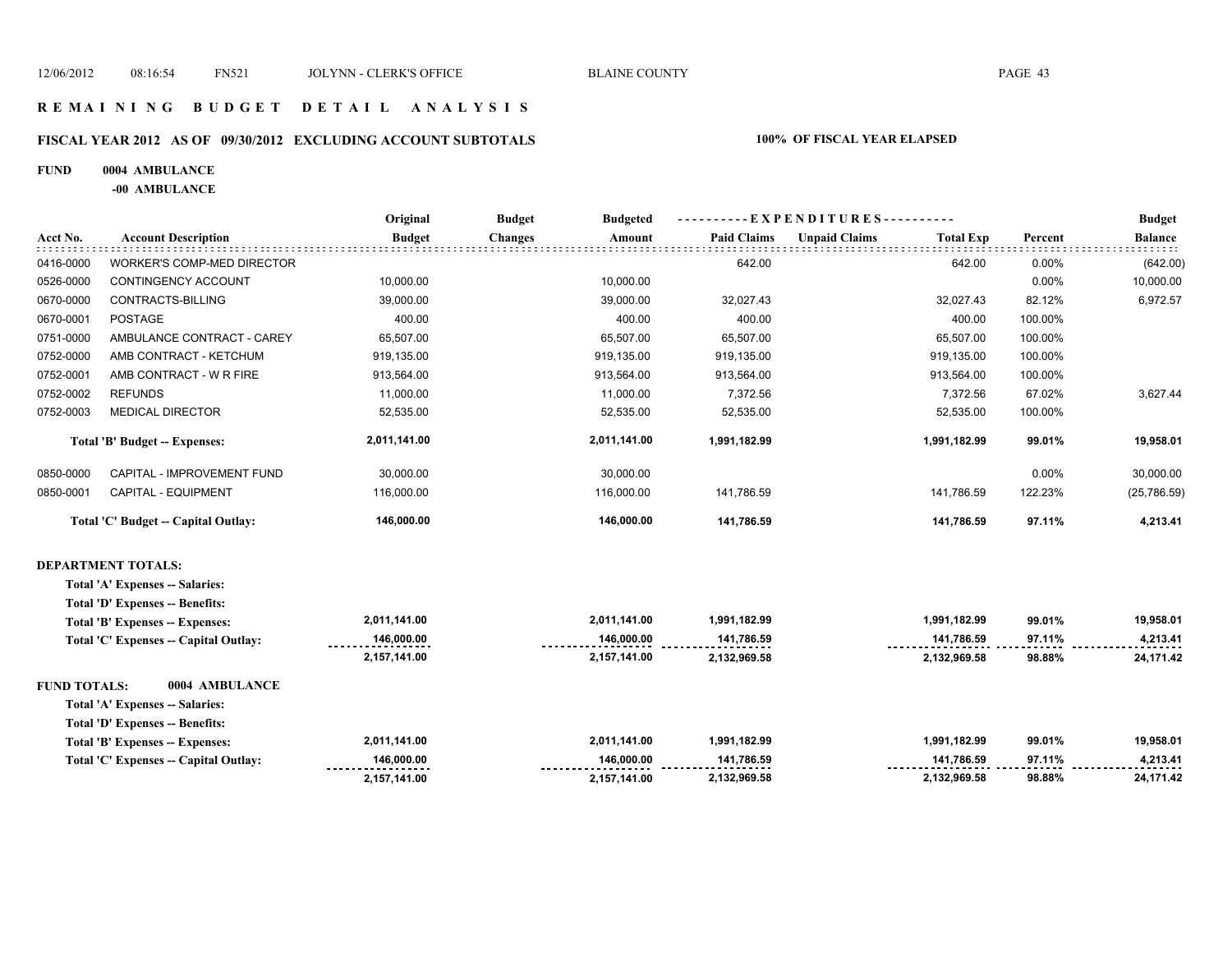### **FISCAL YEAR 2012 AS OF 09/30/2012 EXCLUDING ACCOUNT SUBTOTALS 100% OF FISCAL YEAR ELAPSED**

# **FUND 0006 DISTRICT COURT**

**-00 DISTRICT COURT**

|           |                                | Original      | <b>Budget</b>  | <b>Budgeted</b> |                    |                      |                  |         | <b>Budget</b>  |
|-----------|--------------------------------|---------------|----------------|-----------------|--------------------|----------------------|------------------|---------|----------------|
| Acct No.  | <b>Account Description</b>     | <b>Budget</b> | <b>Changes</b> | Amount          | <b>Paid Claims</b> | <b>Unpaid Claims</b> | <b>Total Exp</b> | Percent | <b>Balance</b> |
| 0405-0006 | SALARIES - LAW CLERK           | 49,692.00     |                | 49,692.00       | 48,960.24          |                      | 48,960.24        | 98.53%  | 731.76         |
| 0409-0001 | SALARIES - TERMINATION         | 4,000.00      |                | 4,000.00        |                    |                      |                  | 0.00%   | 4,000.00       |
|           | Total 'A' Budget -- Salaries:  | 53,692.00     |                | 53,692.00       | 48,960.24          |                      | 48,960.24        | 91.19%  | 4,731.76       |
| 0410-0000 | <b>RETIREMENT</b>              | 5,400.00      |                | 5,400.00        | 5,086.90           |                      | 5,086.90         | 94.20%  | 313.10         |
| 0411-0000 | <b>FICA</b>                    | 4,200.00      |                | 4,200.00        | 3,745.42           |                      | 3,745.42         | 89.18%  | 454.58         |
| 0412-0000 | <b>LIFE INSURANCE</b>          | 81.00         |                | 81.00           | 73.56              |                      | 73.56            | 90.81%  | 7.44           |
| 0413-0000 | <b>MEDICAL INSURANCE</b>       | 10,700.00     |                | 10,700.00       | 5,845.80           |                      | 5,845.80         | 54.63%  | 4,854.20       |
| 0413-0002 | <b>WELLNESS</b>                | 25.00         |                | 25.00           |                    |                      |                  | 0.00%   | 25.00          |
| 0414-0000 | DENTAL INSURANCE               | 405.00        |                | 405.00          | 404.40             |                      | 404.40           | 99.85%  | 0.60           |
| 0415-0000 | <b>STATE UNEMPLOYMENT</b>      | 280.00        |                | 280.00          | 269.28             |                      | 269.28           | 96.17%  | 10.72          |
| 0416-0000 | WORKER'S COMPENSATION INSUR.   | 160.00        |                | 160.00          | 167.00             |                      | 167.00           | 104.38% | (7.00)         |
|           | Total 'D' Budget -- Benefits:  | 21,251.00     |                | 21,251.00       | 15,592.36          |                      | 15,592.36        | 73.37%  | 5,658.64       |
| 0439-0000 | <b>TRAVEL - OTHER</b>          | 1,500.00      |                | 1,500.00        | 1,729.17           |                      | 1,729.17         | 115.28% | (229.17)       |
| 0439-0001 | PER DIEM                       | 2,000.00      |                | 2,000.00        | 1,266.00           |                      | 1,266.00         | 63.30%  | 734.00         |
| 0440-0000 | SUPPLIES - OFFICE              | 11,500.00     |                | 11,500.00       | 9,900.14           |                      | 9,900.14         | 86.09%  | 1,599.86       |
| 0440-0001 | SUPPLIES - OFFICE EQUIPMENT    | 5,000.00      |                | 5,000.00        | 3,628.55           |                      | 3,628.55         | 72.57%  | 1,371.45       |
| 0440-0002 | SUPPLIES - RECORDS MAINTENANCE | 20,000.00     |                | 20,000.00       | 25,540.96          |                      | 25,540.96        | 127.70% | (5,540.96)     |
| 0464-0000 | UTILITIES - TELEPHONE, OTHER   | 3,200.00      |                | 3,200.00        | 716.96             |                      | 716.96           | 22.41%  | 2,483.04       |
| 0489-0000 | PROFESSIONAL SVC - OTHER       | 20,000.00     |                | 20,000.00       | 9,656.25           |                      | 9,656.25         | 48.28%  | 10,343.75      |
| 0489-0002 | PROF SVC - INTERPRETING        | 4,000.00      |                | 4,000.00        | 2,291.03           |                      | 2,291.03         | 57.28%  | 1,708.97       |
| 0491-0001 | *COURT BLDG FUND EXPENSES      |               | 7,360.19       | 7,360.19 C      | 7,360.19           |                      | 7,360.19         | 100.00% |                |
| 0499-0000 | REPAIRS/MAINT - OTHER          | 2,500.00      |                | 2,500.00        | 2,461.98           |                      | 2,461.98         | 98.48%  | 38.02          |
| 0526-0000 | CONTINGENCY ACCOUNT            | 12,000.00     |                | 12,000.00       |                    |                      |                  | 0.00%   | 12,000.00      |
| 0536-0000 | <b>LAW LIBRARY</b>             | 13,000.00     |                | 13,000.00       | 19,416.17          |                      | 19,416.17        | 149.36% | (6, 416.17)    |
| 0542-0000 | <b>POSTAGE</b>                 | 13,000.00     |                | 13,000.00       | 13,000.00          |                      | 13,000.00        | 100.00% |                |
| 0569-0000 | EDUCATION - OTHER              | 2,500.00      |                | 2,500.00        | 2,013.00           |                      | 2,013.00         | 80.52%  | 487.00         |
| 0569-0007 | EDUCATION-POST BAILIFF TNG     | 370.00        |                | 370.00          |                    |                      |                  | 0.00%   | 370.00         |
| 0620-0000 | JURY- MEALS AND LODGING        | 1,500.00      |                | 1,500.00        | 403.64             |                      | 403.64           | 26.91%  | 1,096.36       |
| 0621-0000 | <b>JURY - JURORS FEES</b>      | 10,000.00     |                | 10,000.00       | 2,020.00           |                      | 2,020.00         | 20.20%  | 7,980.00       |
| 0622-0000 | <b>JURY - MILEAGE</b>          | 7,500.00      |                | 7,500.00        | 2,565.65           |                      | 2,565.65         | 34.21%  | 4,934.35       |
| 0675-0000 | <b>CONTRACTS - TRANSCRIPTS</b> | 6,000.00      |                | 6,000.00        | 4,917.46           |                      | 4,917.46         | 81.96%  | 1,082.54       |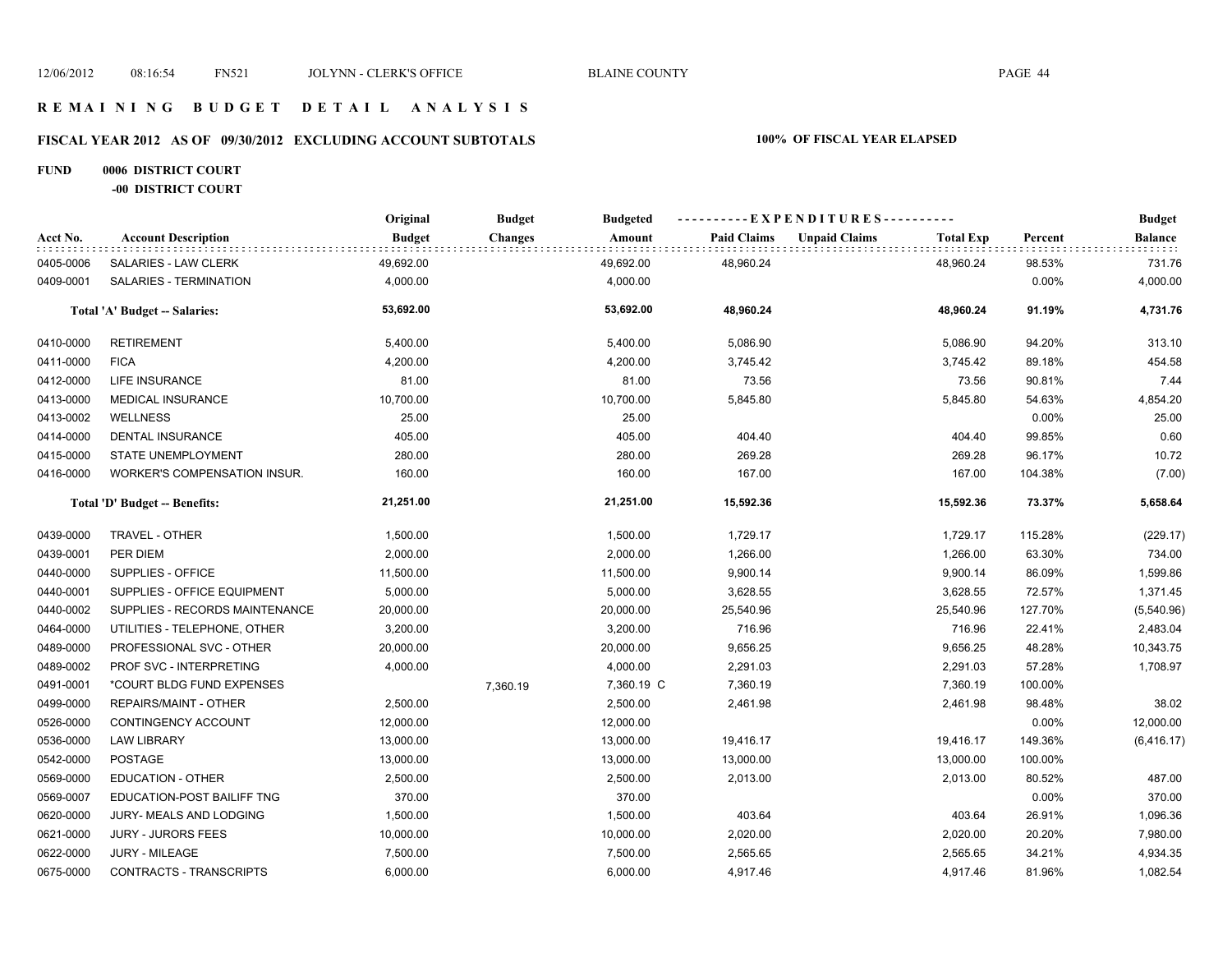### **R E M A I N I N G B U D G E T D E T A I L A N A L Y S I S**

# **FISCAL YEAR 2012 AS OF 09/30/2012 EXCLUDING ACCOUNT SUBTOTALS 100% OF FISCAL YEAR ELAPSED**

### **FUND 0006 DISTRICT COURT**

**-00 DISTRICT COURT**

|                     |                                       | Original      | <b>Budget</b>  | <b>Budgeted</b> |                    | - EXPENDITURES---------- |                  |         | <b>Budget</b>  |
|---------------------|---------------------------------------|---------------|----------------|-----------------|--------------------|--------------------------|------------------|---------|----------------|
| Acct No.            | <b>Account Description</b>            | <b>Budget</b> | <b>Changes</b> | Amount          | <b>Paid Claims</b> | <b>Unpaid Claims</b>     | <b>Total Exp</b> | Percent | <b>Balance</b> |
| 0675-0001           | *CONTRACTS-IGNITION INTERLOCK         |               | 691.86         | 691.86 C        | 726.50             |                          | 726.50           | 105.01% | (34.64)        |
| 0750-0001           | CR03-18200/CV04-269 JOHNSON           |               |                |                 | 1,174.75           |                          | 1,174.75         | 0.00%   | (1, 174.75)    |
| 0774-0001           | STATUS OFFENDER SERVICES              | 8,440.00      |                | 8,440.00        | 8,624.00           |                          | 8,624.00         | 102.18% | (184.00)       |
| 0785-0000           | TRIAL COURT ADMIN                     | 2,856.00      |                | 2,856.00        | 2,855.45           |                          | 2,855.45         | 99.98%  | 0.55           |
| 0791-0000           | DRUG COURT - PUBLIC DEFENDER          | 6,000.00      |                | 6,000.00        | 6,000.00           |                          | 6,000.00         | 100.00% |                |
| 0791-0001           | DRUG COURT - OTHER EXPENSES           | 1,200.00      |                | 1,200.00        | 39.99              |                          | 39.99            | 3.33%   | 1,160.01       |
|                     | <b>Total 'B' Budget -- Expenses:</b>  | 154,066.00    | 8,052.05       | 162,118.05      | 128,307.84         |                          | 128,307.84       | 79.14%  | 33,810.21      |
|                     | DEPARTMENT TOTALS:                    |               |                |                 |                    |                          |                  |         |                |
|                     | Total 'A' Expenses -- Salaries:       | 53,692.00     |                | 53,692.00       | 48,960.24          |                          | 48,960.24        | 91.19%  | 4,731.76       |
|                     | Total 'D' Expenses -- Benefits:       | 21,251.00     |                | 21,251.00       | 15,592.36          |                          | 15,592.36        | 73.37%  | 5,658.64       |
|                     | Total 'B' Expenses -- Expenses:       | 154,066.00    | 8,052.05       | 162.118.05      | 128,307.84         |                          | 128,307.84       | 79.14%  | 33,810.21      |
|                     | Total 'C' Expenses -- Capital Outlay: |               |                |                 |                    |                          |                  |         |                |
|                     |                                       | 229,009.00    | 8,052.05       | 237,061.05      | 192,860.44         |                          | 192,860.44       | 81.35%  | 44,200.61      |
| <b>FUND TOTALS:</b> | 0006 DISTRICT COURT                   |               |                |                 |                    |                          |                  |         |                |
|                     | Total 'A' Expenses -- Salaries:       | 53,692.00     |                | 53,692.00       | 48,960.24          |                          | 48,960.24        | 91.19%  | 4,731.76       |
|                     | Total 'D' Expenses -- Benefits:       | 21,251.00     |                | 21,251.00       | 15,592.36          |                          | 15,592.36        | 73      | 5,658.64       |
|                     | Total 'B' Expenses -- Expenses:       | 154,066.00    | 8,052.05       | 162,118.05      | 128,307.84         |                          | 128,307.84       | 79.14%  | 33,810.21      |
|                     | Total 'C' Expenses -- Capital Outlay: |               |                |                 |                    |                          |                  |         |                |
|                     |                                       | 229,009.00    | 8,052.05       | 237,061.05      | 192,860.44         |                          | 192,860.44       | 81.35%  | 44,200.61      |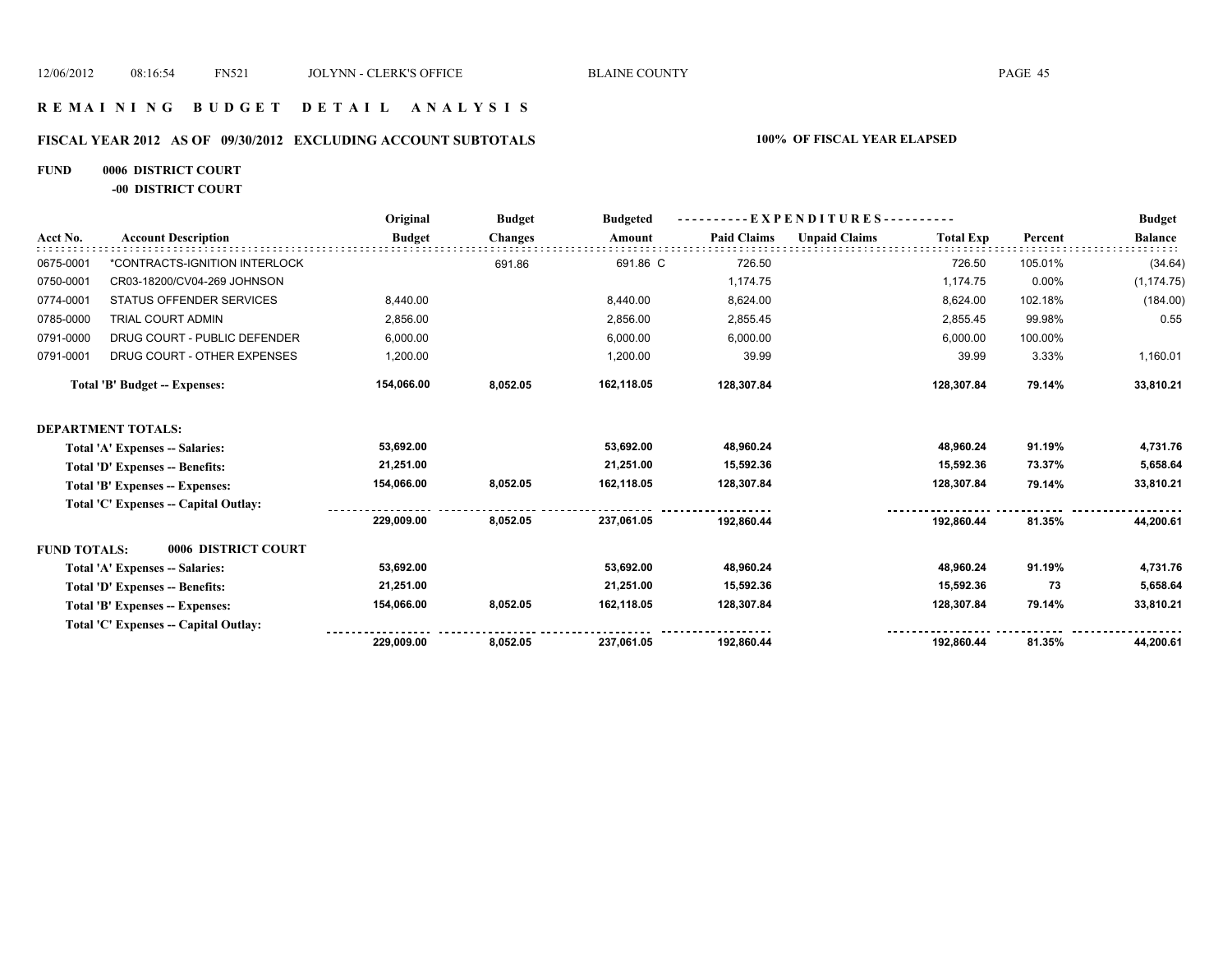### **R E M A I N I N G B U D G E T D E T A I L A N A L Y S I S**

# **FISCAL YEAR 2012 AS OF 09/30/2012 EXCLUDING ACCOUNT SUBTOTALS 100% OF FISCAL YEAR ELAPSED**

# **FUND 0007 FAIR, COUNTY**

**-00 FAIR, COUNTY**

|                     |                                       | Original      | <b>Budget</b>  | <b>Budgeted</b> |                    | $-EXPENDITURES$ --------- |                  |         | <b>Budget</b>  |
|---------------------|---------------------------------------|---------------|----------------|-----------------|--------------------|---------------------------|------------------|---------|----------------|
| Acct No.            | <b>Account Description</b>            | <b>Budget</b> | <b>Changes</b> | Amount          | <b>Paid Claims</b> | <b>Unpaid Claims</b>      | <b>Total Exp</b> | Percent | <b>Balance</b> |
| 0440-0000           | <b>SUPPLIES</b>                       | 25,640.00     |                | 25,640.00       | 25,640.00          |                           | 25,640.00        | 100.00% |                |
|                     | <b>Total 'B' Budget -- Expenses:</b>  | 25,640.00     |                | 25,640.00       | 25,640.00          |                           | 25,640.00        | 100.00% |                |
| 0807-0000           | CAPITAL- CONSTRUCTION                 | 15,000.00     |                | 15,000.00       |                    |                           |                  | 0.00%   | 15,000.00      |
|                     | Total 'C' Budget -- Capital Outlay:   | 15,000.00     |                | 15,000.00       |                    |                           |                  |         | 15,000.00      |
|                     | <b>DEPARTMENT TOTALS:</b>             |               |                |                 |                    |                           |                  |         |                |
|                     | Total 'A' Expenses -- Salaries:       |               |                |                 |                    |                           |                  |         |                |
|                     | Total 'D' Expenses -- Benefits:       |               |                |                 |                    |                           |                  |         |                |
|                     | Total 'B' Expenses -- Expenses:       | 25,640.00     |                | 25,640.00       | 25,640.00          |                           | 25,640.00        | 100.00% |                |
|                     | Total 'C' Expenses -- Capital Outlay: | 15,000.00     |                | 15,000.00       |                    |                           |                  |         | 15,000.00      |
|                     |                                       | 40,640.00     |                | 40,640.00       | 25,640.00          |                           | 25,640.00        | 63.09%  | 15,000.00      |
| <b>FUND TOTALS:</b> | 0007 FAIR, COUNTY                     |               |                |                 |                    |                           |                  |         |                |
|                     | Total 'A' Expenses -- Salaries:       |               |                |                 |                    |                           |                  |         |                |
|                     | Total 'D' Expenses -- Benefits:       |               |                |                 |                    |                           |                  |         |                |
|                     | Total 'B' Expenses -- Expenses:       | 25,640.00     |                | 25,640.00       | 25,640.00          |                           | 25,640.00        | 100.00% |                |
|                     | Total 'C' Expenses -- Capital Outlay: | 15,000.00     |                | 15,000.00       |                    |                           |                  |         | 15,000.00      |
|                     |                                       | 40,640.00     |                | 40,640.00       | 25,640.00          |                           | 25,640.00        | 63.09%  | 15,000.00      |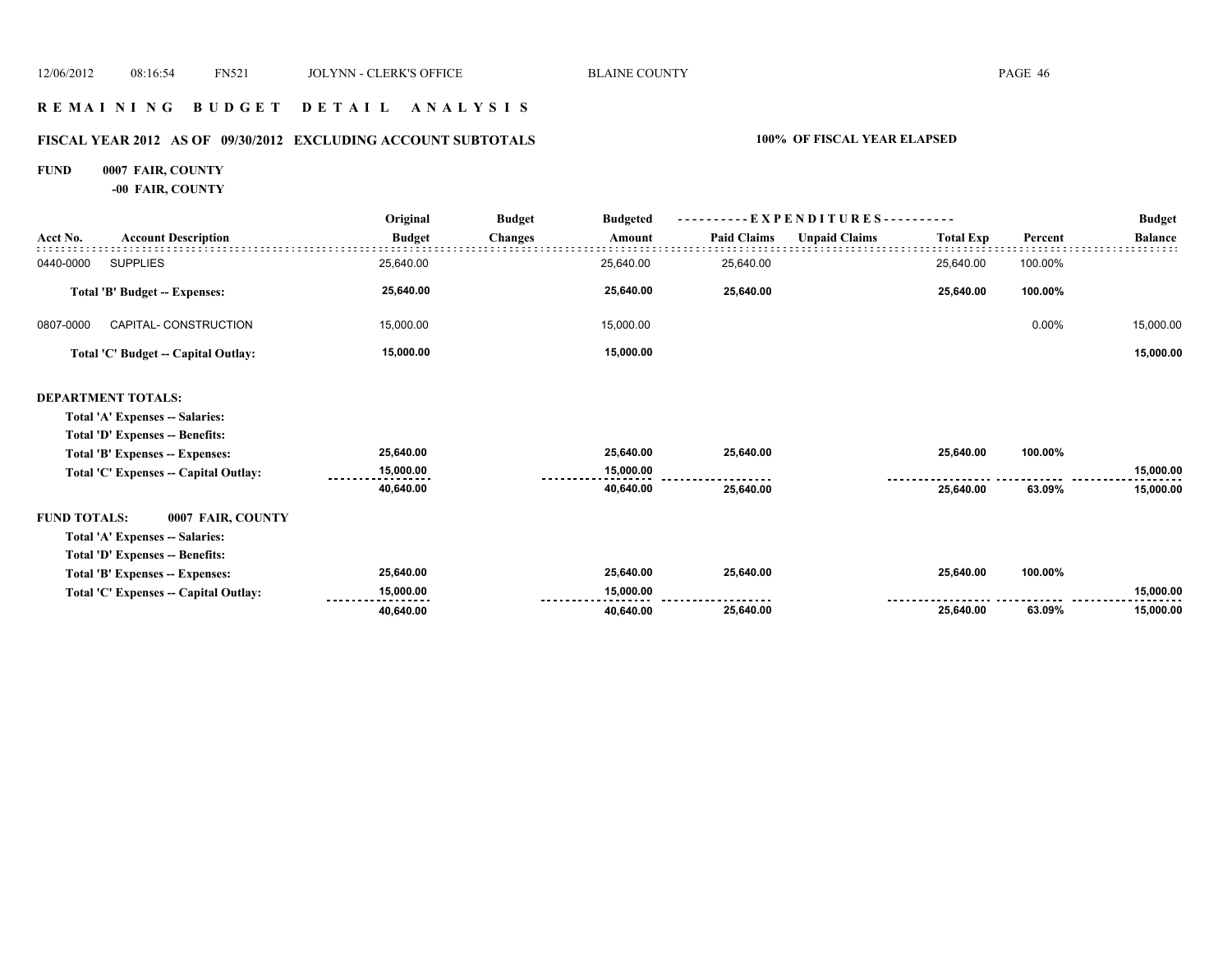### **R E M A I N I N G B U D G E T D E T A I L A N A L Y S I S**

# **FISCAL YEAR 2012 AS OF 09/30/2012 EXCLUDING ACCOUNT SUBTOTALS 100% OF FISCAL YEAR ELAPSED**

### **FUND 0011 HEALTH DISTRICT**

**-00 HEALTH DISTRICT**

|                     |                                       | Original      | <b>Budget</b>  | <b>Budgeted</b> |                    | - EXPENDITURES---------- |                  |         | <b>Budget</b>  |
|---------------------|---------------------------------------|---------------|----------------|-----------------|--------------------|--------------------------|------------------|---------|----------------|
| Acct No.            | <b>Account Description</b>            | <b>Budget</b> | <b>Changes</b> | Amount          | <b>Paid Claims</b> | <b>Unpaid Claims</b>     | <b>Total Exp</b> | Percent | <b>Balance</b> |
| 0733-0000           | SOUTH-CENTRAL HEALTH DISTRICT         | 246,668.00    |                | 246,668.00      | 246,668.00         |                          | 246,668.00       | 100.00% |                |
|                     | Total 'B' Budget -- Expenses:         | 246,668.00    |                | 246,668.00      | 246,668.00         |                          | 246,668.00       | 100.00% |                |
|                     | <b>DEPARTMENT TOTALS:</b>             |               |                |                 |                    |                          |                  |         |                |
|                     | Total 'A' Expenses -- Salaries:       |               |                |                 |                    |                          |                  |         |                |
|                     | Total 'D' Expenses -- Benefits:       |               |                |                 |                    |                          |                  |         |                |
|                     | Total 'B' Expenses -- Expenses:       | 246,668.00    |                | 246,668.00      | 246,668.00         |                          | 246,668.00       | 100.00% |                |
|                     | Total 'C' Expenses -- Capital Outlay: |               |                |                 |                    |                          |                  |         |                |
|                     |                                       | 246,668.00    |                | 246,668.00      | 246,668.00         |                          | 246,668.00       | 100.00% |                |
| <b>FUND TOTALS:</b> | 0011 HEALTH DISTRICT                  |               |                |                 |                    |                          |                  |         |                |
|                     | Total 'A' Expenses -- Salaries:       |               |                |                 |                    |                          |                  |         |                |
|                     | Total 'D' Expenses -- Benefits:       |               |                |                 |                    |                          |                  |         |                |
|                     | Total 'B' Expenses -- Expenses:       | 246,668.00    |                | 246,668.00      | 246,668.00         |                          | 246,668.00       | 100.00% |                |
|                     | Total 'C' Expenses -- Capital Outlay: |               |                |                 |                    |                          |                  |         |                |
|                     |                                       | 246,668.00    |                | 246,668.00      | 246,668.00         |                          | 246,668.00       | 100.00% |                |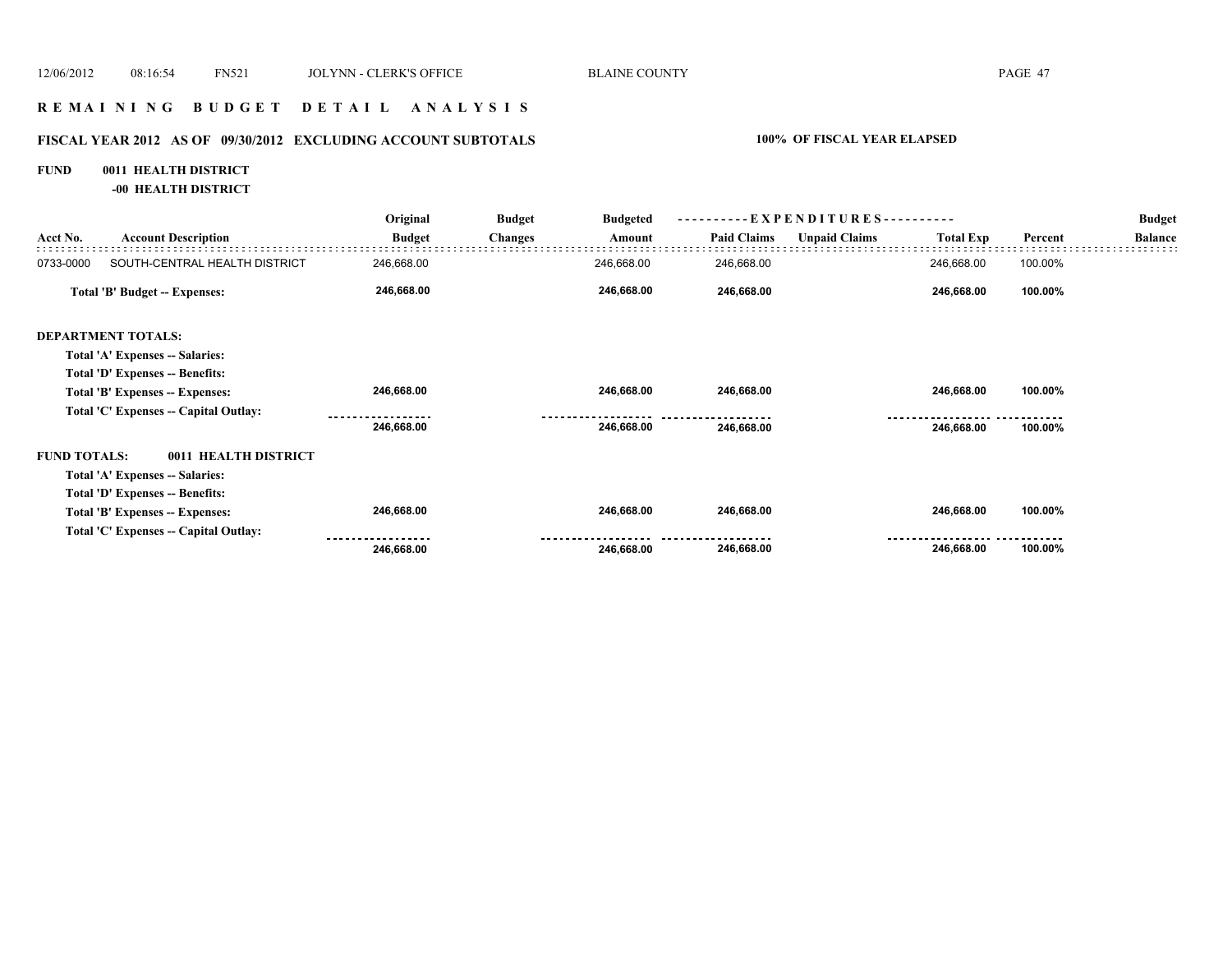# **R E M A I N I N G B U D G E T D E T A I L A N A L Y S I S**

# **FISCAL YEAR 2012 AS OF 09/30/2012 EXCLUDING ACCOUNT SUBTOTALS 100% OF FISCAL YEAR ELAPSED**

### **FUND 0012 HISTORICAL SOCIETY & MUSEUM**

**-00 HISTORICAL SOCIETY & MUSEUM**

|                     |                                       | Original      | <b>Budget</b>  | <b>Budgeted</b> |                    | ----------EXPENDITURES---------- |                  |         | <b>Budget</b>  |
|---------------------|---------------------------------------|---------------|----------------|-----------------|--------------------|----------------------------------|------------------|---------|----------------|
| Acct No.            | <b>Account Description</b>            | <b>Budget</b> | <b>Changes</b> | Amount          | <b>Paid Claims</b> | <b>Unpaid Claims</b>             | <b>Total Exp</b> | Percent | <b>Balance</b> |
| 0440-0000           | <b>SUPPLIES</b>                       | 24,610.00     |                | 24,610.00       | 24,610.00          |                                  | 24,610.00        | 100.00% |                |
|                     | Total 'B' Budget -- Expenses:         | 24,610.00     |                | 24,610.00       | 24,610.00          |                                  | 24,610.00        | 100.00% |                |
|                     | <b>DEPARTMENT TOTALS:</b>             |               |                |                 |                    |                                  |                  |         |                |
|                     | Total 'A' Expenses -- Salaries:       |               |                |                 |                    |                                  |                  |         |                |
|                     | Total 'D' Expenses -- Benefits:       |               |                |                 |                    |                                  |                  |         |                |
|                     | Total 'B' Expenses -- Expenses:       | 24,610.00     |                | 24,610.00       | 24,610.00          |                                  | 24,610.00        | 100.00% |                |
|                     | Total 'C' Expenses -- Capital Outlay: |               |                |                 |                    |                                  |                  |         |                |
|                     |                                       | 24,610.00     |                | 24,610.00       | 24,610.00          |                                  | 24,610.00        | 100.00% |                |
| <b>FUND TOTALS:</b> | 0012 HISTORICAL SOCIETY & MUSEUM      |               |                |                 |                    |                                  |                  |         |                |
|                     | Total 'A' Expenses -- Salaries:       |               |                |                 |                    |                                  |                  |         |                |
|                     | Total 'D' Expenses -- Benefits:       |               |                |                 |                    |                                  |                  |         |                |
|                     | Total 'B' Expenses -- Expenses:       | 24,610.00     |                | 24,610.00       | 24,610.00          |                                  | 24,610.00        | 100.00% |                |
|                     | Total 'C' Expenses -- Capital Outlay: | ------------- |                |                 |                    |                                  |                  |         |                |
|                     |                                       | 24,610.00     |                | 24,610.00       | 24,610.00          |                                  | 24,610.00        | 100.00% |                |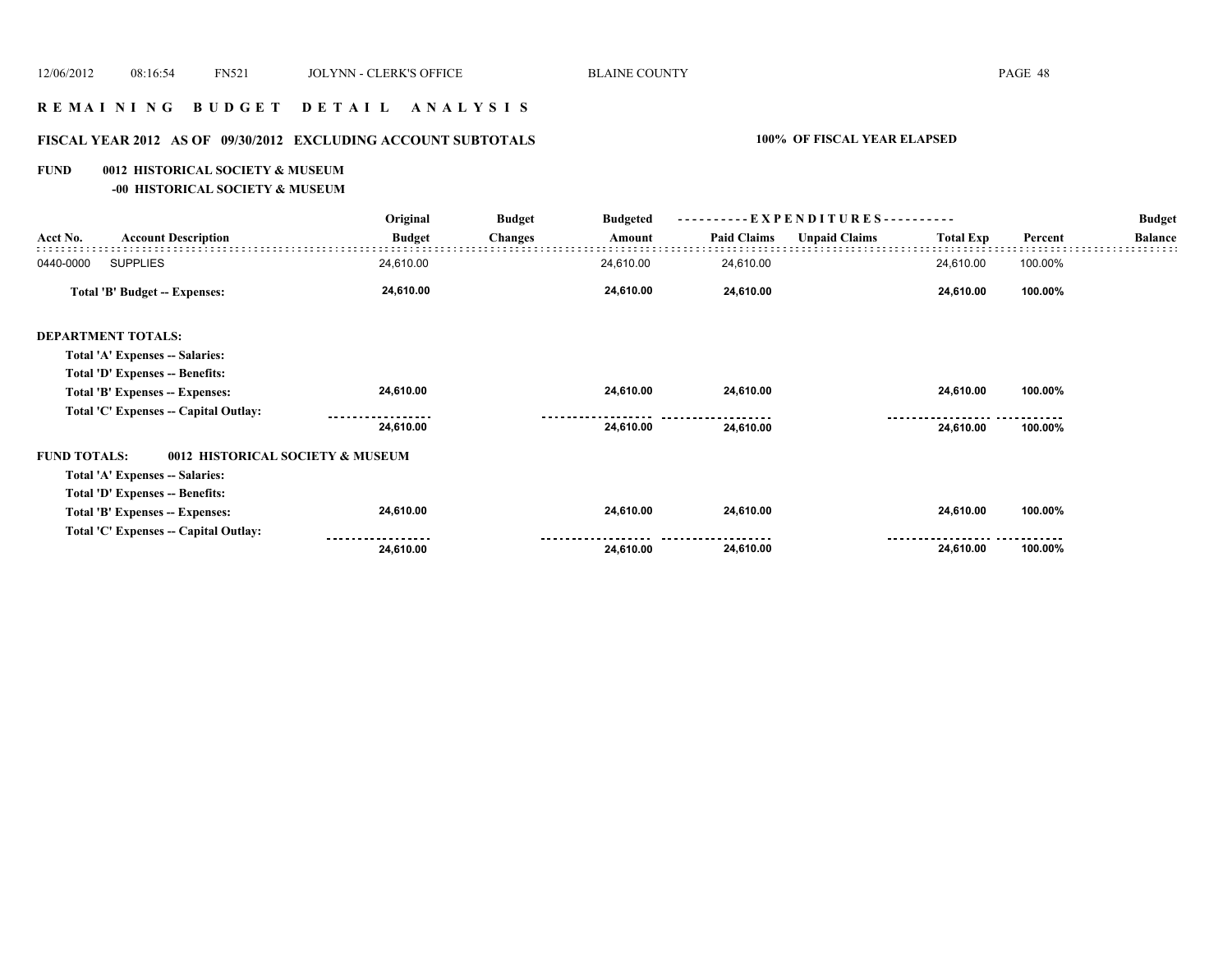### **R E M A I N I N G B U D G E T D E T A I L A N A L Y S I S**

# **FISCAL YEAR 2012 AS OF 09/30/2012 EXCLUDING ACCOUNT SUBTOTALS 100% OF FISCAL YEAR ELAPSED**

### **FUND 0016 INDIGENT**

**-00 INDIGENT**

|           |                                | Original      | <b>Budget</b><br><b>Budgeted</b> |                    | ----------EXPENDITURES----------         |         | <b>Budget</b> |
|-----------|--------------------------------|---------------|----------------------------------|--------------------|------------------------------------------|---------|---------------|
| Acct No.  | <b>Account Description</b>     | <b>Budget</b> | Amount<br><b>Changes</b>         | <b>Paid Claims</b> | <b>Unpaid Claims</b><br><b>Total Exp</b> | Percent | Balance       |
| 0405-0011 | SALARIES - MGR./ADMINISTRATOR  | 54,226.00     | 54,226.00                        | 54,003.99          | 54,003.99                                | 99.59%  | 222.01        |
| 0409-0000 | SALARIES - OTHER PERSONNEL     | 32,800.00     | 32,800.00                        | 22,994.80          | 22,994.80                                | 70.11%  | 9,805.20      |
| 0409-0001 | SALARIES - TERMINATION         | 2,000.00      | 2,000.00                         | 9,024.21           | 9,024.21                                 | 451.21% | (7,024.21)    |
|           | Total 'A' Budget -- Salaries:  | 89,026.00     | 89,026.00                        | 86,023.00          | 86,023.00                                | 96.63%  | 3,003.00      |
| 0410-0000 | <b>RETIREMENT</b>              | 9,800.00      | 9,800.00                         | 8,000.17           | 8,000.17                                 | 81.63%  | 1,799.83      |
| 0411-0000 | <b>FICA</b>                    | 7,025.00      | 7,025.00                         | 6,238.38           | 6,238.38                                 | 88.80%  | 786.62        |
| 0412-0000 | LIFE INSURANCE                 | 165.00        | 165.00                           | 111.33             | 111.33                                   | 67.47%  | 53.67         |
| 0413-0000 | <b>MEDICAL INSURANCE</b>       | 11,700.00     | 11,700.00                        | 10,745.10          | 10,745.10                                | 91.84%  | 954.90        |
| 0413-0002 | <b>WELLNESS</b>                | 50.00         | 50.00                            | 24.00              | 24.00                                    | 48.00%  | 26.00         |
| 0414-0000 | DENTAL INSURANCE               | 810.00        | 810.00                           | 674.00             | 674.00                                   | 83.21%  | 136.00        |
| 0415-0000 | <b>STATE UNEMPLOYMENT</b>      | 500.00        | 500.00                           | 448.50             | 448.50                                   | 89.70%  | 51.50         |
| 0416-0000 | WORKER'S COMPENSATION INSUR.   | 225.00        | 225.00                           | 224.00             | 224.00                                   | 99.56%  | 1.00          |
|           | Total 'D' Budget -- Benefits:  | 30,275.00     | 30,275.00                        | 26,465.48          | 26,465.48                                | 87.42%  | 3,809.52      |
| 0439-0000 | TRAVEL - OTHER                 | 1,500.00      | 1,500.00                         | 1,237.49           | 1,237.49                                 | 82.50%  | 262.51        |
| 0439-0001 | PER DIEM                       | 700.00        | 700.00                           | 352.50             | 352.50                                   | 50.36%  | 347.50        |
| 0440-0000 | SUPPLIES - OFFICE              | 2,500.00      | 2,500.00                         | 4,986.15           | 4,986.15                                 | 199.45% | (2,486.15)    |
| 0464-0000 | UTILITIES - TELEPHONE, OTHER   | 750.00        | 750.00                           | 25.08              | 25.08                                    | 3.34%   | 724.92        |
| 0492-0000 | REPAIRS/MAINT - OFFICE EQUIP   |               |                                  | 331.96             | 331.96                                   | 0.00%   | (331.96)      |
| 0542-0000 | <b>POSTAGE</b>                 | 1,200.00      | 1,200.00                         | 1,088.00           | 1,088.00                                 | 90.67%  | 112.00        |
| 0569-0000 | EDUCATION - OTHER              | 500.00        | 500.00                           | 220.24             | 220.24                                   | 44.05%  | 279.76        |
| 0590-0000 | <b>MEDICAL - HOSPITALS</b>     | 100,000.00    | 100,000.00                       | 130,835.60         | 130,835.60                               | 130.84% | (30, 835.60)  |
| 0591-0000 | MEDICAL - PROFESSIONAL SERVICE | 30,000.00     | 30,000.00                        | 30,895.51          | 30,895.51                                | 102.99% | (895.51)      |
| 0594-0000 | MEDICAL - MEDICATION           | 1,000.00      | 1,000.00                         | 400.30             | 400.30                                   | 40.03%  | 599.70        |
| 0595-0000 | MEDICAL - TRANSPORTATION       | 10,000.00     | 10,000.00                        | 6,826.91           | 6,826.91                                 | 68.27%  | 3,173.09      |
| 0596-0000 | <b>INSURANCE PREMIUMS</b>      | 2,500.00      | 2,500.00                         | 6,912.00           | 6,912.00                                 | 276.48% | (4,412.00)    |
| 0599-0000 | MEDICAL - OTHER EXPENSES       | 4,000.00      | 4,000.00                         | 3,100.00           | 3,100.00                                 | 77.50%  | 900.00        |
| 0599-0001 | MEDICAL - MENTAL HOSPITALS     | 200,000.00    | 200,000.00                       | 88,383.02          | 88,383.02                                | 44.19%  | 111,616.98    |
| 0599-0002 | MEDICAL - MENTAL PRO SVC       | 3,000.00      | 3,000.00                         | 2,046.46           | 2,046.46                                 | 68.22%  | 953.54        |
| 0602-0000 | NON-MEDICAL - FOOD             | 500.00        | 500.00                           |                    |                                          | 0.00%   | 500.00        |
| 0603-0000 | NON-MEDICAL - HOUSING          | 1,500.00      | 1,500.00                         |                    |                                          | 0.00%   | 1,500.00      |
| 0604-0000 | NON-MEDICAL - UTILITIES        | 1,500.00      | 1,500.00                         |                    |                                          | 0.00%   | 1,500.00      |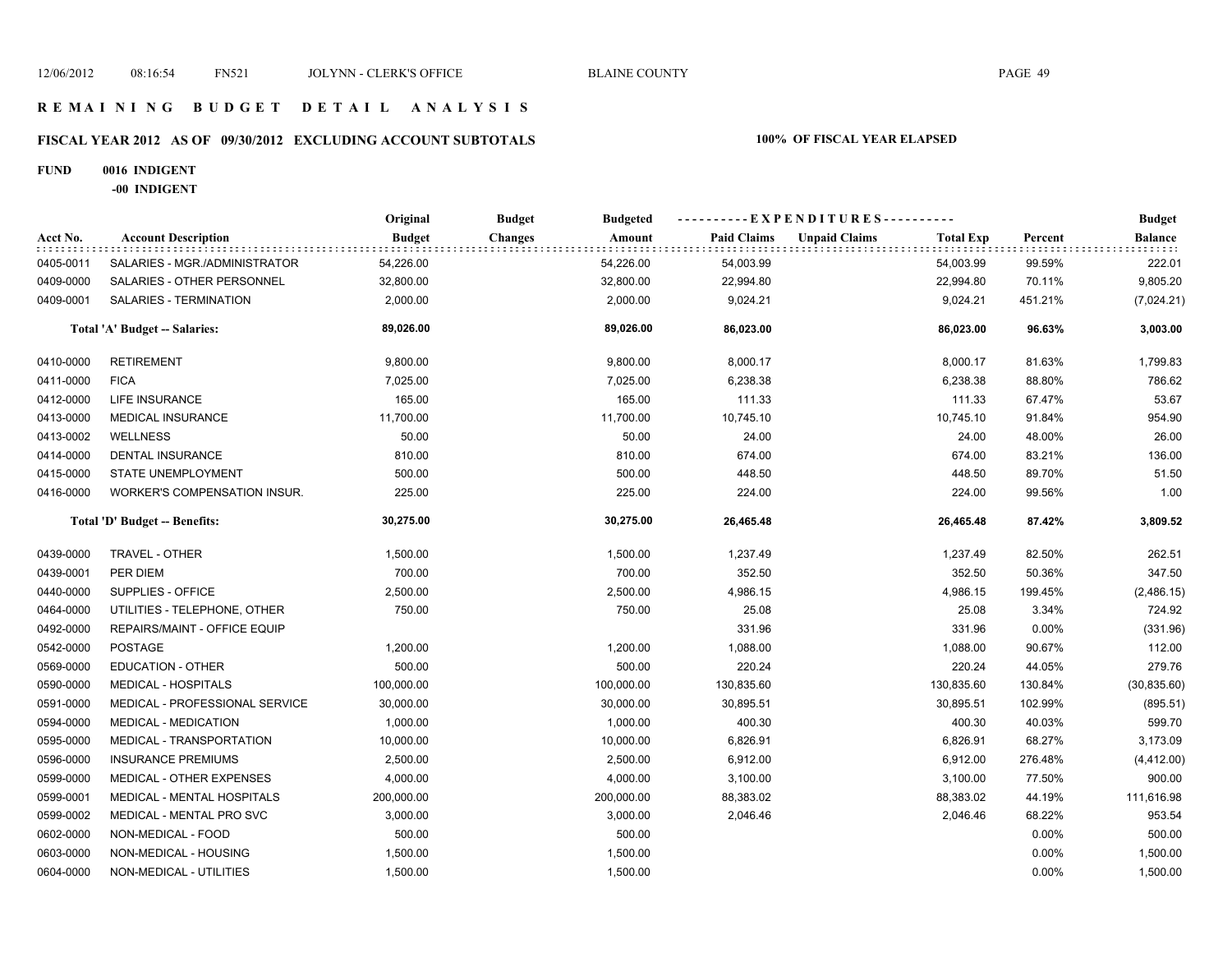### **R E M A I N I N G B U D G E T D E T A I L A N A L Y S I S**

# **FISCAL YEAR 2012 AS OF 09/30/2012 EXCLUDING ACCOUNT SUBTOTALS 100% OF FISCAL YEAR ELAPSED**

**FUND 0016 INDIGENT**

**-00 INDIGENT**

|                     |                                       | Original      | <b>Budget</b><br><b>Budgeted</b> |                    | - EXPENDITURES----------                 |         | <b>Budget</b>  |
|---------------------|---------------------------------------|---------------|----------------------------------|--------------------|------------------------------------------|---------|----------------|
| Acct No.            | <b>Account Description</b>            | <b>Budget</b> | <b>Changes</b><br>Amount         | <b>Paid Claims</b> | <b>Unpaid Claims</b><br><b>Total Exp</b> | Percent | <b>Balance</b> |
| 0605-0000           | NON-MEDICAL - TRANSPORTATION          | 500.00        | 500.00                           |                    |                                          | 0.00%   | 500.00         |
| 0606-0000           | NON-MEDICAL - BURIALS                 | 3,000.00      | 3,000.00                         | 4,928.00           | 4,928.00                                 | 164.27% | (1,928.00)     |
| 0609-0000           | NON-MEDICAL - OTHER EXPENSES          | 500.00        | 500.00                           | 474.44             | 474.44                                   | 94.89%  | 25.56          |
|                     | <b>Total 'B' Budget -- Expenses:</b>  | 365,150.00    | 365,150.00                       | 283,043.66         | 283,043.66                               | 77.51%  | 82,106.34      |
|                     | <b>DEPARTMENT TOTALS:</b>             |               |                                  |                    |                                          |         |                |
|                     | Total 'A' Expenses -- Salaries:       | 89,026.00     | 89,026.00                        | 86,023.00          | 86,023.00                                | 96.63%  | 3,003.00       |
|                     | Total 'D' Expenses -- Benefits:       | 30,275.00     | 30,275.00                        | 26,465.48          | 26,465.48                                | 87.42%  | 3,809.52       |
|                     | Total 'B' Expenses -- Expenses:       | 365,150.00    | 365,150.00                       | 283,043.66         | 283,043.66                               | 77.51%  | 82,106.34      |
|                     | Total 'C' Expenses -- Capital Outlay: |               |                                  |                    |                                          |         |                |
|                     |                                       | 484,451.00    | 484,451.00                       | 395,532.14         | 395,532.14                               | 81.65%  | 88,918.86      |
| <b>FUND TOTALS:</b> | 0016 INDIGENT                         |               |                                  |                    |                                          |         |                |
|                     | Total 'A' Expenses -- Salaries:       | 89,026.00     | 89,026.00                        | 86,023.00          | 86,023.00                                | 96.63%  | 3,003.00       |
|                     | Total 'D' Expenses -- Benefits:       | 30,275.00     | 30,275.00                        | 26,465.48          | 26,465.48                                | 87      | 3,809.52       |
|                     | Total 'B' Expenses -- Expenses:       | 365,150.00    | 365,150.00                       | 283,043.66         | 283,043.66                               | 77.51%  | 82,106.34      |
|                     | Total 'C' Expenses -- Capital Outlay: |               |                                  |                    |                                          |         |                |
|                     |                                       | 484,451.00    | 484,451.00                       | 395,532.14         | 395,532.14                               | 81.65%  | 88,918.86      |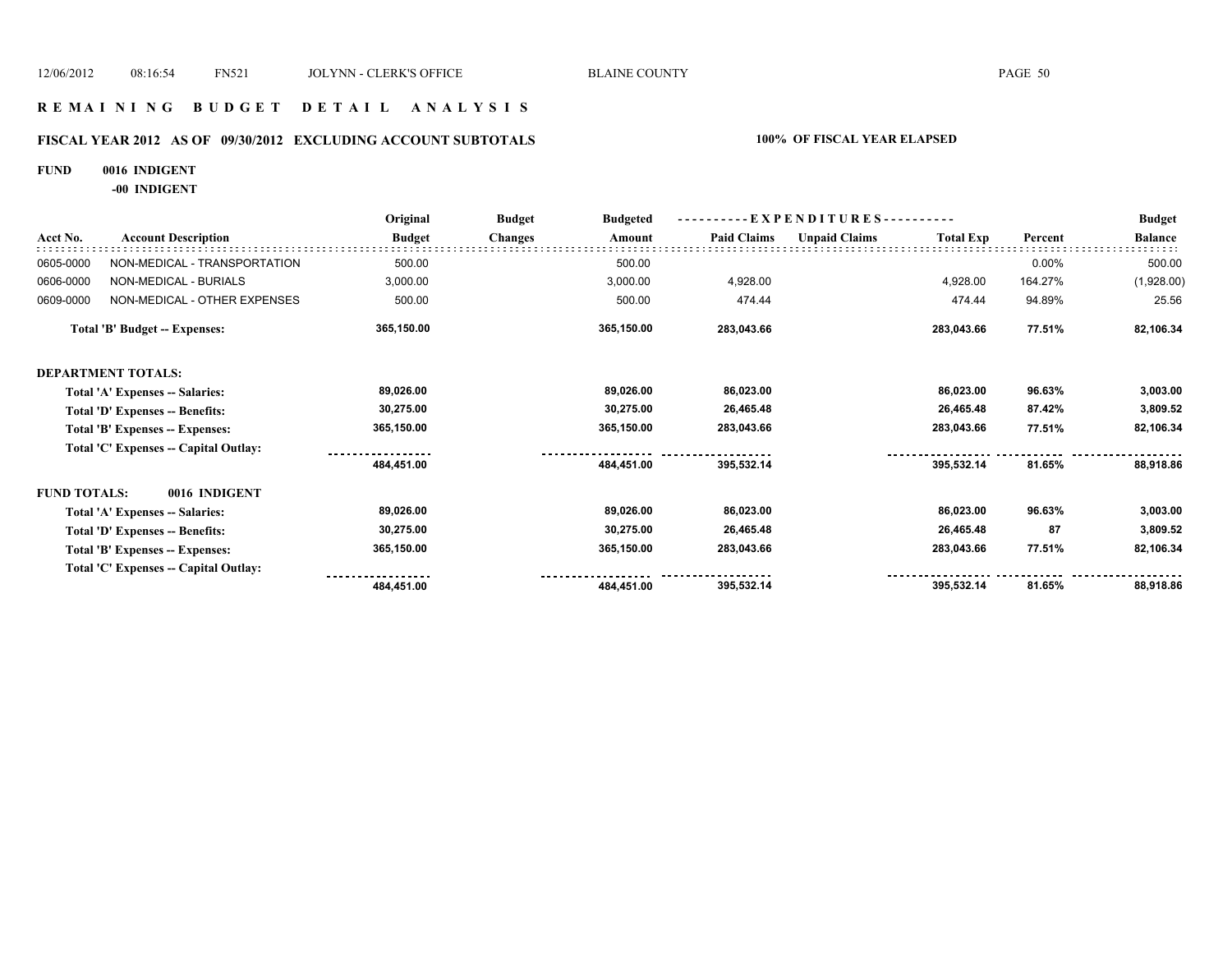### **R E M A I N I N G B U D G E T D E T A I L A N A L Y S I S**

# **FISCAL YEAR 2012 AS OF 09/30/2012 EXCLUDING ACCOUNT SUBTOTALS 100% OF FISCAL YEAR ELAPSED**

### **FUND 0017 JUNIOR COLLEGE TUITION**

**-00 JUNIOR COLLEGE TUITION**

|                     |                                       | Original      | <b>Budget</b>  | <b>Budgeted</b> |                    | EXPENDITURES--       |                  |         | <b>Budget</b>  |
|---------------------|---------------------------------------|---------------|----------------|-----------------|--------------------|----------------------|------------------|---------|----------------|
| Acct No.            | <b>Account Description</b>            | <b>Budget</b> | <b>Changes</b> | Amount          | <b>Paid Claims</b> | <b>Unpaid Claims</b> | <b>Total Exp</b> | Percent | <b>Balance</b> |
| 0560-0000           | EDUCATION- TUITION, REGISTR.          | 175,000.00    | 17,000.00      | 192,000.00 C    | 188,976.00         |                      | 188,976.00       | 98.43%  | 3,024.00       |
|                     | Total 'B' Budget -- Expenses:         | 175,000.00    | 17,000.00      | 192,000.00      | 188,976.00         |                      | 188,976.00       | 98.43%  | 3,024.00       |
|                     | <b>DEPARTMENT TOTALS:</b>             |               |                |                 |                    |                      |                  |         |                |
|                     | Total 'A' Expenses -- Salaries:       |               |                |                 |                    |                      |                  |         |                |
|                     | Total 'D' Expenses -- Benefits:       |               |                |                 |                    |                      |                  |         |                |
|                     | Total 'B' Expenses -- Expenses:       | 175,000.00    | 17,000.00      | 192,000.00      | 188,976.00         |                      | 188,976.00       | 98.43%  | 3,024.00       |
|                     | Total 'C' Expenses -- Capital Outlay: |               |                |                 |                    |                      |                  |         |                |
|                     |                                       | 175,000.00    | 17,000.00      | 192,000.00      | 188,976.00         |                      | 188,976.00       | 98.43%  | 3,024.00       |
| <b>FUND TOTALS:</b> | 0017 JUNIOR COLLEGE TUITION           |               |                |                 |                    |                      |                  |         |                |
|                     | Total 'A' Expenses -- Salaries:       |               |                |                 |                    |                      |                  |         |                |
|                     | Total 'D' Expenses -- Benefits:       |               |                |                 |                    |                      |                  |         |                |
|                     | Total 'B' Expenses -- Expenses:       | 175,000.00    | 17,000.00      | 192,000.00      | 188,976.00         |                      | 188,976.00       | 98.43%  | 3,024.00       |
|                     | Total 'C' Expenses -- Capital Outlay: |               |                |                 |                    |                      |                  |         |                |
|                     |                                       | 175,000.00    | 17,000.00      | 192,000.00      | 188,976.00         |                      | 188,976.00       | 98.43%  | 3,024.00       |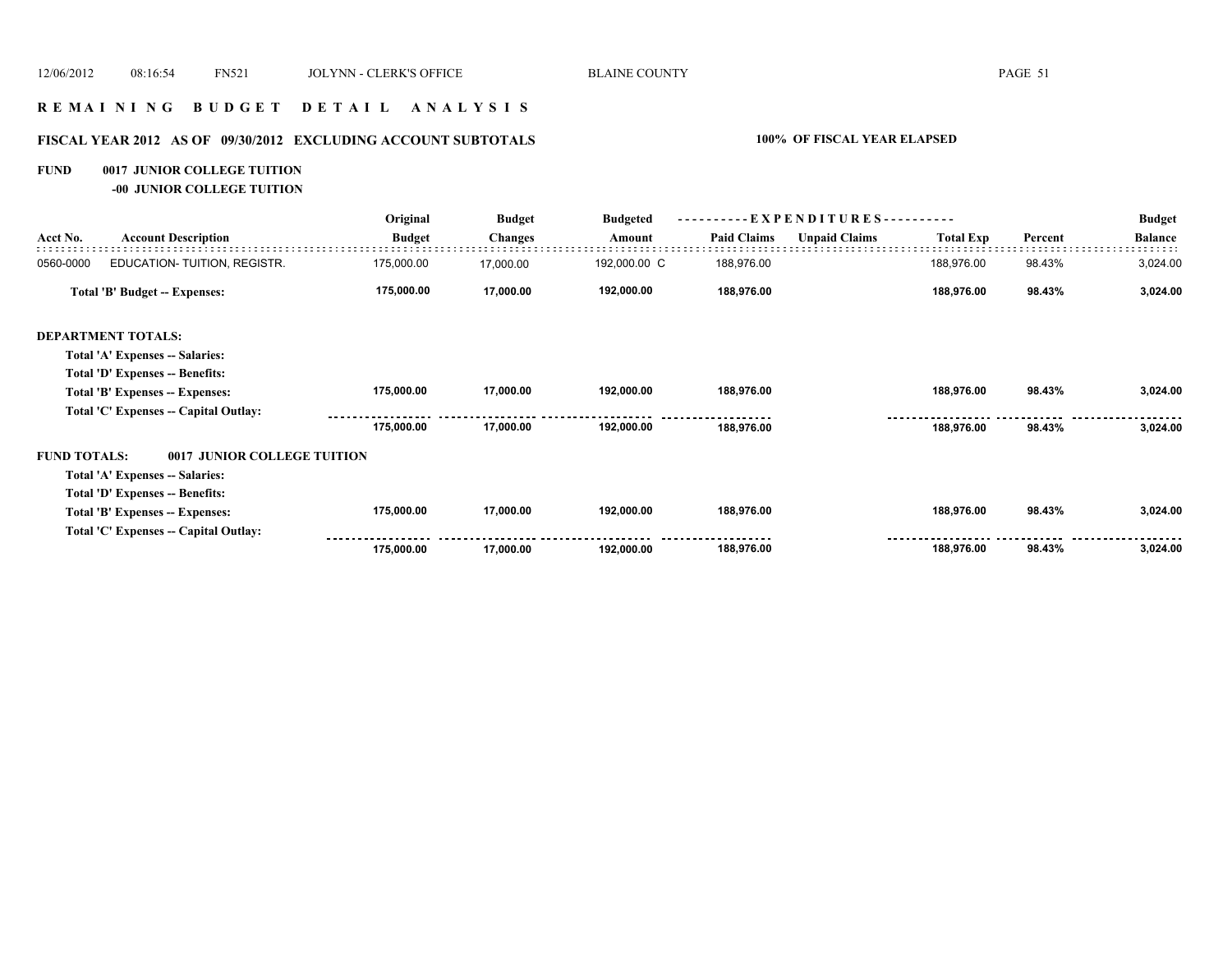### **R E M A I N I N G B U D G E T D E T A I L A N A L Y S I S**

# **FISCAL YEAR 2012 AS OF 09/30/2012 EXCLUDING ACCOUNT SUBTOTALS 100% OF FISCAL YEAR ELAPSED**

### **FUND 0020 REVALUATION**

**-00 REVALUATION**

|           |                                        | Original<br><b>Budget</b><br><b>Budgeted</b> |                          |                    | ----------EXPENDITURES----------         |         | <b>Budget</b>               |
|-----------|----------------------------------------|----------------------------------------------|--------------------------|--------------------|------------------------------------------|---------|-----------------------------|
| Acct No.  | <b>Account Description</b>             | <b>Budget</b>                                | <b>Changes</b><br>Amount | <b>Paid Claims</b> | <b>Unpaid Claims</b><br><b>Total Exp</b> | Percent | <b>Balance</b><br>: : : : . |
| 0405-0000 | SALARIES - EMPLOYEE, FULL-TIME         | 295,438.00                                   | 295,438.00               | 266,020.32         | 266,020.32                               | 90.04%  | 29,417.68                   |
| 0409-0001 | SALARIES - TERMINATION                 | 3,600.00                                     | 3,600.00                 | 2,808.37           | 2,808.37                                 | 78.01%  | 791.63                      |
| 0409-0099 | SALARIES - OVERTIME                    | 1,500.00                                     | 1,500.00                 | 26.27              | 26.27                                    | 1.75%   | 1,473.73                    |
|           | Total 'A' Budget -- Salaries:          | 300,538.00                                   | 300,538.00               | 268,854.96         | 268,854.96                               | 89.46%  | 31,683.04                   |
| 0410-0000 | <b>RETIREMENT</b>                      | 31,500.00                                    | 31,500.00                | 27,642.79          | 27,642.79                                | 87.75%  | 3,857.21                    |
| 0411-0000 | <b>FICA</b>                            | 23,000.00                                    | 23,000.00                | 18,533.67          | 18,533.67                                | 80.58%  | 4,466.33                    |
| 0412-0000 | <b>LIFE INSURANCE</b>                  | 650.00                                       | 650.00                   | 521.05             | 521.05                                   | 80.16%  | 128.95                      |
| 0413-0000 | <b>MEDICAL INSURANCE</b>               | 68,475.00                                    | 68,475.00                | 58,753.99          | 58,753.99                                | 85.80%  | 9,721.01                    |
| 0413-0002 | <b>WELLNESS</b>                        | 200.00                                       | 200.00                   | 120.00             | 120.00                                   | 60.00%  | 80.00                       |
| 0414-0000 | <b>DENTAL INSURANCE</b>                | 3,250.00                                     | 3,250.00                 | 2,864.50           | 2,864.50                                 | 88.14%  | 385.50                      |
| 0415-0000 | <b>STATE UNEMPLOYMENT</b>              | 1,625.00                                     | 1,625.00                 | 1,338.42           | 1,338.42                                 | 82.36%  | 286.58                      |
| 0416-0000 | WORKER'S COMPENSATION INSUR.           | 2,850.00                                     | 2,850.00                 | 2,982.00           | 2,982.00                                 | 104.63% | (132.00)                    |
|           | Total 'D' Budget -- Benefits:          | 131,550.00                                   | 131,550.00               | 112,756.42         | 112,756.42                               | 85.71%  | 18,793.58                   |
| 0439-0000 | TRAVEL - OTHER                         | 5,500.00                                     | 5,500.00                 | 3,865.22           | 3,865.22                                 | 70.28%  | 1,634.78                    |
| 0439-0001 | PER DIEM                               | 2,500.00                                     | 2,500.00                 | 2,229.75           | 2,229.75                                 | 89.19%  | 270.25                      |
| 0440-0000 | SUPPLIES - OFFICE                      | 4,500.00                                     | 4,500.00                 | 2,590.29           | 2,590.29                                 | 57.56%  | 1,909.71                    |
| 0440-0001 | SUPPLIES - OFFICE EQUIP/COMPUT         |                                              |                          | 74.99              | 74.99                                    | 0.00%   | (74.99)                     |
| 0479-0000 | <b>VEHICLE-GAS EXP</b>                 | 2,100.00                                     | 2,100.00                 | 1,984.24           | 1,984.24                                 | 94.49%  | 115.76                      |
| 0489-0000 | PROFESSIONAL SVC                       | 1,500.00                                     | 1,500.00                 | 1,440.00           | 1,440.00                                 | 96.00%  | 60.00                       |
| 0492-0000 | REPAIRS/SOFTWARE MAINTENANCE           | 5,645.00                                     | 5,645.00                 | 6,626.45           | 6,626.45                                 | 117.39% | (981.45)                    |
| 0499-0000 | REPAIRS/MAINT - VEHICLES               | 2,500.00                                     | 2,500.00                 | 616.45             | 616.45                                   | 24.66%  | 1,883.55                    |
| 0528-0000 | <b>DUES / MEMBERSHIPS</b>              | 675.00                                       | 675.00                   | 648.00             | 648.00                                   | 96.00%  | 27.00                       |
| 0569-0000 | <b>EDUCATION - OTHER</b>               | 3,800.00                                     | 3,800.00                 | 3,719.60           | 3,719.60                                 | 97.88%  | 80.40                       |
|           | <b>Total 'B' Budget -- Expenses:</b>   | 28,720.00                                    | 28,720.00                | 23,794.99          | 23,794.99                                | 82.85%  | 4,925.01                    |
|           | <b>DEPARTMENT TOTALS:</b>              |                                              |                          |                    |                                          |         |                             |
|           | <b>Total 'A' Expenses -- Salaries:</b> | 300,538.00                                   | 300,538.00               | 268,854.96         | 268,854.96                               | 89.46%  | 31,683.04                   |
|           | <b>Total 'D' Expenses -- Benefits:</b> | 131,550.00                                   | 131,550.00               | 112,756.42         | 112,756.42                               | 85.71%  | 18,793.58                   |
|           | Total 'B' Expenses -- Expenses:        | 28,720.00                                    | 28,720.00                | 23,794.99          | 23,794.99                                | 82.85%  | 4,925.01                    |
|           | Total 'C' Expenses -- Capital Outlay:  |                                              |                          |                    |                                          |         |                             |
|           |                                        | 460,808.00                                   | 460,808.00               | 405,406.37         | 405,406.37                               | 87.98%  | 55,401.63                   |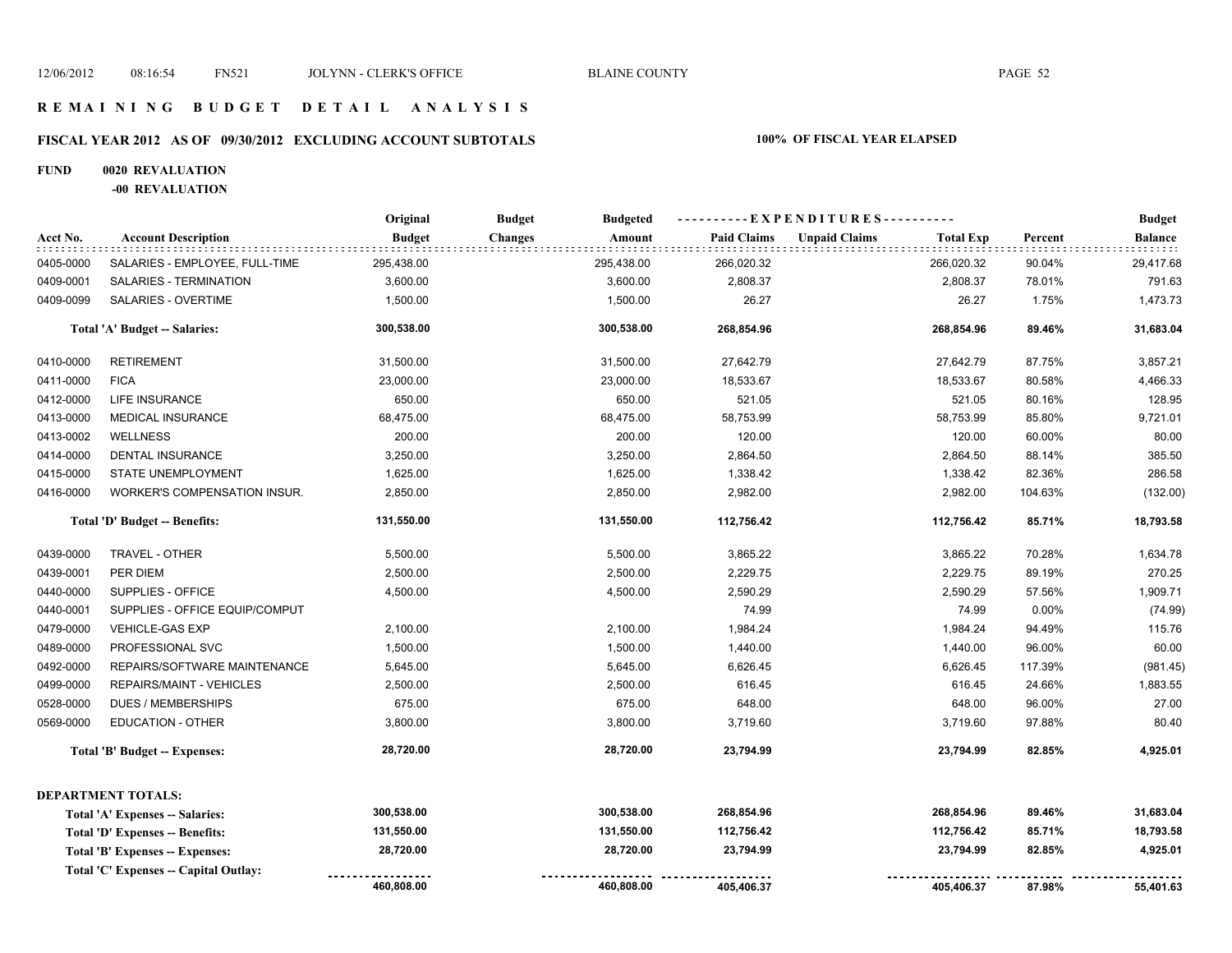# **FISCAL YEAR 2012 AS OF 09/30/2012 EXCLUDING ACCOUNT SUBTOTALS 100% OF FISCAL YEAR ELAPSED**

### **FUND TOTALS: 0020 REVALUATION**

| Total 'A' Expenses -- Salaries:       | 300.538.00        | 300.538.00 | 268.854.96         | 268.854.96 | 89.46% | 31,683.04 |
|---------------------------------------|-------------------|------------|--------------------|------------|--------|-----------|
| Total 'D' Expenses -- Benefits:       | 131,550.00        | 131,550.00 | 112,756.42         | 112.756.42 | 86     | 18,793.58 |
| Total 'B' Expenses -- Expenses:       | 28,720.00         | 28.720.00  | 23.794.99          | 23.794.99  | 82.85% | 4,925.01  |
| Total 'C' Expenses -- Capital Outlay: | ----------------- | .          | ------------------ |            |        |           |
|                                       | 460,808.00        | 460,808.00 | 405,406.37         | 405.406.37 | 87.98% | 55,401.63 |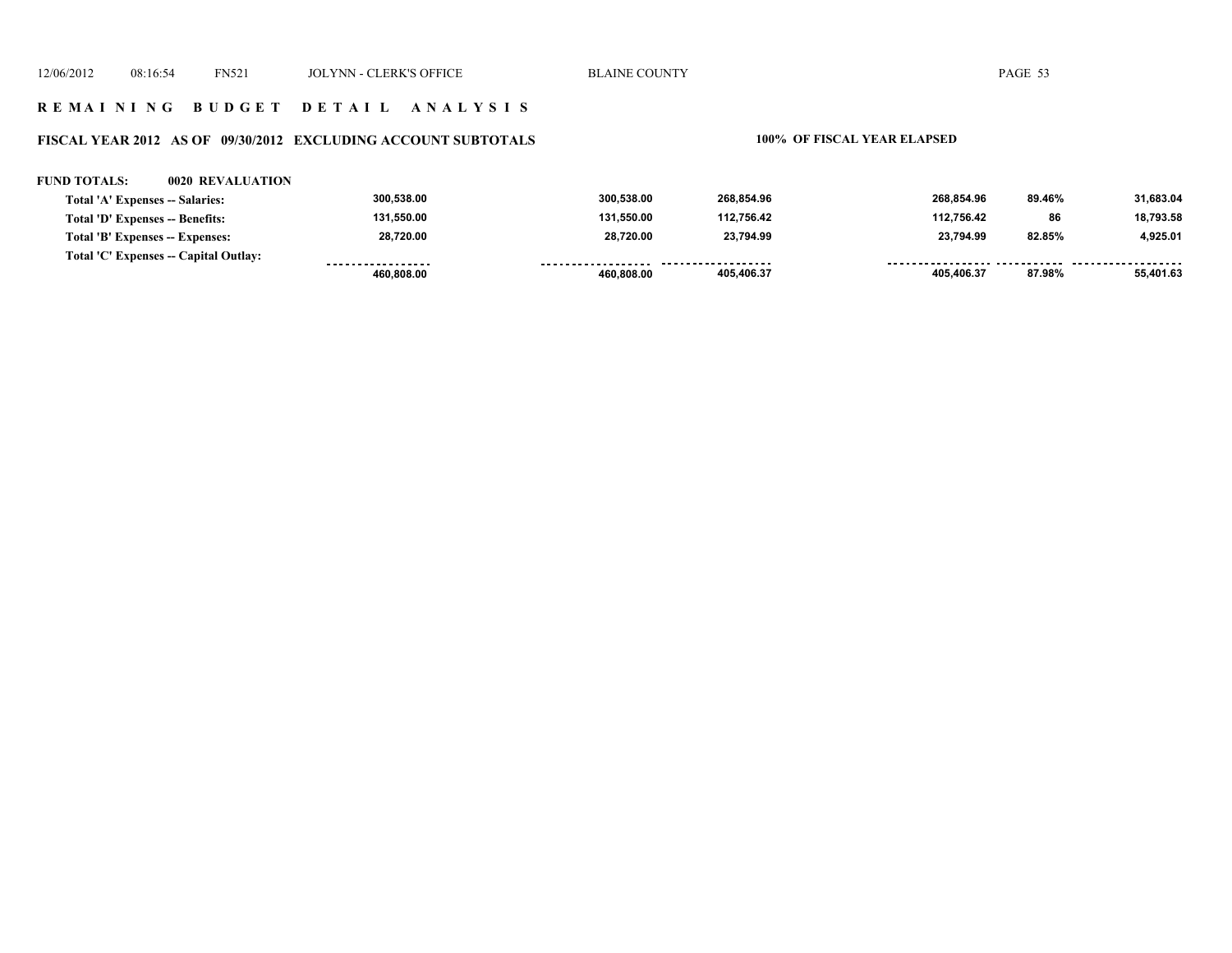### **R E M A I N I N G B U D G E T D E T A I L A N A L Y S I S**

### **FISCAL YEAR 2012 AS OF 09/30/2012 EXCLUDING ACCOUNT SUBTOTALS 100% OF FISCAL YEAR ELAPSED**

### **FUND 0022 RECYCLE CENTER**

**-00 RECYCLE CENTER**

|                     | <b>Account Description</b>             | Original      | <b>Budget</b>  | <b>Budgeted</b><br>Amount | ----------EXPENDITURES---------- |                      |                  |         | <b>Budget</b>  |
|---------------------|----------------------------------------|---------------|----------------|---------------------------|----------------------------------|----------------------|------------------|---------|----------------|
| Acct No.            |                                        | <b>Budget</b> | <b>Changes</b> |                           | <b>Paid Claims</b>               | <b>Unpaid Claims</b> | <b>Total Exp</b> | Percent | <b>Balance</b> |
|                     | <b>DEPARTMENT TOTALS:</b>              |               |                |                           |                                  |                      |                  |         |                |
|                     | <b>Total 'A' Expenses -- Salaries:</b> |               |                |                           |                                  |                      |                  |         |                |
|                     | <b>Total 'D' Expenses -- Benefits:</b> |               |                |                           |                                  |                      |                  |         |                |
|                     | Total 'B' Expenses -- Expenses:        |               |                |                           |                                  |                      |                  |         |                |
|                     | Total 'C' Expenses -- Capital Outlay:  |               |                |                           |                                  |                      |                  |         |                |
| <b>FUND TOTALS:</b> | 0022 RECYCLE CENTER                    |               |                |                           |                                  |                      |                  |         |                |
|                     | <b>Total 'A' Expenses -- Salaries:</b> |               |                |                           |                                  |                      |                  |         |                |
|                     | Total 'D' Expenses -- Benefits:        |               |                |                           |                                  |                      |                  |         |                |
|                     | Total 'B' Expenses -- Expenses:        |               |                |                           |                                  |                      |                  |         |                |
|                     | ________                               |               |                |                           |                                  |                      |                  |         |                |

**Total 'C' Expenses -- Capital Outlay:**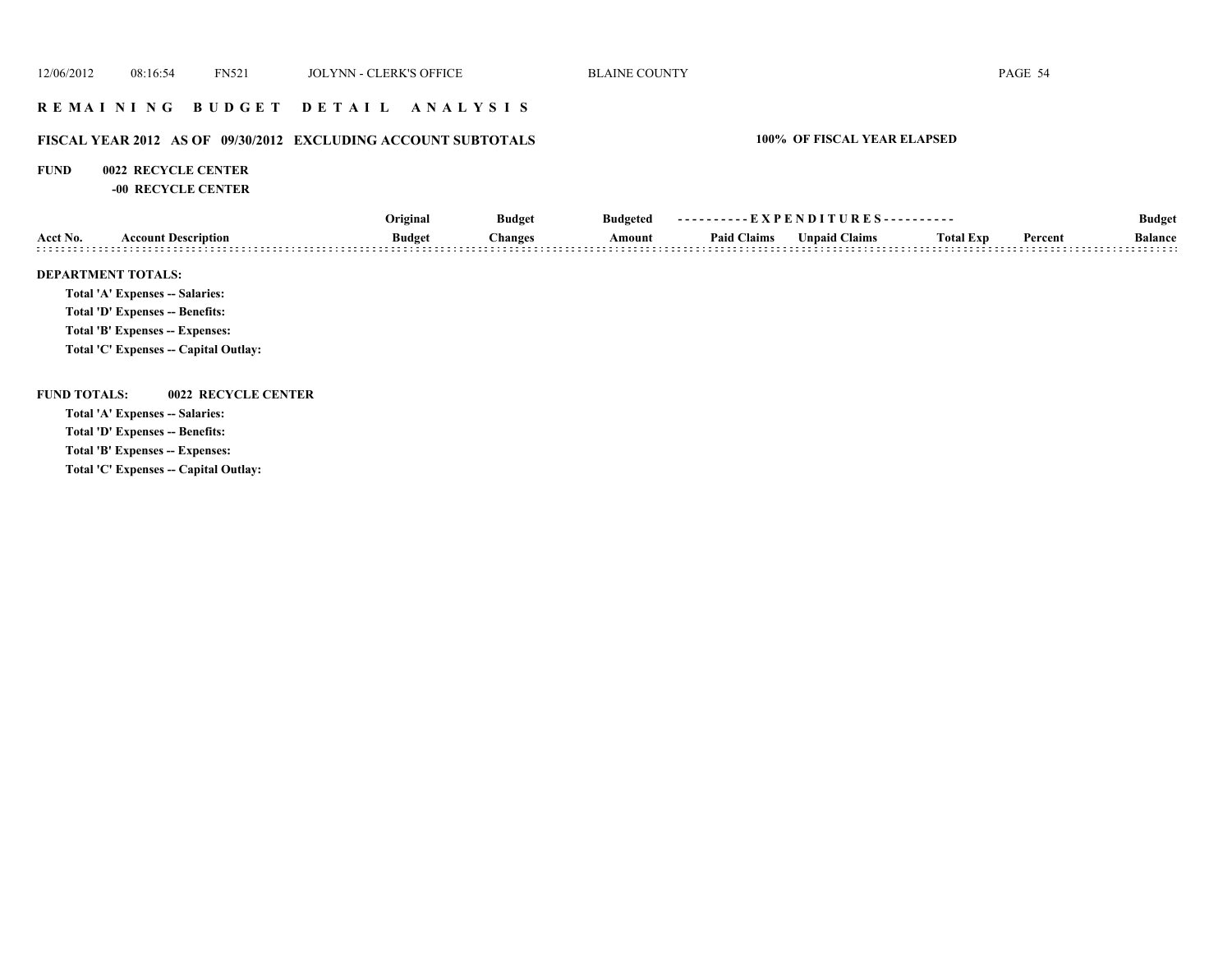### **R E M A I N I N G B U D G E T D E T A I L A N A L Y S I S**

### **FISCAL YEAR 2012 AS OF 09/30/2012 EXCLUDING ACCOUNT SUBTOTALS 100% OF FISCAL YEAR ELAPSED**

### **FUND 0023 SOLID WASTE**

**-00 SOLID WASTE**

|           |                                     | Original      | <b>Budget</b>  | <b>Budgeted</b> | ----------EXPENDITURES---------- |                      |                  |          | <b>Budget</b>  |
|-----------|-------------------------------------|---------------|----------------|-----------------|----------------------------------|----------------------|------------------|----------|----------------|
| Acct No.  | <b>Account Description</b>          | <b>Budget</b> | <b>Changes</b> | Amount          | <b>Paid Claims</b>               | <b>Unpaid Claims</b> | <b>Total Exp</b> | Percent  | <b>Balance</b> |
| 0467-0001 | UTILITIES - GARBAGE SMYL CK         | 20,000.00     |                | 20.000.00       | 24.294.73                        |                      | 24.294.73        | 121.47%  | (4,294.73)     |
| 0467-0002 | UTILITIES - GARBAGE EAST MAGIC      | 2,000.00      |                | 2,000.00        | 4,397.42                         |                      | 4,397.42         | 219.87%  | (2,397.42)     |
| 0542-0000 | <b>POSTAGE</b>                      | 400.00        |                | 400.00          | 525.00                           |                      | 525.00           | 131.25%  | (125.00)       |
| 0733-0002 | SOLID WASTE REGIONAL DIST           | 1,584,686.00  |                | 1.584.686.00    | 1,584,686.00                     |                      | 1.584.686.00     | 100.00%  |                |
|           | Total 'B' Budget -- Expenses:       | 1,607,086.00  |                | 1.607.086.00    | 1,613,903.15                     |                      | 1,613,903.15     | 100.42%  | (6,817.15)     |
| 0899-0002 | CAPITAL-OHIO GULCH/BLM              |               |                |                 | 7,531.93                         |                      | 7,531.93         | $0.00\%$ | (7,531.93)     |
|           | Total 'C' Budget -- Capital Outlay: |               |                |                 | 7,531.93                         |                      | 7,531.93         |          | (7,531.93)     |
|           |                                     |               |                |                 |                                  |                      |                  |          |                |

### **DEPARTMENT TOTALS:**

**Total 'A' Expenses -- Salaries: Total 'D' Expenses -- Benefits:**

| Total 'B' Expenses -- Expenses:       | ,607,086.00       | ,607,086.00 | 1.613.903.15                    | 1,613,903.15 | 100.42% | (6,817.15)               |
|---------------------------------------|-------------------|-------------|---------------------------------|--------------|---------|--------------------------|
| Total 'C' Expenses -- Capital Outlay: | ----------------- | .           | 7.531.93<br>------------------- | 7.531.93     |         | (7.531.93)<br>---------- |
|                                       | ,607,086.00       | .607.086.00 | 1.621.435.08                    | 621,435.08 ا | 100.89% | (14,349.08)              |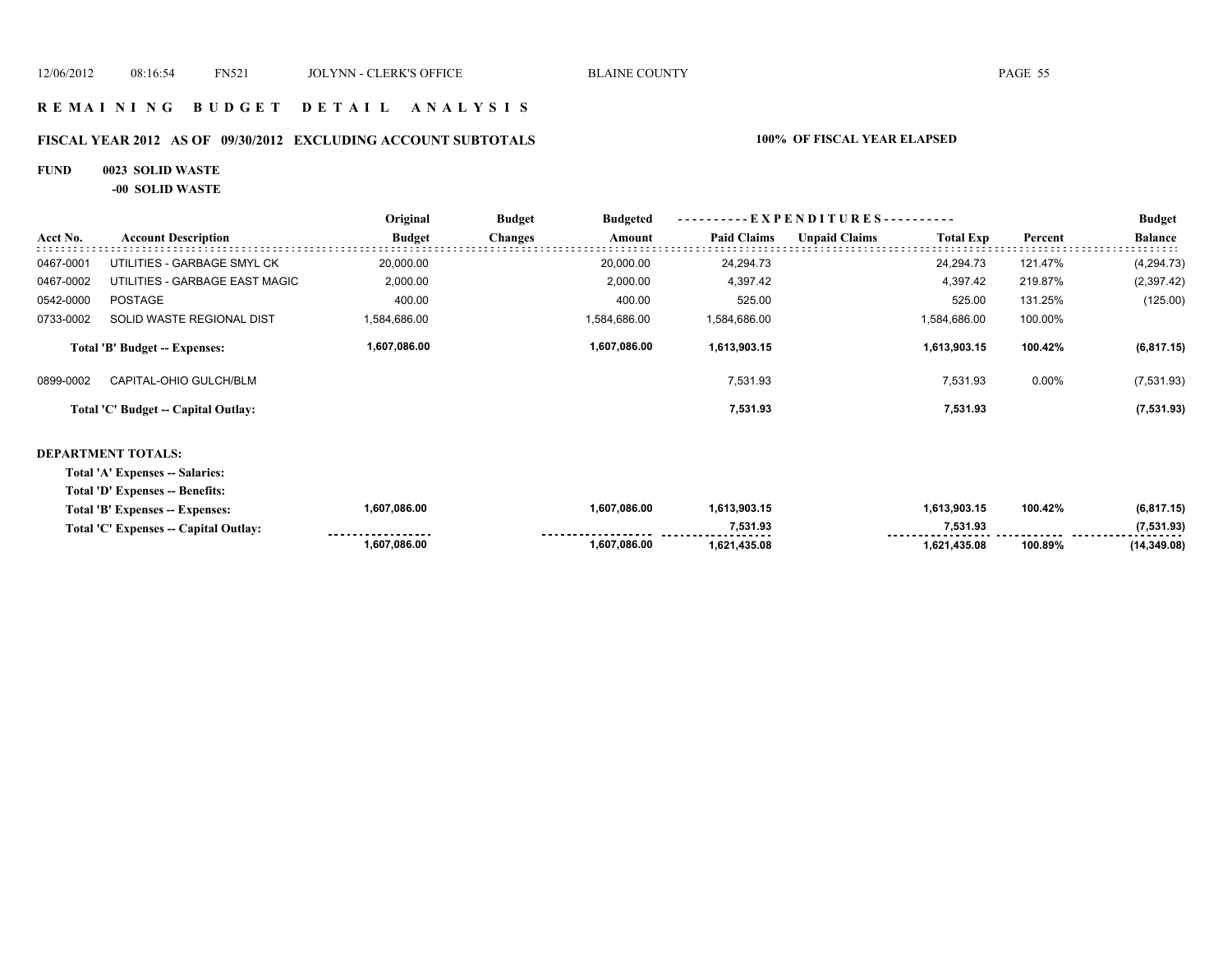### **R E M A I N I N G B U D G E T D E T A I L A N A L Y S I S**

# **FISCAL YEAR 2012 AS OF 09/30/2012 EXCLUDING ACCOUNT SUBTOTALS 100% OF FISCAL YEAR ELAPSED**

|                     |                                       | 1,891,816.00 | 9,050.80 | 1,900,866.80 | 1,900,483.05 | 1,900,483.05 | 99.98%  | 383.75       |
|---------------------|---------------------------------------|--------------|----------|--------------|--------------|--------------|---------|--------------|
|                     | Total 'C' Expenses -- Capital Outlay: | 30,000.00    |          | 30,000.00    | 46,711.68    | 46,711.68    | 155.71% | (16,711.68)  |
|                     | Total 'B' Expenses -- Expenses:       | 1,685,016.00 | 9,050.80 | 1,694,066.80 | 1,690,594.44 | 1,690,594.44 | 99.80%  | 3,472.36     |
|                     | Total 'D' Expenses -- Benefits:       | 51,425.00    |          | 51,425.00    | 46,384.96    | 46,384.96    | 90      | 5,040.04     |
|                     | Total 'A' Expenses -- Salaries:       | 125,375.00   |          | 125,375.00   | 116,791.97   | 116,791.97   | 93.15%  | 8,583.03     |
| <b>FUND TOTALS:</b> | 0023 SOLID WASTE                      |              |          |              |              |              |         |              |
|                     | Total 'C' Budget -- Capital Outlay:   | 30,000.00    |          | 30,000.00    | 39,179.75    | 39,179.75    | 130.60% | (9, 179.75)  |
| 0803-0000           | CAPITAL - HEAVY EQUIPMENT             | 30,000.00    |          | 30,000.00    | 39,179.75    | 39,179.75    | 130.60% | (9, 179.75)  |
|                     | Total 'B' Budget -- Expenses:         | 77,930.00    | 9,050.80 | 86,980.80    | 76,691.29    | 76,691.29    | 88.17%  | 10,289.51    |
| 0670-0001           | CONTRACTS - DRUG TESTING              | 200.00       |          | 200.00       |              |              | 0.00%   | 200.00       |
| 0569-0000           | <b>EDUCATION- OTHER</b>               | 37,730.00    |          | 37,730.00    | 9,363.55     | 9,363.55     | 24.82%  | 28,366.45    |
| 0491-0000           | REPAIRS/MAINT - HEAVY EQUIP           | 9,000.00     | 9,050.80 | 18,050.80 C  | 13,074.33    | 13,074.33    | 72.43%  | 4,976.47     |
| 0473-0000           | <b>VEHICLES - TIRES</b>               | 4,000.00     |          | 4,000.00     | 1,554.91     | 1,554.91     | 38.87%  | 2,445.09     |
| 0470-0000           | VEHICLES - FUEL, GASOLINE             | 4,500.00     |          | 4,500.00     | 3,543.77     | 3,543.77     | 78.75%  | 956.23       |
| 0469-0000           | UTILITIES- OTHER-PROPANE              | 5,000.00     |          | 5,000.00     | 20,887.01    | 20,887.01    | 417.74% | (15,887.01)  |
| 0465-0000           | UTILITIES- ELECTRICITY                | 5,000.00     |          | 5,000.00     | 5,308.06     | 5,308.06     | 106.16% | (308.06)     |
| 0464-0000           | UTILITIES - TELEPHONE, OTHER          | 2,500.00     |          | 2,500.00     | 2,471.28     | 2,471.28     | 98.85%  | 28.72        |
| 0449-0003           | <b>SUPPLIES</b>                       | 10,000.00    |          | 10,000.00    | 20,488.38    | 20,488.38    | 204.88% | (10, 488.38) |
|                     | Total 'D' Budget -- Benefits:         | 51,425.00    |          | 51,425.00    | 46,384.96    | 46,384.96    | 90.20%  | 5,040.04     |
| 0416-0000           | WORKER'S COMPENSATION INSUR.          | 8,300.00     |          | 8,300.00     | 5,642.00     | 5,642.00     | 67.98%  | 2,658.00     |
| 0415-0000           | <b>STATE UNEMPLOYMENT</b>             | 670.00       |          | 670.00       | 622.52       | 622.52       | 92.91%  | 47.48        |
| 0414-0000           | DENTAL INSURANCE                      | 1,215.00     |          | 1,215.00     | 1,213.20     | 1,213.20     | 99.85%  | 1.80         |
| 0413-0002           | <b>WELLNESS</b>                       | 75.00        |          | 75.00        |              |              | 0.00%   | 75.00        |
| 0413-0000           | MEDICAL INSURANCE                     | 18,750.00    |          | 18,750.00    | 18,215.72    | 18,215.72    | 97.15%  | 534.28       |
| 0412-0000           | LIFE INSURANCE                        | 250.00       |          | 250.00       | 220.68       | 220.68       | 88.27%  | 29.32        |
| 0411-0000           | <b>FICA</b>                           | 9,265.00     |          | 9,265.00     | 8,659.02     | 8,659.02     | 93.46%  | 605.98       |
| 0410-0000           | <b>RETIREMENT</b>                     | 12,900.00    |          | 12,900.00    | 11,811.82    | 11,811.82    | 91.56%  | 1,088.18     |
|                     | Total 'A' Budget -- Salaries:         | 125,375.00   |          | 125,375.00   | 116,791.97   | 116,791.97   | 93.15%  | 8,583.03     |
| 0409-0099           | SALARIES - OVERTIME                   | 2,500.00     |          | 2,500.00     | 620.67       | 620.67       | 24.83%  | 1,879.33     |
| 0409-0001           | SALARIES - TERMINATION                | 2,500.00     |          | 2,500.00     | 4,668.05     | 4,668.05     | 186.72% | (2, 168.05)  |
| 0405-0003           | SALARIES - SECRETARY                  | 19,469.00    |          | 19,469.00    | 16,069.43    | 16,069.43    | 82.54%  | 3,399.57     |
| 0405-0001           | SALARIES - RECYCLE CTR OPERATOR       | 56,789.00    |          | 56,789.00    | 56,458.52    | 56,458.52    | 99.42%  | 330.48       |
| 0404-0003           | SALARIES - MANAGER                    | 44,117.00    |          | 44,117.00    | 38,975.30    | 38,975.30    | 88.35%  | 5,141.70     |
|                     |                                       |              |          |              |              |              |         |              |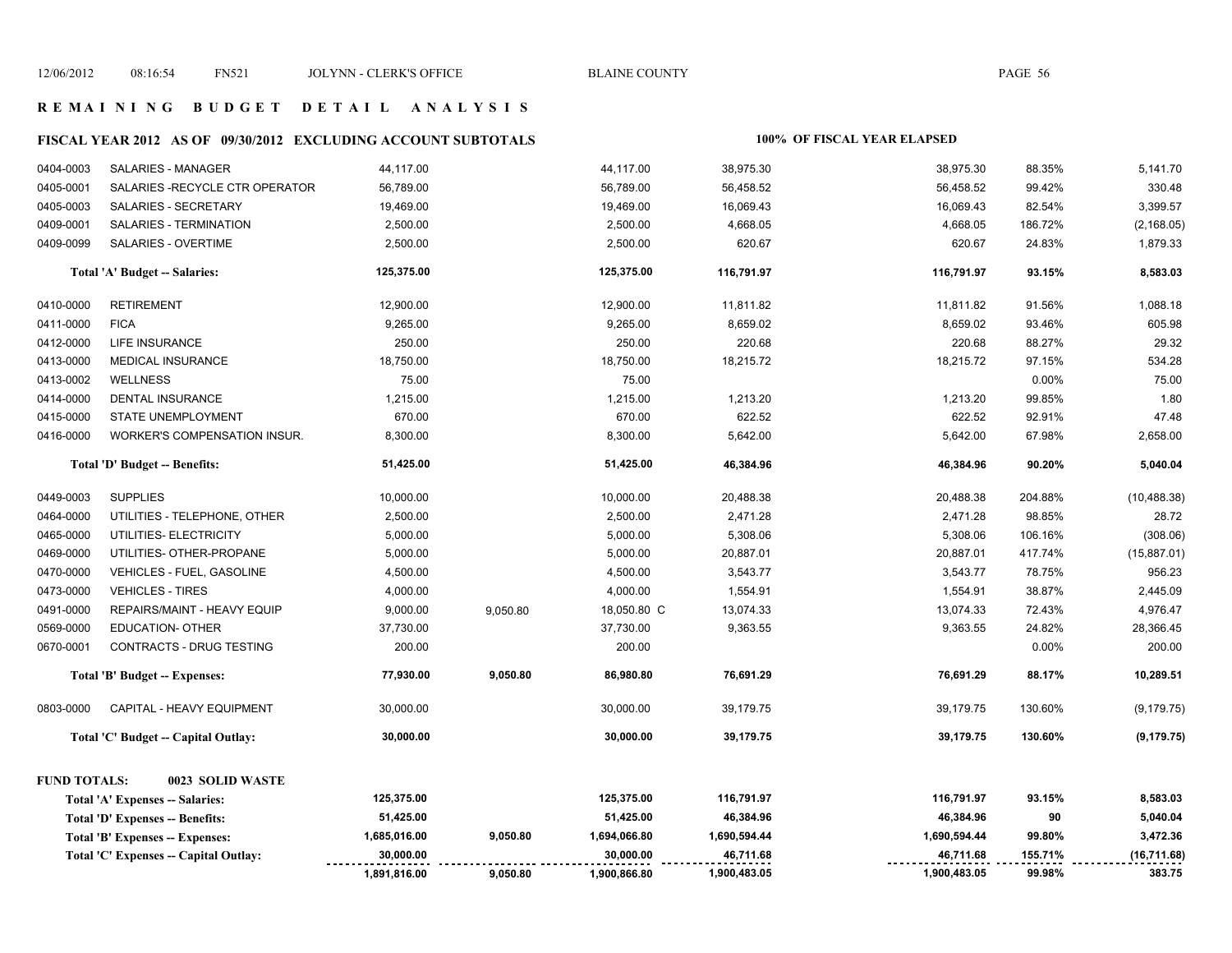### **R E M A I N I N G B U D G E T D E T A I L A N A L Y S I S**

# **FISCAL YEAR 2012 AS OF 09/30/2012 EXCLUDING ACCOUNT SUBTOTALS 100% OF FISCAL YEAR ELAPSED**

### **FUND 0027 WEEDS**

### **-00 WEEDS**

|           |                                     | Original      | <b>Budget</b><br><b>Budgeted</b> | ----------EXPENDITURES---------- |                    |                      |                  | <b>Budget</b> |                                        |
|-----------|-------------------------------------|---------------|----------------------------------|----------------------------------|--------------------|----------------------|------------------|---------------|----------------------------------------|
| Acct No.  | <b>Account Description</b>          | <b>Budget</b> | Changes                          | Amount                           | <b>Paid Claims</b> | <b>Unpaid Claims</b> | <b>Total Exp</b> | Percent       | <b>Balance</b><br>$\sim$ $\sim$ $\sim$ |
| 0405-0000 | SALARIES - SUPERVISOR               | 55,973.00     |                                  | 55,973.00                        | 55,972.35          |                      | 55,972.35        | 100.00%       | 0.65                                   |
| 0406-0000 | SALARIES - EMPLOYEE, HALF-YEAR      | 20,020.00     |                                  | 20,020.00                        | 20,004.80          |                      | 20,004.80        | 99.92%        | 15.20                                  |
| 0409-0000 | *SALARIES-OTHER PERSONNEL-CWMA      |               | 3,480.00                         | 3,480.00 C                       | 3,480.00           |                      | 3,480.00         | 100.00%       |                                        |
| 0409-0001 | SALARIES-OUTREACH COORDINATOR       | 36,109.00     |                                  | 36,109.00                        | 35,710.09          |                      | 35,710.09        | 98.90%        | 398.91                                 |
| 0409-0002 | SALARIES-TERMINATION                | 6,000.00      |                                  | 6,000.00                         |                    |                      |                  | $0.00\%$      | 6,000.00                               |
| 0409-0099 | SALARIES - OVERTIME                 |               |                                  |                                  | 52.94              |                      | 52.94            | $0.00\%$      | (52.94)                                |
|           | Total 'A' Budget -- Salaries:       | 118,102.00    | 3,480.00                         | 121,582.00                       | 115,220.18         |                      | 115,220.18       | 94.77%        | 6,361.82                               |
| 0410-0000 | <b>RETIREMENT</b>                   | 12,500.00     |                                  | 12,500.00                        | 11,609.90          |                      | 11,609.90        | 92.88%        | 890.10                                 |
| 0411-0000 | <b>FICA</b>                         | 9,000.00      |                                  | 9,000.00                         | 8,111.38           |                      | 8,111.38         | 90.13%        | 888.62                                 |
| 0412-0000 | LIFE INSURANCE                      | 205.00        |                                  | 205.00                           | 183.90             |                      | 183.90           | 89.71%        | 21.10                                  |
| 0413-0000 | <b>MEDICAL INSURANCE</b>            | 21,700.00     |                                  | 21,700.00                        | 22,147.18          |                      | 22,147.18        | 102.06%       | (447.18)                               |
| 0413-0002 | <b>WELLNESS</b>                     | 75.00         |                                  | 75.00                            | 24.00              |                      | 24.00            | 32.00%        | 51.00                                  |
| 0414-0000 | DENTAL INSURANCE                    | 1,015.00      |                                  | 1,015.00                         | 1,011.00           |                      | 1,011.00         | 99.61%        | 4.00                                   |
| 0415-0000 | STATE UNEMPLOYMENT                  | 625.00        |                                  | 625.00                           | 583.17             |                      | 583.17           | 93.31%        | 41.83                                  |
| 0416-0000 | <b>WORKER'S COMPENSATION INSUR.</b> | 4,500.00      |                                  | 4,500.00                         | 4,588.00           |                      | 4,588.00         | 101.96%       | (88.00)                                |
|           | Total 'D' Budget -- Benefits:       | 49,620.00     |                                  | 49,620.00                        | 48,258.53          |                      | 48,258.53        | 97.26%        | 1,361.47                               |
| 0439-0000 | TRAVEL - OTHER                      | 1,200.00      |                                  | 1,200.00                         | 887.50             |                      | 887.50           | 73.96%        | 312.50                                 |
| 0440-0000 | SUPPLIES - OFFICE                   | 600.00        |                                  | 600.00                           | 638.30             |                      | 638.30           | 106.38%       | (38.30)                                |
| 0449-0000 | <b>SUPPLIES</b>                     | 31,000.00     |                                  | 31,000.00                        | 24,278.15          |                      | 24,278.15        | 78.32%        | 6,721.85                               |
| 0464-0000 | UTILITIES - TELEPHONE, OTHER        | 2,500.00      |                                  | 2,500.00                         | 1,400.71           |                      | 1,400.71         | 56.03%        | 1,099.29                               |
| 0464-0001 | UTILITIES - PROPANE                 | 3,500.00      |                                  | 3,500.00                         | 3,264.54           |                      | 3,264.54         | 93.27%        | 235.46                                 |
| 0464-0002 | UTILITIES- POWER                    | 400.00        |                                  | 400.00                           | 362.06             |                      | 362.06           | 90.52%        | 37.94                                  |
| 0470-0000 | VEHICLES - FUEL, GASOLINE           | 3,500.00      |                                  | 3,500.00                         | 4,545.33           |                      | 4,545.33         | 129.87%       | (1,045.33)                             |
| 0489-0000 | <b>OUTREACH PROGRAM</b>             | 5,000.00      |                                  | 5,000.00                         | 3,387.26           |                      | 3,387.26         | 67.75%        | 1,612.74                               |
| 0499-0000 | REPAIRS/MAINT- OTHER                | 3,500.00      |                                  | 3,500.00                         | 1,645.46           |                      | 1,645.46         | 47.01%        | 1,854.54                               |
| 0522-0000 | <b>ADVERTISING</b>                  | 500.00        |                                  | 500.00                           | 277.24             |                      | 277.24           | 55.45%        | 222.76                                 |
| 0542-0000 | <b>POSTAGE</b>                      | 1,000.00      |                                  | 1,000.00                         | 4.26               |                      | 4.26             | 0.43%         | 995.74                                 |
| 0569-0000 | <b>EDUCATION- OTHER</b>             | 1,000.00      |                                  | 1,000.00                         | 620.00             |                      | 620.00           | 62.00%        | 380.00                                 |
| 0689-0001 | CONTRACTS - WEED SPRAYING           | 1,000.00      |                                  | 1,000.00                         | 3,257.50           |                      | 3,257.50         | 325.75%       | (2, 257.50)                            |
| 0689-0002 | *GRANT- COST SHARE - CWMA           |               | 19,867.25                        | 19,867.25 C                      | 20,002.42          |                      | 20,002.42        | 100.68%       | (135.17)                               |
|           |                                     |               |                                  |                                  |                    |                      |                  |               |                                        |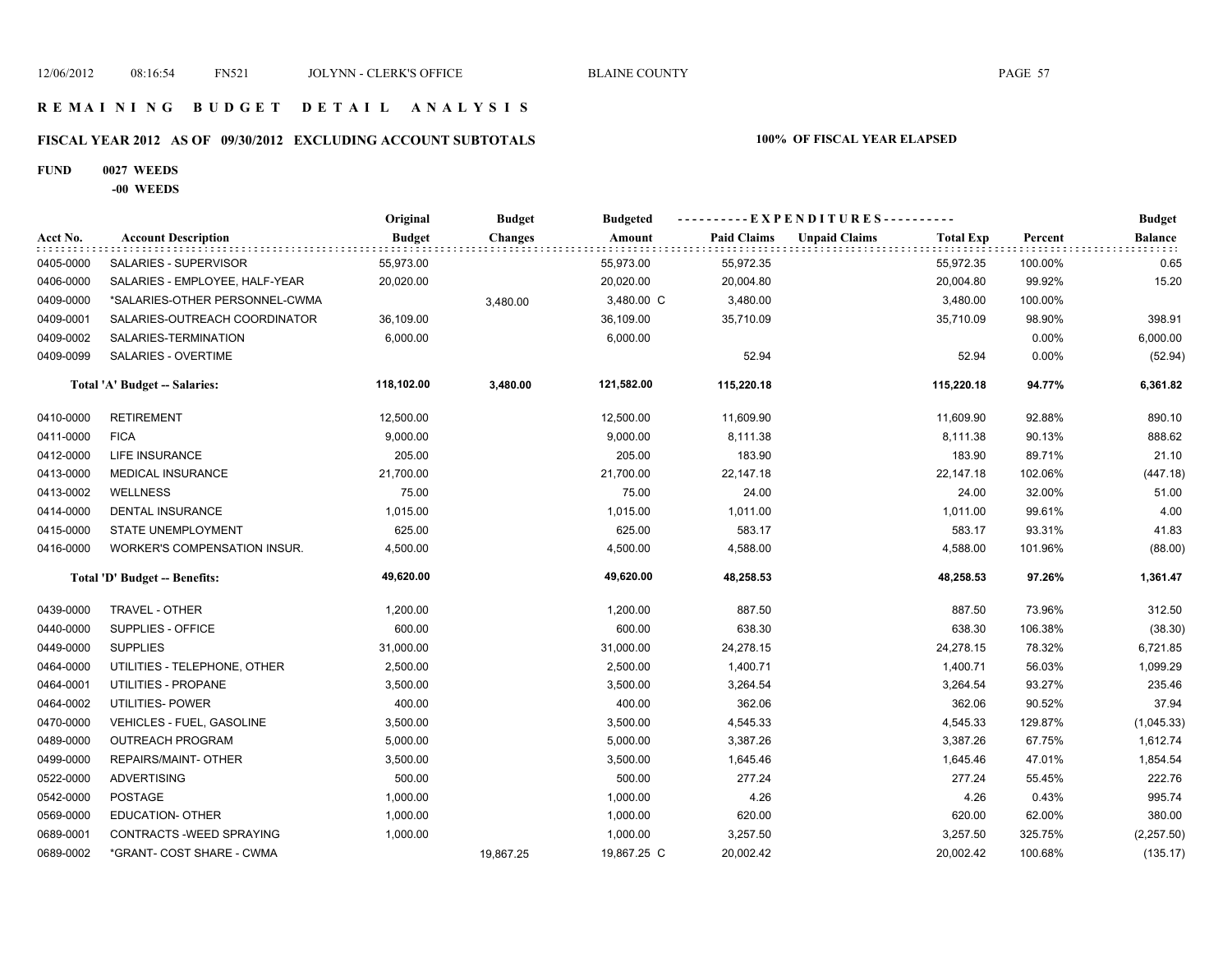### **R E M A I N I N G B U D G E T D E T A I L A N A L Y S I S**

# **FISCAL YEAR 2012 AS OF 09/30/2012 EXCLUDING ACCOUNT SUBTOTALS 100% OF FISCAL YEAR ELAPSED**

### **FUND 0027 WEEDS**

**-00 WEEDS**

|                     |                                        | Original      | <b>Budget</b> | <b>Budgeted</b> | EXPENDITURES---------- |                      |                  |         | <b>Budget</b>  |
|---------------------|----------------------------------------|---------------|---------------|-----------------|------------------------|----------------------|------------------|---------|----------------|
| Acct No.            | <b>Account Description</b>             | <b>Budget</b> | Changes       | Amount          | <b>Paid Claims</b>     | <b>Unpaid Claims</b> | <b>Total Exp</b> | Percent | <b>Balance</b> |
|                     | <b>Total 'B' Budget -- Expenses:</b>   | 54,700.00     | 19,867.25     | 74,567.25       | 64,570.73              |                      | 64,570.73        | 86.59%  | 9,996.52       |
| 0899-0000           | <b>CAPITAL- OTHER</b>                  | 20,000.00     |               | 20,000.00       | 19,912.64              |                      | 19,912.64        | 99.56%  | 87.36          |
|                     | Total 'C' Budget -- Capital Outlay:    | 20,000.00     |               | 20,000.00       | 19,912.64              |                      | 19,912.64        | 99.56%  | 87.36          |
|                     | <b>DEPARTMENT TOTALS:</b>              |               |               |                 |                        |                      |                  |         |                |
|                     | Total 'A' Expenses -- Salaries:        | 118,102.00    | 3,480.00      | 121,582.00      | 115,220.18             |                      | 115,220.18       | 94.77%  | 6,361.82       |
|                     | <b>Total 'D' Expenses -- Benefits:</b> | 49,620.00     |               | 49,620.00       | 48,258.53              |                      | 48,258.53        | 97.26%  | 1,361.47       |
|                     | Total 'B' Expenses -- Expenses:        | 54,700.00     | 19,867.25     | 74,567.25       | 64,570.73              |                      | 64,570.73        | 86.59%  | 9,996.52       |
|                     | Total 'C' Expenses -- Capital Outlay:  | 20,000.00     |               | 20,000.00       | 19,912.64              |                      | 19,912.64        | 99.56%  | 87.36          |
|                     |                                        | 242,422.00    | 23,347.25     | 265,769.25      | 247,962.08             |                      | 247,962.08       | 93.30%  | 17,807.17      |
| <b>FUND TOTALS:</b> | 0027 WEEDS                             |               |               |                 |                        |                      |                  |         |                |
|                     | Total 'A' Expenses -- Salaries:        | 118,102.00    | 3,480.00      | 121,582.00      | 115,220.18             |                      | 115,220.18       | 94.77%  | 6,361.82       |
|                     | Total 'D' Expenses -- Benefits:        | 49,620.00     |               | 49,620.00       | 48,258.53              |                      | 48,258.53        | 97      | 1,361.47       |
|                     | Total 'B' Expenses -- Expenses:        | 54,700.00     | 19,867.25     | 74,567.25       | 64,570.73              |                      | 64,570.73        | 86.59%  | 9,996.52       |
|                     | Total 'C' Expenses -- Capital Outlay:  | 20,000.00     |               | 20,000.00       | 19,912.64              |                      | 19,912.64        | 99.56%  | 87.36          |
|                     |                                        | 242,422.00    | 23,347.25     | 265,769.25      | 247,962.08             |                      | 247,962.08       | 93.30%  | 17,807.17      |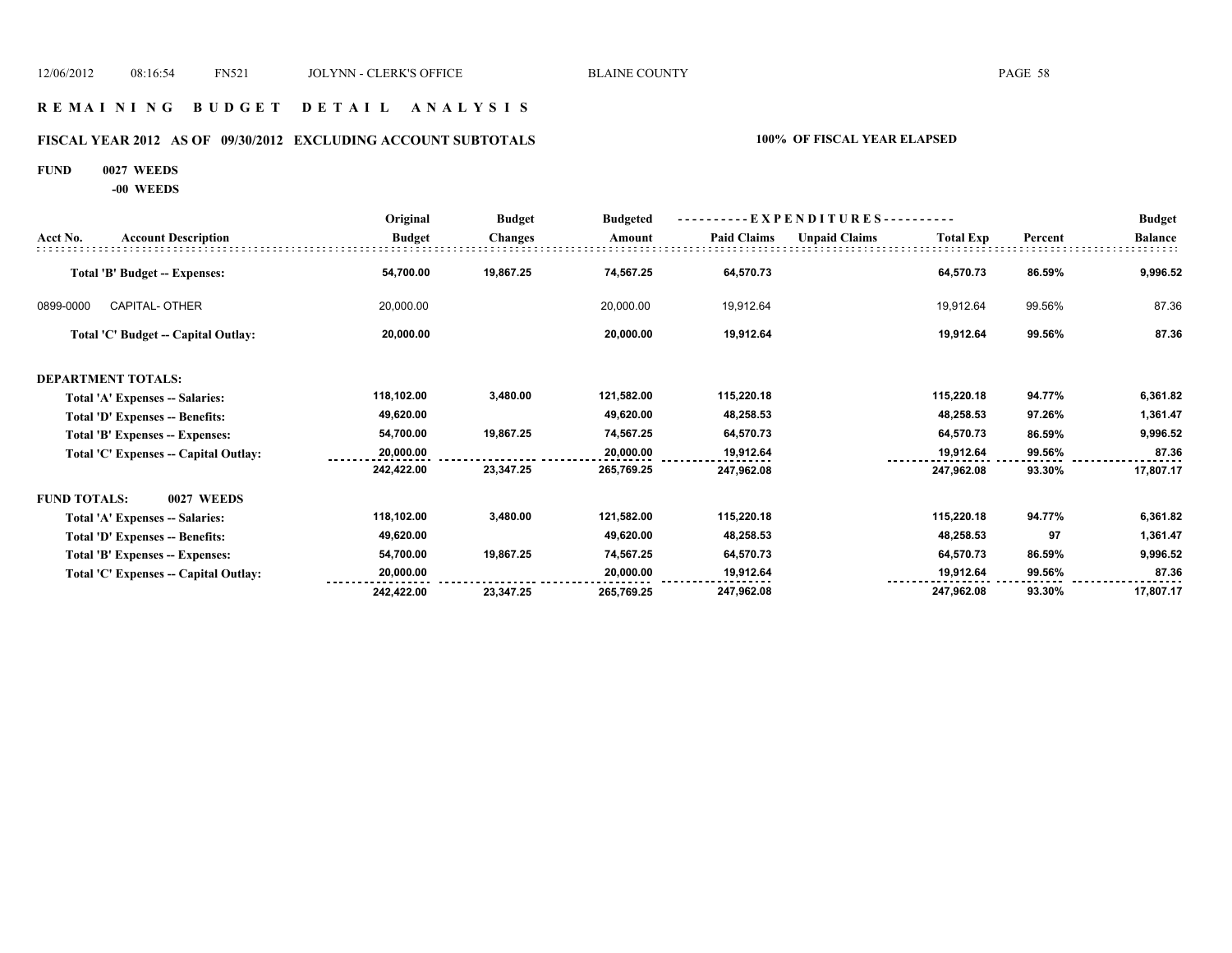### **R E M A I N I N G B U D G E T D E T A I L A N A L Y S I S**

# **FISCAL YEAR 2012 AS OF 09/30/2012 EXCLUDING ACCOUNT SUBTOTALS 100% OF FISCAL YEAR ELAPSED**

### **FUND 0030 CAPITAL IMPROVEMENT FUND**

**-00 CAPITAL IMPROVEMENT FUND**

|                           |                                 | Original      | <b>Budget</b> | <b>Budgeted</b> | ----------EXPENDITURES---------- |                      |                  |         | <b>Budget</b>  |  |
|---------------------------|---------------------------------|---------------|---------------|-----------------|----------------------------------|----------------------|------------------|---------|----------------|--|
| Acct No.                  | <b>Account Description</b>      | <b>Budget</b> | hanges:       | Amount          | <b>Paid Claims</b>               | <b>Unpaid Claims</b> | <b>Total Exp</b> | Percent | <b>Balance</b> |  |
| <b>DEPARTMENT TOTALS:</b> | Total 'A' Expenses -- Salaries: |               |               |                 |                                  |                      |                  |         |                |  |

**Total 'D' Expenses -- Benefits:**

**Total 'B' Expenses -- Expenses:**

**Total 'C' Expenses -- Capital Outlay:**

### **FUND TOTALS: 0030 CAPITAL IMPROVEMENT FUND**

**Total 'A' Expenses -- Salaries:**

**Total 'D' Expenses -- Benefits:**

**Total 'B' Expenses -- Expenses:**

**Total 'C' Expenses -- Capital Outlay:**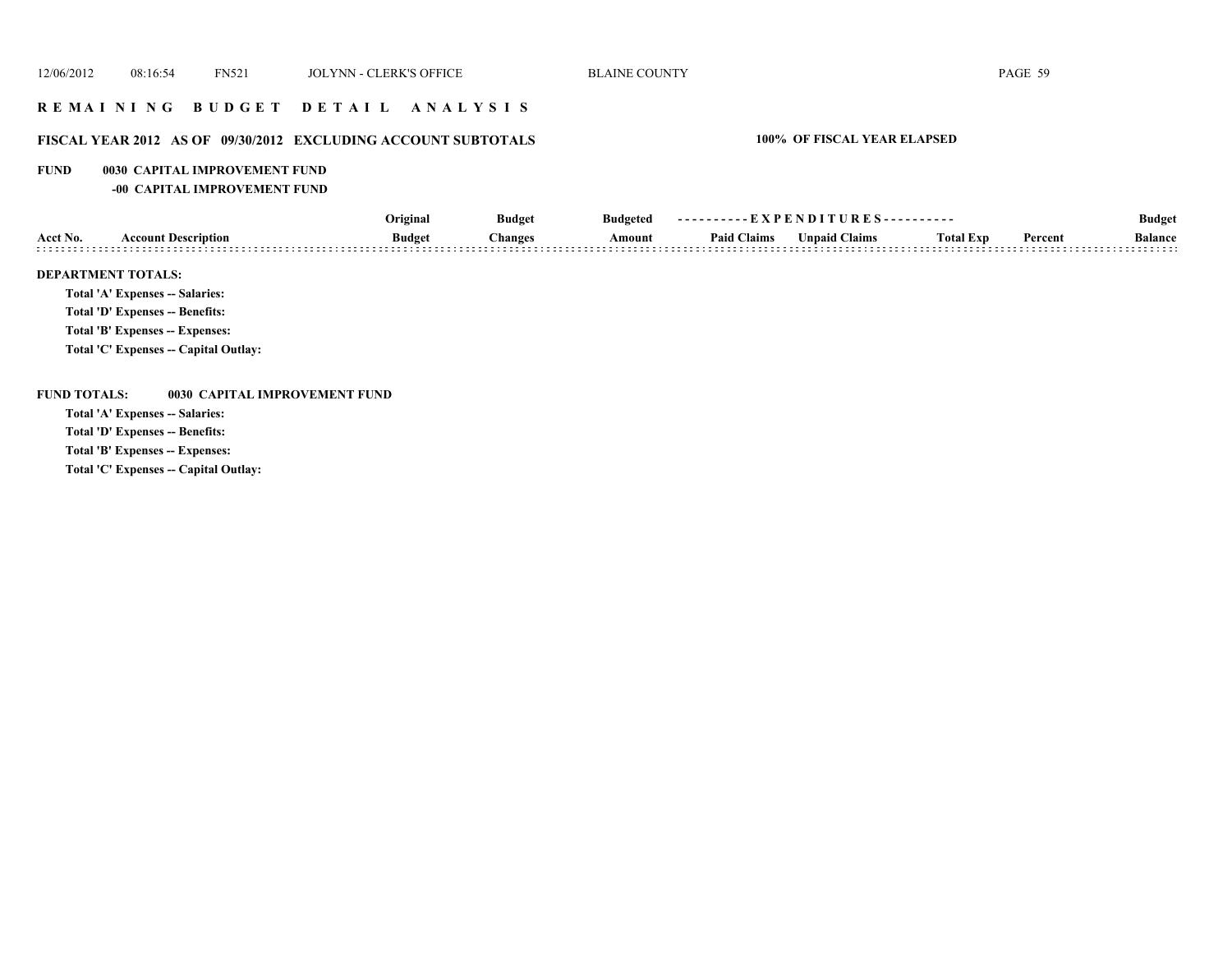### **R E M A I N I N G B U D G E T D E T A I L A N A L Y S I S**

# **FISCAL YEAR 2012 AS OF 09/30/2012 EXCLUDING ACCOUNT SUBTOTALS 100% OF FISCAL YEAR ELAPSED**

### **FUND 0031 PSF BOND REDEMPTION FUND**

**-00 PSF BOND REDEMPTION FUND**

|                     |                                       | Original      | <b>Budget</b>  | <b>Budgeted</b> |                    | - EXPENDITURES---------- |                  |         | <b>Budget</b>  |
|---------------------|---------------------------------------|---------------|----------------|-----------------|--------------------|--------------------------|------------------|---------|----------------|
| Acct No.            | <b>Account Description</b>            | <b>Budget</b> | <b>Changes</b> | Amount          | <b>Paid Claims</b> | <b>Unpaid Claims</b>     | <b>Total Exp</b> | Percent | <b>Balance</b> |
| 0740-0000           | <b>BOND PAYMENT</b>                   | 823,000.00    |                | 823,000.00      | 781,557.50         |                          | 781,557.50       | 94.96%  | 41,442.50      |
|                     | Total 'B' Budget -- Expenses:         | 823,000.00    |                | 823,000.00      | 781,557.50         |                          | 781,557.50       | 94.96%  | 41,442.50      |
|                     | <b>DEPARTMENT TOTALS:</b>             |               |                |                 |                    |                          |                  |         |                |
|                     | Total 'A' Expenses -- Salaries:       |               |                |                 |                    |                          |                  |         |                |
|                     | Total 'D' Expenses -- Benefits:       |               |                |                 |                    |                          |                  |         |                |
|                     | Total 'B' Expenses -- Expenses:       | 823,000.00    |                | 823,000.00      | 781,557.50         |                          | 781,557.50       | 94.96%  | 41,442.50      |
|                     | Total 'C' Expenses -- Capital Outlay: |               |                |                 |                    |                          |                  |         |                |
|                     |                                       | 823,000.00    |                | 823,000.00      | 781,557.50         |                          | 781,557.50       | 94.96%  | 41,442.50      |
| <b>FUND TOTALS:</b> | 0031 PSF BOND REDEMPTION FUND         |               |                |                 |                    |                          |                  |         |                |
|                     | Total 'A' Expenses -- Salaries:       |               |                |                 |                    |                          |                  |         |                |
|                     | Total 'D' Expenses -- Benefits:       |               |                |                 |                    |                          |                  |         |                |
|                     | Total 'B' Expenses -- Expenses:       | 823,000.00    |                | 823,000.00      | 781,557.50         |                          | 781,557.50       | 94.96%  | 41,442.50      |
|                     | Total 'C' Expenses -- Capital Outlay: |               |                |                 |                    |                          |                  |         |                |
|                     |                                       | 823,000.00    |                | 823,000.00      | 781,557.50         |                          | 781,557.50       | 94.96%  | 41,442.50      |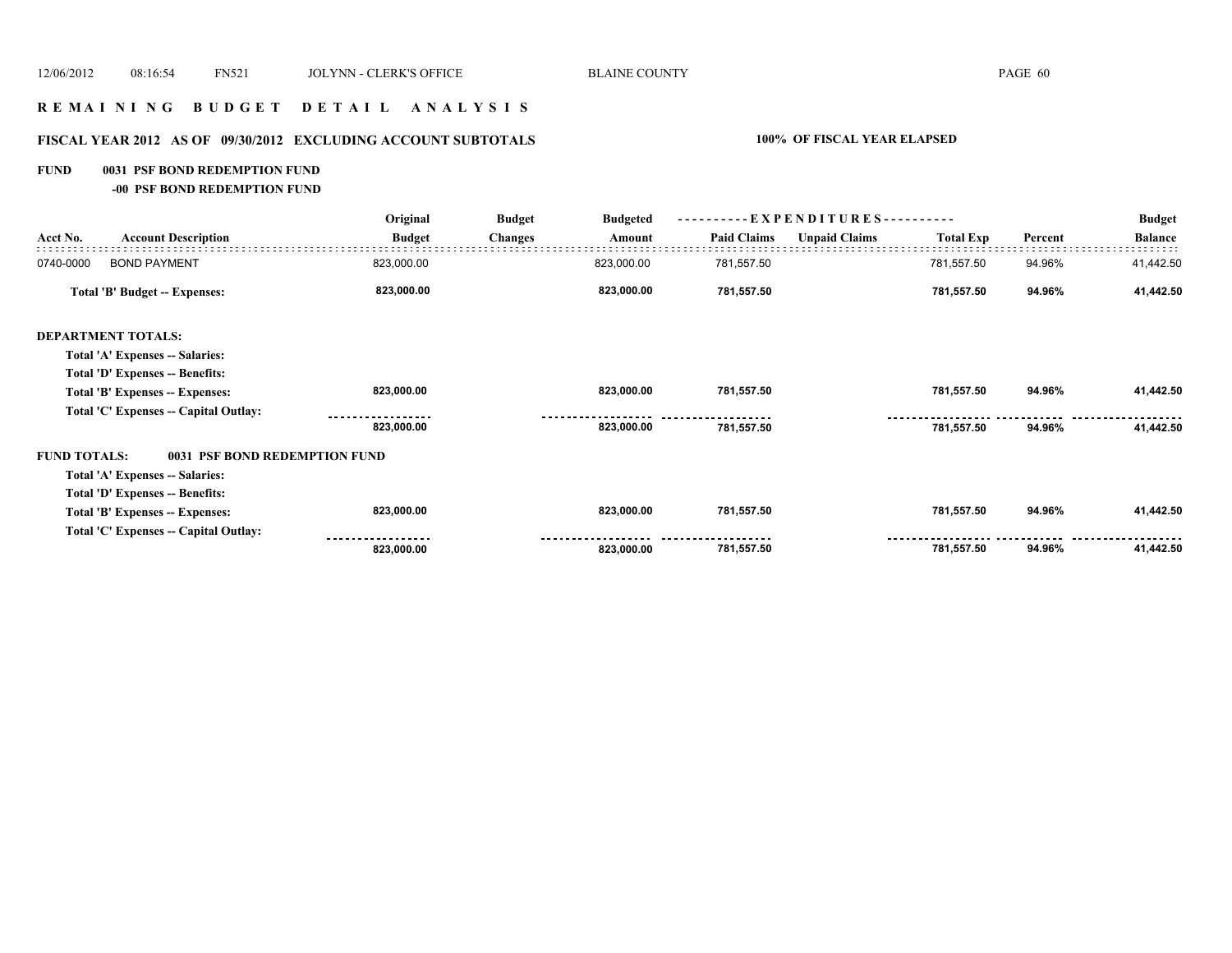### **R E M A I N I N G B U D G E T D E T A I L A N A L Y S I S**

# **FISCAL YEAR 2012 AS OF 09/30/2012 EXCLUDING ACCOUNT SUBTOTALS 100% OF FISCAL YEAR ELAPSED**

### **FUND 0035 NURSING HOME OPERATIONS**

**-00 NURSING HOME OPERATIONS**

|                     |                                       | Original      | <b>Budget</b>  | <b>Budgeted</b> |                    | EXPENDITURES--                           |         | <b>Budget</b>  |
|---------------------|---------------------------------------|---------------|----------------|-----------------|--------------------|------------------------------------------|---------|----------------|
| Acct No.            | <b>Account Description</b>            | <b>Budget</b> | <b>Changes</b> | Amount          | <b>Paid Claims</b> | <b>Unpaid Claims</b><br><b>Total Exp</b> | Percent | <b>Balance</b> |
| 0460-0000           | <b>UTILITIES</b>                      | 20,000.00     |                | 20,000.00       | 18,117.22          | 18,117.22                                | 90.59%  | 1,882.78       |
| 0591-0003           | PROFESSIONAL SVC - CONTRACT           | 2,477,427.00  |                | 2,477,427.00    | 2,477,427.00       | 2,477,427.00                             | 100.00% |                |
| 0752-0003           | <b>UPL PAYMENTS</b>                   |               | 164,445.00     | 164,445.00 C    | 164,445.00         | 164,445.00                               | 100.00% |                |
| 0773-0000           | <b>INSURANCE</b>                      | 60,000.00     |                | 60,000.00       | 54,748.00          | 54,748.00                                | 91.25%  | 5,252.00       |
|                     | Total 'B' Budget -- Expenses:         | 2,557,427.00  | 164,445.00     | 2,721,872.00    | 2,714,737.22       | 2,714,737.22                             | 99.74%  | 7,134.78       |
| 0806-0002           | CAPITAL-NURSING HOME EQUIPMENT        | 25,230.00     |                | 25,230.00       | 6,474.00           | 6,474.00                                 | 25.66%  | 18,756.00      |
| 0806-0003           | CAPITAL-FACILITY MAINTENANCE          | 40,000.00     |                | 40,000.00       | 33,670.10          | 33,670.10                                | 84.18%  | 6,329.90       |
| 0807-0007           | CAPITAL-LEVY PROCEEDS-3RD YR          | 187,163.00    |                | 187,163.00      |                    |                                          | 0.00%   | 187,163.00     |
|                     | Total 'C' Budget -- Capital Outlay:   | 252,393.00    |                | 252,393.00      | 40,144.10          | 40,144.10                                | 15.91%  | 212,248.90     |
|                     | <b>DEPARTMENT TOTALS:</b>             |               |                |                 |                    |                                          |         |                |
|                     | Total 'A' Expenses -- Salaries:       |               |                |                 |                    |                                          |         |                |
|                     | Total 'D' Expenses -- Benefits:       |               |                |                 |                    |                                          |         |                |
|                     | Total 'B' Expenses -- Expenses:       | 2,557,427.00  | 164.445.00     | 2,721,872.00    | 2,714,737.22       | 2,714,737.22                             | 99.74%  | 7,134.78       |
|                     | Total 'C' Expenses -- Capital Outlay: | 252,393.00    |                | 252,393.00      | 40,144.10          | 40,144.10                                | 15.91%  | 212,248.90     |
|                     |                                       | 2,809,820.00  | 164.445.00     | 2,974,265.00    | 2,754,881.32       | 2,754,881.32                             | 92.62%  | 219,383.68     |
| <b>FUND TOTALS:</b> | <b>0035 NURSING HOME OPERATIONS</b>   |               |                |                 |                    |                                          |         |                |
|                     | Total 'A' Expenses -- Salaries:       |               |                |                 |                    |                                          |         |                |
|                     | Total 'D' Expenses -- Benefits:       |               |                |                 |                    |                                          |         |                |
|                     | Total 'B' Expenses -- Expenses:       | 2,557,427.00  | 164,445.00     | 2,721,872.00    | 2,714,737.22       | 2,714,737.22                             | 99.74%  | 7,134.78       |
|                     | Total 'C' Expenses -- Capital Outlay: | 252,393.00    |                | 252,393.00      | 40,144.10          | 40,144.10                                | 15.91%  | 212,248.90     |
|                     |                                       | 2,809,820.00  | 164,445.00     | 2,974,265.00    | 2,754,881.32       | 2,754,881.32                             | 92.62%  | 219,383.68     |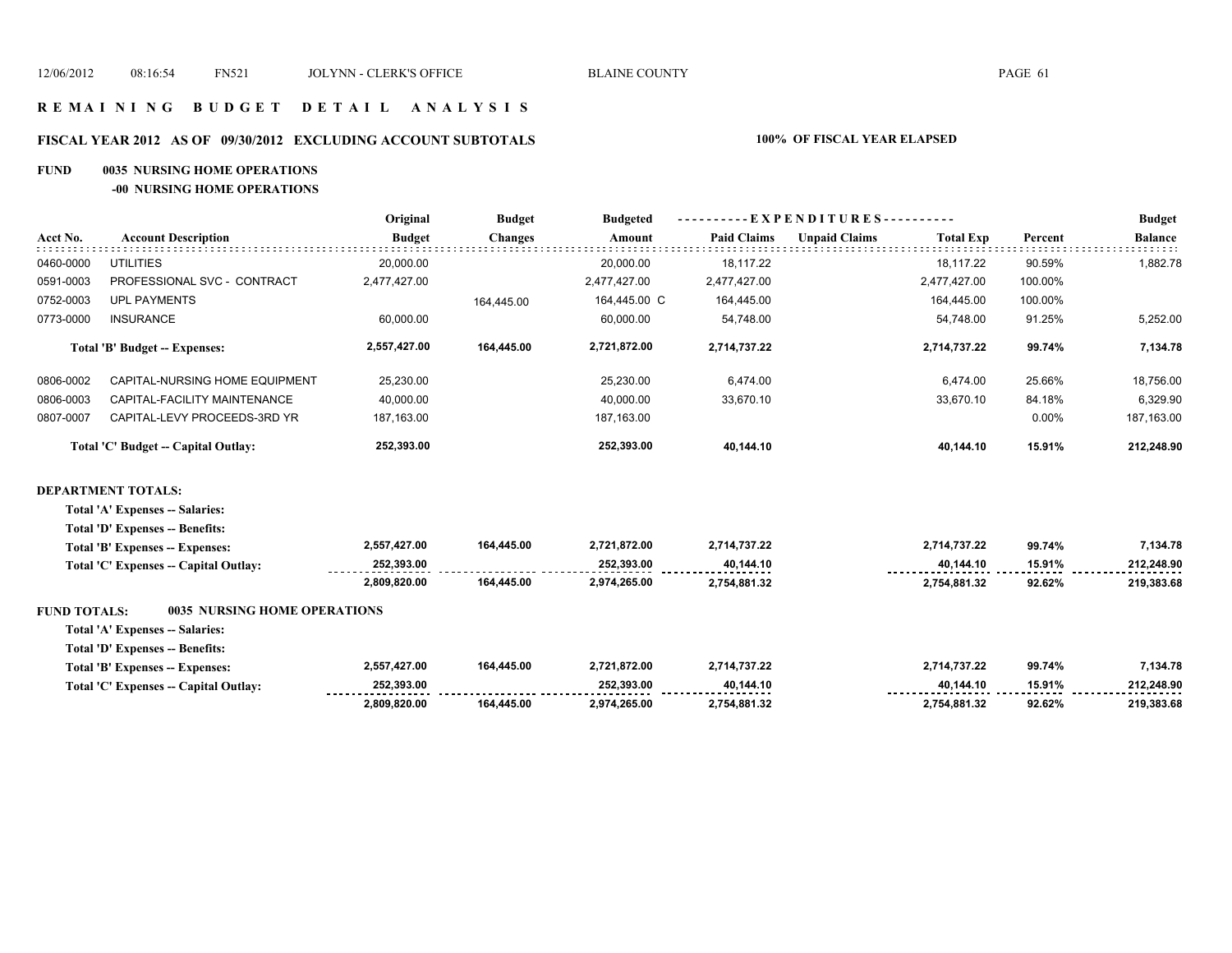### **R E M A I N I N G B U D G E T D E T A I L A N A L Y S I S**

# **FISCAL YEAR 2012 AS OF 09/30/2012 EXCLUDING ACCOUNT SUBTOTALS 100% OF FISCAL YEAR ELAPSED**

### **FUND 0037 SNOWMOBILE**

**-00 SNOWMOBILE**

|                     |                                       | Original      | <b>Budget</b>  | <b>Budgeted</b><br>Amount | - EXPENDITURES---------- |                      |                  |         | <b>Budget</b>  |
|---------------------|---------------------------------------|---------------|----------------|---------------------------|--------------------------|----------------------|------------------|---------|----------------|
| Acct No.            | <b>Account Description</b>            | <b>Budget</b> | <b>Changes</b> |                           | <b>Paid Claims</b>       | <b>Unpaid Claims</b> | <b>Total Exp</b> | Percent | <b>Balance</b> |
| 0559-0000           | OTHER MISCELLANEOUS EXPENSES          | 19,000.00     |                | 19,000.00                 | 39.44                    |                      | 39.44            | 0.21%   | 18,960.56      |
|                     | Total 'B' Budget -- Expenses:         | 19,000.00     |                | 19,000.00                 | 39.44                    |                      | 39.44            | 0.21%   | 18,960.56      |
|                     | <b>DEPARTMENT TOTALS:</b>             |               |                |                           |                          |                      |                  |         |                |
|                     | Total 'A' Expenses -- Salaries:       |               |                |                           |                          |                      |                  |         |                |
|                     | Total 'D' Expenses -- Benefits:       |               |                |                           |                          |                      |                  |         |                |
|                     | Total 'B' Expenses -- Expenses:       | 19,000.00     |                | 19,000.00                 | 39.44                    |                      | 39.44            | 0.21%   | 18,960.56      |
|                     | Total 'C' Expenses -- Capital Outlay: |               |                |                           |                          |                      |                  |         |                |
|                     |                                       | 19,000.00     |                | 19,000.00                 | 39.44                    |                      | 39.44            | 0.21%   | 18,960.56      |
| <b>FUND TOTALS:</b> | 0037 SNOWMOBILE                       |               |                |                           |                          |                      |                  |         |                |
|                     | Total 'A' Expenses -- Salaries:       |               |                |                           |                          |                      |                  |         |                |
|                     | Total 'D' Expenses -- Benefits:       |               |                |                           |                          |                      |                  |         |                |
|                     | Total 'B' Expenses -- Expenses:       | 19,000.00     |                | 19,000.00                 | 39.44                    |                      | 39.44            | 0.21%   | 18,960.56      |
|                     | Total 'C' Expenses -- Capital Outlay: |               |                |                           |                          |                      |                  |         |                |
|                     |                                       | 19,000.00     |                | 19,000.00                 | 39.44                    |                      | 39.44            | 0.21%   | 18,960.56      |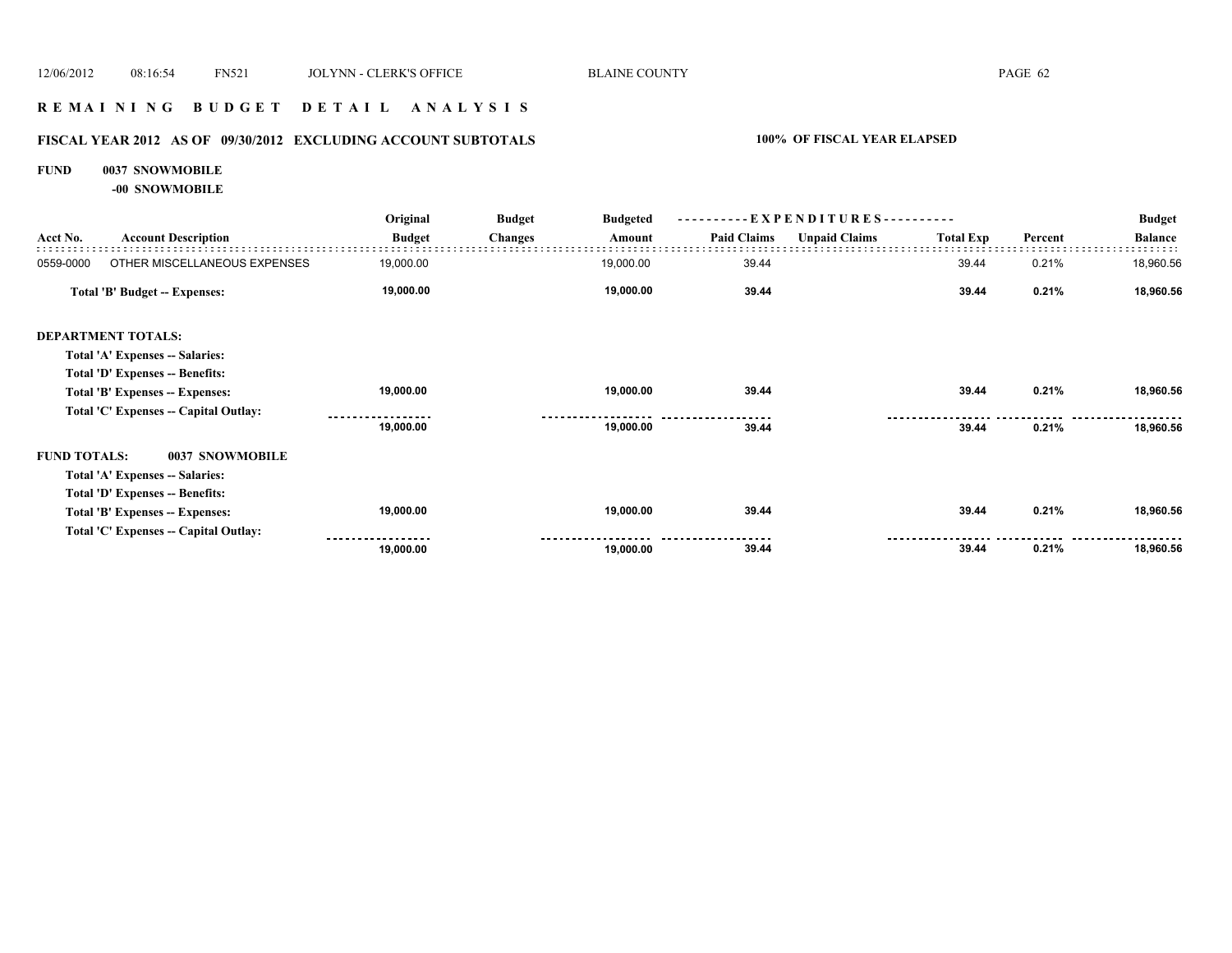### **R E M A I N I N G B U D G E T D E T A I L A N A L Y S I S**

# **FISCAL YEAR 2012 AS OF 09/30/2012 EXCLUDING ACCOUNT SUBTOTALS 100% OF FISCAL YEAR ELAPSED**

### **FUND 0038 WATERWAYS**

**-00 WATERWAYS**

|          |                                        | Original      | <b>Budget</b><br><b>Changes</b> | <b>Budgeted</b> | ----------EXPENDITURES---------- |                      |                  |         | <b>Budget</b>  |
|----------|----------------------------------------|---------------|---------------------------------|-----------------|----------------------------------|----------------------|------------------|---------|----------------|
| Acct No. | <b>Account Description</b>             | <b>Budget</b> |                                 | Amount          | <b>Paid Claims</b>               | <b>Unpaid Claims</b> | <b>Total Exp</b> | Percent | <b>Balance</b> |
|          | <b>DEPARTMENT TOTALS:</b>              |               |                                 |                 |                                  |                      |                  |         |                |
|          | Total 'A' Expenses -- Salaries:        |               |                                 |                 |                                  |                      |                  |         |                |
|          | <b>Total 'D' Expenses -- Benefits:</b> |               |                                 |                 |                                  |                      |                  |         |                |
|          | Total 'B' Expenses -- Expenses:        |               |                                 |                 |                                  |                      |                  |         |                |
|          | Total 'C' Expenses -- Capital Outlay:  |               |                                 |                 |                                  |                      |                  |         |                |
|          |                                        |               |                                 |                 |                                  |                      |                  |         |                |
|          |                                        |               |                                 |                 |                                  |                      |                  |         |                |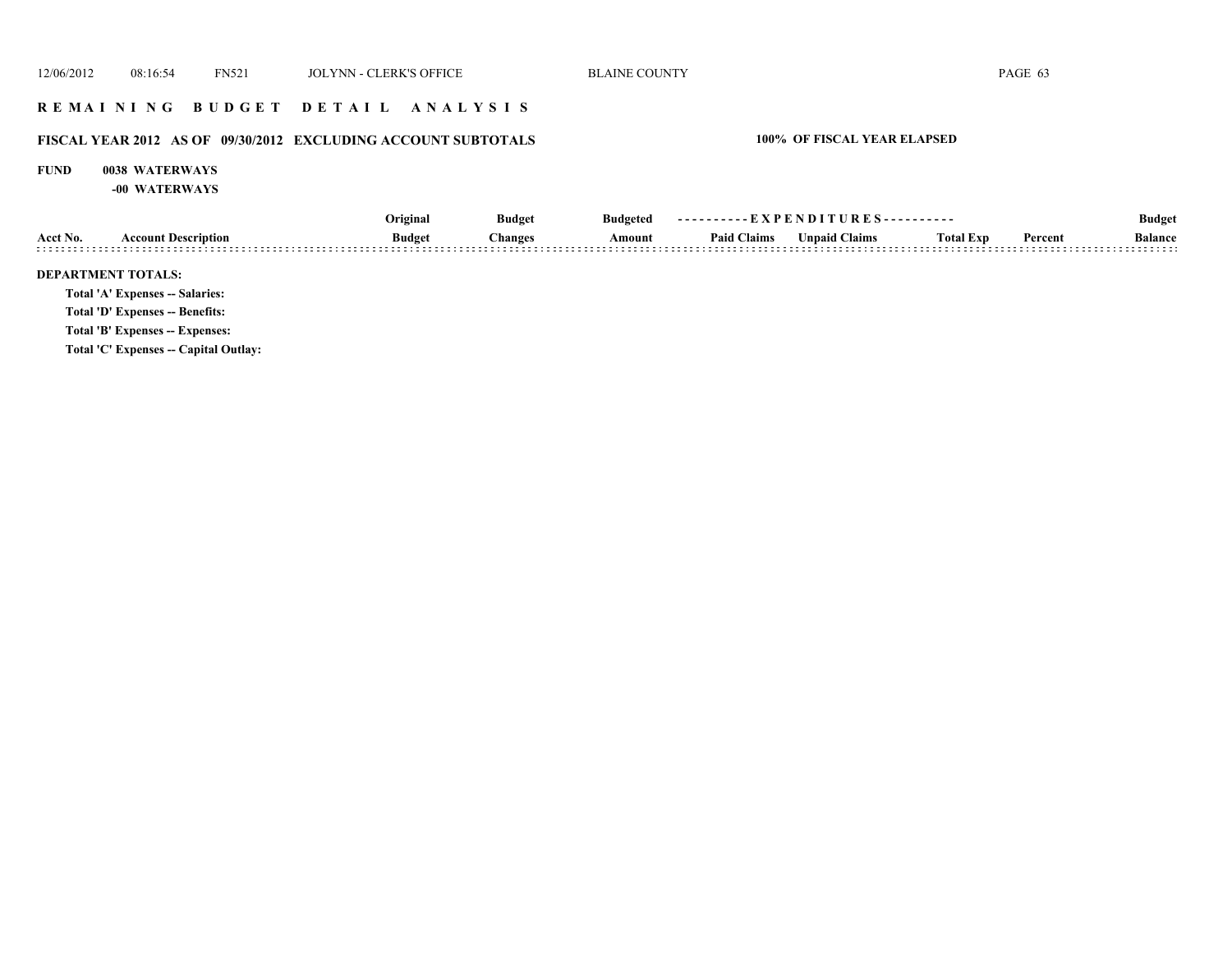**19,245.34 19,245.34 107.52% (1,345.34)**

### **R E M A I N I N G B U D G E T D E T A I L A N A L Y S I S**

### **FISCAL YEAR 2012 AS OF 09/30/2012 EXCLUDING ACCOUNT SUBTOTALS 100% OF FISCAL YEAR ELAPSED**

### **FUND 0038 WATERWAYS**

**-01 WATERWAYS - MAINTENANCE**

|           |                                       | Original      | <b>Budget</b><br><b>Changes</b> | <b>Budgeted</b><br>Amount | ----------EXPENDITURES---------- |                      |                  |          | <b>Budget</b>  |
|-----------|---------------------------------------|---------------|---------------------------------|---------------------------|----------------------------------|----------------------|------------------|----------|----------------|
| Acct No.  | <b>Account Description</b>            | <b>Budget</b> |                                 |                           | <b>Paid Claims</b>               | <b>Unpaid Claims</b> | <b>Total Exp</b> | Percent  | <b>Balance</b> |
| 0439-0000 | TRAVEL/MILEAGE                        |               |                                 |                           | 3,752.74                         |                      | 3,752.74         | $0.00\%$ | (3,752.74)     |
| 0440-0001 | <b>SUPPLIES</b>                       |               |                                 |                           | 359.17                           |                      | 359.17           | $0.00\%$ | (359.17)       |
| 0467-0001 | <b>UTILITIES</b>                      |               |                                 |                           | 458.06                           |                      | 458.06           | $0.00\%$ | (458.06)       |
| 0470-0000 | <b>FUEL/MILEAGE</b>                   |               |                                 |                           | 746.64                           |                      | 746.64           | $0.00\%$ | (746.64)       |
| 0559-0000 | OTHER MISC EXPENSES                   | 17,900.00     |                                 | 17,900.00                 | 2,592.38                         |                      | 2,592.38         | 14.48%   | 15,307.62      |
| 0679-0001 | ADMIN CONTRACT SERVICES               |               |                                 |                           | 3,600.00                         |                      | 3,600.00         | $0.00\%$ | (3,600.00)     |
| 0679-0002 | <b>CONTRACT SERVICES</b>              |               |                                 |                           | 7,736.35                         |                      | 7,736.35         | $0.00\%$ | (7,736.35)     |
|           | Total 'B' Budget -- Expenses:         | 17,900.00     |                                 | 17,900.00                 | 19,245.34                        |                      | 19,245.34        | 107.52%  | (1,345.34)     |
|           | <b>DEPARTMENT TOTALS:</b>             |               |                                 |                           |                                  |                      |                  |          |                |
|           | Total 'A' Expenses -- Salaries:       |               |                                 |                           |                                  |                      |                  |          |                |
|           | Total 'D' Expenses -- Benefits:       |               |                                 |                           |                                  |                      |                  |          |                |
|           | Total 'B' Expenses -- Expenses:       | 17,900.00     |                                 | 17,900.00                 | 19,245.34                        |                      | 19,245.34        | 107.52%  | (1,345.34)     |
|           | Total 'C' Expenses -- Capital Outlay: |               |                                 |                           |                                  |                      |                  |          |                |
|           |                                       | 17.900.00     |                                 | 17,900.00                 | 19.245.34                        |                      | 19.245.34        | 107.52%  | (1.345.34)     |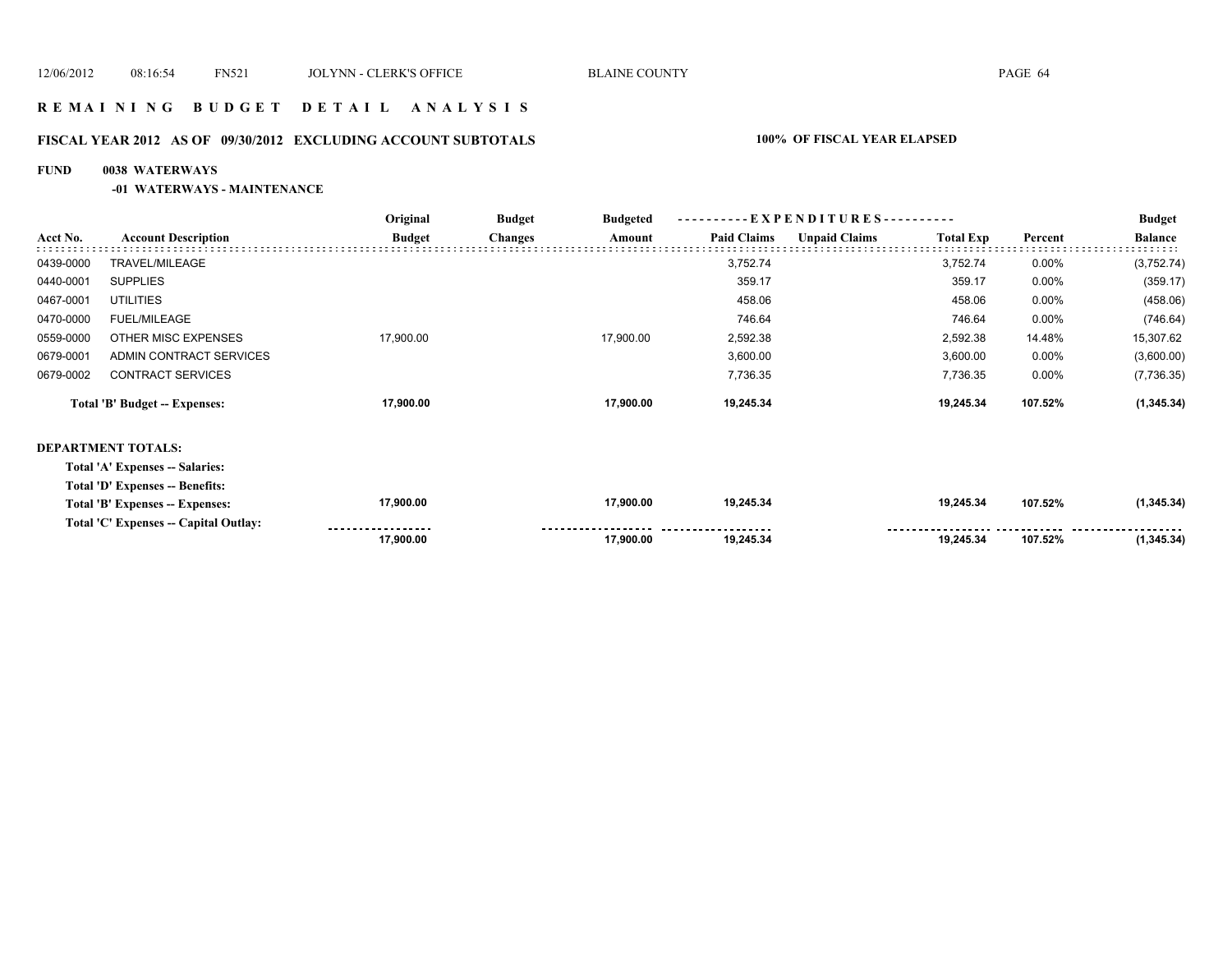### **R E M A I N I N G B U D G E T D E T A I L A N A L Y S I S**

# **FISCAL YEAR 2012 AS OF 09/30/2012 EXCLUDING ACCOUNT SUBTOTALS 100% OF FISCAL YEAR ELAPSED**

### **FUND 0038 WATERWAYS**

**-02 BOAT PATROL GRANT**

|                     |                                        | Original      | <b>Budgeted</b><br><b>Budget</b> |                    | --EXPENDITURES----------                 |         | <b>Budget</b>  |
|---------------------|----------------------------------------|---------------|----------------------------------|--------------------|------------------------------------------|---------|----------------|
| Acct No.            | <b>Account Description</b>             | <b>Budget</b> | <b>Changes</b><br>Amount         | <b>Paid Claims</b> | <b>Unpaid Claims</b><br><b>Total Exp</b> | Percent | <b>Balance</b> |
| 0409-0099           | SALARIES - OVERTIME                    | 12,000.00     | 12,000.00                        | 2,509.07           | 2,509.07                                 | 20.91%  | 9,490.93       |
|                     | Total 'A' Budget -- Salaries:          | 12,000.00     | 12,000.00                        | 2,509.07           | 2,509.07                                 | 20.91%  | 9,490.93       |
| 0410-0000           | <b>RETIREMENT</b>                      | 1,000.00      | 1,000.00                         | 269.22             | 269.22                                   | 26.92%  | 730.78         |
| 0411-0000           | <b>FICA</b>                            | 650.00        | 650.00                           | 191.96             | 191.96                                   | 29.53%  | 458.04         |
| 0415-0000           | <b>STATE UNEMPLOYMENT</b>              | 50.00         | 50.00                            | 13.80              | 13.80                                    | 27.60%  | 36.20          |
| 0416-0000           | WORKER'S COMPENSATION INSUR.           | 700.00        | 700.00                           | 680.00             | 680.00                                   | 97.14%  | 20.00          |
|                     | Total 'D' Budget -- Benefits:          | 2,400.00      | 2,400.00                         | 1,154.98           | 1,154.98                                 | 48.12%  | 1,245.02       |
| 0558-0000           | <b>BOAT PATROL GRANT</b>               | 3,096.00      | 3,096.00                         | 771.99             | 771.99                                   | 24.94%  | 2,324.01       |
|                     | <b>Total 'B' Budget -- Expenses:</b>   | 3,096.00      | 3,096.00                         | 771.99             | 771.99                                   | 24.94%  | 2,324.01       |
|                     | <b>DEPARTMENT TOTALS:</b>              |               |                                  |                    |                                          |         |                |
|                     | Total 'A' Expenses -- Salaries:        | 12,000.00     | 12,000.00                        | 2,509.07           | 2,509.07                                 | 20.91%  | 9,490.93       |
|                     | <b>Total 'D' Expenses -- Benefits:</b> | 2,400.00      | 2,400.00                         | 1,154.98           | 1,154.98                                 | 48.12%  | 1,245.02       |
|                     | Total 'B' Expenses -- Expenses:        | 3,096.00      | 3,096.00                         | 771.99             | 771.99                                   | 24.94%  | 2,324.01       |
|                     | Total 'C' Expenses -- Capital Outlay:  |               |                                  |                    |                                          |         |                |
|                     |                                        | 17,496.00     | 17,496.00                        | 4,436.04           | 4,436.04                                 | 25.35%  | 13,059.96      |
| <b>FUND TOTALS:</b> | 0038 WATERWAYS                         |               |                                  |                    |                                          |         |                |
|                     | Total 'A' Expenses -- Salaries:        | 12,000.00     | 12,000.00                        | 2,509.07           | 2,509.07                                 | 20.91%  | 9,490.93       |
|                     | Total 'D' Expenses -- Benefits:        | 2,400.00      | 2,400.00                         | 1,154.98           | 1,154.98                                 | 48      | 1,245.02       |
|                     | Total 'B' Expenses -- Expenses:        | 20,996.00     | 20,996.00                        | 20,017.33          | 20,017.33                                | 95.34%  | 978.67         |
|                     | Total 'C' Expenses -- Capital Outlay:  |               |                                  |                    |                                          |         |                |
|                     |                                        | 35,396.00     | 35,396.00                        | 23,681.38          | 23,681.38                                | 66.90%  | 11,714.62      |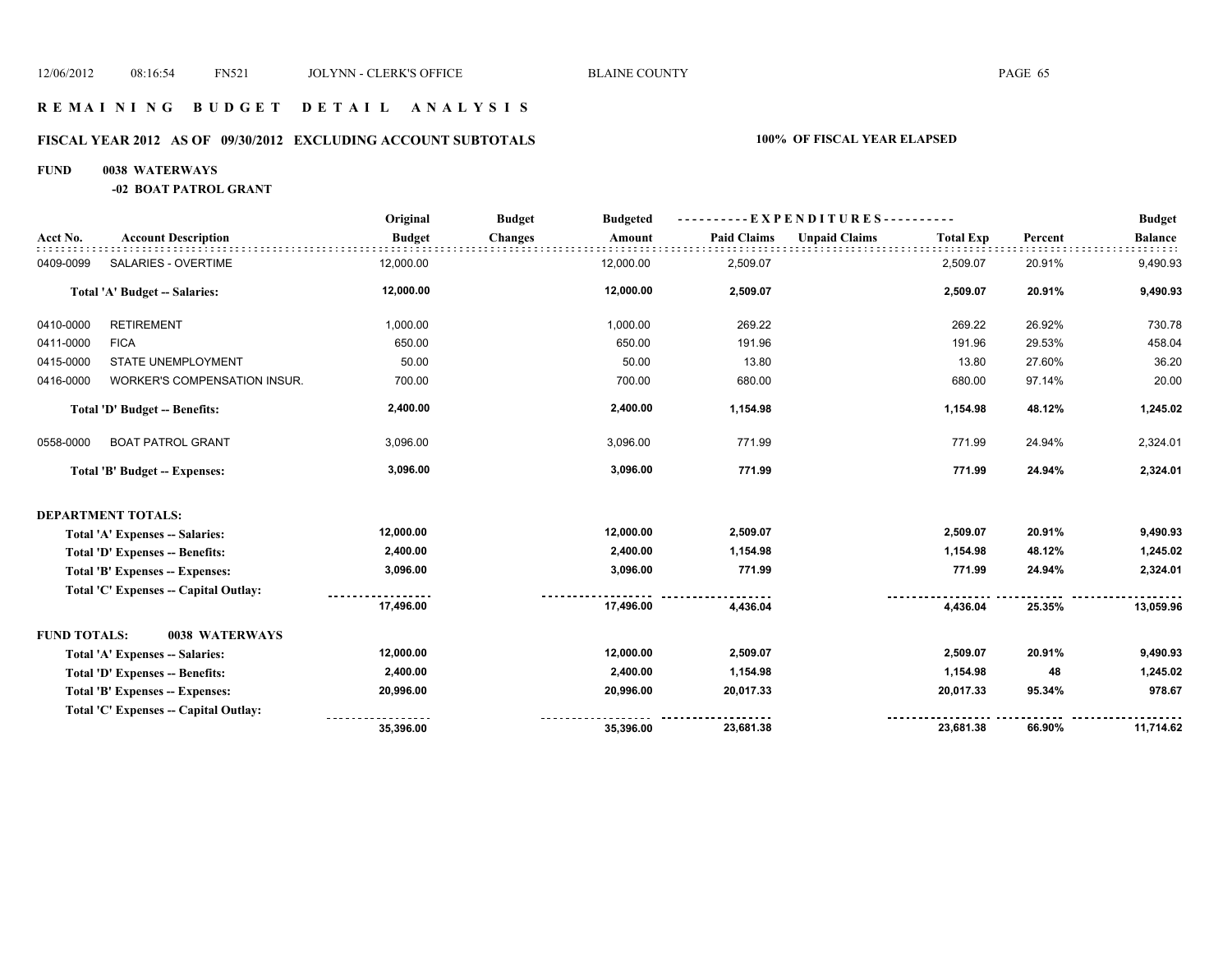# **FISCAL YEAR 2012 AS OF 09/30/2012 EXCLUDING ACCOUNT SUBTOTALS 100% OF FISCAL YEAR ELAPSED**

### **FUND 0046 911 EMERGENCY COMMUNICATION**

### **-00 911 EMERGENCY COMMUNICATION**

|           |                                      | Original      | <b>Budget</b>  | <b>Budgeted</b> | ----------EXPENDITURES---------- |                      |                  |          | <b>Budget</b>  |
|-----------|--------------------------------------|---------------|----------------|-----------------|----------------------------------|----------------------|------------------|----------|----------------|
| Acct No.  | <b>Account Description</b>           | <b>Budget</b> | <b>Changes</b> | Amount          | <b>Paid Claims</b>               | <b>Unpaid Claims</b> | <b>Total Exp</b> | Percent  | <b>Balance</b> |
| 0401-0000 | SALARIES - MANAGER                   | 68,120.00     |                | 68,120.00       | 63,228.40                        |                      | 63,228.40        | 92.82%   | 4,891.60       |
| 0401-0003 | SALARIES - GIS ANALYST               | 44,429.00     |                | 44,429.00       | 45,612.00                        |                      | 45,612.00        | 102.66%  | (1, 183.00)    |
| 0409-0001 | SALARIES - TERMINATION               | 3,000.00      |                | 3,000.00        | 4,349.10                         |                      | 4,349.10         | 144.97%  | (1,349.10)     |
|           | Total 'A' Budget -- Salaries:        | 115,549.00    |                | 115,549.00      | 113,189.50                       |                      | 113,189.50       | 97.96%   | 2,359.50       |
| 0410-0000 | <b>RETIREMENT</b>                    | 11,975.00     |                | 11,975.00       | 11,308.52                        |                      | 11,308.52        | 94.43%   | 666.48         |
| 0411-0000 | <b>FICA</b>                          | 8,625.00      |                | 8,625.00        | 8,310.80                         |                      | 8,310.80         | 96.36%   | 314.20         |
| 0412-0000 | <b>LIFE INSURANCE</b>                | 165.00        |                | 165.00          | 147.12                           |                      | 147.12           | 89.16%   | 17.88          |
| 0413-0000 | <b>MEDICAL INSURANCE</b>             | 6,000.00      |                | 6,000.00        | 11,826.25                        |                      | 11,826.25        | 197.10%  | (5,826.25)     |
| 0413-0002 | <b>WELLNESS</b>                      | 50.00         |                | 50.00           |                                  |                      |                  | $0.00\%$ | 50.00          |
| 0414-0000 | <b>DENTAL INSURANCE</b>              | 410.00        |                | 410.00          | 640.30                           |                      | 640.30           | 156.17%  | (230.30)       |
| 0415-0000 | STATE UNEMPLOYMENT                   | 625.00        |                | 625.00          | 597.52                           |                      | 597.52           | 95.60%   | 27.48          |
| 0416-0000 | WORKER'S COMPENSATION INSUR.         | 2,400.00      |                | 2,400.00        | 2,353.00                         |                      | 2,353.00         | 98.04%   | 47.00          |
|           | Total 'D' Budget -- Benefits:        | 30,250.00     |                | 30,250.00       | 35,183.51                        |                      | 35,183.51        | 116.31%  | (4,933.51)     |
| 0440-0000 | SUPPLIES - OFFICE                    |               |                |                 | 162.85                           |                      | 162.85           | $0.00\%$ | (162.85)       |
| 0462-0000 | UTILITIES- TELEPHONE                 | 53,300.00     | (53,300.00)    | С               |                                  |                      |                  | $0.00\%$ |                |
| 0464-0000 | UTILITIES - TELEPHONE, OTHER         |               | 53,300.00      | 53,300.00 C     | 52,049.95                        |                      | 52,049.95        | 97.65%   | 1,250.05       |
| 0499-0000 | <b>REPAIRS/MAINT- INCL CONTRACTS</b> | 11,150.00     |                | 11,150.00       | 3,665.08                         |                      | 3,665.08         | 32.87%   | 7,484.92       |
| 0569-0001 | PUBLIC EDUCATION                     | 500.00        |                | 500.00          |                                  |                      |                  | $0.00\%$ | 500.00         |
| 0670-0000 | CONT-SOFTWARE MAINT/LIC CAD          | 40,272.00     |                | 40,272.00       | 40,212.00                        |                      | 40,212.00        | 99.85%   | 60.00          |
| 0670-0003 | CONTRACT-MIDVALE STANLEY/SMILE       | 6,600.00      |                | 6,600.00        | 6,550.56                         |                      | 6,550.56         | 99.25%   | 49.44          |
| 0714-0005 | TELEPHONE ALLOWANCE                  |               |                |                 | 38.00                            |                      | 38.00            | 0.00%    | (38.00)        |
|           | <b>Total 'B' Budget -- Expenses:</b> | 111,822.00    |                | 111,822.00      | 102,678.44                       |                      | 102,678.44       | 91.82%   | 9,143.56       |
| 0803-0003 | CAPITAL COMMUNICATION EQUIP          | 96,520.00     |                | 96,520.00       | 98,283.36                        |                      | 98,283.36        | 101.83%  | (1,763.36)     |
| 0807-0001 | CAPITAL - CONSTRUCTION               | 70,250.00     |                | 70,250.00       | 70,240.92                        |                      | 70,240.92        | 99.99%   | 9.08           |
|           | Total 'C' Budget -- Capital Outlay:  | 166,770.00    |                | 166,770.00      | 168,524.28                       |                      | 168,524.28       | 101.05%  | (1,754.28)     |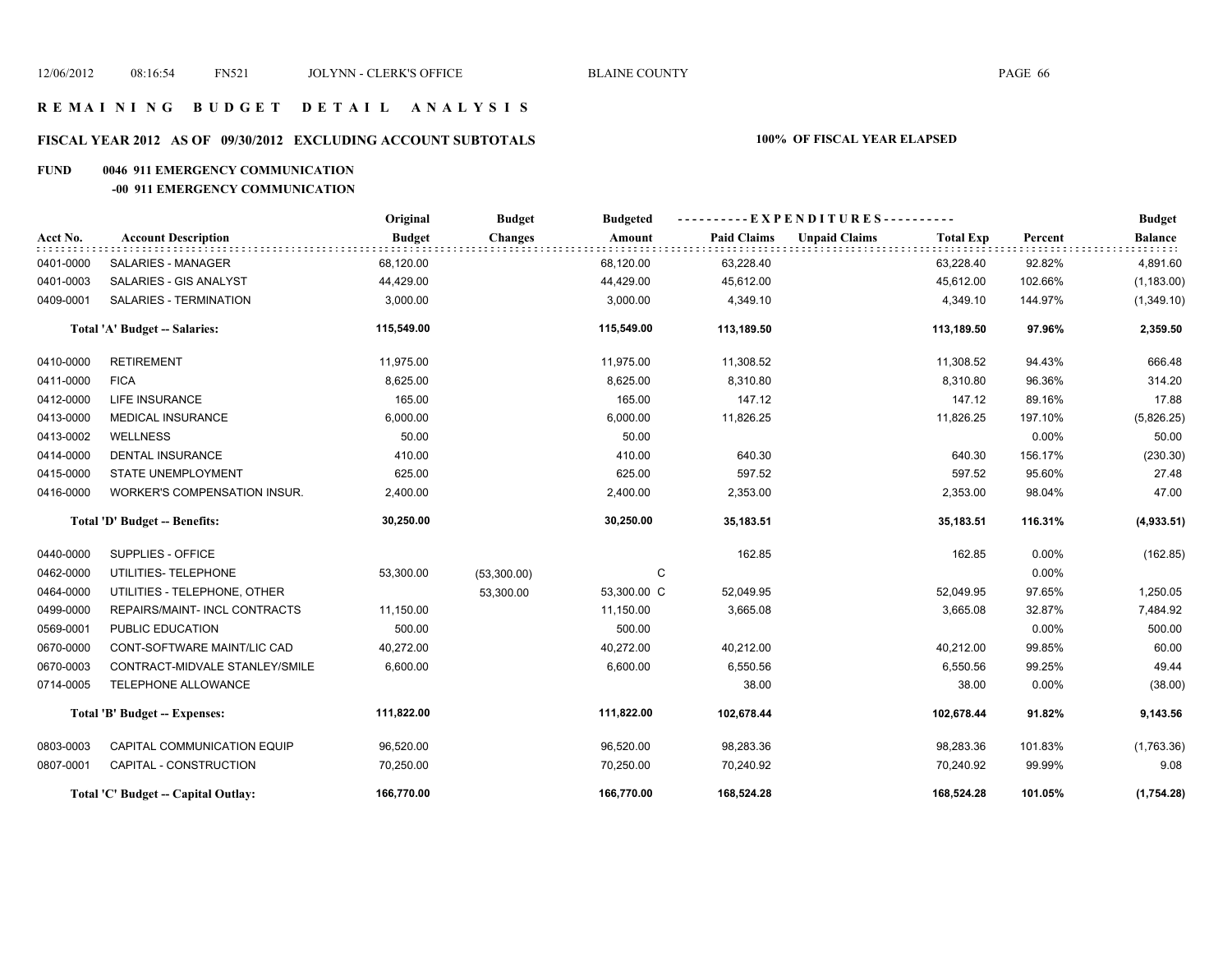### **FISCAL YEAR 2012 AS OF 09/30/2012 EXCLUDING ACCOUNT SUBTOTALS 100% OF FISCAL YEAR ELAPSED**

### **DEPARTMENT TOTALS: 115,549.00 115,549.00 113,189.50 113,189.50 97.96% 2,359.50 Total 'A' Expenses -- Salaries: Total 'D' Expenses -- Benefits: 30,250.00 30,250.00 35,183.51 35,183.51 116.31% (4,933.51) 111,822.00 111,822.00 102,678.44 102,678.44 91.82% 9,143.56 Total 'B' Expenses -- Expenses: 166,770.00 168,524.28 168,524.28 101.05% Total 'C' Expenses -- Capital Outlay: 166,770.00 (1,754.28)**  $\frac{1}{2}$  **424,391.00 424,391.00 419,575.73 419,575.73 98.87% 4,815.27 FUND TOTALS: 0046 911 EMERGENCY COMMUNICATIONTotal 'A' Expenses -- Salaries: 115,549.00 115,549.00 113,189.50 113,189.50 97.96% 2,359.50 30,250.00 30,250.00 35,183.51 35,183.51 Total 'D' Expenses -- Benefits: 116 (4,933.51) 111,822.00 111,822.00 102,678.44 102,678.44 91.82% 9,143.56 Total 'B' Expenses -- Expenses: 166,770.00 Total 'C' Expenses -- Capital Outlay: 166,770.00 168,524.28 168,524.28 101.05% (1,754.28) 424,391.00 424,391.00 419,575.73 419,575.73 98.87% 4,815.27**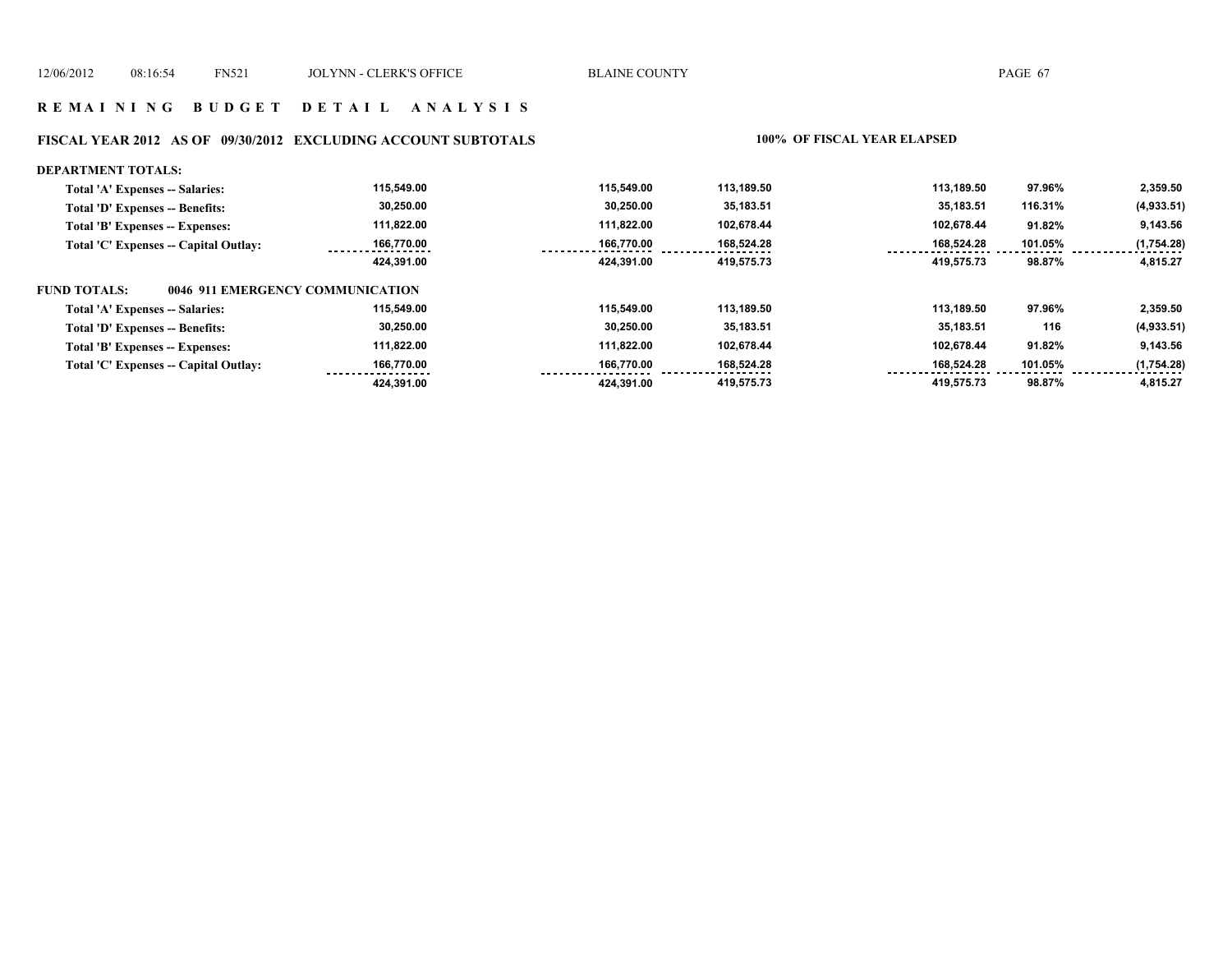### **R E M A I N I N G B U D G E T D E T A I L A N A L Y S I S**

# **FISCAL YEAR 2012 AS OF 09/30/2012 EXCLUDING ACCOUNT SUBTOTALS 100% OF FISCAL YEAR ELAPSED**

### **FUND 0051 LAND WATER & WILDLIFE**

**-00 LAND WATER & WILDLIFE**

|                     | <b>Account Description</b>            | Original      | <b>Budget</b><br><b>Changes</b> | <b>Budgeted</b><br>Amount | - EXPENDITURES---------- |                      |                  |         | <b>Budget</b>  |
|---------------------|---------------------------------------|---------------|---------------------------------|---------------------------|--------------------------|----------------------|------------------|---------|----------------|
| Acct No.            |                                       | <b>Budget</b> |                                 |                           | <b>Paid Claims</b>       | <b>Unpaid Claims</b> | <b>Total Exp</b> | Percent | <b>Balance</b> |
| 0487-0000           | <b>CONSERVATION EXPENSES</b>          | 3,400,000.00  | (43,697.00)                     | 3,356,303.00 C            | 398,765.00               |                      | 398,765.00       | 11.88%  | 2,957,538.00   |
| 0704-0003           | CONTRACT/LEGAL                        |               | 43,697.00                       | 43,697.00 C               | 44,710.50                |                      | 44,710.50        | 102.32% | (1,013.50)     |
|                     | <b>Total 'B' Budget -- Expenses:</b>  | 3,400,000.00  |                                 | 3,400,000.00              | 443,475.50               |                      | 443,475.50       | 13.04%  | 2,956,524.50   |
|                     | <b>DEPARTMENT TOTALS:</b>             |               |                                 |                           |                          |                      |                  |         |                |
|                     | Total 'A' Expenses -- Salaries:       |               |                                 |                           |                          |                      |                  |         |                |
|                     | Total 'D' Expenses -- Benefits:       |               |                                 |                           |                          |                      |                  |         |                |
|                     | Total 'B' Expenses -- Expenses:       | 3,400,000.00  |                                 | 3,400,000.00              | 443,475.50               |                      | 443,475.50       | 13.04%  | 2,956,524.50   |
|                     | Total 'C' Expenses -- Capital Outlay: |               |                                 |                           |                          |                      |                  |         |                |
|                     |                                       | 3,400,000.00  |                                 | 3,400,000.00              | 443,475.50               |                      | 443,475.50       | 13.04%  | 2,956,524.50   |
| <b>FUND TOTALS:</b> | 0051 LAND WATER & WILDLIFE            |               |                                 |                           |                          |                      |                  |         |                |
|                     | Total 'A' Expenses -- Salaries:       |               |                                 |                           |                          |                      |                  |         |                |
|                     | Total 'D' Expenses -- Benefits:       |               |                                 |                           |                          |                      |                  |         |                |
|                     | Total 'B' Expenses -- Expenses:       | 3,400,000.00  |                                 | 3,400,000.00              | 443,475.50               |                      | 443,475.50       | 13.04%  | 2,956,524.50   |
|                     | Total 'C' Expenses -- Capital Outlay: |               |                                 |                           |                          |                      |                  |         |                |
|                     |                                       | 3,400,000.00  |                                 | 3,400,000.00              | 443,475.50               |                      | 443,475.50       | 13.04%  | 2,956,524.50   |